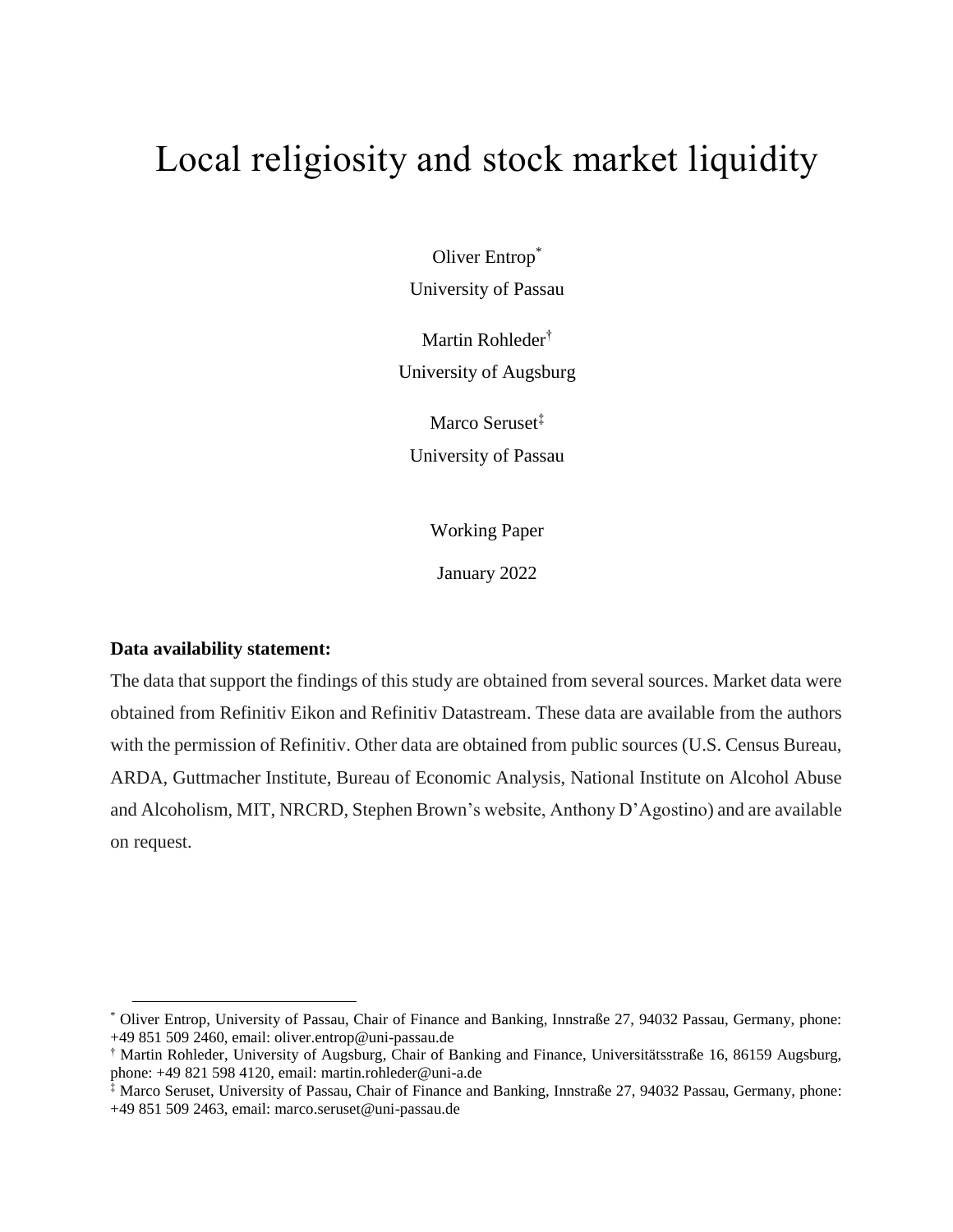# Local religiosity and stock market liquidity

## **Abstract**

This paper investigates whether religiosity affects liquidity for a broad sample of U.S. listed companies. Over the period 1997–2020, we find a negative and statistically significantly relation between religiosity and the bid-ask spread. Further, we document that firms located in more religious areas tend to have smaller price impact of trades and lower probability of information-based trading. The relation between religiosity and liquidity is of particular interest when liquidity providers face high information asymmetry and rely on religiosity as a commitment device conveying the firms' willingness to conduct business reliably, predictably, and conservatively. Finally, the negative relation tends to be more relevant for NASDAQ firms. Overall, our findings highlight the importance of soft information in enhancing stock market liquidity.

**Keywords:** Religiosity; Liquidity; Information Asymmetry; Bid-Ask Spread; Geographic Location; Religious Social Norms

**JEL classification:** G31; G32; G40; G41; Z12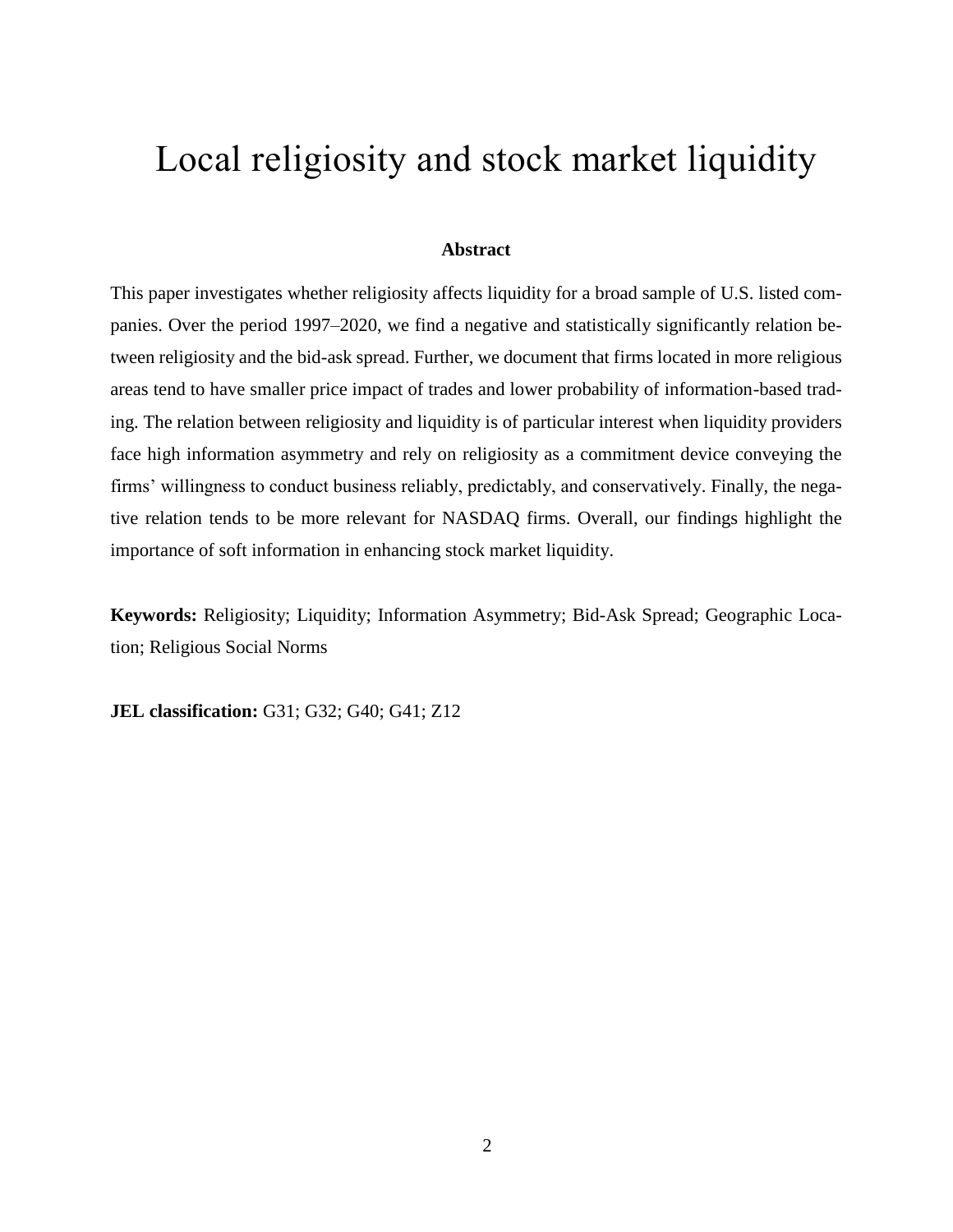# **1 Introduction**

"Culture, more than book rules, determines how an organization behaves" (Buffet, 2011).<sup>1</sup> This statement underpins the importance of considering culture as a relevant determinant of corporate decisions and performance. Also, Hirshleifer (2015) further concludes in his comprehensive review on behavioral finance that scholars need to pay more attention to social finance, which includes the consideration of social norms, moral attitudes, religions, and ideologies in the context of financial behavior. Recently, Graham et al. (2017) document that 92% of executives believe that improving corporate culture is an important factor for increasing their firm's value. Indeed, a growing number of studies empirically investigate the link between culture and firm outcomes (e.g., Kanagaretnam et al. 2014; Guiso et al., 2016; Hilary and Huang, 2021). <sup>2</sup> Of particular interest in this context is the local religiosity of the county where a firm is located (Jiang et al., 2018).

We start with Weber (1930), who already concluded in the early 20th century that religiosity has a positive effect on economic growth (see, also, Williamson, 2010; El Ghoul et al., 2012; and the references inhere). While the investigation of the impact of religiosity on individuals has begun in the early 80s (e.g., Chiswick 1983, 1985; see, Iannaccone 1998 for a comprehensive overview), the consideration of religiosity on the firm level, however, has only gained importance in recent years. Literature reveals that risk aversion (e.g., Hilary and Hui, 2009; Adhikari and Agrawal, 2016) and trust (e.g., Grullon et al., 2010; McGuire et al., 2012) are the key traits that are associated with religiosity on firm level. According to social norm theory, the prevailing set of behaviors and

<sup>&</sup>lt;sup>1</sup> Also cited in Cantrell and Yust (2018).

<sup>&</sup>lt;sup>2</sup> Even in times of machine learning and big date, corporate culture is perceived to be a key factor for many business decisions, and corporate success and failure (Goldstein et al., 2021). Using a semi-supervised machine-learning approach, Li et al. (2021) for example, try to quantify the strength of corporate culture by investigating earnings call transcripts.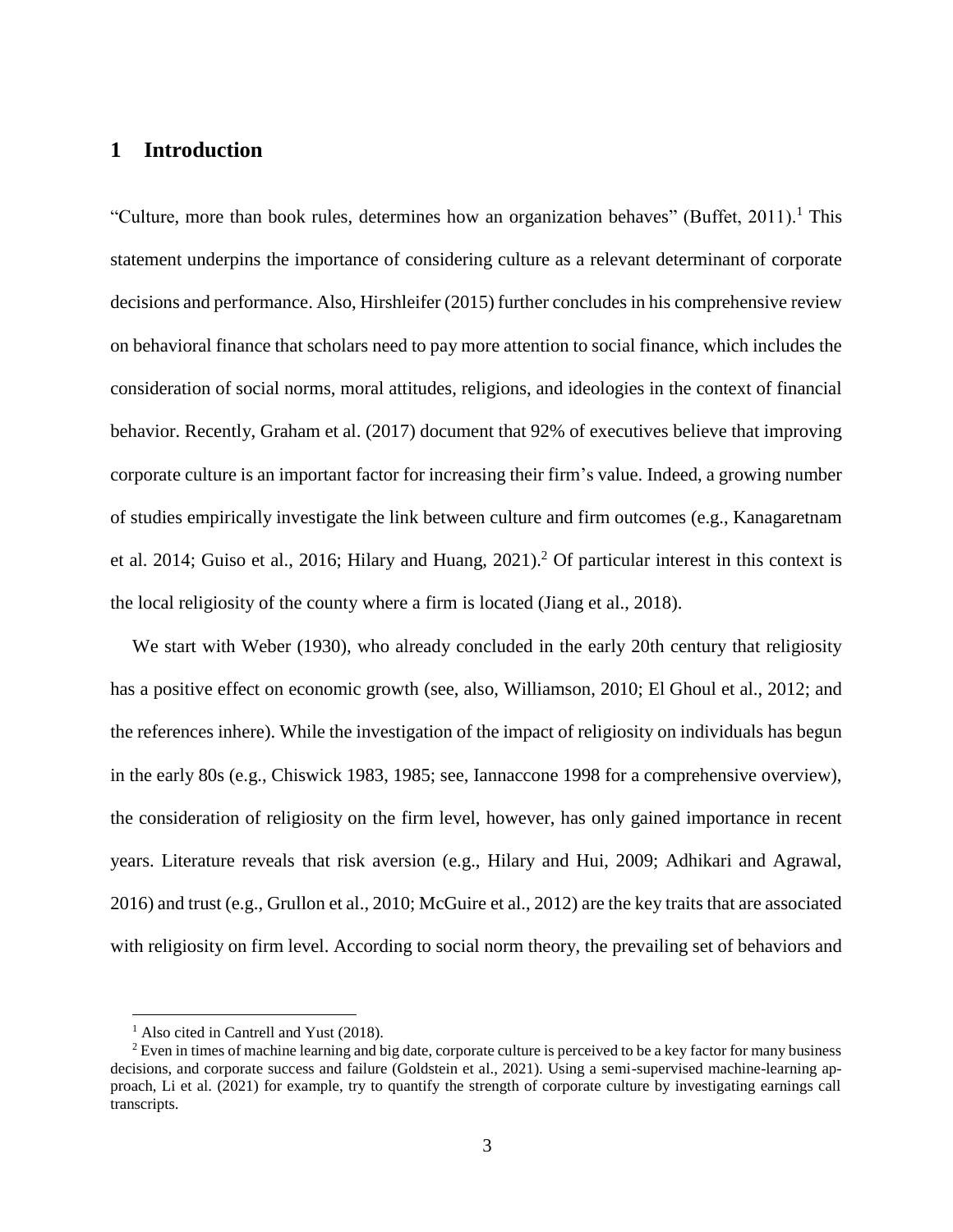values in an area influences religious and non-religious individuals in a similar vein (e.g., Hilary and Hui, 2009; Cantrell and Yust, 2018). Consequently, despite the impact of local religiosity on individual and firm behavior, it also affects how an organization is viewed by corporate outsiders (e.g., Callen and Fang, 2015; Jiang et al., 2018). Our study extends existing research and raises the question, what role does religiosity play in the context of stock market liquidity.

The idea of linking liquidity to factors that go beyond common stock attributes, such as price, trading volume, or return volatility (e.g., Harris, 1994; Huang and Stoll, 1996; Chung and Charoenwong, 1998), is not new in the literature. Several studies provide empirical evidence that liquidity relates to stocks' visibility (Grullon et al., 2004), familiarity (Loughran and Schultz, 2005), and ownership structure (Attig et al., 2006). Moreover, political stability and judicial efficiency (Eleswarapu and Venkataraman, 2006), internal corporate governance (Chung et al., 2010), or the education of the CEO (Pham, 2020) also plays an important role for stock market liquidity. In contrast to the above-mentioned studies, we are aiming at exploring the difference in liquidity due to religiosity as a type of soft information (Jiang et al., 2018).

The rationale behind the linkage of religiosity and stock market liquidity is summarized as follows. Liquidity providers demand compensation for both the inventory risk they bear and the adverse selection risk they face, respectively. In an incomplete market setting, where market makers cannot fully observe firms' activities and corporate information, religiosity with its antimanipulative ethos can serve as a commitment device conveying the firms' willingness to conduct business reliably, predictably, and conservatively (Callen and Fang, 2015; Jiang et al., 2018). Accordingly, liquidity providers trust in quality of information disclosure, morality, and risk aversion by the firms. Thus, we conjecture that the firms located in more religious areas will have enhanced liquidity, because market makers appreciate the antimanipulative ethos inheriting religious values and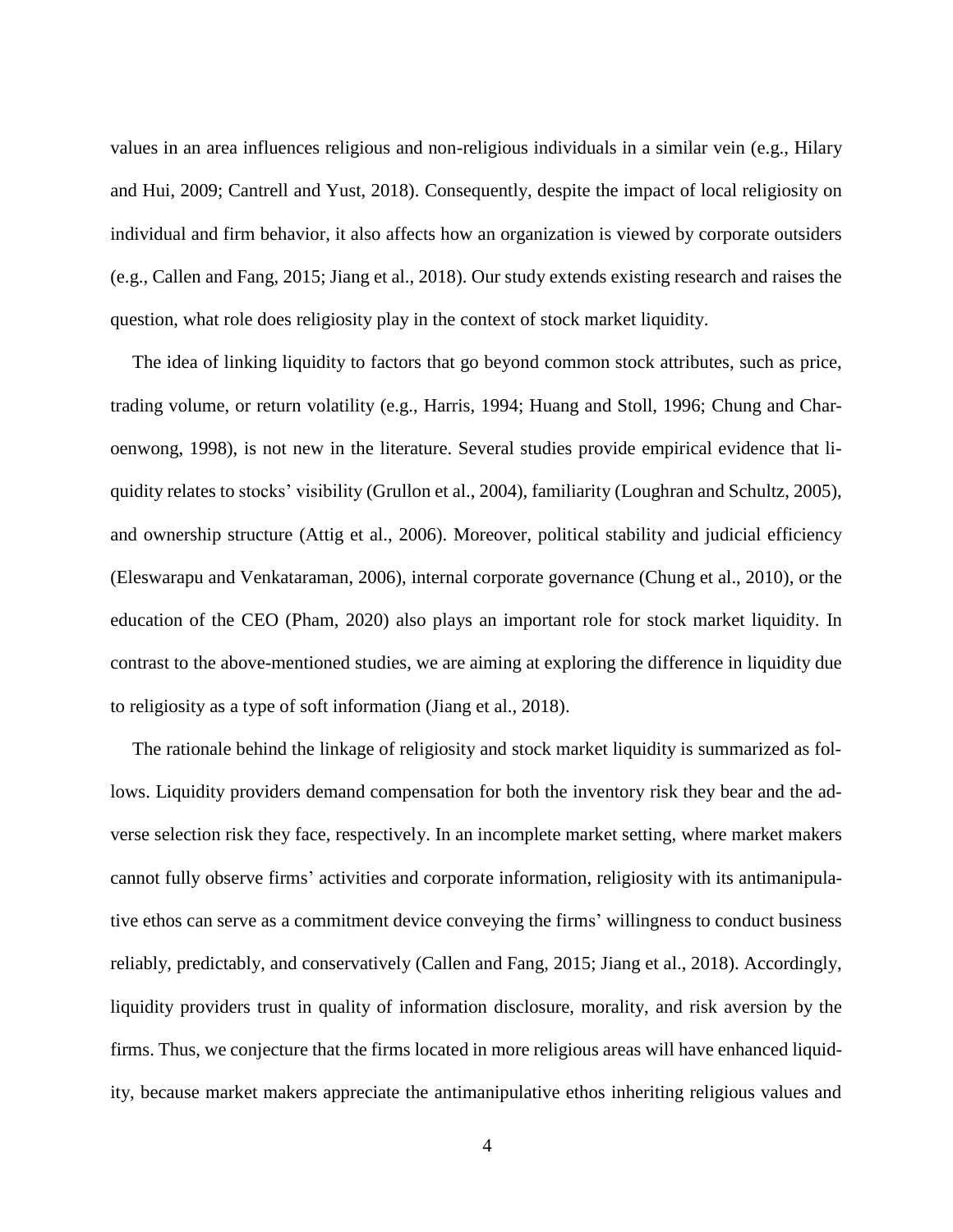norms. Moreover, the prevailing set of behaviors caused by religiosity may be of particular interest in situations, when market makers face high information asymmetry, and little is known about the firm. Therefore, we further expect that the impact of religiosity on liquidity will be stronger in such circumstances. Due to differences in firm characteristics, such as firm size or coverage by analysts, and the associated availability of information, we also hypothesize that the impact of religiosity could be different for firms listed on NASDAQ and NYSE/AMEX. Taken together, however, if market makers do not acknowledge the value of soft information, which inherits religiosity, there is ex ante no clear expectation as to why religiosity should be associated with liquidity.

We measure religiosity as the fraction of religious adherents to the total population of a county, in which the firm is headquartered (Hilary and Hui, 2009). By using a broad sample of U.S. listed firms for the period from 1997 through 2020, we then demonstrate in our baseline analysis, which controls for firm as well as demographic characteristics, that firms located in more religious areas tend to have lower bid-ask spreads. The results are also economically significant, comparable to existing studies such as Chung et al. (2010) in terms of magnitude. One of the important points we further raise is that our results are robust to the inclusion of several further variables, such as governance, visibility, or additional demographic factors, and to a battery of different model specifications. Additionally, we show that our results are robust to alternative measures of liquidity and information asymmetry, such as Amihud illiquidity (Amihud,  $2002$ )<sup>3</sup> or the probability of information-based trading (Easley et al., 2002; Brown and Hillegeist, 2007).

In our next step, we analyze the causal link between religiosity and liquidity. Of course, we acknowledge the fact that establishing causality in the setting of religiosity is a challenging and

<sup>&</sup>lt;sup>3</sup> We use Amihud (2002) measure as a proxy for the price impact of trades in our empirical analysis (e.g., Goyenko et al., 2009; Edmans et al., 2013).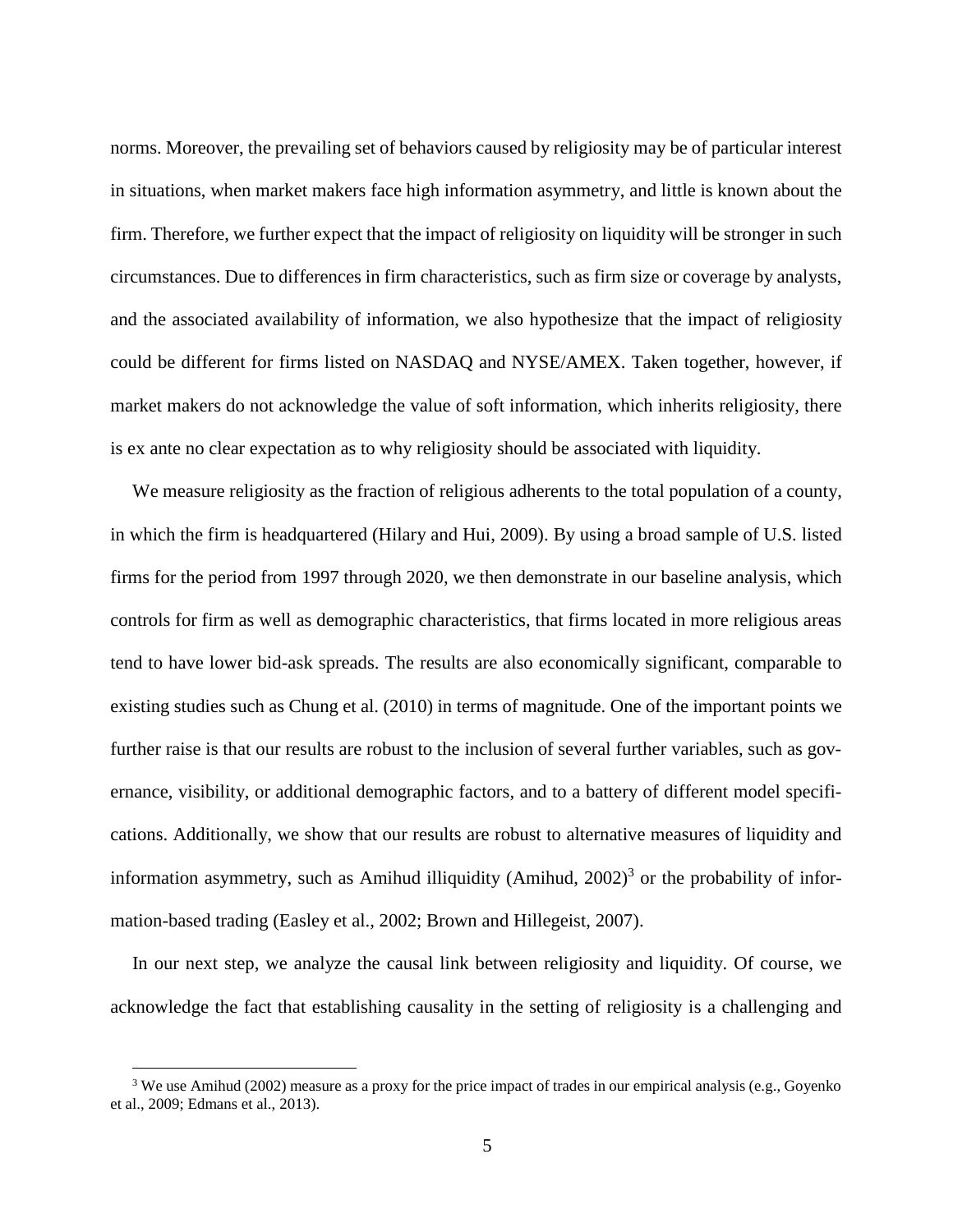almost unsolvable task (Cantrell and Yust, 2018). Besides numerous demographic county-variables or other factors that may be correlated with religiosity, which we not aware of, the slow changing behavior of religious norms makes it difficult to, at least partially, rule out endogeneity since statistical techniques (especially fixed-effects regression) are not applicable in such settings (e.g., Zolotoy et al., 2019; Cantrell and Yust, 2018). However, in our causality section we conduct several tests, which helps us to confirm our baseline results and establish a potential causal link between religiosity and liquidity.

To see whether religiosity plays an emphasized role for firms facing high information asymmetry, we create subsamples based on four commonly used proxies for information asymmetry, that are analyst coverage, S&P 500 membership, firm size, and firm location. Our results indicate that the value of religiosity is more pronounced for high information asymmetry firms. Finally, further analyses reveal that the effect of religiosity is also stronger for firms listed on NASDAQ.

We extend existing research in several ways. First, we provide evidence that religiosity with its antimanipulative ethos affects the way how an organization acts and is perceived by corporate outsiders, i.e., market makers and investors, respectively. Honesty and conservativity enhance the information environment of firms, which are headquartered in more religious areas, thus increasing trust in firms' corporate actions. Accordingly, for these companies, liquidity providers post lower spreads, which, in turn, improves market liquidity.<sup>4</sup> Second, based on this notion, we also add evidence that liquidity providers not only consider hard information in their decision process. Thus,

<sup>4</sup> We note that there is one related study to ours. Blau (2018) also examines the effect of religiosity on liquidity. However, the author does not investigate local religiosity, since he focuses on a cross-country setting. Moreover, by using a different source of data and a deviating methodological approach, we reason that our study is unique.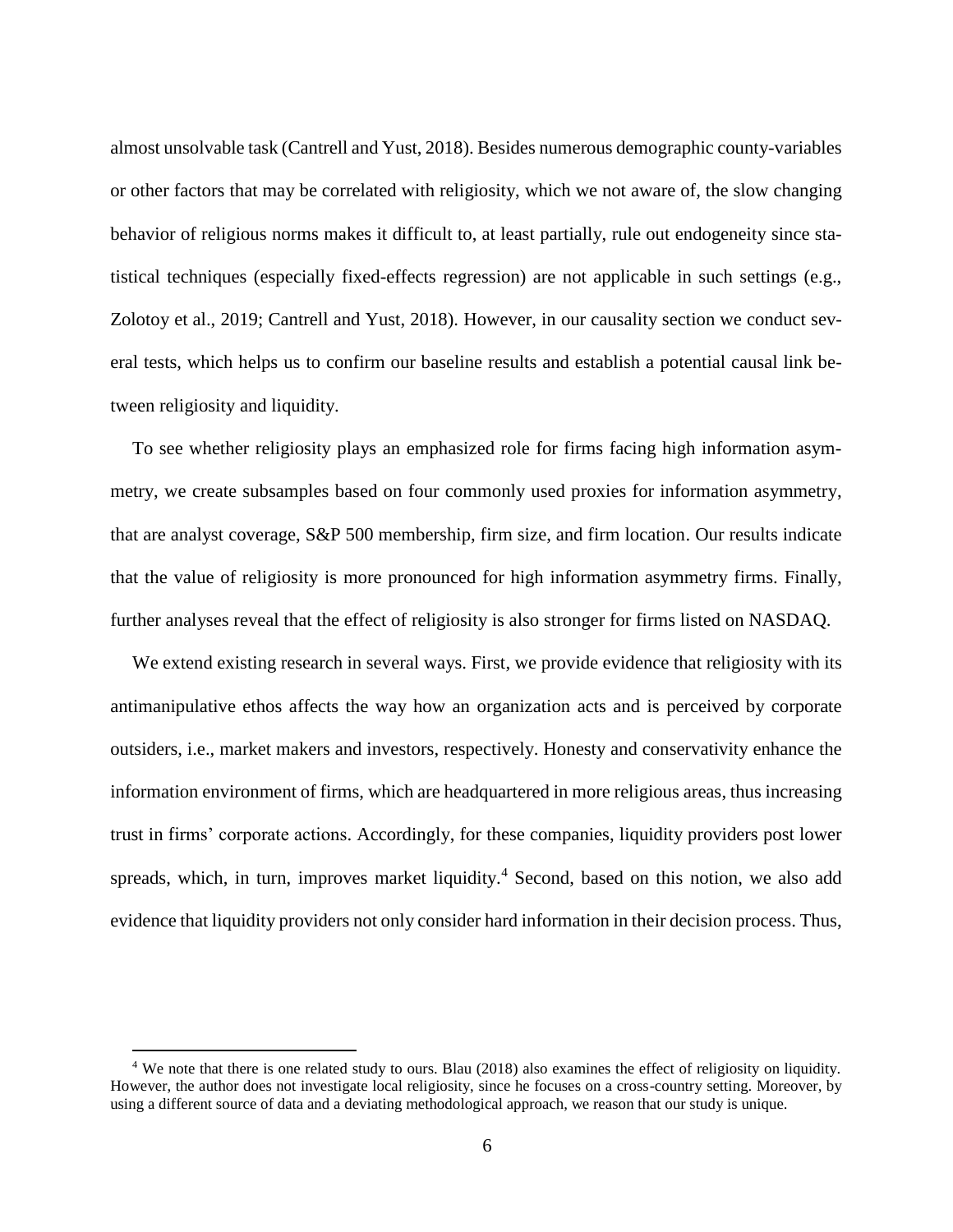we sharpen the understanding of the mechanisms of soft information in capital markets. Third, in a broader setting, we add evidence to the determinants of stock market liquidity.

The remainder of this paper is organized as follows. Section [2](#page-6-0) summarizes literature and develops testable hypotheses. In section [3,](#page-10-0) we present the data and summary statistics. Sectio[n 4](#page-19-0) consists of the model used to estimate our baseline model and discusses our empirical results. Section [5](#page-32-0) focuses on the establishment of a cautious causal link between liquidity and religiosity, and reports results. Section [6](#page-40-0) discusses potential channels for our findings, while we conclude in Section [7.](#page-45-0)

# <span id="page-6-0"></span>**2 Theoretical background and hypothesis development**

Culture is defined as the "transmission from one generation to the next […], of knowledge, values and other factors that influences behavior" (Boyd and Richerson, 1985, p. 2), and as "the collective programming of the mind that distinguishes the members from one category of people from those of another" (Hofstede and Bond, 1988, p. 6). Literature documents that culture affects firm behavior and decisions in various ways, which, in turn, have an impact on economic outcomes (Williamson, 2010; Jiang et al., 2018). Empirical studies on the relation between corporate culture and economic outcomes has received growing attention in recent years. For example, among many other studies, Kanagaretnam et al. (2014) document that national culture affects bank accounting conservatism and risk-taking. Guiso et al. (2016) further show that cultural differences between countries of the EU can result in a political impasse. This could affect economic actions, such as the management of the European sovereign debt crisis. Additionally, Hilary and Huang (2021) provide empirical evidence that trust can efficiently mitigate moral hazard in firms. One particular source of general commonality of a group or society is religion (Stulz and Williamson, 2003; Williamson,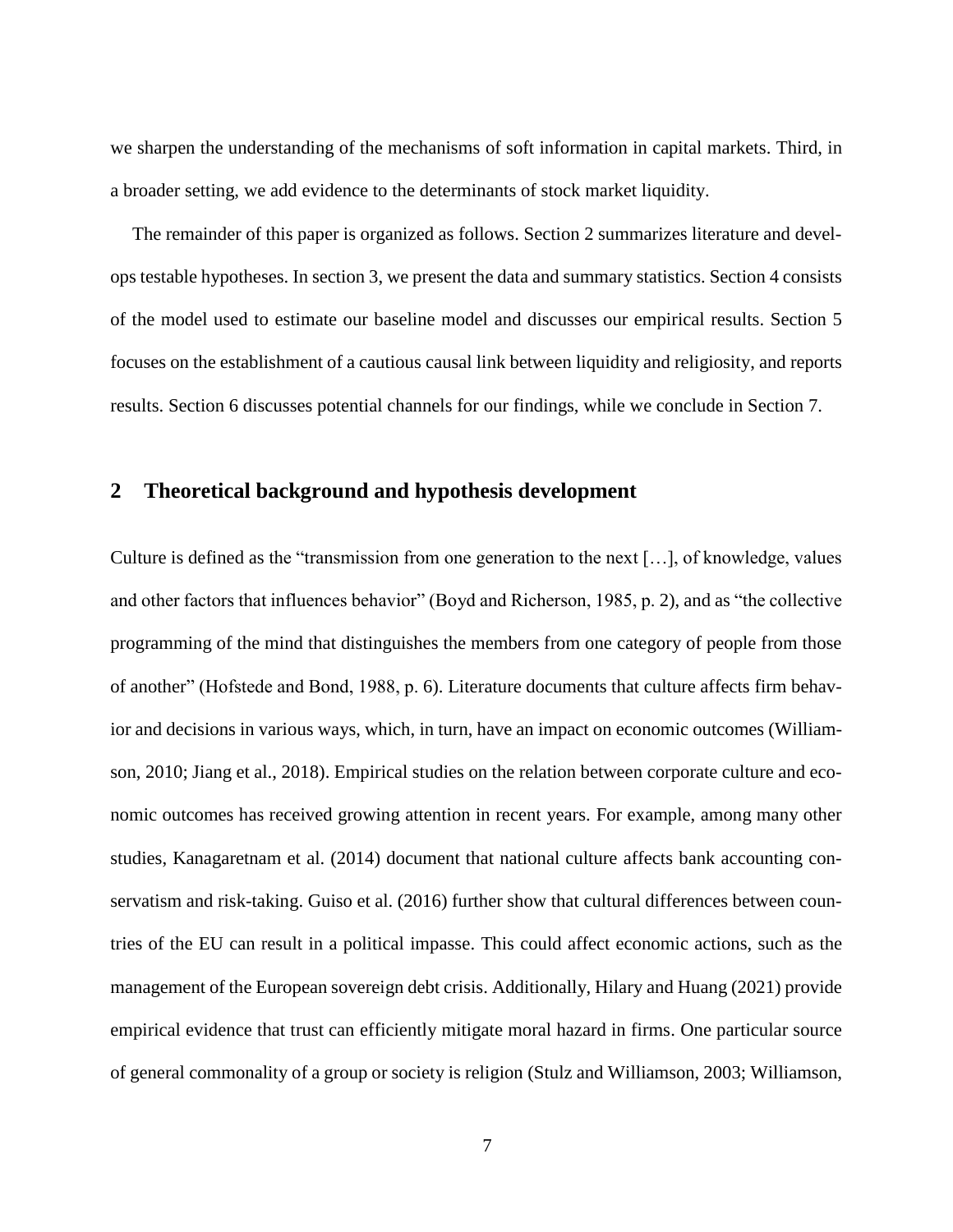2010). Religiosity as an incremental part of corporate culture creates reliability and trustworthiness in companies' corporate actions.

Starting with social norm theory, norms rule the way of social interaction between members of a group, even if they are not stated explicitly or come with any sanctions when deviating from them (Cialdini and Trost, 1998). Thus, the set of norms inheriting religiosity, particularly morality and risk aversion, affecting the behavior and values of religious and non-religious individuals in the same way (e.g., Hilary and Hui, 2009; Cantrell and Yust, 2018). Consequently, individuals in and around the firm follow the cultural norms in the county where the company is headquartered, no matter if they are actually religious or not. Therefore, we posit that acting according to local religious norms and beliefs by employees and stakeholders should be reflected in market liquidity. Thus, liquidity providers value the soft information content that underlies religiosity.

Our argumentation implicitly assumes that market makers do not only act purely on hard information (such as, financial statements or analysts' reports; Meshcheryakov and Winters, 2019). Since religiosity is a type of soft information, which can be relatively easily observed by local and non-local liquidity providers as well as liquidity providers with and without inhouse research (e.g., Madureira and Underwood, 2008; Meshcheryakov and Winters, 2019), we assume that the information-content of religiosity affects decisions of these types of liquidity providers in a similar vein.<sup>5</sup> For example, the consideration of soft information by financial institutions is also well documented in the credit market (e.g., Butler and Cornaggia, 2012; Jiang et al., 2018).

<sup>&</sup>lt;sup>5</sup> We acknowledge the possibility that it is the stronger social connectivity (e.g., through geographic proximity) between liquidity providers and firms, which improves market liquidity. For example, liquidity providers located in areas with higher religiosity could choose firms only, which share the same set of social norms. Since we do not have data on markets makers, we cannot make direct inference on this notion.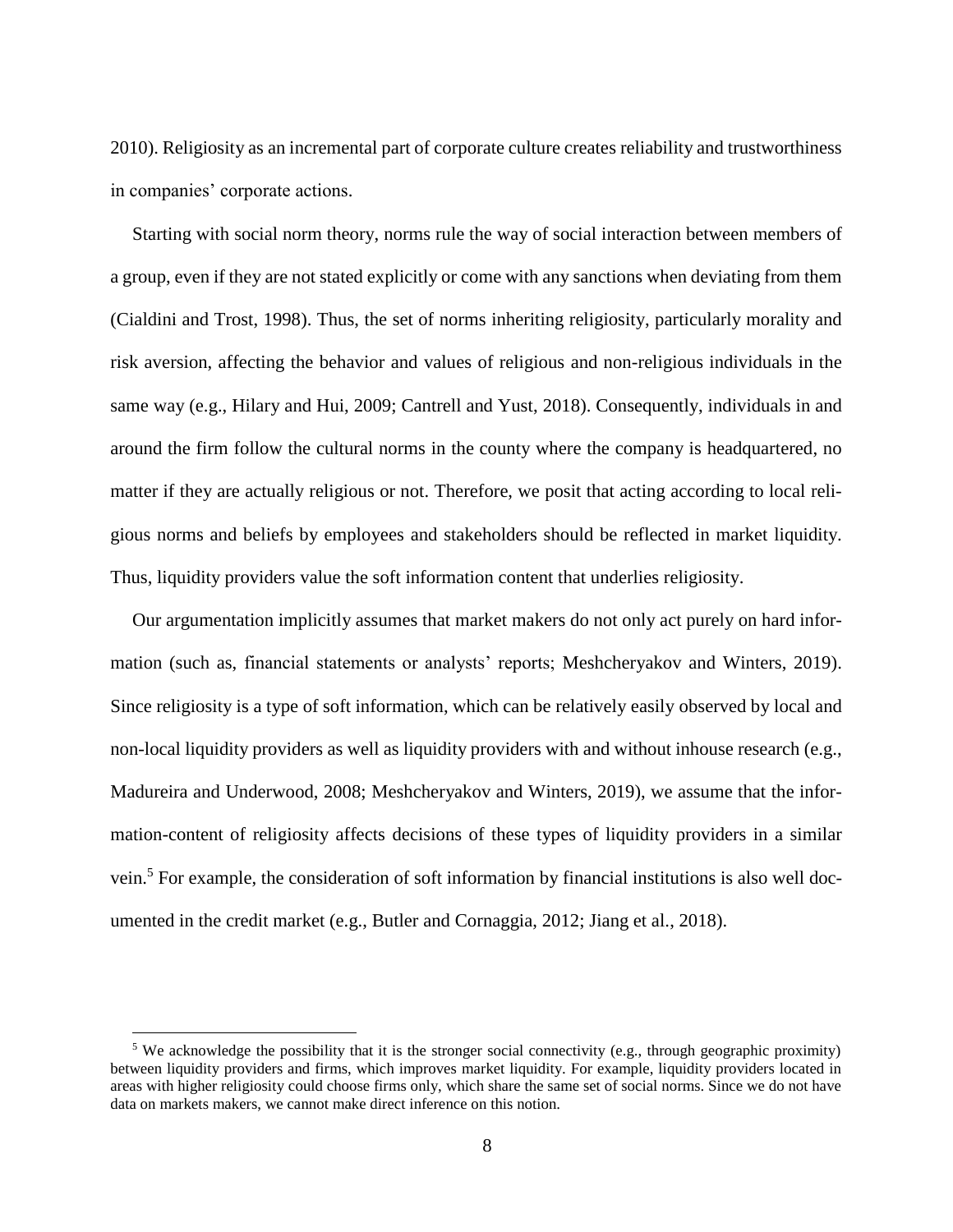As mentioned earlier in this section, morality and risk aversion are the fundamental values underlying religiosity. Based on this idea, Hilary and Hui (2009) show that firms located in more religious areas tend to have lower risk. In a subsequent study, Adhikari and Agrawal (2016) and Chircop et al. (2020) provide additional evidence for the negative relation between religiosity and risk-taking for a sample of public banks and venture capital investments, respectively, while Cantrell and Yust (2018) find that religiosity is positively associated with asset risk-taking for private banks. Furthermore, in terms of trust in information disclosure, Grullon et al. (2010) report that religiosity is associated with fewer incidences of inappropriate corporate behavior, such as option backdating, aggressive earnings management, or being target of class action securities lawsuits. Moreover, Dyreng et al. (2012) as well as McGuire et al. (2012) document that companies headquartered in areas with strong social religious norms experience fewer financial reporting irregularities. Additionally, Omer et al. (2018) also show that the degree of religiosity affects the audit quality positively. While these studies focus on community religiosity, Cai et al. (2019) investigate the CEOs' personal religious beliefs. The authors find that firms with religious CEOs are associated with significantly less earnings management. Callen and Fang (2015) provide evidence that religiosity helps to curb bad-news-hoarding activities by managers. Thus, the authors find that companies headquartered in more religious areas reveal a lower level of stock price crash risk. Also, stronger social religious norms are associated with lower cost of equity (El Ghoul et al., 2012), better ratings and lower cost of debt (Jiang et al., 2018; Cai and Shi, 2019), and higher workplace safety (Amin et al., 2021).

Based on the above considerations and the presented literature, we posit that liquidity providers will post lower spreads for firms headquartered in more religious areas compared to firms located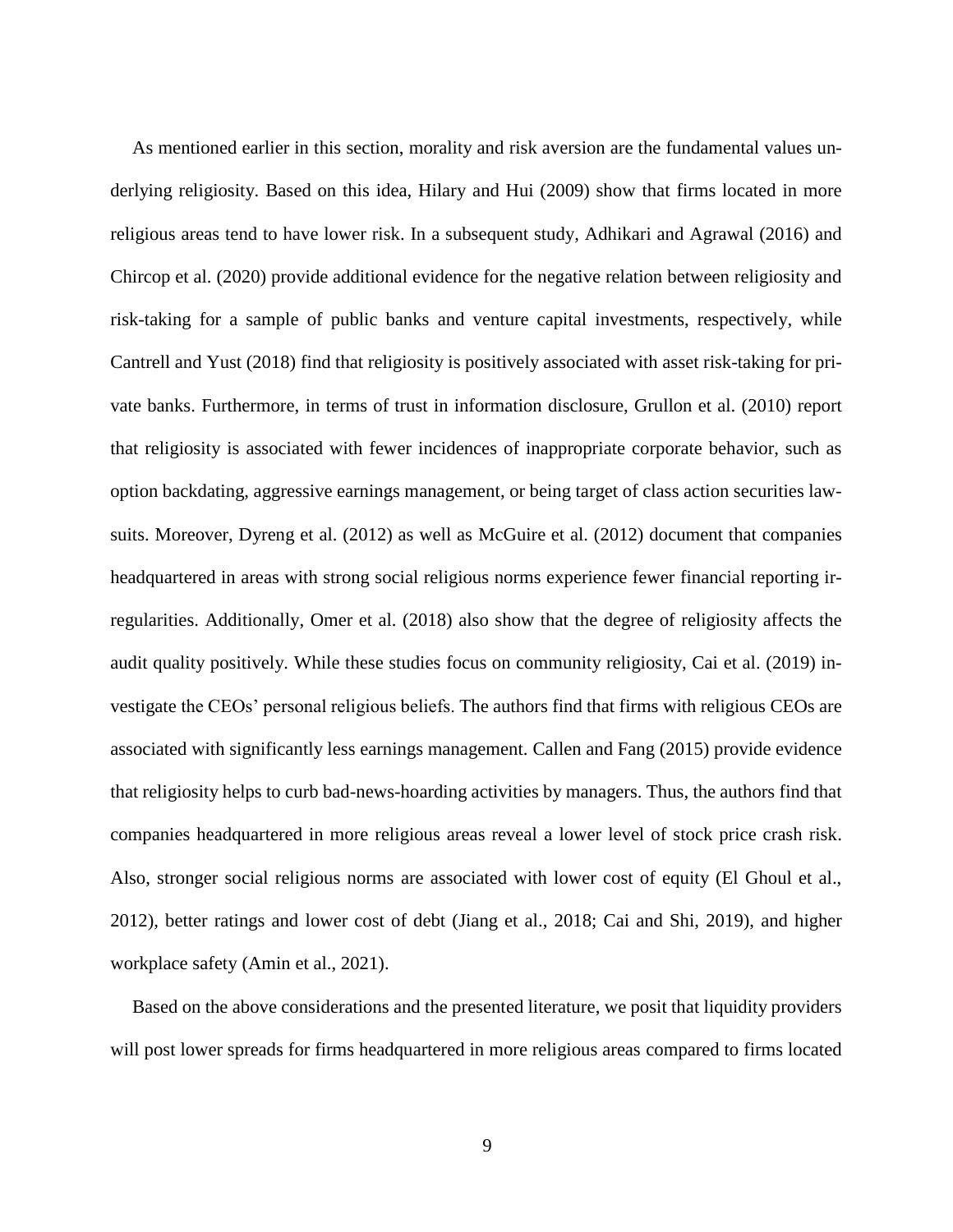in areas with low level of religiosity. Since reliability and trustworthiness inherits religiosity, liquidity providers trust in quality of information and risk aversion of the company, which reduces uncertainty. As a result, firms located in areas with higher religiosity will reveal lower bid-ask spreads. Thus, our first hypothesis is formulated as follows:

*Hypothesis 1*: Firms located in more religious areas have lower bid-ask spreads.

We also examine the relation between religiosity, and liquidity and information asymmetries in a more direct way by considering two additional measures: Amihud illiquidity (Amihud, 2002) as a proxy for price impact (Goyenko et al., 2009; Edmans et al., 2013), as well as the probability of information-based trading (Easley et al., 2002; Brown and Hillegeist, 2007). Chung et al. (2010) provide empirical evidence that reduced information asymmetry through improved internal corporate governance alleviate information-based trading and price impact of firms. Thus, taking further into account the sincerity and conservativity of companies located in more religious areas, we also expect a negative relation between religiosity and price impact as well as between religiosity and the probability of information-based trading:

*Hypothesis 2*: Firms headquartered in counties with higher levels of religiosity reveal lower price impact of trades as well as lower probability of information-based trading.

Our next hypothesis is related to the findings of Jiang et al. (2018). The authors address the question whether the function of religiosity as a commitment device differs according to the levels of information asymmetry. Considering that large companies with high visibility and dense analyst coverage are screened more intensively than smaller and less covered firms, information asymmetry probably plays an important role in the mechanism between religiosity and liquidity. Based on this notion, we expect that religiosity as commitment device is more pronounced for firms with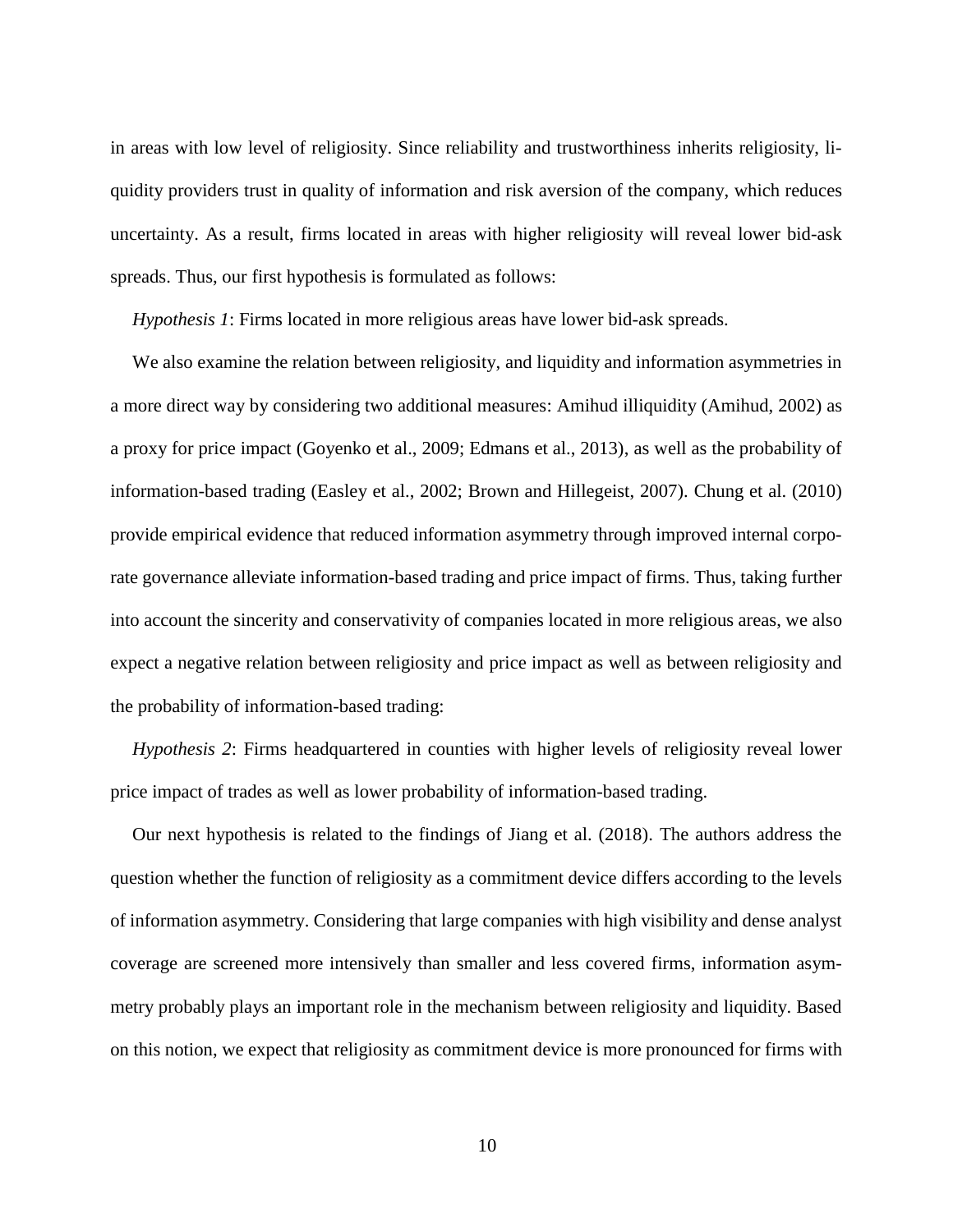high information asymmetry, since these firms could hide bad news or conduct inappropriate actions more easily. Our second hypothesis is:

*Hypothesis 3*: The relation between religiosity and liquidity is more emphasized when information asymmetry is high.

Finally, it is well known that companies list on NASDAQ, on average, are smaller and have less analyst coverage, thus probably having higher information asymmetry. Also, the market structure difference between NASDAQ and NYSE/AMEX may impact the relation between religiosity and liquidity. Therefore, we expect that the trust in information disclosure and risk aversion inheriting religiosity is stronger for firms that are listed on NASDAQ compared to NYSE/AMEX firms.

*Hypothesis 4*: The effect of religiosity on liquidity is more relevant for firms that list on NASDAQ.

# <span id="page-10-0"></span>**3 Data and summary statistics**

#### <span id="page-10-1"></span>**3.1 Firm level sample**

 $\overline{a}$ 

Our sample construction begins with all active and dead U.S. companies traded on the NYSE, AMEX<sup>6</sup>, or NASDAQ, which are included in Refinitiv Datastream from 1973 until 2020 (22,420 companies).<sup>7</sup> We then apply the data filtration process proposed by Porter and Ince (2006), and Landis and Skouras (2021). Specifically, we first exclude all non-ordinary shares and minor shares,

<sup>6</sup> Datastream reports the old exchange name ("NYSE MKT") for AMEX firms. Therefore, we replace the exchange listing manually from "NYSE MKT" to "AMEX" for the respective companies.

 $7$  Our download procedure in Datastream is summarized as follows. First, we choose as market "United States" and set the currency to "United States Dollars". We then select all "Active" and "Dead" firms from all industries of type "Equity", and consider "Major" shares with "Primary" codes only. Our base date is 2020, which means that all years equal 2020 and before are considered.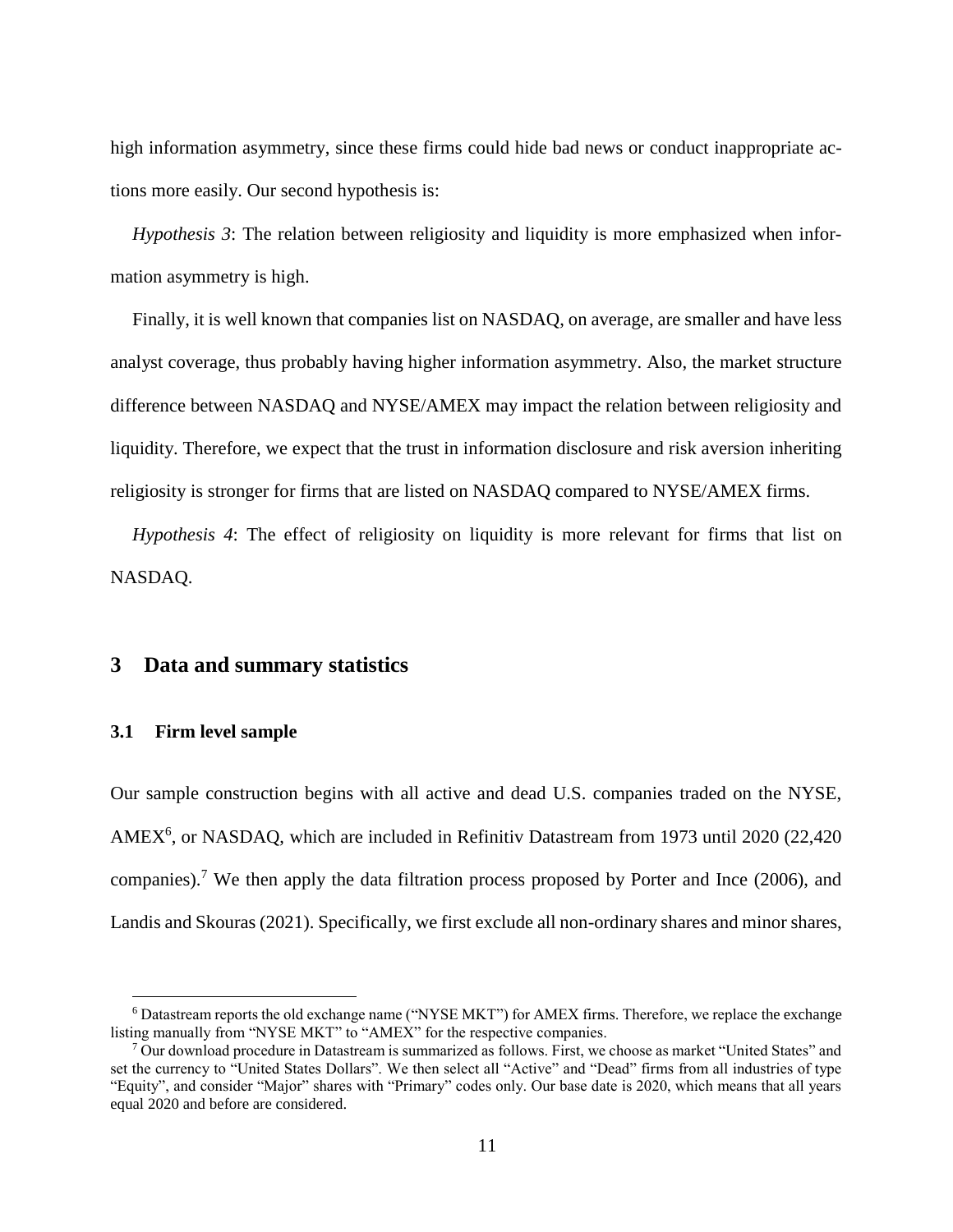and shares with missing ISIN code from our list (10,767 stocks). After removing firms with missing SIC codes (1,326 stocks) (e.g., Ma et al., 2021), we further restrict the sample to firms, which are headquartered in the U.S., and for which we have complete information on their headquarter's location (1,049 stocks are deleted). Furthermore, the utility sector (2-digit SIC code 49) is excluded since it appears as being different from other industries, at least partly, due to regulatory issues. We also omit financials (2-digit SIC codes 60-69) because their balance sheets are different from those of other firms (e.g., Hilary, 2006; Jiang et al., 2018). Finally, we delete all firm-years if any variable of our baseline model is missing, if we observe implausible balance sheet data (e.g., negative book values of equity), or if the yearly average price is below \$5 (e.g. Grullon et al., 2004; Chung et al., 2010; Cai and Shi, 2019).<sup>8</sup> The final sample consists of 5,365 unique firms for a total of 46,201 firm-year observations for the period from 1997 through 2020.<sup>9</sup>

#### <span id="page-11-0"></span>**3.2 County-level variables**

 $\overline{a}$ 

We measure the strength of local religious norms, our variable of interest, retrieving data from the Association of Religion Data Archive (ARDA). We use the longitudinal version of the religious congregations and membership files, which contains the adherent and congregation counts of 302 religious groups that participated in at least one the of the  $1980-2010$  data collections.<sup>10</sup> We construct the religiosity ratio by summing the number of adherents of all religious denomination in a

<sup>&</sup>lt;sup>8</sup> We note that the results of our baseline model (see equation 1) are robust when retaining firms with average stock prices above \$1 instead of \$5, or when omitting any price filtration. The results also hold when we keep the companies from the financial and utility sector.

<sup>9</sup> Note that information on institutional ownership from Refinitiv Ownership Profile (ROP) is available from 1997. Since we detect one singleton observation, our sample size reduces to 46,200 and 5,364 firms in our baseline regression analysis.

 $10$  Data are available at https://www.thearda.com/Archive/Files/Descriptions/RCMSMGCY.asp.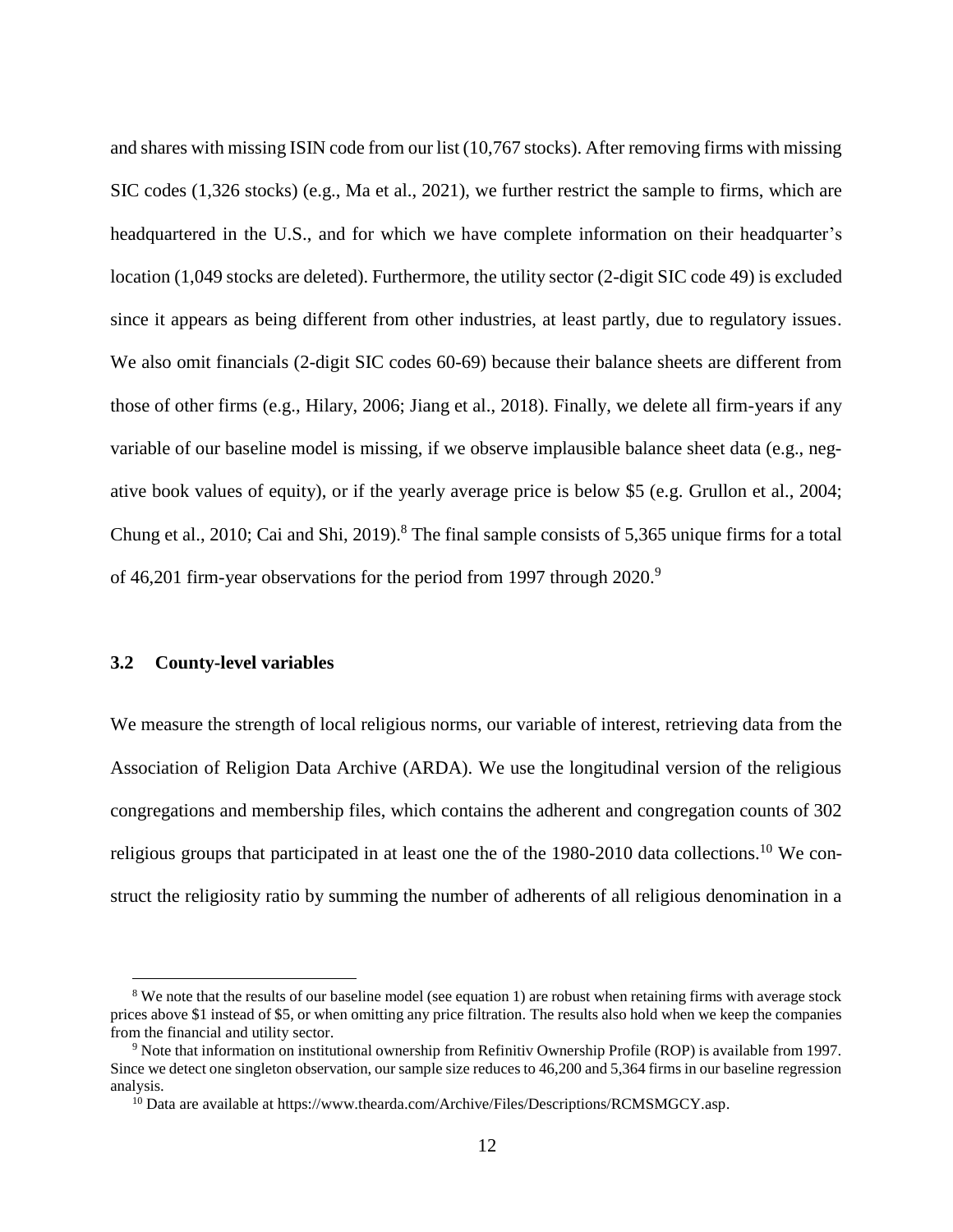county and dividing it by the total population (*REL*). A higher level of *REL* indicates stronger religious social norms. In further analyses, we additionally consider religious subgroups, i.e., the number of protestant (*PROT*), catholic (*CATH*), mainline protestant (*MPRT*), or evangelical protestant (*EVAN*) adherents to the total population in the respective county.

Surveys are conducted at approximately ten-year intervals: 1980, 1990, 2000, and 2010. As social norms, and in particular religious adherence tend to change slowly over time, we follow previous studies (e.g., Hilary and Hui, 2009; Jiang et al., 2018; Zolotoy et al., 2019) by linearly interpolating missing values to obtain values for non-survey years, i.e., 1991-1999, and 2001-2009. Since our sample period is from 1997 through 2020, we apply the religious ratios in 2010 for the 2011-2020 period (Shu et al., 2012). An alternative method is to fill in the data for missing years using the survey value in the preceding year in which the data are available; for example, we fill in missing values from 1991 to 1999 using the religious ratios in 1990. Hasan et al. (2017a and 2017b) apply this practice for data on social capital. As discussed in the following, the second method of filling missing values do not have an impact on our results.

Following previous studies (Pirinsky and Wang, 2006; Hilary and Hui, 2009) we define a firm's location as the location of its headquarters. Refinitiv reports for the (current) location of each firm's headquarter zip (zone improvement plan) codes only, while ARDA use fips (federal information processing standard) codes to identify the location of a county. To overcome this issue, we use U.S. Census and HUD ZCTA crosswalk files to convert zip codes to fips codes.<sup>11</sup>

Additionally, we consider a set of county-level demographic factors as these characteristics might affect the degree of religiosity in a county (e.g., Hilary and Hui, 2009). The intention of

<sup>&</sup>lt;sup>11</sup> We thank Anthony D'Agostino for providing the Stata routine. The code is available at https://gist.github.com/a8dx/7e9d5af24101fc66aafa739577713b59.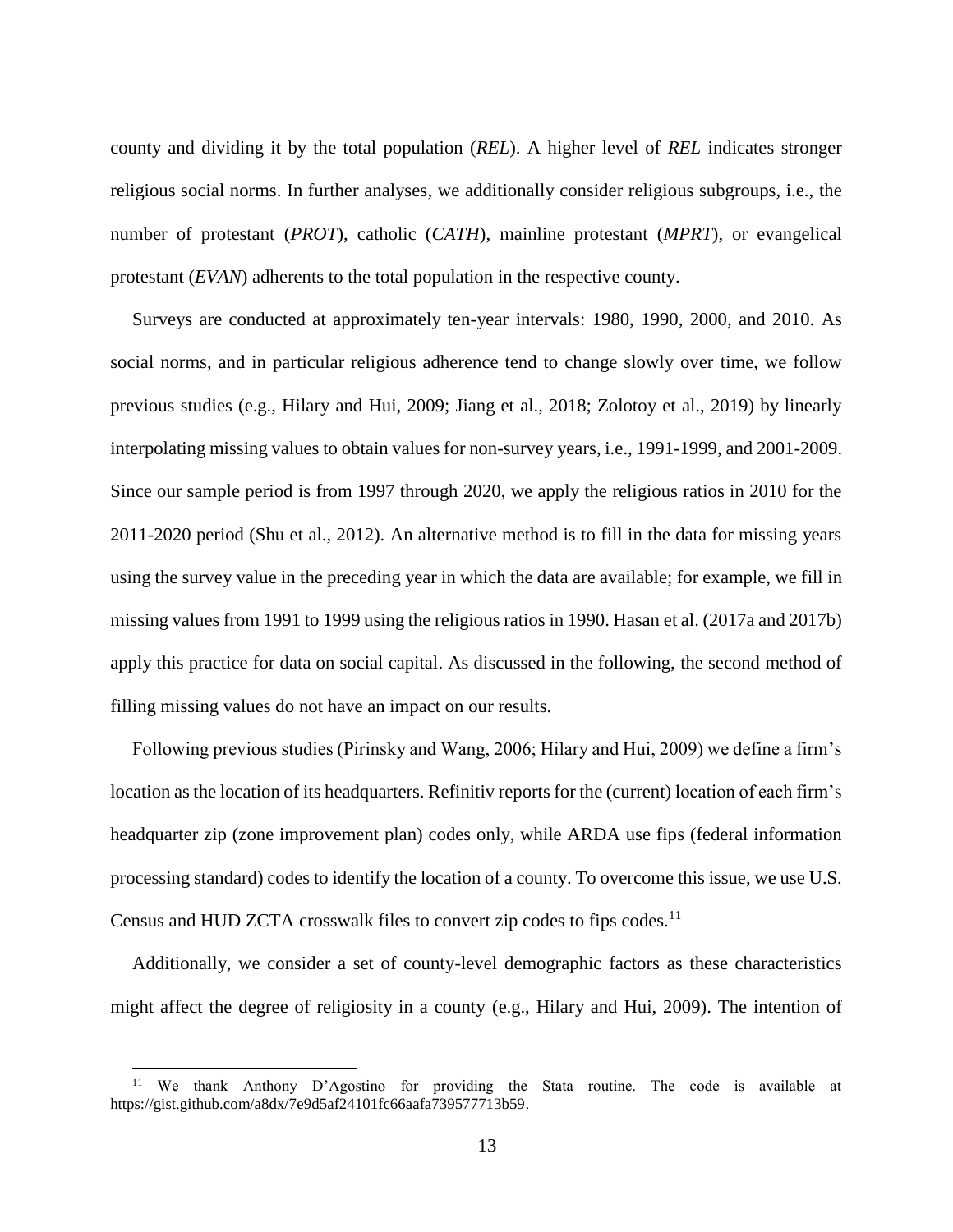including these variables is to ensure that the effect of *REL* on liquidity is not contaminated by these factors (Hasan et al., 2017a). We control for the size of the population in a county (*TOTPOP*); the county population divided by its area size (*DENSITY*); the percentage of residents aged 25 years or older who hold a bachelor's, graduate, or professional degree *(EDUCATION*);<sup>12</sup> the median age of people in the county (*AGE*); the fraction of married people in a county (*MARRIAGE*); the fraction of non-white people in a county (*MINORITY*); the male population to the female population (*MF\_RATIO*); and the proportion of republican votes during presidential elections (*ELEC*). We obtain these variables from the 1990, 2000, 2010, and 2020 (at time of writing only *TOTPOP* and *MINORITY* were available from 2020 survey) surveys of the U.S. Census Bureau, while we collect the latter from MIT election data lab (https://electionlab.mit.edu/data).<sup>13</sup> The choice of the demographic control variables closely follows Hilary and Hui (2009), Kumar et al. (2011), and Shu et al. (2012).

#### <span id="page-13-0"></span>**3.3 Dependent variable - bid-ask spread**

 $\overline{a}$ 

We use bid-ask spread as our main measure of liquidity. Bid-ask spread has been widely used in prior studies, when determinants of liquidity are investigated (e.g., Grullon et al., 2004; Loughran and Schultz, 2005; Attig et al., 2006; Chung et al., 2010). The bid-ask spread posted by a market maker represents the maximum round-trip trading costs for investors and is determined by three

 $12$  Although data on per-capita income are available, we do not include this variable as it is highly correlated with *EDUCATION* (correlation between education proxy and the natural logarithm of income is 0.88). Kumar et al. (2011) also omit the average income due to high correlation with education.

<sup>&</sup>lt;sup>13</sup> We download demographic variables using NHGIS data finder, which is available at https://data2.nhgis.org/main (Manson et al., 2021).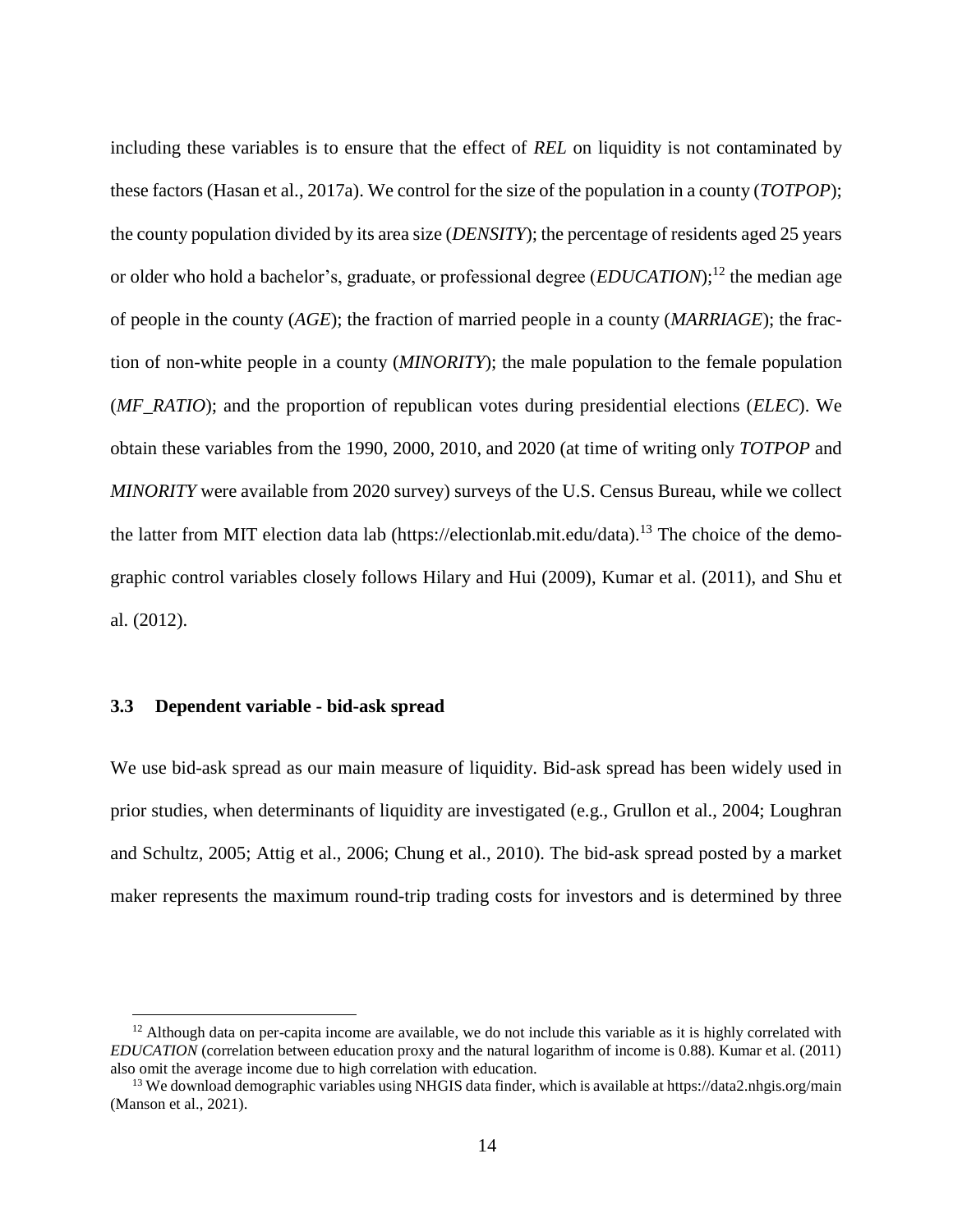factors: inventory holding costs, order processing costs<sup>14</sup>, and adverse selection costs (e.g., Attig et al., 2006; Lee and Chung, 2018). Since our arguments on the relation between religiosity and liquidity are based on informational and non-informational aspects of trading costs, the bid-ask spread is a suitable measure of liquidity in our research setting. The bid-ask spread (*BAS*) represents the yearly average of daily bid-ask spreads calculated as  $(Ask-Bid)/( (Ask+Bid)/2).$ <sup>15</sup> To mitigate the potential effect of data errors and outliers, we exclude all daily *BAS* that are negative, are greater than 50% of the midpoint, or are greater than \$5 (e.g., Chung et al, 2010; Chung and Zhang, 2014). *BAS* indicates illiquidity, thus larger *BAS* implies lower liquidity in the underlying stock. Data on daily bid prices and daily ask prices are retrieved from Refinitiv.

#### <span id="page-14-0"></span>**3.4 Firm level controls**

 $\overline{a}$ 

Our aim is to isolate the effect of *REL* on *BAS*. Therefore, we consider a variety of control variables in our analyses that have been identified as relevant in the context of liquidity (e.g., Grullon et al., 2004; Loughran and Schultz, 2005; Hilary, 2006; Attig et al., 2006; and Chung et al., 2010). These variables are firm size, stock price, number of analysts, Tobin's Q, capital expenditures, research and development, turnover, standard deviation of daily returns, leverage, cumulative returns, profitability, membership in the S&P 500, exchange listing, institutional ownership, and insider ownership.

<sup>&</sup>lt;sup>14</sup> We capture the order-processing costs by implementing a dummy variable (*NASD*). We explain this in more depth in Section 2.4.

<sup>15</sup> Due to limited data availability, we were not able to retrieve intraday data for calculating the *BAS*. However, as shown by literature (see, e.g., Chung and Zhang, 2014; Fong et al., 2017), daily *BAS* are highly correlated with intraday-based spreads.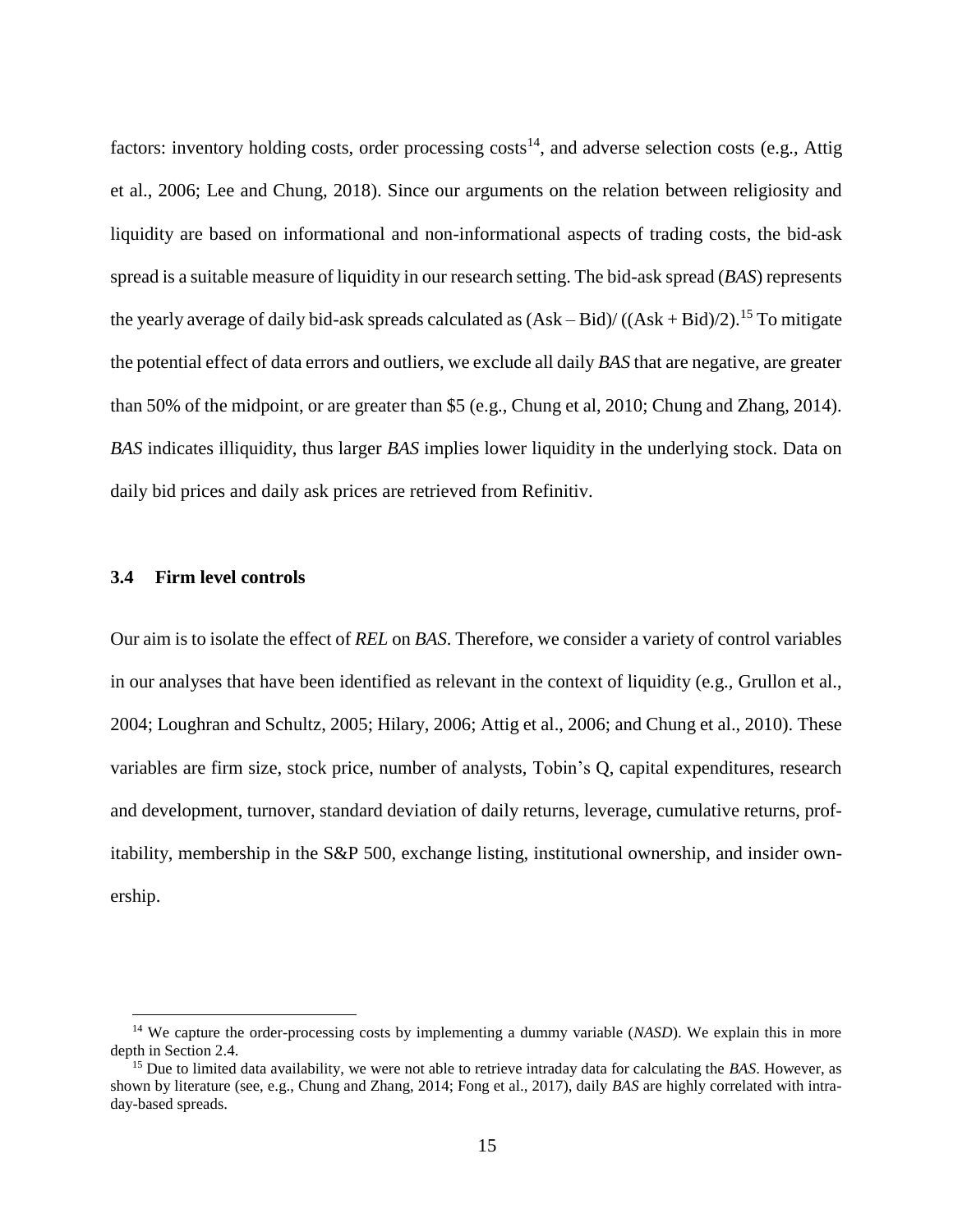Theory suggests that bigger firms reveal greater visibility and provide better information, thus reducing adverse selection risk (e.g., Brennan and Subrahmanyam, 1995; Easley et al., 1998; McInish and Van Ness, 2002; Kedia and Zhou, 2011). Therefore, we control for firm size with total assets (*SIZE*), the average share price (*PRICE*) as well as the number of analysts following a firm (*ANALYST*). <sup>16</sup> Accordingly, high-growth firms may have higher stock liquidity due to higher attention from both media and investors (e.g., Chung et al., 2010; Gopalan et al., 2012). Growth options and investment opportunities are proxied by Tobin's Q (*Q*), capital expenditures (*CAPEX*), and research and development (*RnD*). We further include share turnover (*TURNOVER*) as we expect that increased investors' interest and high trading activity leads to lower spreads.<sup>17</sup> Moreover, risk has an impact on liquidity since higher risk is related to higher spreads (e.g., Grullon et al., 2004). For this purpose, we include the yearly standard deviation of daily returns (*RISK*) and leverage (*LEVERAGE*) to proxy for risk. To control for the performance of firms, we further consider profitability (*ROA*) and cumulative stock returns (*CUMRET*) because investors are likely to be attracted by successful firms (Grullon et al., 2004).

Prior empirical work has also shown that the ownership structure, i.e., percentage of shares held by institutional and insider investors, of a company affects liquidity (e.g., Attig et al., 2006; Chung et al., 2010). The process of constructing institutional ownership is summarized as follows. At the

<sup>&</sup>lt;sup>16</sup> Following previous literature (e.g., Chang et al., 2006; Guo et al., 2019) we set missing analyst firm years to zero. Thus, we implicitly assume that missing earnings forecasts is due to no analyst coverage (e.g., Chan and Hameed, 2006; Chang et al., 2006).

 $17$  Turnover is defined as the annual average of total monthly number of shares traded divided by shares outstanding (Grullon et al., 2004). Following Lesmond (2005), we determine the shares outstanding and the respective adjustment factor annually, i.e., we keep the value constant throughout the year. Since our winsorized raw turnover measure is highly skewed, we use its natural logarithm in the following calculations (e.g., Chung and Charoenwong, 1998; Chordia et al., 2001; Grullon et al., 2004; Jayaraman and Milbourn, 2012). To ensure comparability between NYSE/NYSE MKT and NASDAQ firms, we follow Gao and Ritter (2010) by adjusting the trading volume prior to 2004 for firms listed on NASDAQ. Please refer to Gao and Ritter (2010, p. 51-52) for a detailed explanation. Additionally, we also account for different regimes in market microstructure on NASDAQ and NYSE/AMEX by adding time-fixed effects.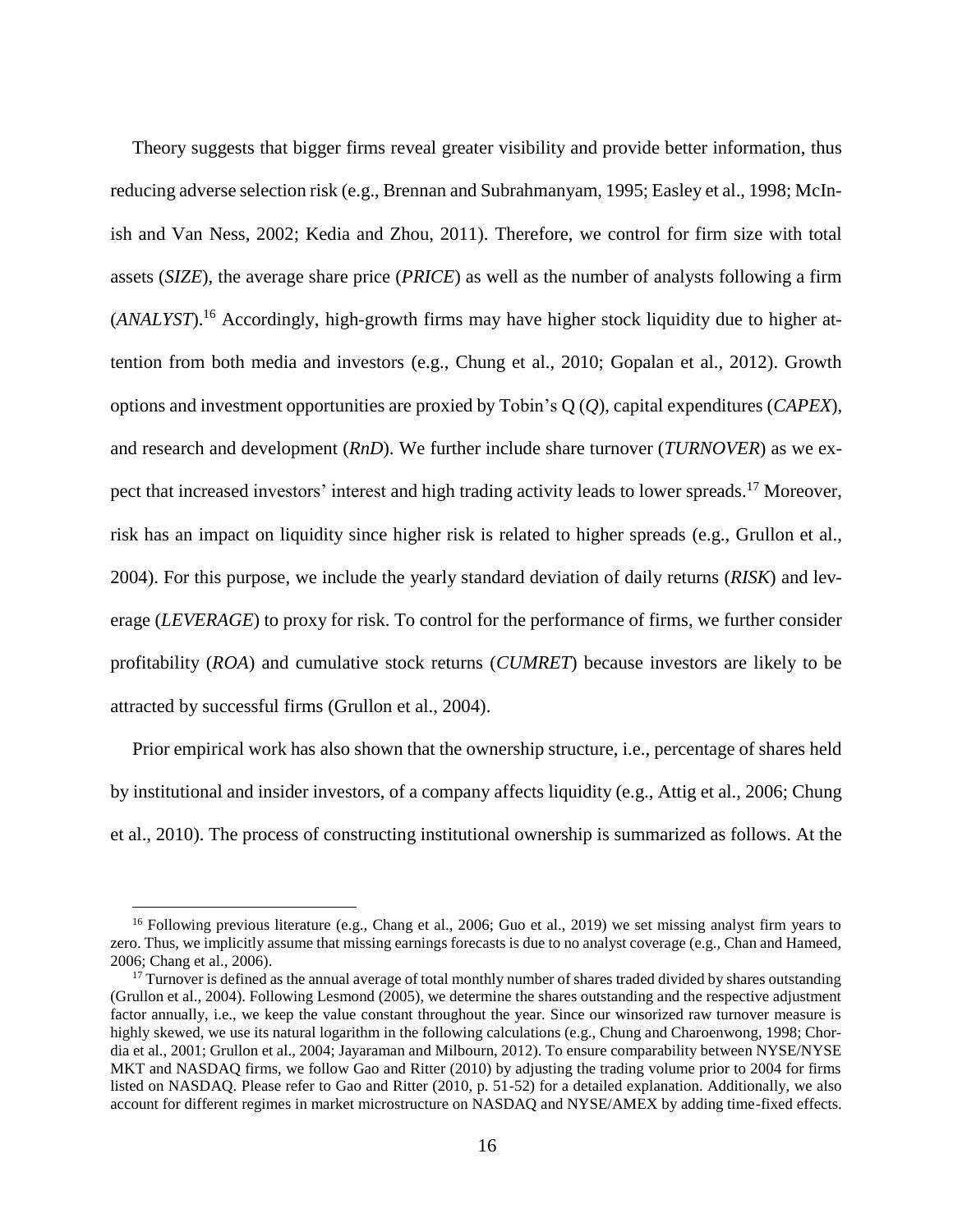end of each quarter, we identify all 13(f) institutions that are invested in the firm and calculate institutional ownership as the sum of all holdings in the firm divided by the shares outstanding in the respective quarter. From this, we receive our yearly ownership variable (*OWN\_INST*) by taking the average of the quarterly data over the calendar year. As pointed out by Baghdadi et al. (2018), focusing on the average level of institutional ownership reduces an impact by periodic sharp increases or decreases at a specific point in time. Following prior literature (e.g., Gompers and Metrick, 2001; and Ferreira and Matos, 2008), we set *OWN\_INST* to zero if a stock is not held by any institution, i.e., if institutional ownership is missing. In special cases, we observe, however, that our institutional ownership variable exceeds  $100\%$ .<sup>18</sup> In such circumstances, we set the maximum ownership proportion of institutions at 100% (e.g., done in Lewellen, 2011; Striewe et al., 2016). We furthermore include shares held by closely related investors (*OWN\_INSIDER*) to proxy for insider ownership (e.g., Ferreira et al., 2008 and 2010; Chung et al., 2010).

Moreover, following Hilary (2006), we include an indicator variable (*NASD*) to control for the exchange the firm is traded on. The dummy variable *NASD* takes the value of one if the respective firm is traded on NASDAQ and zero otherwise. We consider this variable to control for systematic microstructure differences between exchanges since past research reports that firms traded on NASDAQ are associated with higher spreads (e.g., Huang and Stoll, 1996; Hilary, 2006). This dummy variable also helps us to account for institutional features of the exchanges (e.g., Gao and Ritter, 2010).<sup>19</sup>

<sup>&</sup>lt;sup>18</sup> See Striewe et al. (2016) for a detailed discussion of possible reasons.

<sup>&</sup>lt;sup>19</sup> More recent research, however, find that the difference in NYSE and NASDAQ average spreads diminished after market reforms on NASDAQ started in 1997 (e.g., Weston, 2000; Dang et al., 2018). Our baseline results are also robust when we add an additional indicator for AMEX listed firms.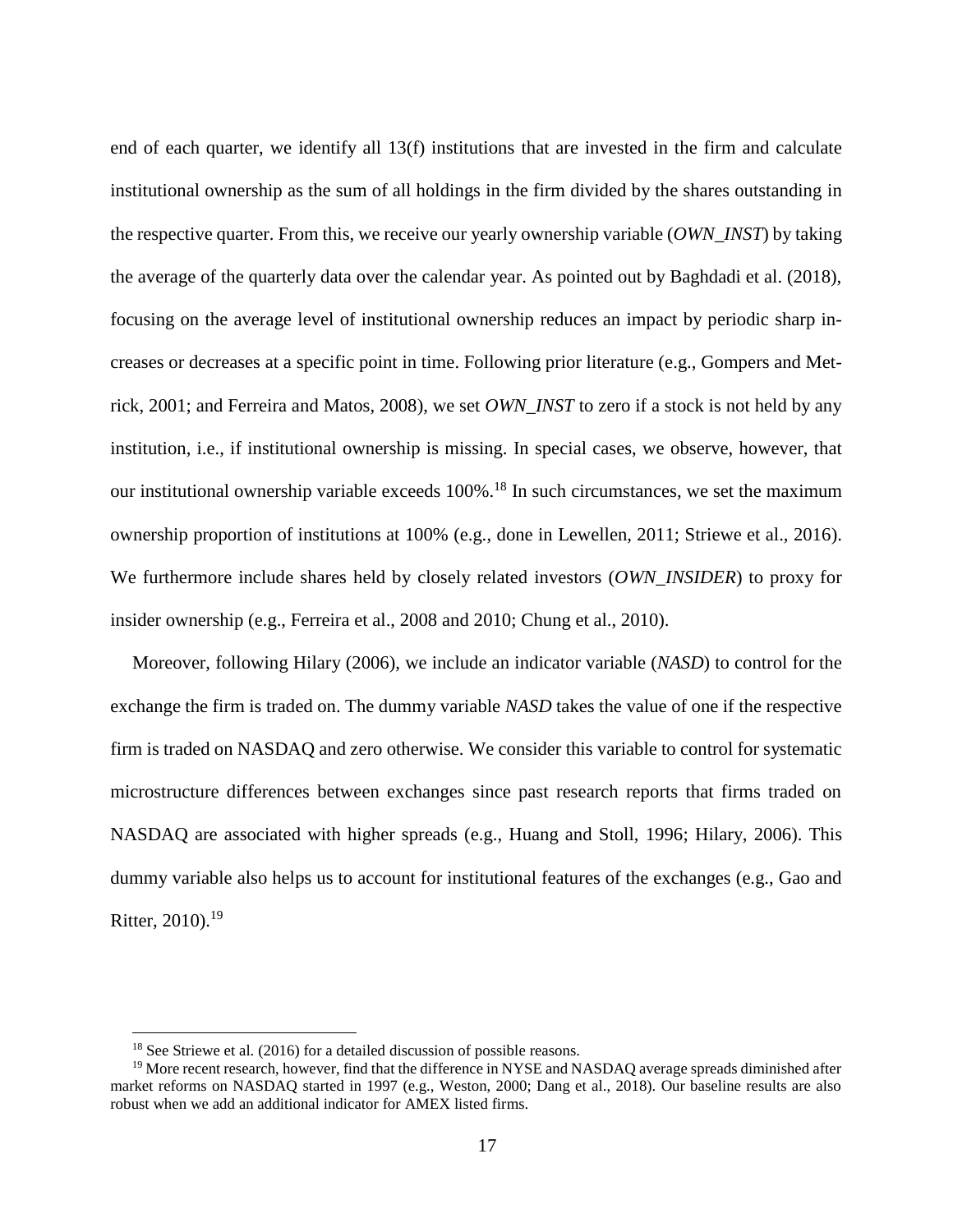Lastly, to capture the effect of being included in a leading stock index and to control for possible industrial differences, we follow Agarwal (2007) and Chung et al. (2010) by considering a dummy variable for firms included in the S&P 500 index<sup>20</sup> (*SP500*) and dummy variables for two-digit SIC codes. We also include time dummies to control for time trends in liquidity, e.g., resulting from changes in minimum tick size, i.e., decimalization period. All presented control variables are collected from Refinitiv, while ownership data comes from Refinitiv Ownership Profile (ROP). [Table](#page-47-0)  [A1](#page-47-0) in the Appendix provides detailed variable definitions.

#### <span id="page-17-0"></span>**3.5 Descriptive statistics**

 $\overline{a}$ 

[Table 1](#page-66-0) provides descriptive statistics of our variables presented in Sections [3.1](#page-10-1)[-3.4.](#page-14-0) Our liquidity measure (Section [3.3\)](#page-13-0) and control variables (Section [3.4\)](#page-14-0) are winsorized at the upper and lower 1 percentile by year to reduce the effect of outliers.<sup>21</sup>

#### [Insert [Table 1](#page-66-0) about here]

As Panel A in [Table 1](#page-66-0) shows, the mean value of *BAS* in our sample is 0.0077, indicating round trip trading costs of 77 basis points (bps) on average. The mean value and standard deviation (0.0134) are comparable to the quoted spread measures reported in existing studies (e.g., Chung et al., 2010; Gopalan et al., 2012).

<sup>&</sup>lt;sup>20</sup> Each end of the year, we check the constituents list of  $S\&P 500$  companies. We then get a time series of yearly constituents, which we merge to our main dataset.

 $21$  Implementing alternative methods of winsorizing, i.e., over the whole sample period or by year-industry, or omitting winsorization, do not affect our conclusions.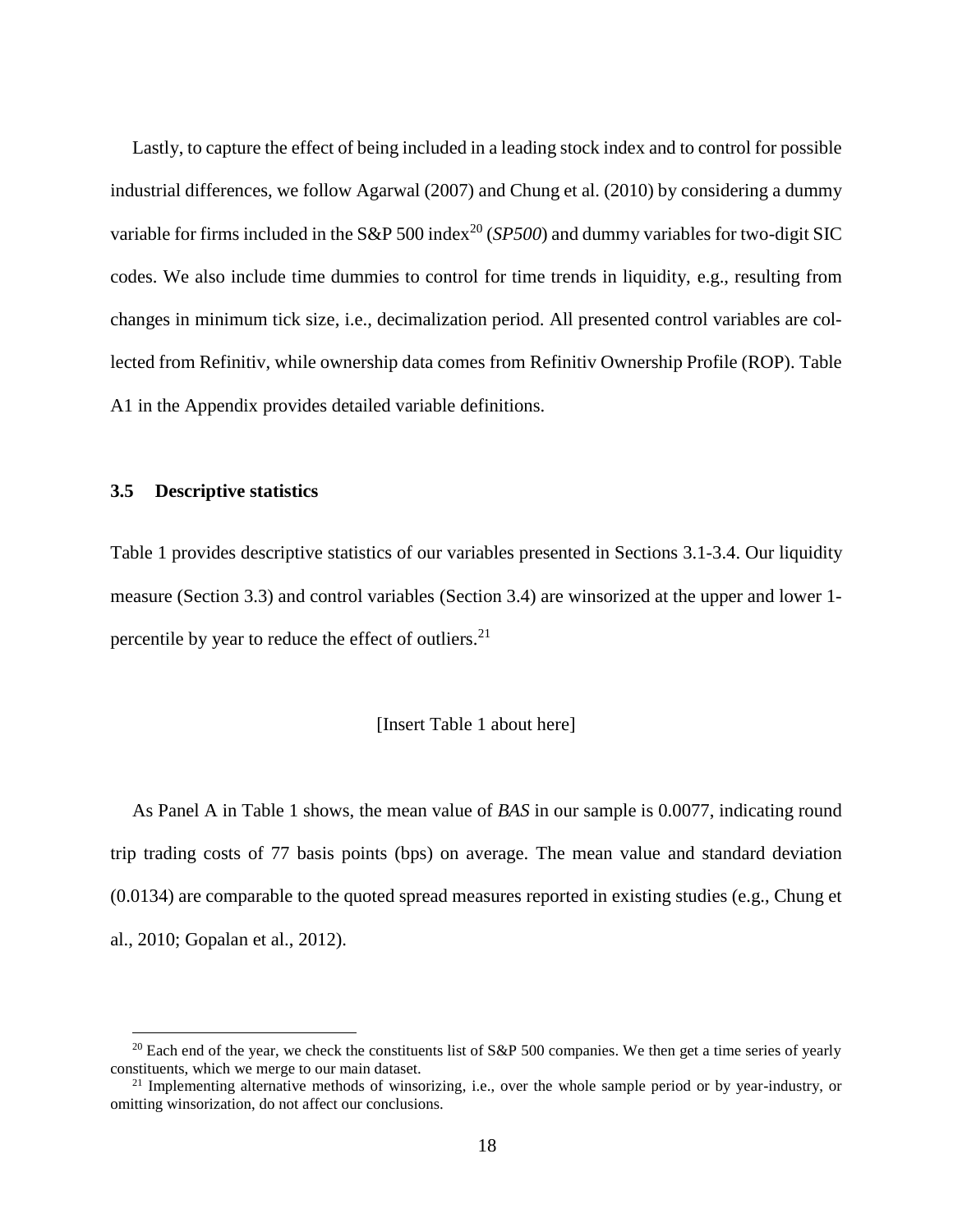*REL* reveals a mean value and standard deviation of 0.5163 and 0.1072, respectively, similar to the statistics documented in Callen and Fang (2015), and Jiang et al. (2018), among others. Unreported results show that the most religious state is Utah (*REL* equals 0.7558 with 50 companies headquartered here), while the least religious state is Maine (*REL* is 0.3189; number of companies is 7). We further observe that our companies are headquartered in 485 counties, while most of the companies are located in Santa Clara (298, California), followed by Middlesex (254, Massachusetts) and New York (220, New York). These counties reveal religiosity ratios of 0.4344, 0.6523, and 0.5325, respectively.

With regards to our controls, the average firm in our sample is covered by 7.70 analysts (untabulated) and its institutional ownership (insider ownership) is  $0.6448$  (0.1933).<sup>22</sup> The average price of firms is \$42 with total assets of \$4.3 B (untabulated) and a mean *Q* of 2.30, indicating the coverage of rather larger firms (Agarwal, 2007). Taken together, our firm controls and demographic variables are mostly comparable to those reported in existing studies (e.g., Grullon et al., 2004; Chung et al., 2010; Kumar et al., 2011; Callen and Fang, 2015; Jiang et al., 2018; Zolotoy et al., 2019; Albuquerque et al, 2019).

A Pearson correlation matrix for the variables used in our baseline analysis (see Table IA1a, Panel A in the Internet Appendix, IA), reveals that the correlation between *BAS* and *REL* is slightly positive (0.0207) and statistically significantly at the 1% level, which contrasts with our first hypothesis. However, we should be cautious of overinterpreting this simple pairwise correlation since it does not control for the impact of other effects (e.g., the decimalization period). Furthermore, the

<sup>&</sup>lt;sup>22</sup> Note that the average analyst coverage (institutional ownership) is 8.14 (0.6644), when we omit companies with zero analysts following (zero institutional ownership). In our sample, 91.24% (99.61%) of firms are covered by at least one analyst (one institutional investor). Additionally, we document 6.97% of firm-years, in which institutional ownership exceeds 100%.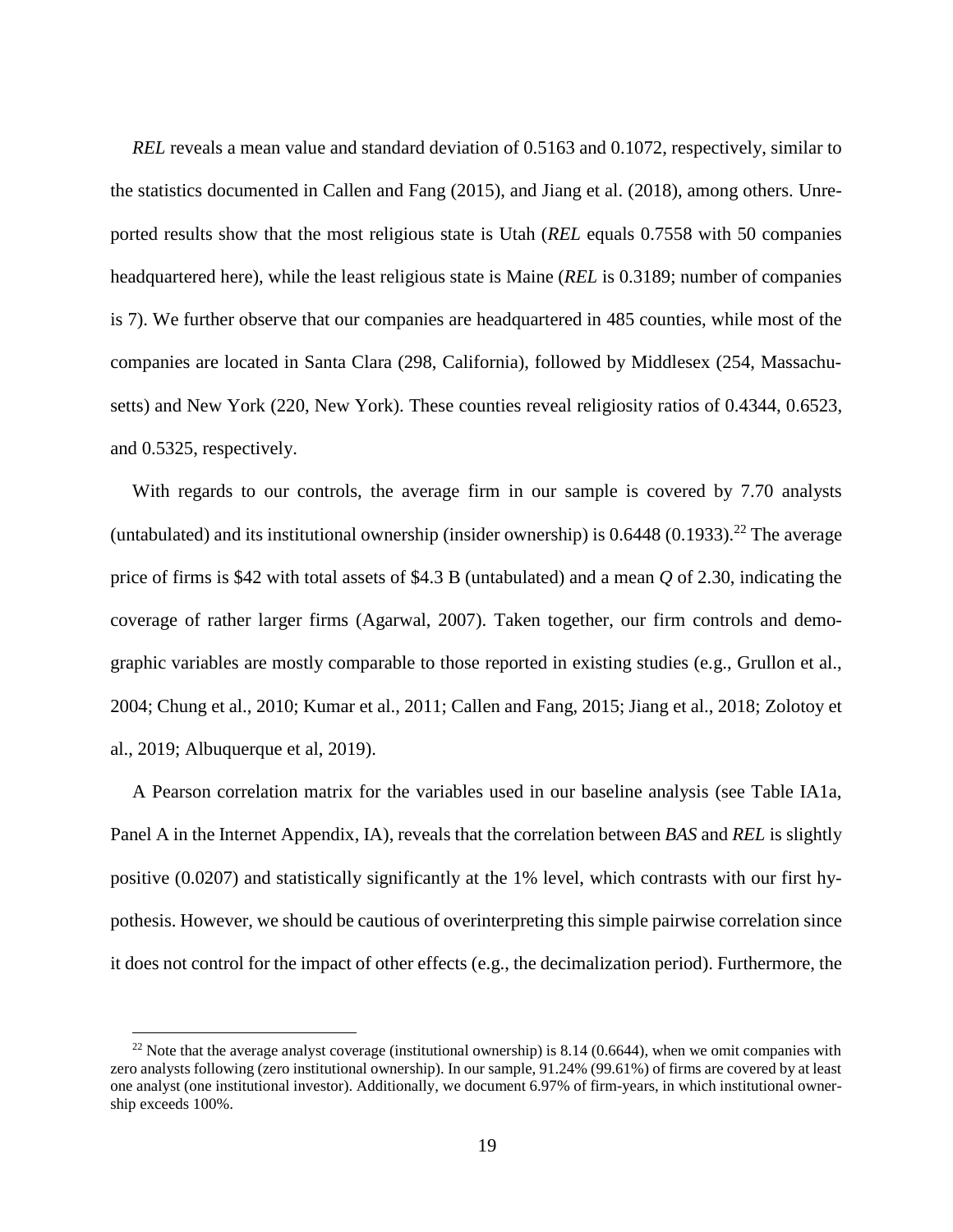level of pooled correlation between our controls is generally moderate (< 0.50). We observe some exceptions: log(*SIZE*) shows higher correlations with log(1+*ANALYST*), and *SP500* at around 0.7076 and 0.6167, respectively. Also, *ROA* reveals a negative correlation with *RnD* of -0.6918. Moreover, for *INST\_OWN* and log(1+*ANALYST*) we document a correlation of 0.5567. Further results of correlations among demographic variables (see Table IA1a, Panel B in the IA) indicate that *REL* is significantly correlated with the different demographic controls, with exception of *ED-UCATION* and log(*AGE*)*.* The correlations among demographic variables are reasonably moderate. We observe the highest correlation (in absolute terms) between log(*DENSITY*) and *MARRIAGE*, which is -0.6042.<sup>23</sup>

# <span id="page-19-0"></span>**4 The relation between religiosity and liquidity**

#### <span id="page-19-1"></span>**4.1 Baseline regression results**

To study the relation between religiosity and liquidity, we estimate our baseline model using ordinary least squares (OLS) regression technique with standard errors adjusted for heteroscedasticity and firm clustering.<sup>24</sup> Specifically, we employ the following empirical model (hereafter "baseline") model") to test our first hypothesis:

 $BAS_{i,t}$ 

$$
= \beta_0 + \beta_1 REL_{i,t} + \delta' \text{FIRM\_CONTROLS}_{i,t} + \gamma' \text{DEMO}_{i,t} + \sum_j IND_j + \sum_t YEAR_t + \varepsilon_{i,t}
$$
\n(1)

<sup>23</sup> The average variance inflation factor value is 2.10.

 $24$  Our baseline results are robust if we adjust for year clustering, county-level clustering, or year and county double clustering.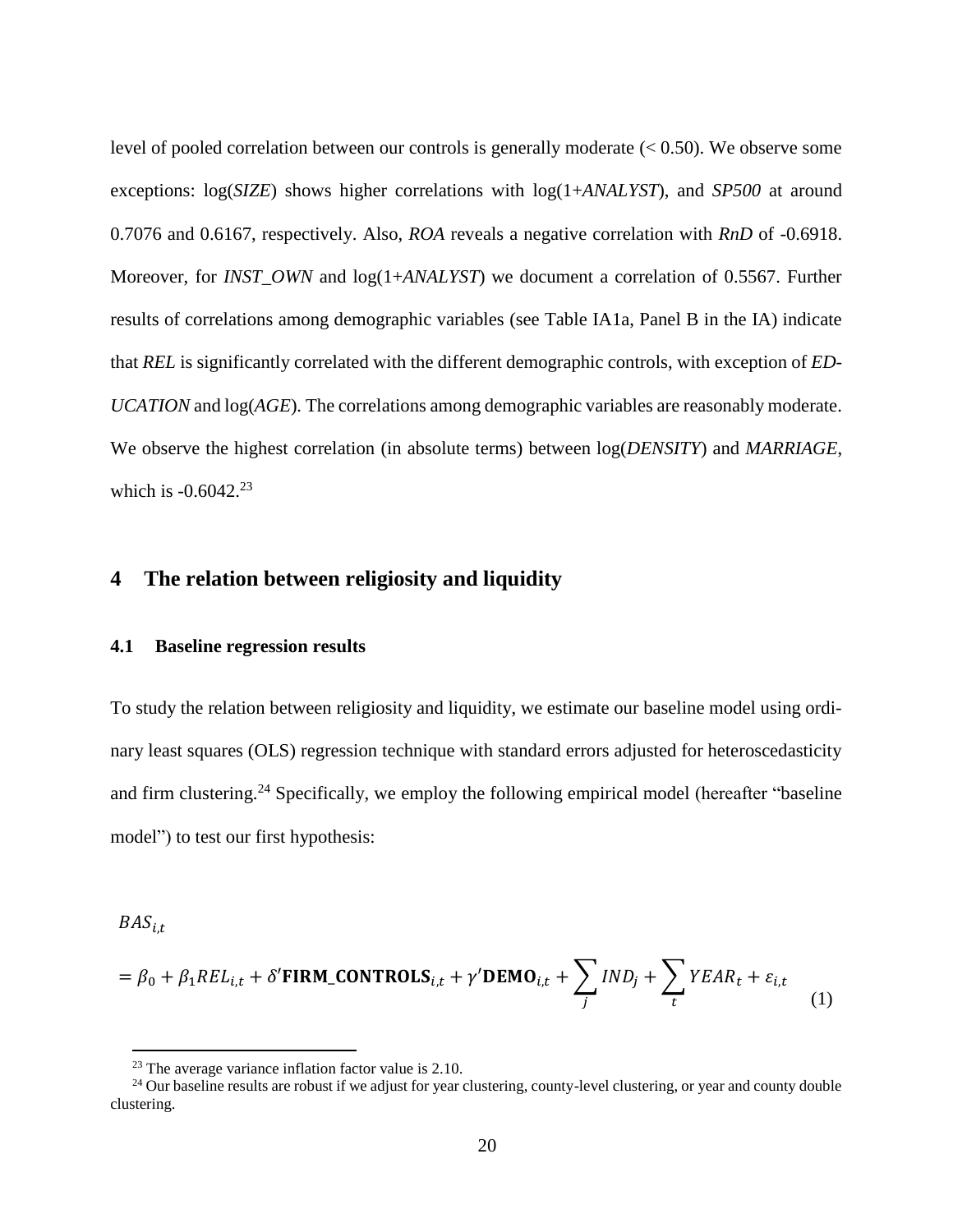*BASi,t* denotes the dependent variable representing our main liquidity measure, the bid-ask spread. *REL*<sub>*it*</sub> is the main variable of interest, computed as the sum of all adherents divided by the total population in the county of the firm's headquarters location. Higher levels of *RELi,t* corresponding to stronger religious norms. Based on our first hypothesis we expect a negative relation between *RELi,t* and *BASi,t* . The vector **FIRM\_CONTROLS** captures the firm attributes discussed in Section [3.4,](#page-14-0) controlling for the effect of firm characteristics:  $log(TURNOVER_{i,t}), log(PRICE_{i,t}),$  $NASD_{i,t}$ ,  $log(SIZE_{i,t})$ ,  $RISK_{i,t}$ ,  $CUMRET_{i,t}$ ,  $CAPEX_{i,t}$ ,  $RnD_{i,t}$ ,  $LEVERAGE_{i,t}$ ,  $Q_{i,t}$ ,  $ROA_{i,t}$ ,  $log(1+ANA-$ *LYSTi,t*), *SP500i,t*, *OWN\_INSTi,t*, and *OWN\_INSIDERi,t*. **DEMO** is a vector containing the following county-level demographic attributes (Section [3.2\)](#page-11-0): log(*TOTPOPi,t*), log(*DENSITYi,*t), *EDUCA-* $TION_{i,t}$ ,  $log(AGE_{i,t})$ ,  $MARRIAGE_{i,t}$ ,  $MF\_RATIO_{i,t}$ ,  $MINORITY_{i,t}$ , and  $ELEC\_REP_{i,t}$ .  $\sum IND_j$  denotes industry fixed effects based on the 2-digit SIC,<sup>25</sup>  $\sum$  YEAR<sub>t</sub> represents year fixed effects, and  $\varepsilon_{i,t}$  is the error term.<sup>26</sup>

The regression results are reported in [Table 2.](#page-68-0) We estimate six specifications of the OLS regression. Column (1) reports the results of a reduced model, which is intended to minimize potential concerns arising from spuriously correlated independent variables (e.g. Hilary, 2006). In Column (2) we control for all firm characteristics presented in Section [3.4.](#page-14-0) In Column (3) we estimate our baseline model (see equation 1). Column (4) documents the results of a restricted sample to the two years for which we have direct survey data to mitigate any concerns of systematic noise due

 $25$  The results are quantitatively and qualitatively the same when we rerun our baseline model using 1-digit SIC or 4-digit SIC codes rather than 2-digit SIC codes.

 $^{26}$  For the sake of brevity, we omit subscripts in the following.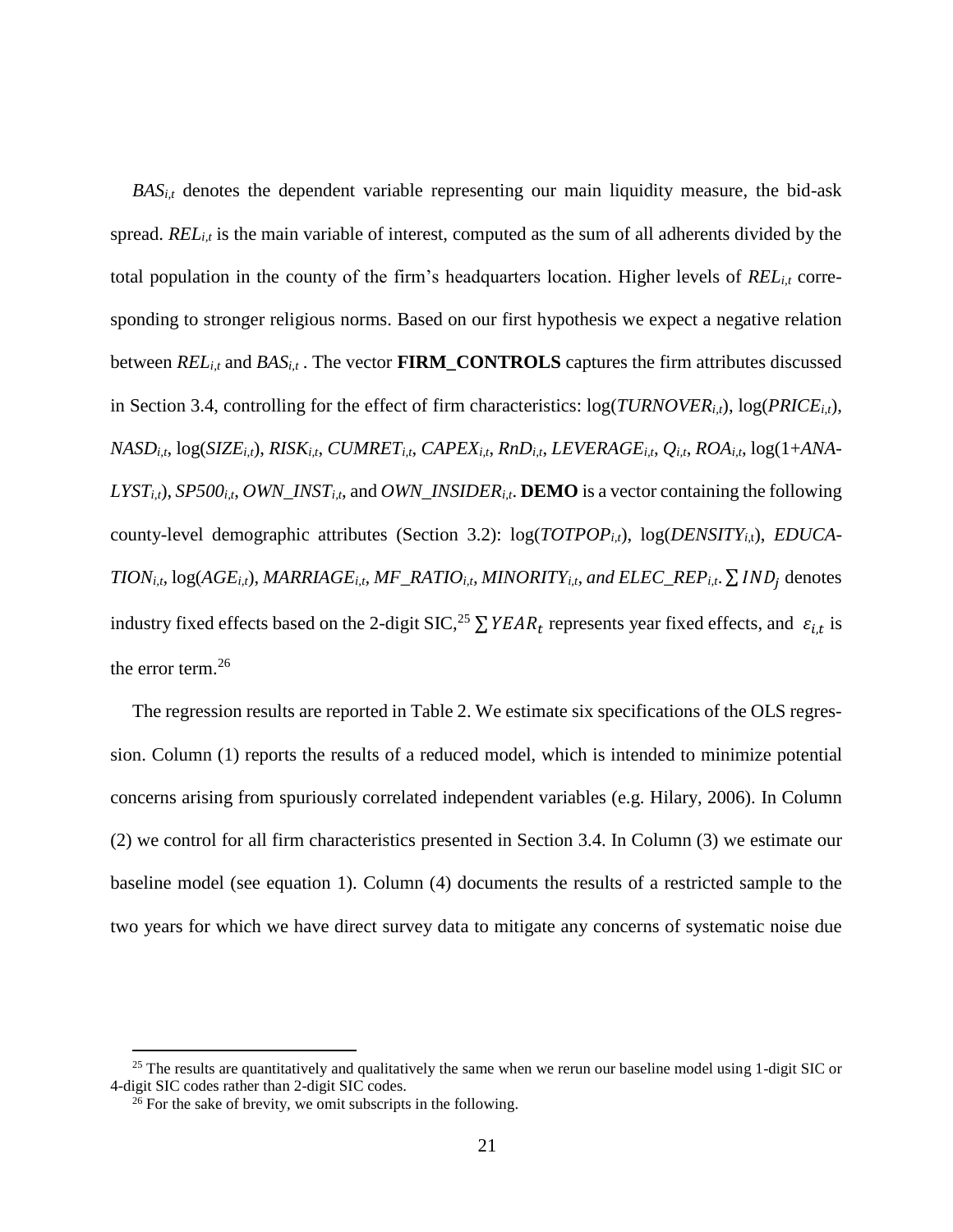to linear interpolation. Finally, in column (5) and (6), we estimate our baseline model for the survey years separately.

#### [Insert [Table 2](#page-68-0) about here]

Across all specifications, the estimates on *REL* are negative and statistically significant. The point estimates are -0.0028, -0.0031, -0.0033, -0.0050, -0.0036 and -0.0054 for models (1) to (6), respectively. Our results are consistent with hypothesis 1 that is, firms located in U.S. counties with higher level of religiosity reveal significant lower bid-ask spreads.<sup>27</sup>

Our results are also economically significant. The estimate of the coefficient in our baseline model (3) suggests that a one standard deviation increase in the fraction of religiosity (0.1072) leads to a  $0.035\%$  (= $0.1072\times0.0033\times100$ ) decline in bid-ask spreads, c.p. To offer a bigger picture of the economic significance, we compare our economic magnitude of *REL* to that reported in Chung et al.  $(2010)$  for governance.<sup>28</sup> We follow their way of quantifying the economic impact, thus moving from the first quartile (0.4369) to the third quartile (0.5945) of *REL*, the bid-ask spread decreases by  $0.052\%$  (=0.0033×0.1576×100). This is approximately 6.75%  $(=0.00052/0.0077\times100)$  of the mean spread for the average firm. Similar calculations in Chung et al. (2010) reveal that a raise in governance standards would decrease its quoted spread by 4.5% of the mean quoted spread. The authors conclude an economically significant effect.<sup>29</sup>

<sup>&</sup>lt;sup>27</sup> The application of the alternative method of constructing *REL* and the vector of demographic variables by keeping values constant between the survey years (see Section [3.2\)](#page-11-0) does not affect our conclusion. The coefficient slightly decreases to  $-0.0031$  (t-statistics  $= -3.38$ ).

<sup>28</sup> Similarly done in Adhikari and Agrawal (2016).

 $29$  Of course, this way of quantifying the economic significance is not limited to governance, but is also consistent with several studies on religiosity (e.g., Callen and Fang, 2015; and Jiang et al., 2018).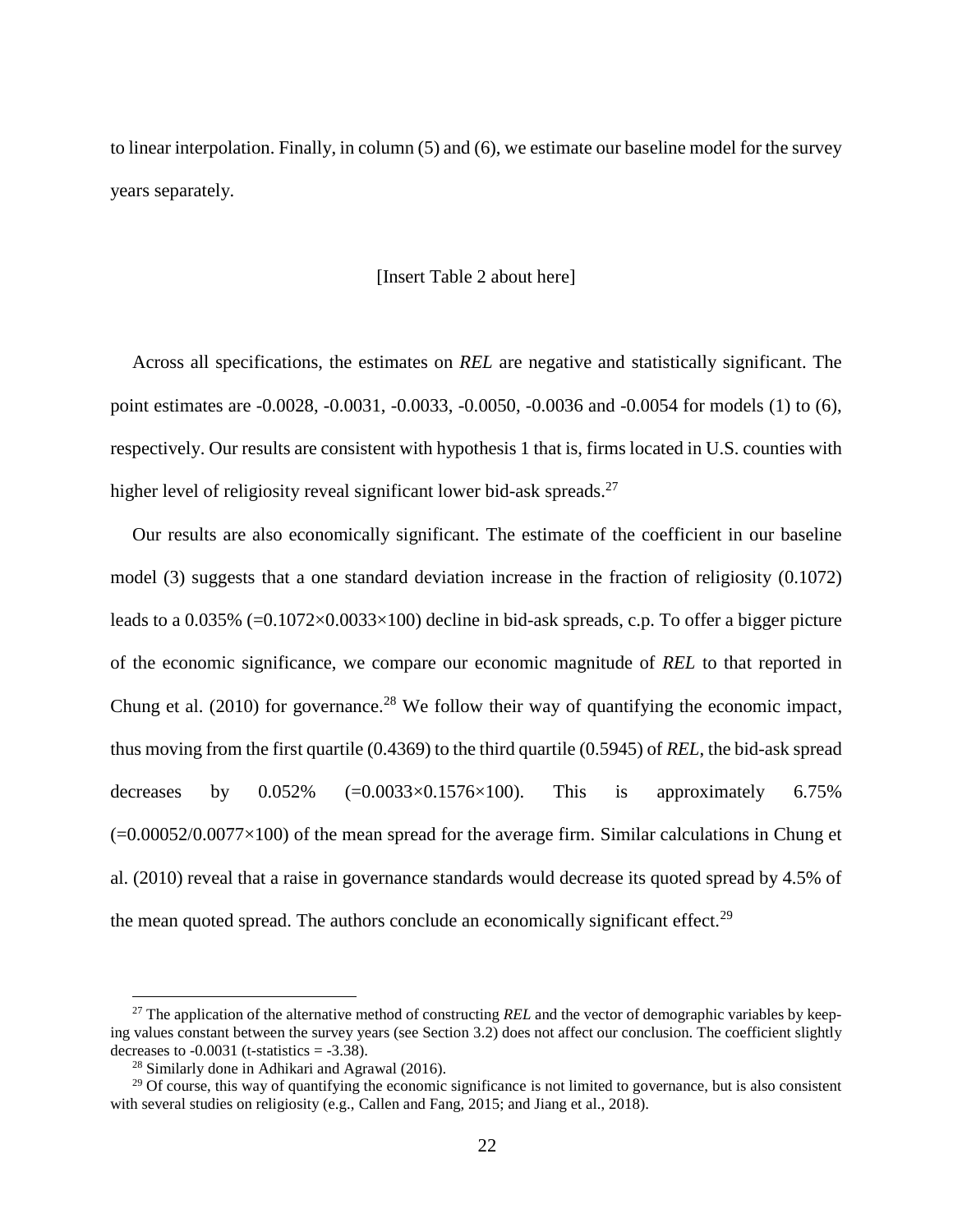We next turn our focus to the control variables of Model (3). The results are mostly consistent with our theoretical predictions and the effects documented in previous literature (e.g., Grullon et al., 2004; Hilary, 2006; Chung et al., 2010; Kedia and Zhou, 2011; Pham, 2020, among others). As expected, log(*TURNOVER*) 30 , log(*SIZE*), *Q*, *RnD*, *CAPEX*, *ROA* as well as log(1+*ANALYST*) have negative coefficients. Furthermore, spreads are lower for firms with higher institutional ownership (*OWN\_INST*), indicating that corporate monitoring is better. In turn, firms with higher risk (*RISK*), higher prices (log(*PRICE*))<sup>31</sup>, and leverage (*LEVERAGE*) tend to have higher spreads. Spreads are also higher, when the firm is listed on S&P500 (*SP500*), which may be explained by poorer governance of these firms (Chung et al., 2010). Surprisingly is the lack of significance for the indicator variable for NASDAQ listings (*NASD*). However, since we already adjust for institutional features of the trading volume (Gao and Ritter, 2010), this may explain the insignificance of our dummy variable. Additionally, as shown by Weston (2000), differences in average spreads between NYSE and NASDAQ firms decreased after market reforms on NASDAQ started in 1997. Likewise, our variable on insider trading (*OWN\_INSIDER*) is statistically insignificant, which may be explained that the information content is already captured by other variables (e.g., *OWN\_INST*, *ANALYST*) included in our baseline model (similarly in Chung et al., 2010). With regards to our set of demographic controls, we find that log(*TOTPOP*) is negative and statistically significant at the 10% level.

<sup>&</sup>lt;sup>30</sup> Agarwal (2007), and Jayaraman and Milbourn (2012) point out that turnover itself may also be used as a measure of liquidity. Thus, we re-estimate our baseline model excluding log(*TURNOVER*). Our results are robust (coeff. - 0.0029, t-statistics  $= -2.63$ ), indicating a decrease by 0.046% in bid-ask spread, when moving from the first to the third quartile of REL.

<sup>31</sup> We note that the findings with respect to log(*PRICE*) among our different models are mixed. For example, we observe a negative and statistically significantly sign in Model (5), while the coefficient is positive in our baseline regression. Narayan et al. (2015, p. 4497-4498) provide a detailed discussion of arguments, which motivates both, positive and negative effects of price on spreads. In addition, these findings may be also explained by pre- and postdecimalization effects (e.g., Gibson et al., 2003).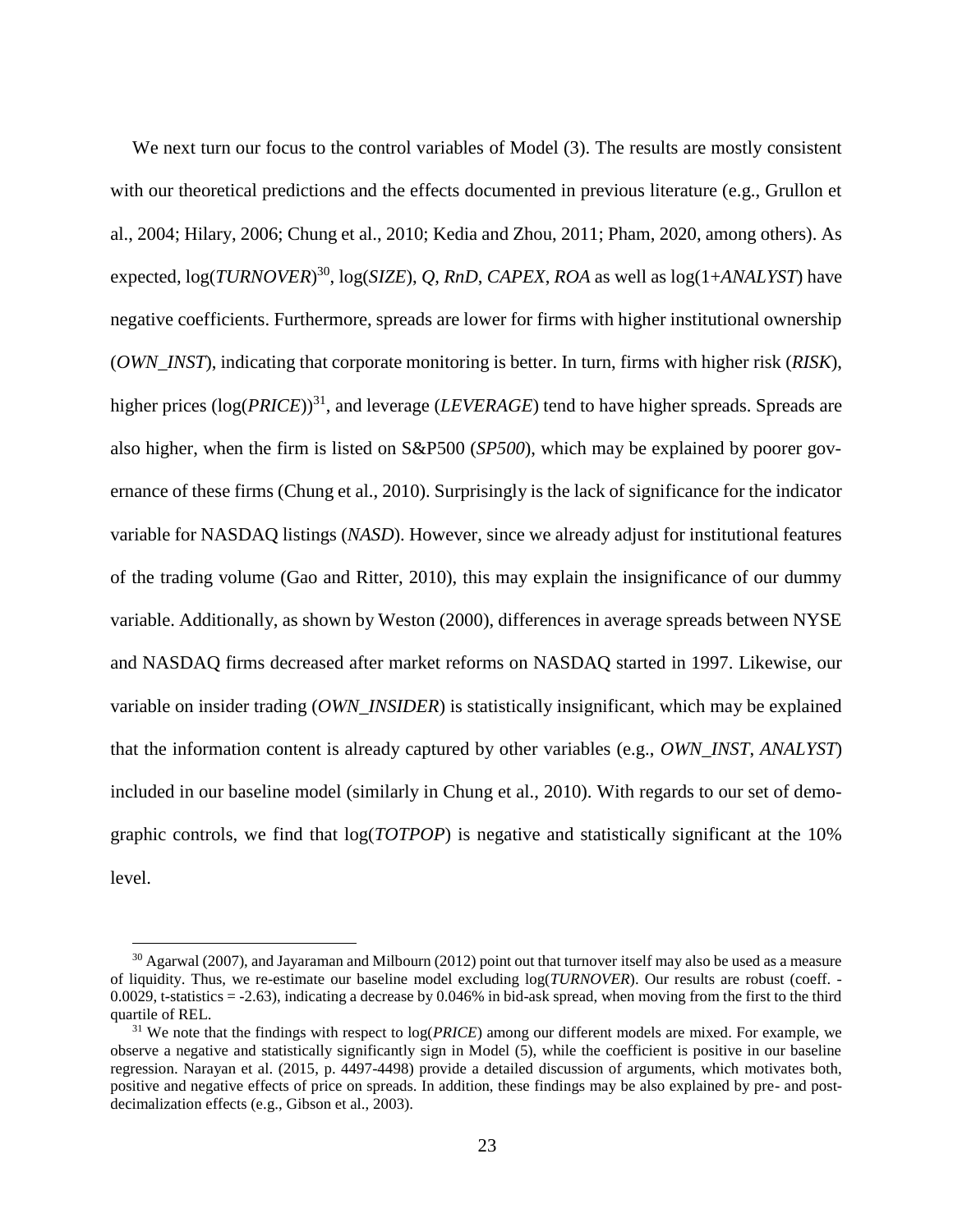Following Jiang et al. (2018), we additionally estimate the economic significance of our controls moving from the first to the third quartile of the respective variable. The economic impact of our controls are as follows: log(*TURNOVER*) (-0.628%), log(*PRICE*) (0.071%), log(*SIZE*) (-0.623%), *RISK* (0.430%), *CUMRET* (0.029%), *CAPEX* (-0.026%), *RnD* (-0.039%), *LEVERAGE* (0.187%), *Q* (-0.097%), *ROA* (-0.019%), log(1+*ANALYST*) (-0.096%), and *OWN\_INST* (-0.216%). Thus, the economic impact of *REL* (-0.052%) is in the same range to that of *RnD* (-0.039%), however, slightly larger.

## <span id="page-23-0"></span>**4.2 Robustness tests**

 $\overline{a}$ 

In our robustness section, we conduct several analyses that establish robustness of our results reported in Section [4.1.](#page-19-1) First, we consider additional control variables to reduce the risk of correlated omitted variables.<sup>32</sup> Second, we carry out further sensitivity analyses, which capture different specifications of our baseline model, including alternative definitions of our control variables. Third, we examine whether our main results are robust to alternative proxies for *REL*. Fourth, we use religious subgroups to understand whether the type of religiosity matters. Fifth, we test our hypothesis 1 using alternative measures of liquidity, i.e., the volatility of daily *BAS* (*VOLA\_BAS*), Amihud illiquidity (*AMIHUD*), the squared version of Amihud illiquidity (*AMIHUD\_SQ*), and probability of information-based trading (*PIN*).<sup>33</sup>

 $32$  We do not include these additional controls in the main analysis because they mostly come at the cost of sample size reduction or are not commonly used in empirical work.

 $33$  We provide descriptive statistics for all additional variables used in this section in our Internet Appendix (Section IA1, Table IA1b).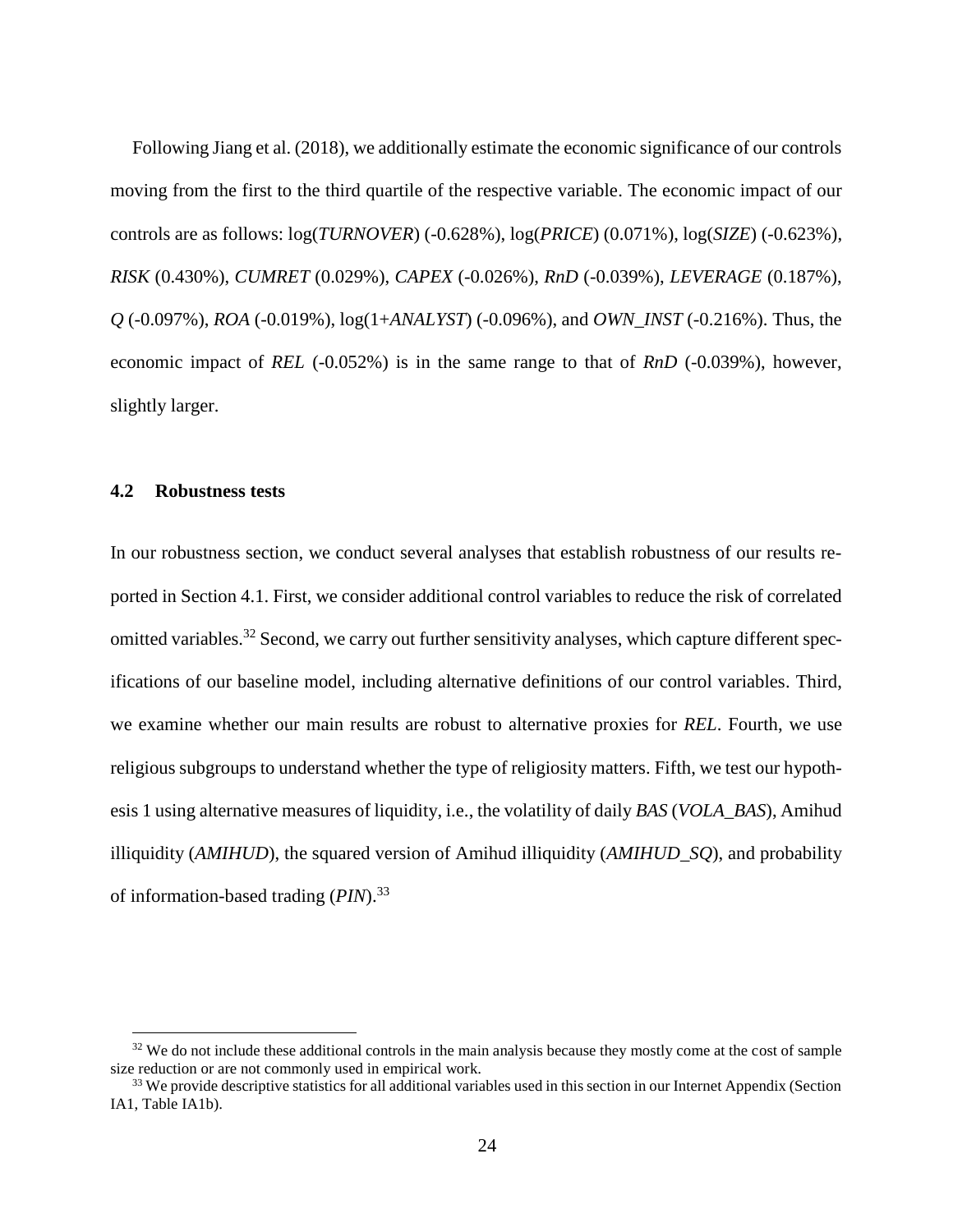## **4.2.1 Additional control variables**

 $\overline{a}$ 

Previous studies document that firms with better governance have lower spreads (e.g., Chung et al., 2010). Although we capture some specific governance features in our main analysis (e.g. institutional ownership, number of analysts following a firm), we now explicitly control for further aspects of corporate governance, considering Refinitiv's governance pillar score (*GOV*) <sup>34</sup>, whether the CEO is a board member (*CEO\_DUAL*), whether the firm has a CEO-Chairman separation (*BINDEP*), or the board size (*BSIZE*). In addition, we rerun our baseline model by including an indicator variable, which is one if the respective firm is audited by a Big4 company (*BIG4*). Finally, we identify the first principal component extracted from the five above mentioned governance controls (e.g. Callen and Fang, 2020). Results are presented in Rows (1) to (6) in [Table 3.](#page-70-0) We find that the coefficient on *REL* remains negative and statistically significant in all specifications, at least at the 10% level, although the sample sizes is much smaller for the tests using governance variables, with exception of Model (5). Thus, our findings are robust to controlling for a battery of governance metrics.

#### [Insert [Table 3](#page-70-0) about here]

Second, in a similar vein, Grullon et al. (2004) detect that the degree of visibility, proxied by advertising expenses, has an impact on liquidity. As an additional sensitivity test, we rerun our baseline model including selling, general, and administrative scaled by total assets (*SG&A*) to

<sup>&</sup>lt;sup>34</sup> For a detailed description of the categories and governance standards, which are included in the score, see Benz et al. (2020). Note that our results remain unchanged, when we use the overall environmental, social and governance (ESG) score of a firm instead of the isolated governance metric.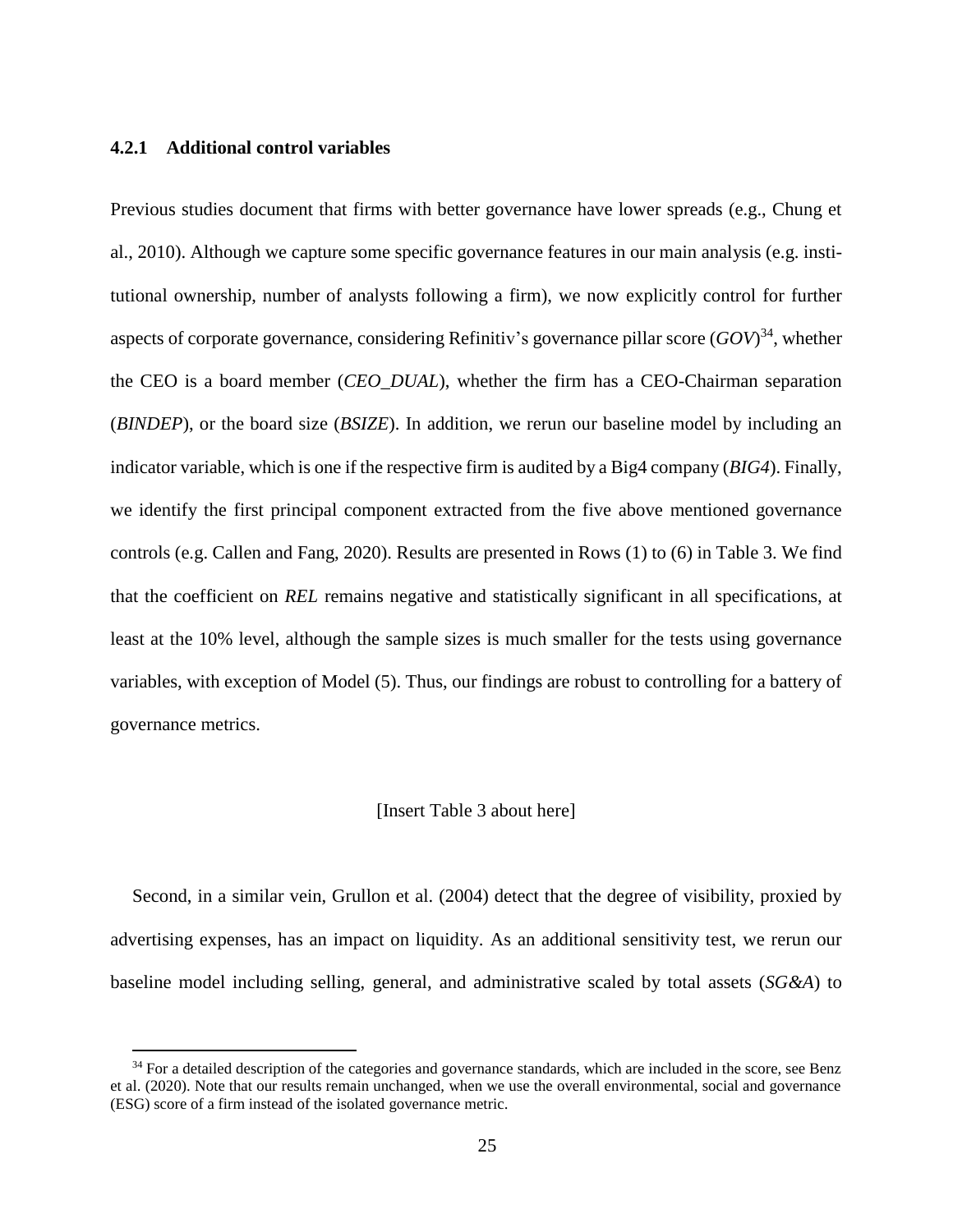proxy for advertising (e.g., Hawn and Ioannou, 2016). In Model (7), we show that our inferences on *REL* remain unchanged when controlling for advertising intensity.<sup>35</sup>

Third, we use two additional balance sheet controls that are asset tangibility (*TANG*) and segment concentration of a firm (*COMPLEX*). Prior studies suggest that the asymmetric information problem is reduced for firms with more tangible assets, while stronger industry concentration may be associated with an increase in adverse selection risk (e.g., Grullon et al., 2004; Hilary, 2006; Chung et al., 2010). The coefficient on *REL* (Model 8) remains negative and statistically significant at the 1% level.

Finally, social capital as a measure of non-religious trustworthiness (*SOCIAL*), the abortion rate (*ABORT*), the per capita alcohol consumption (*ALC*), and the state-GDP (*SGDP*) could also affect the degree of religiosity in a county (e.g. Hasan et al., 2017a; Jiang et al., 2018; Amin et al., 2021).<sup>36</sup> This test is intended to further ensure that the effect of *REL* on liquidity is no contaminated by these factors. Results are documented in Model (9). Again, our coefficient on *REL* is not affected by including additional demographic attributes.

Even when we put all presented additional control variables together in one model along with the variables used in our baseline regression, our result holds (Model 10). Collectively, additional control variables do not impact our conclusions drawn in the baseline analysis.

<sup>&</sup>lt;sup>35</sup> The unreported coefficient on our advertising coefficient is positive and statistically significant, which is in contrast with Grullon et al. (2004). This result may be explained by the different sample period and the fact that we already control for a variety of visibility measures (e.g., *SP500*, log(*SIZE*)) in our baseline analysis.

<sup>&</sup>lt;sup>36</sup> We obtain data on social capital from Northeast Regional Center for Rural Development (NRCRD; https://aese.psu.edu/nercrd/community/social-capital-resources), while we receive the other measures from the National Institute on Alcohol Abuse and Alcoholism (https://pubs.niaaa.nih.gov), from Guttmacher Institute (https://osf.io/u58vf/), and from bureau of economic analysis (https://www.bea.gov/data/gdp/gdp-state), respectively.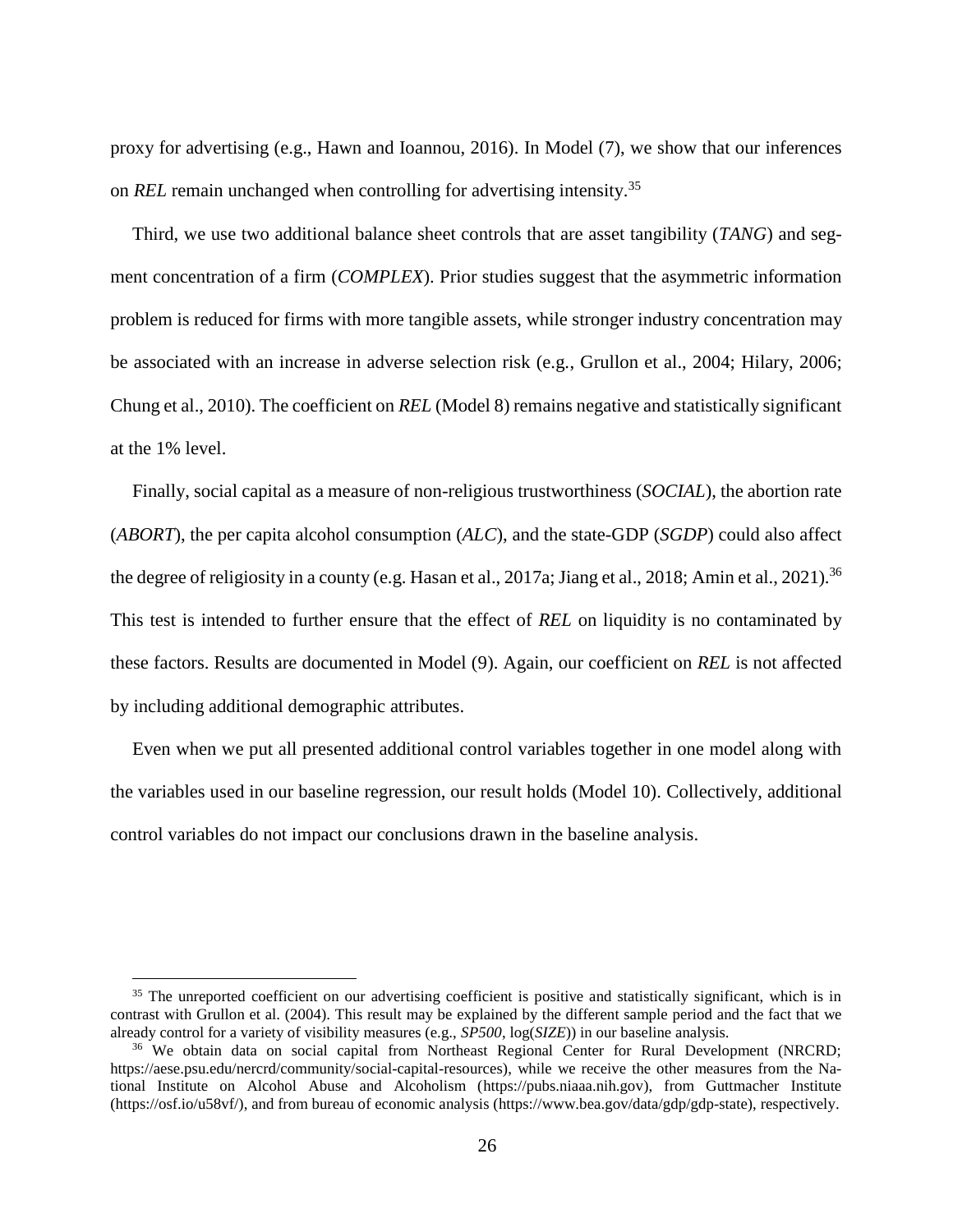#### <span id="page-26-0"></span>**4.2.2 Different variable and model specifications**

In this section, we examine whether our results are robust to different variable and model specifications of our baseline model. [Table 4](#page-71-0) reports the results.

Previous studies (e.g., Chung et al., 2010; Lee and Chung, 2018; Pham, 2020) proxy trading activity by using the natural logarithm of dollar trading volume (*TVOL*). <sup>37</sup> Additionally, research has shown (e.g., Harris, 1994) that the inverse of *PRICE* (*IPRICE*) captures more accurately the variation in tick size-induced binding constraints on spreads (e.g., Harris, 1994 Chung et al., 2010; Pham, 2020). For this purpose, we replace in our baseline model log(*TURNOVER*) by log(*TVOL*), or log(*PRICE*) by *IPRICE*, respectively. [Table 4,](#page-71-0) Models (1) and (2) present the results on the alternative measure for trading activity and price. We find that the coefficient on *REL* is still negative and statistically significant at the 1% level. The coefficients are -0.0026 and -0.0034, indicating a decrease in *BAS* by at least 0.0041%, which is lower than the economic effect reported in Section [4.1.](#page-19-1) Our next test addresses the concern about biases stemming from our contemporaneous model. We rerun our baseline model by using lag one of continuous firm characteristics (e.g., Adhikari and Agrawal, 2016). The effect of religiosity is robust to these alternative specification (see Model 3), while the magnitude of the coefficient is close to that reported for the baseline regression. Finally, concerns may arise due to the replacement of missing values with zero for *RnD* and log(1+*ANALYST*). In the same vein, the adjustment of our ownership variables (*OWN\_INST* and *OWN\_INSIDER*) may bias our results. For this purpose, we rerun our baseline model simply drop-

<sup>&</sup>lt;sup>37</sup> We do not use dollar trading volume in our baseline analysis since it captures the size effect, that is bigger companies have higher trading volume (e.g., Brennan et al., 2013). Consequently, our size variable is highly correlated with the dollar trading volume (correlation  $= 0.8182$ ).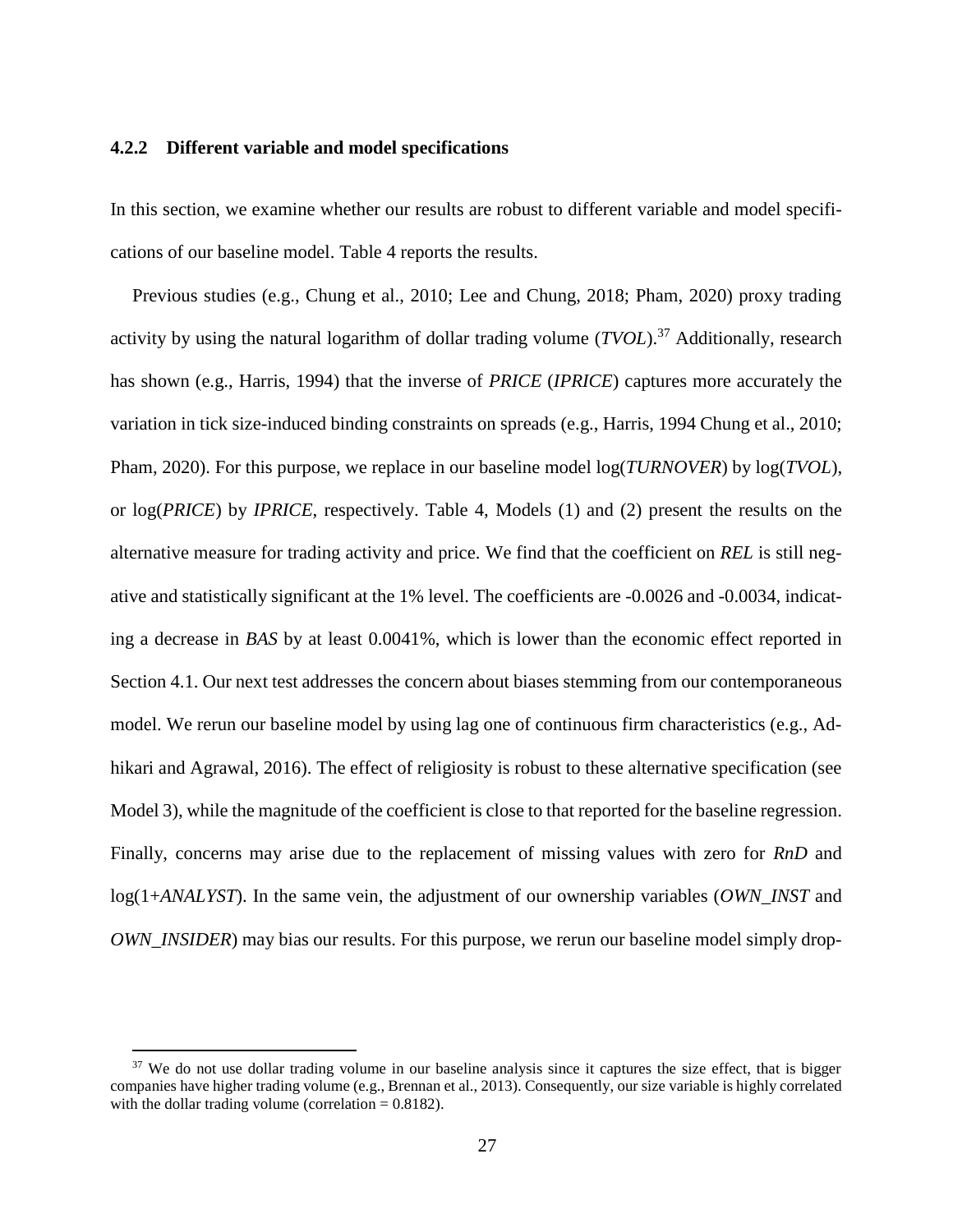ping all missing observations, and additionally, all observations above 100% for ownership variables (Model 4). Although the sample size is reduced to 21,166 observations, our overall conclusion drawn in Section [4.1](#page-19-1) still holds.

#### [Insert [Table 4](#page-71-0) about here]

The next set of model specifications tackles concerns rising from geographical clustering of our sample. We start by excluding all companies, which are headquartered in the most conservative states since states such as Utah tend to be more religious and less diverse than other states (Cai and Shi, 2019).<sup>38</sup> Besides excluding the most conservative states, we also rerun our baseline model omitting the five most and five least religious counties. As documented in Section [3.5,](#page-17-0) most companies are headquartered in California, Texas, and New York. Thus, in our subsequent test, we exclude all companies, which are headquartered in these states to ensure that our results are not driven by these states. In a similar vein, we create a subsample, which omits the five largest counties in terms of number of observations. We also address the possibility that our results are driven by rural companies (e.g., Loughran and Schultz, 2005). Therefore, we reestimate equation (1) using the ten largest metropolitan statistical areas only. Next, to capture differences in legal and social environment, we rerun our baseline model using state-level fixed effects along with the industry and year fixed effects (e.g., Hilary and Hui, 2009; Jiang et al., 2018; Cai and Shi, 2019). Finally, we follow Hilary and Hui (2009) and Cantrell and Yust (2018) by running a cross-sectional analysis on county level. We calculate the average value of each variable included in our baseline model

<sup>&</sup>lt;sup>38</sup> Cai and Shi (2019) provide a list of the most conservative states, that are, Mississippi, Idaho, Alabama, Wyoming, Utah, South Dakota, Louisiana, North Dakota, South Carolina, Arkansas.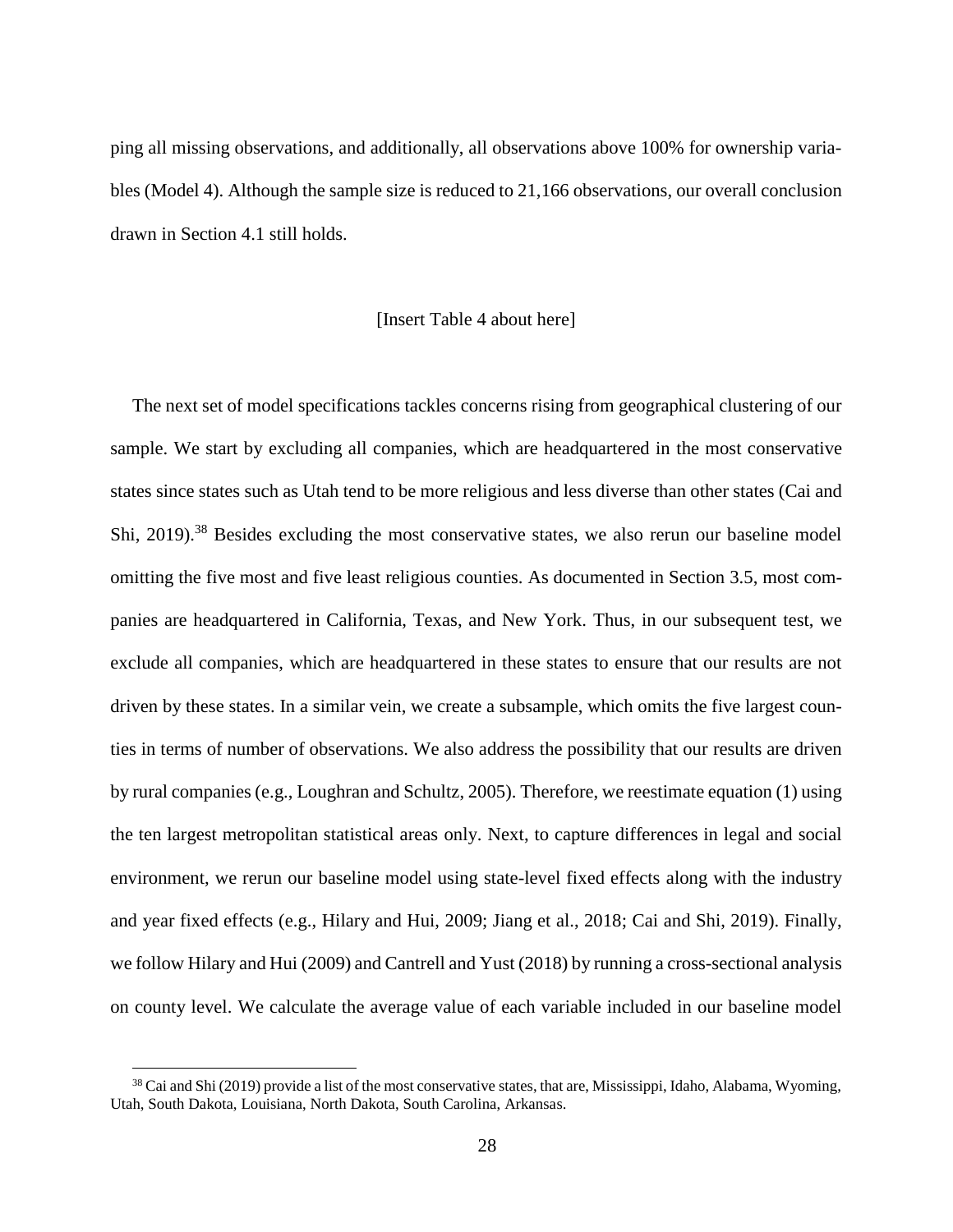for each county and reestimate equation (1) with standard errors adjusted for heteroscedasticity and county clustering. This test should minimize the risk that our results are driven by a small number of counties. Results of geographical subsampling are reported in [Table 4,](#page-71-0) Models (5) to (11). We find that our results remain robust. Turning our focus to the state fixed effects regression in Model (10) as expected, the effect is much weaker in terms of statistical significance since the religiosity ratio is relatively stable over time. However, the coefficient is still statistically significantly at the 10% level.<sup>39</sup>

We now focus on temporal subsampling. Results are reported in [Table 4,](#page-71-0) Models (12) to (16). We first divide the sample into two equal subperiods, i.e., from 1997-2008 and 2009-2020. The respective coefficients and significances for *REL* are reported in Models (12) and (13). Additionally, we rerun equation (1) until the last survey year in 2010 or considering (omitting) the financial crisis period from 2007 through 2009 (see Models 14 and 15). Finally, we conduct a cross-sectional regression using the Fama/MacBeth-procedure to rule out the possibility that the results are driven by cross-sectional correlation in a few years (e.g., Cantrell and Yust, 2018). The coefficient on *REL* remains negative and statistically significantly, at least, at the 5% level, thus supporting our first hypothesis (Model 16).

<sup>&</sup>lt;sup>39</sup> Due to little within-firm time series variation in religiosity ratios, it is inappropriate to conduct a firm-fixed effects regression in this setting (e.g., Adhikari and Agrawal, 2016; and Zolotoy et al., 2019; for a discussion). Frijns et al. (2016) note that firm-fixed effects may lose statistical power in settings, in which the effects of variables differ mostly in the cross-section rather than over time. This is probably the reason that, with firm-fixed effects, *REL* turns insignificant. However, the negative sign persists. Moreover, as pointed out by Cantrell and Yust (2018), due to (technically induced) little yearly time series variation of *REL*, a full changes model seems also not appropriate in this setting. This could explain the insignificant coefficient on the first difference of *REL* (t-statistic = -1.59), when we estimate a full changes specification until the last survey year in 2010.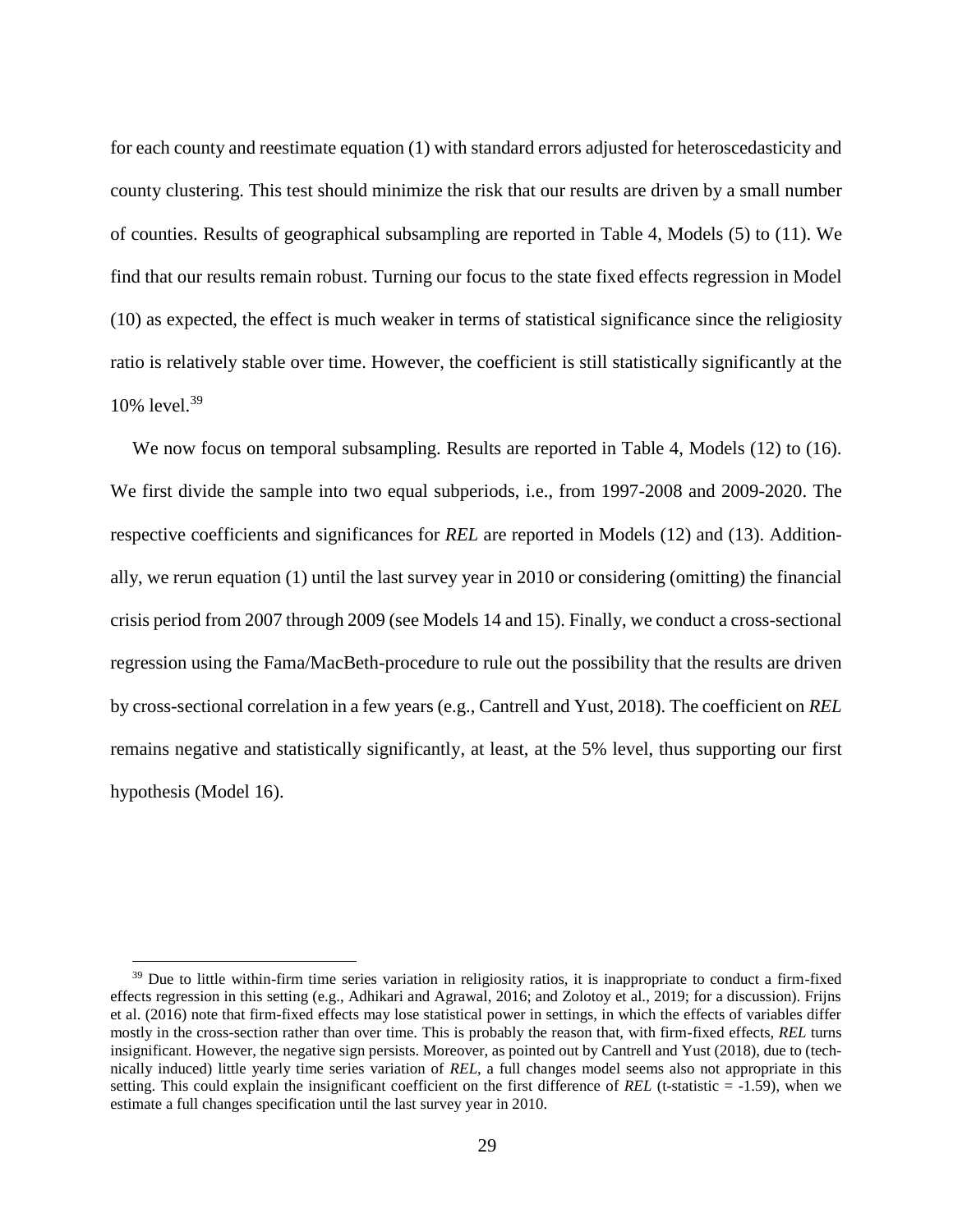# **4.2.3 Alternative measures of religiosity**

Following McGuire et al. (2012) and Amin et al. (2021), we also consider an alternative measure of religiosity. We regress *REL* on the demographic controls, such as population, density, education, age, marriage, minority, election, social capital, alcohol consumption per capita, and abortion rate, respectively, and use the residuals as our revised measure of religiosity (*RES\_REL*). The reestimation of our baseline model produces similar results to those reported in [Table 4](#page-71-0) (see Model 17). Additionally, we replace *REL* by an indicator variable, which takes the value of one, if *REL* is greater than the yearly sample median, and zero otherwise (*HIGH\_REL*). We replicate this analysis by using the sample tercile by year as an alternative threshold (*HIGH\_REL1*). Results are reported in Model (18) and (19). The results reveal that alternative definitions of our religiosity variable do not alter our conclusion drawn in Section [4.1.](#page-19-1)

#### **4.2.4 Religious subgroups**

So far, we investigate whether the overall religious attitude has an impact on stock market liquidity. However, an interesting question is related as to whether the type of religiosity also matters for liquidity. For this purpose, we replace the total religiosity ratio with catholic ratio (*CATH*), and protestant ratio (*PROT*), and in an additional analysis, we further decompose *PROT* into mainline protestants (*MPRT*) and evangelical protestants (*EVAN*). Jiang et al. (2018), for example, document that both protestant and catholic rate, respectively, have a significantly impact on the cost of debt, thus indicating that both subgroups matter in the same direction. Our analysis of religious subgroups reveals similar (unreported) results, that is, both catholics and protestants negatively affect the bid-ask spread (coefficient of  $CATH = -0.0021$  with t-statistics  $= -1.82$ ; coefficient of *PROT* =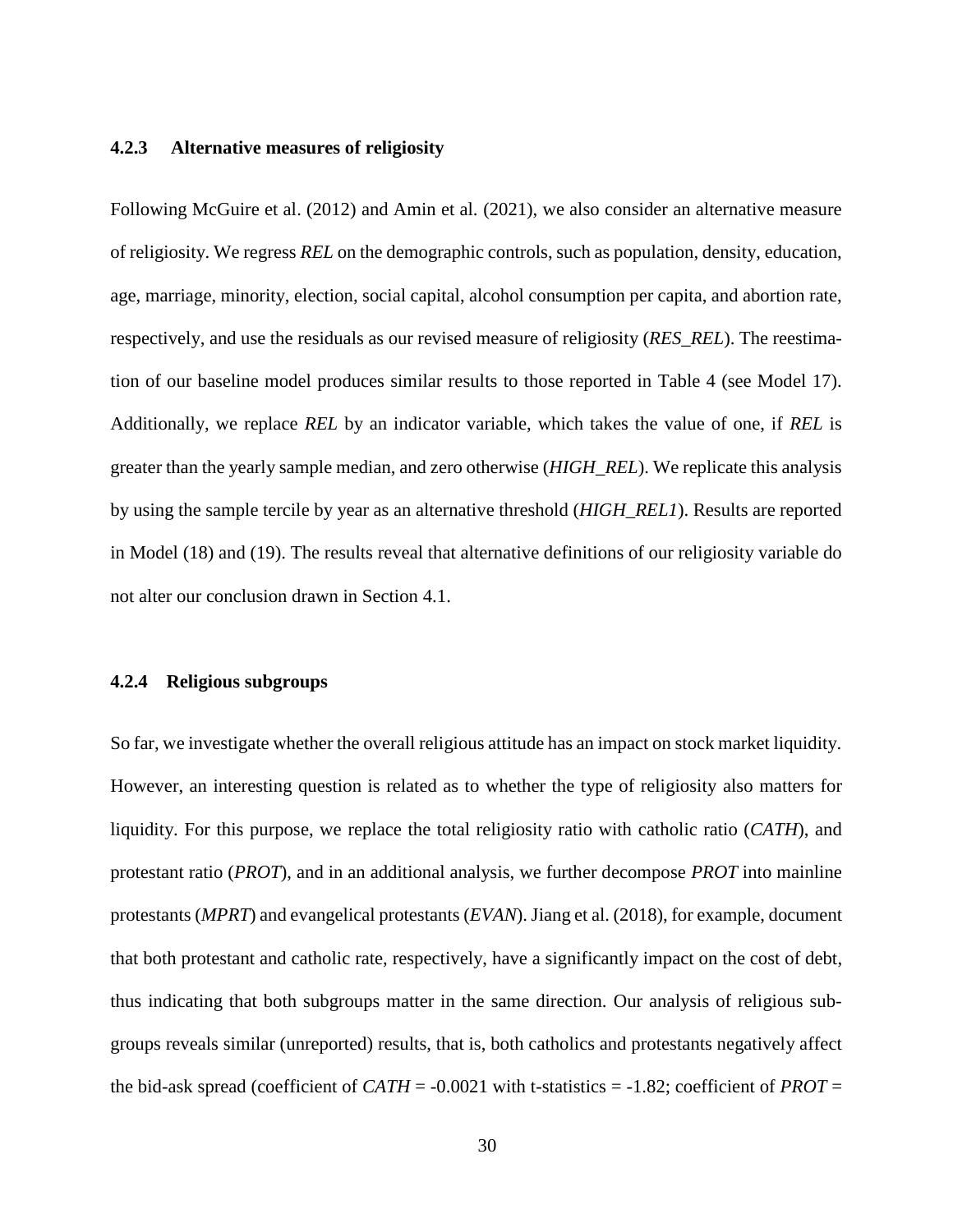-0.0028 with t-statistics = -2.14). A Wald-Test on the differences between coefficients of both religious groups furthermore indicate that *CATH* is not significantly different from *PROT*. When we additionally replace *PROT* by the protestant subgroups, i.e. *MPRT* and *EVAN*, we document a significantly negative coefficient for *CATH* and for *EVAN* at the 5% level, while *MPRT* is insignificant. However, Wald-Tests show that the coefficients are not statistically significantly different between religious subgroups. Taken together, our results indicate that especially the overall strength of local religiosity impacts liquidity.

#### **4.2.5 Alternative measures of liquidity**

 $\overline{a}$ 

Besides the *BAS*, we further apply four more measures as dependent variables to capture the multiple facets of liquidity: the volatility of daily *BAS* (*VOLA\_BAS*), Amihud illiquidity measure (*AMI-HUD*; Amihud, 2002), the square root version of Amihud illiquidity measure (*AMIHUD\_SQ*; Gopalan et al., 2012), as well as the probability of information-based trading (*PIN*, see Easley et al., 1998; Easley et al., 2002; Brown and Hillegeist, 2007).<sup>40</sup> Detailed descriptions of the variable definitions are provided in [Table A1.](#page-47-0) We regress *VOLA\_BAS*, *AMIHUD*, *AMIHUD\_SQ*, and *PIN*, respectively, on *REL* using the same control variables as in our baseline model (see equation 1). [Table 5](#page-72-0) reports the results.

[Insert [Table 5](#page-72-0) about here]

<sup>40</sup> Since details on the estimation procedure of *PIN* are quite complex, and for brevity of this paper, the interested reader is referred to the original study by Easley et al. (1998, 2002), and Brown and Hillegeist (2007). We thank Steven Brown for sharing the estimates on the adjusted PINs. We retrieve these data from https://terpconnect.umd.edu/~stephenb/.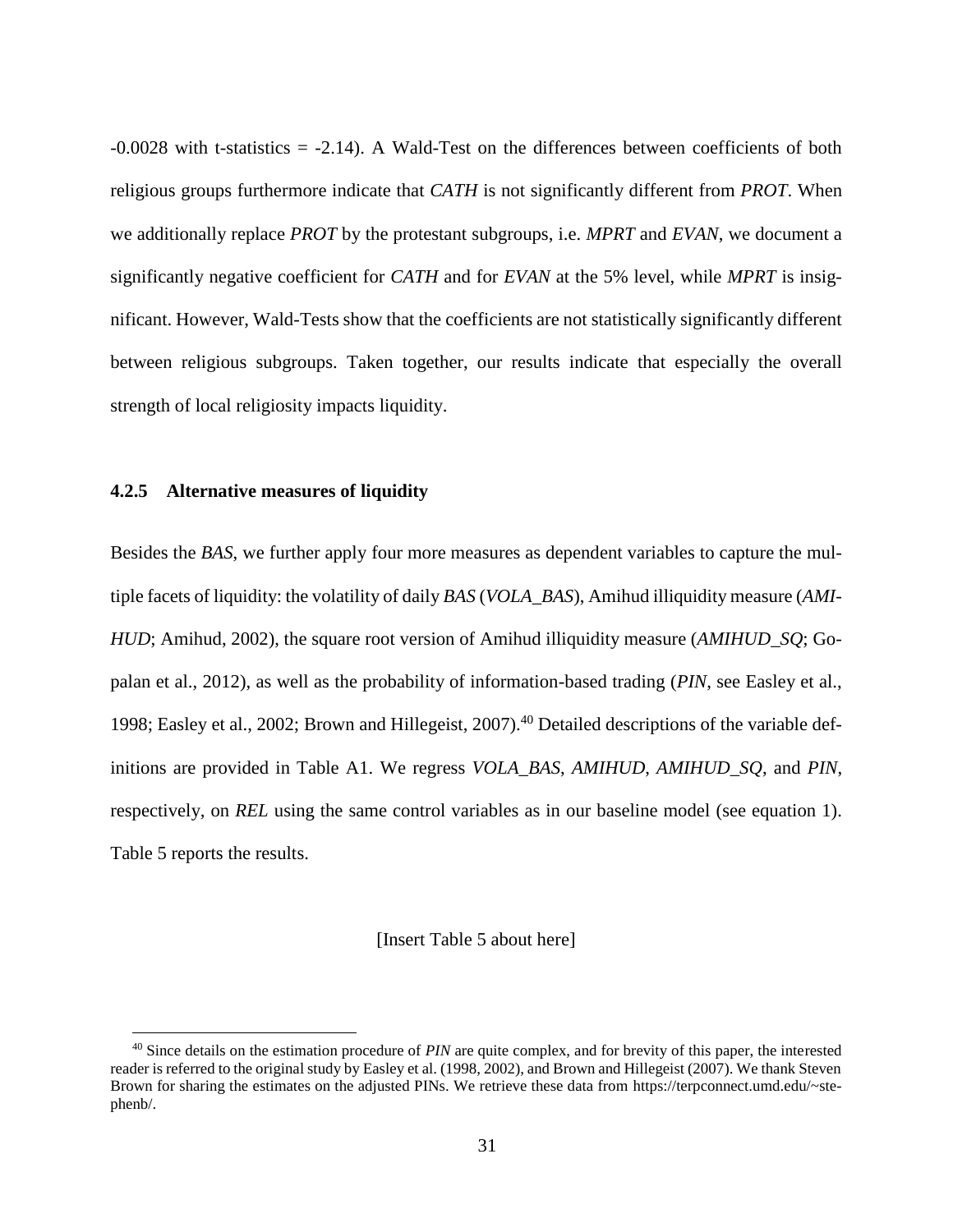Consistent with hypothesis 2, the estimates on alternative measures of liquidity are negative and statistically significant, at least at the 5% level, indicating that our finding on *BAS* is robust to alternative definitions of liquidity. Interpreting *AMIHUD* and *AMIHUD\_SQ* as a measure of price impact (e.g., Goyenko et al., 2009; Edmans et al., 2013), our results thus suggest that firms located in more religious areas exhibit smaller price impacts of trades. This is likely to be driven, at least partially, through the channel of lower bid-ask spreads and higher trading volume. Additionally, since the price impact mostly captures the informational component of the trading costs (Lee and Chung, 2018), liquidity providers probably trust in religiosity as a self-commitment device of firms located in more religious areas. For their governance sample, Chung et al. (2010) point out that smaller average price impact of trades could also be motivated by their smaller information-based trading. Congruent with this notion, our estimate on *PIN* is also negative and statistically significant. Because *PIN* captures the probability of trading against a superiorily informed trader, we posit that religiosity impacts the information environment of a firm positively in terms of credibility and trustworthiness (e.g., McGuire et al., 2012; Callen and Fang. 2015). <sup>41</sup> Consequently, since local religiosity represents the moral standards in and around the firm (Jiang et al., 2018), market makers face less risk of trading against better informed investors. Taken together, the results are consistent with the view that companies headquartered in more religious areas exhibit smaller price impacts and lower probability of information-based trading through the antimanipulative ethos inheriting religiosity.

<sup>&</sup>lt;sup>41</sup> Chung and Li (2003) show that the adverse selection component of the bid-ask spread is positive and significantly related to *PIN*.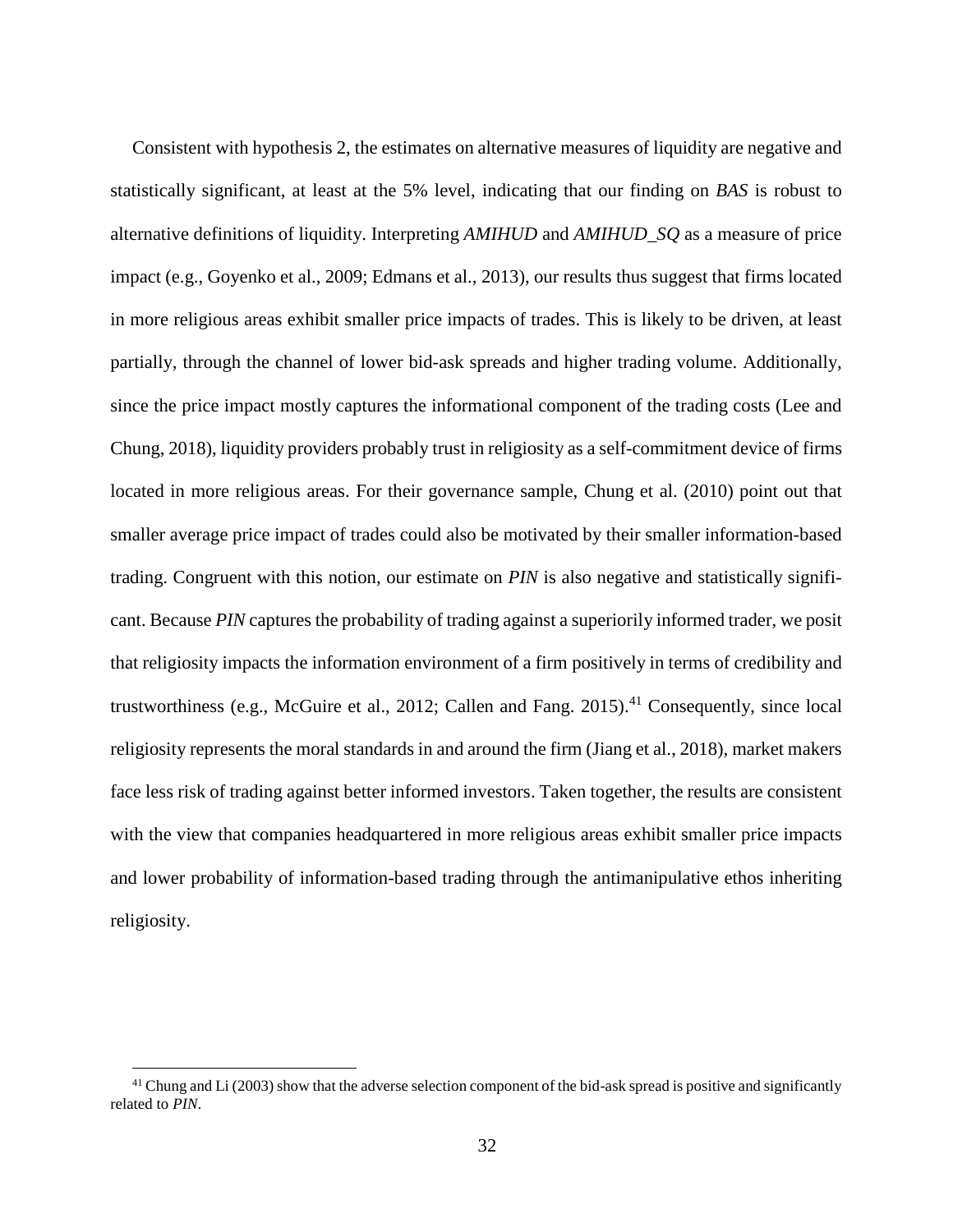# <span id="page-32-0"></span>**5 Potential causality**

We interpret religiosity as an exogenous antimanipulative factor that serves as a commitment device conveying honesty and credibility of firms' corporate actions, thus producing an enhanced information environment, and which has an impact on how a firm is recognized by outside parties. Our results so far suggest that companies headquartered in areas with stronger religiosity exhibit lower bid-ask spreads. Although we present several robustness tests on omitted variables in Section [4.2,](#page-23-0) the relation between religiosity and liquidity may be still spurious due to further omitted correlated variables that we are not aware of. Therefore, this section aims at establishing a potential causal link between religiosity and liquidity by conducting a set of causality tests (e.g., Adhikari and Agrawal, 2016; Jiang et al., 2018; Cai and Shi, 2019; Cai et al., 2019; Zolotoy et al., 2019). The results are presented in [Table 6.](#page-73-0)

## **5.1 Endogeneity**

 $\overline{a}$ 

We start our endogeneity section by focusing on reverse causality, that is, the notion that the change in religiosity of the headquarter county is due to firm-specific bid-ask spread. Numerous studies mentioned that relocations caused by changes in bid-ask spreads are very unlikely (e.g., Callen and Fang, 2015; Cai and Shi, 2019). However, as pointed out by Cantrell and Yust (2018), firms may select headquarters that are common with their social norms. Thus, it is possible that liquidity could affect religiosity. For this purpose, we conduct two additional analyses to mitigate any concerns of biases arising from endogeneity.<sup>42</sup>

<sup>&</sup>lt;sup>42</sup> Note that we already, at least partially, address the concern of reverse causality in our robustness section by considering lagged dependent variables (see Section [4.2.2\)](#page-26-0).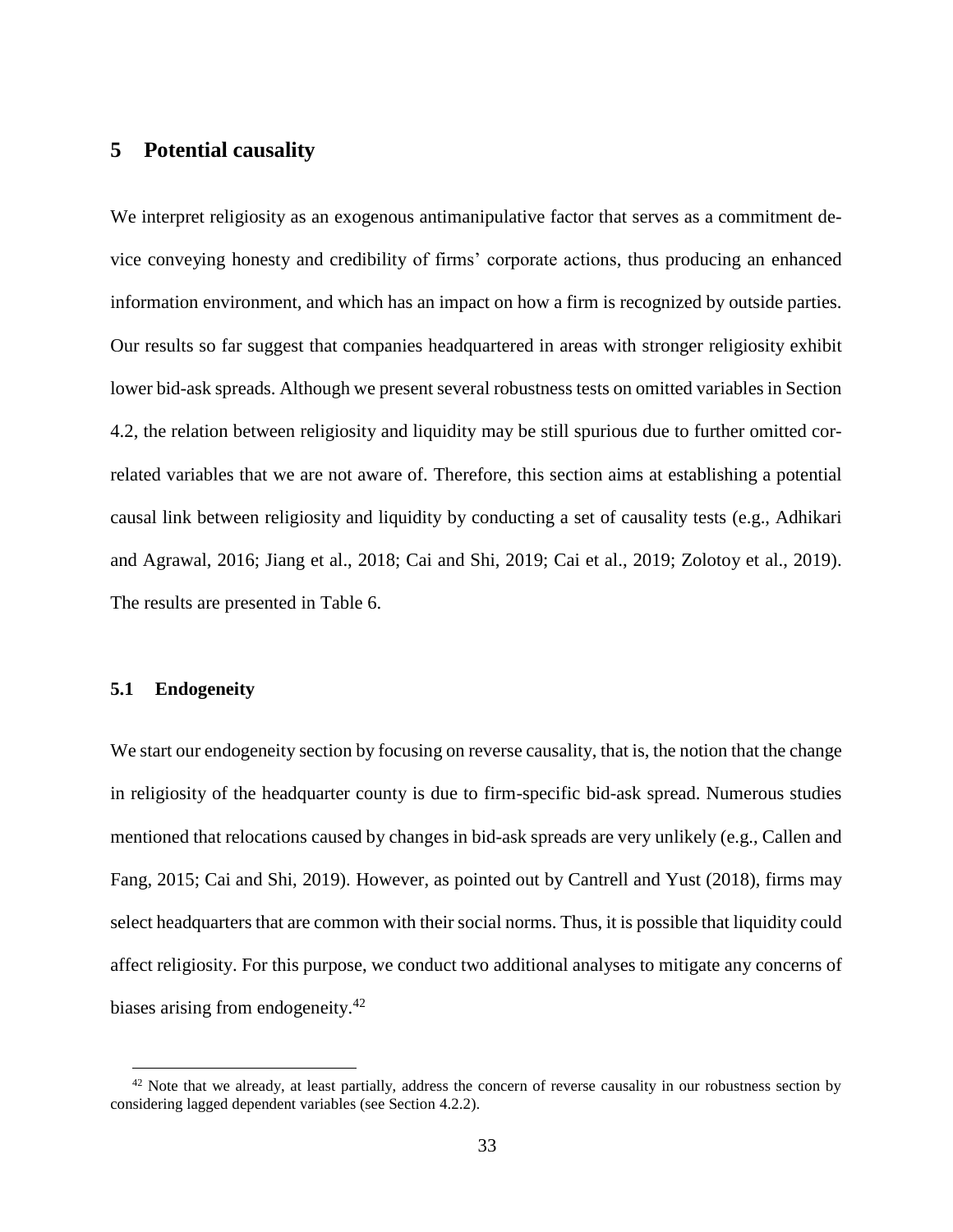First, following John et al. (2011), and Cai and Shi (2019), we re-run our baseline model using a subsample of firms, which operate in the manufacturing, mining, and agriculture sectors (SIC codes 100-3999). These firms are more likely to choose their headquarters location based on production and supply considerations rather than on religiosity. Second, following Cantrell and Yust (2018), and Callen and Fang (2020), we re-estimate our baseline model using the fitted values of *REL* within a two-stage least squares approach (2SLS). These are estimated from the first stage regression of *REL* on our instrument, that is the county-level religiosity in 1980<sup>43</sup>, including all other variables used in our baseline model (see equation 1). Since the religiosity ratios in 1980 are 17 years before our sample period starts, it seems very unlikely that the 1980s values of county religiosity are correlated with current firm liquidity (exclusion condition). However, as religiosity ratios tend to change very slowly over time, the values in 1980 should meet the relevance condition, i.e., should be sufficiently correlated with *REL*. 44

Model (1) and (2) in [Table 6](#page-73-0) report the results. Consistent with our previous findings, the coefficient on *REL* remains negative and statistically significant, at least at the 10%, thus alleviating concerns of potential endogeneity in our setting.

 $43$  We do not use the religiosity ratio in 1971, since we use the adjusted longitudinal file in our main analysis (see Section [3.2\)](#page-11-0).

<sup>44</sup> The unreported first stage regression reveals that, as expected, our instrument is highly predictive of *REL*. The coefficient is 0.6375, significant at the 1% level, which is in line with results reported in Cantrell and Yust (2018). The first stage F-statistic is also highly significant (p-value = 0.000), indicating that the weak instrument problem is not an issue. Moreover, the Hausman test (Hausman, 1978) fail to reject the exogeneity of *REL* (similar results in Callen and Fang, 2020). In an unreported robustness test, we follow an alternative strategy proposed by Hilary and Hui (2009), and conducted in Callen and Fang (2015) and Jiang et al. (2018), among others, by taking lag 3 of *REL* and lag 3 of log(*TOTPOP*) as our internal instruments. The second stage result of the fitted coefficient on *REL* is -0.0023, being significant at the 5% level (t-statistics  $= -2.10$ ). The overidentification test in this setting shows that our instruments are valid.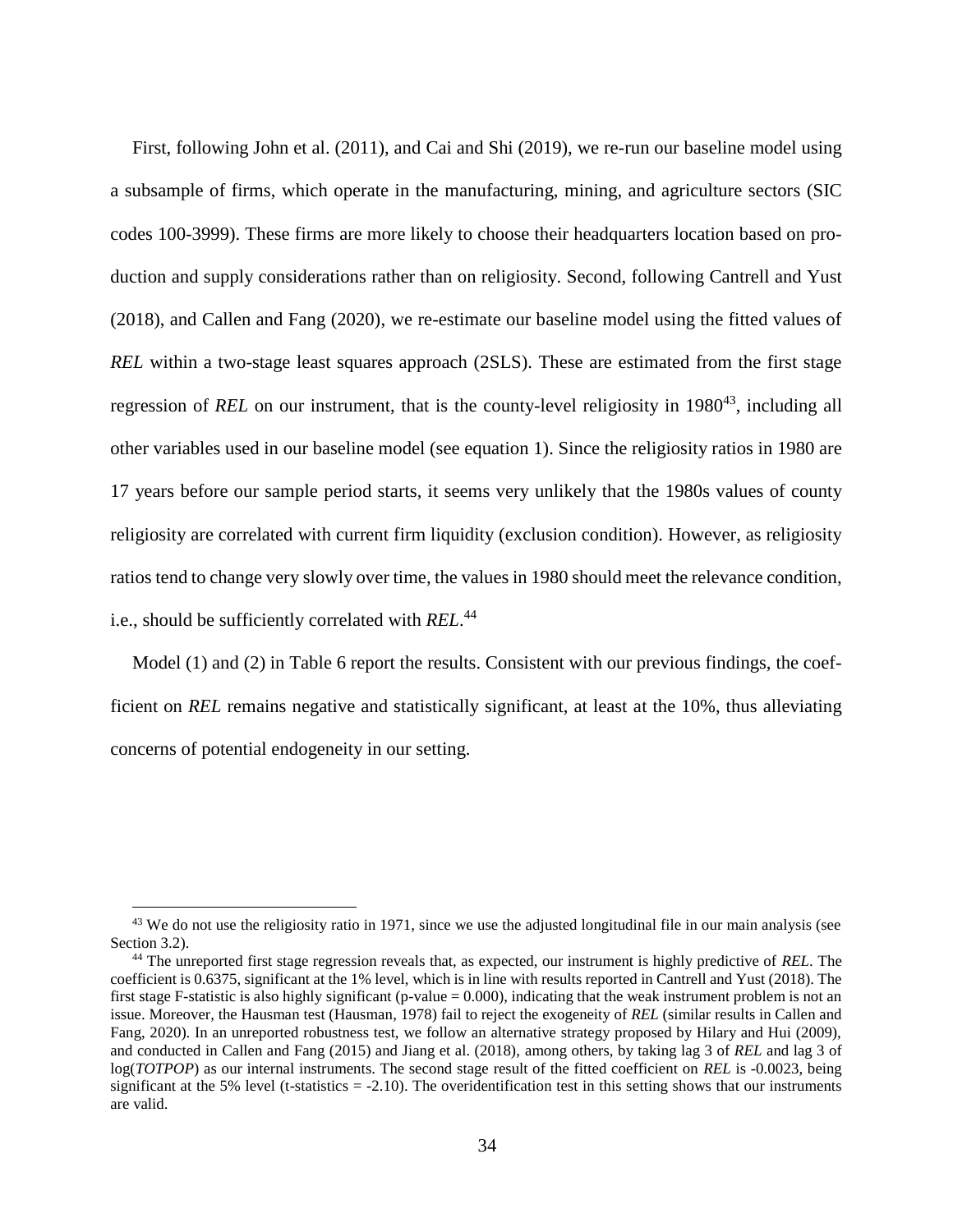## **5.2 Placebo test**

 $\overline{a}$ 

Our next attempt to address concerns of omitted variables is to conduct a placebo test (e.g., Zolotoy et al., 2019; Ma et al., 2021). This method is indented to further examine whether our main findings (see Section [4.1\)](#page-19-1) are solely an artefact of omitted county variables. As described in Ma et al. (2021), we randomly shuffle religiosity ratios among each of our sample counties. For example, we replace the "true" religiosity ratios for years 1990, 2000, and 2010 of county A with the "false" ratios of county B; we then substitute the "true" ratios of county B with the "false" fractions of county  $C<sup>45</sup>$ If there are omitted county-level variables driving our results, we would expect that the coefficients on pseudo-*REL* are still negative and statistically significantly, i.e., pseudo t-values would be smaller than  $-1.65$ , since the distribution of *REL* itself is not altered with this test. We repeat this procedure 500 times and plot the distribution of the pseudo t-values in Figure 1 (Ma et al., 2021).

#### [Insert [Figure 1](#page-65-0) about here]

Evidently, the pseudo t-values are distributed around zero, thus indicating that the coefficients of pseudo-*REL* are mostly not statistically significantly different from zero. This finding is supported by an unreported t-test on the pseudo t-values, which fails to reject the null hypothesis that the pseudo t-values are statistically significantly different from zero (t-statistic  $= 0.86$ ). Furthermore, the t-value of *REL* estimated in our baseline model (see [Table 2,](#page-68-0) Column 3), represented by

<sup>45</sup> We also apply this strategy to our demographic controls, except for *ELEC\_REP*, since it is measured on statelevel. However, the results still hold when we use pseudo values for *REL* only.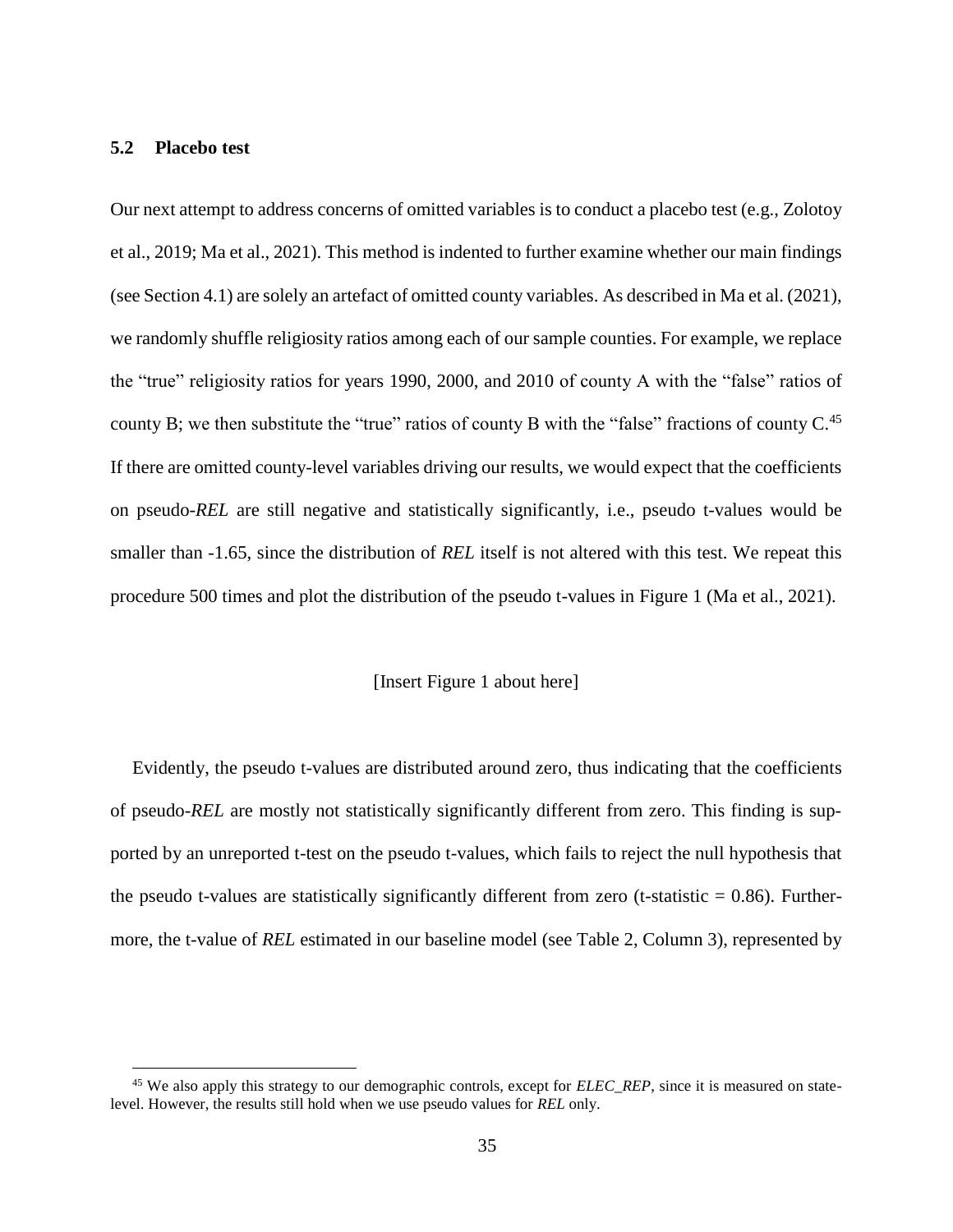the vertical solid line, lies outside the distribution of the pseudo t-values. Taken together, the placebo test implies that our findings are unlikely to be driven by omitted county-level variables.

#### **5.3 Entropy Balancing and Propensity Score Matching**

To further improve identification between *REL* and *BAS*, we conduct entropy balancing (Hainmueller, 2012; and Hainmueller and Xu, 2013) like Jiang et al. (2018), Cai et al. (2019), and Mayberry (2020). We group firms into high- or low-religiosity strength by constructing an indicator variable (*HIGH\_REL\_DUMMY*), which is one if a firm's religiosity ratio is within the top tercile during the year (=treatment group), and zero if it is in the bottom tercile during the year (=control group). The implementation of entropy balancing is summarized as follows. First, we match our treatment and control group via the maximum-entropy reweighting scheme (Hainmueller and Xu, 2013) based on the first moment (Jiang et al., 2018; Cai et al., 2019) of all covariates used in our baseline model, that is, firm characteristics (Section [3.4\)](#page-14-0) as well as county attributes (Section [3.2\)](#page-11-0). Specifically, entropy balancing computes weights for every control observation such that the average equals those of the treatment observation. The reweighting scheme ensures that the first moment condition of the treatment group and the reweighted control group are virtually equal, and has the advantage that all control firms remain in the sample (e.g., Hainmueller, 2012; Hainmueller and Xu, 2013; Jiang et al., 2018; and Mayberry, 2020).<sup>46</sup> In the second step, we then use the weights obtained in the first step for the regression analysis with the treatment indicator (*HIGH\_REL\_DUMMY*) as the main explanatory variable, including all key covariates used in our

<sup>46</sup> See Hainmueller (2012), Hainmueller and Xu (2013), Jiang et al. (2018), and Mayberry (2020), for the main advantages of using entropy balancing over other conventional preprocessing schemes, such as propensity score matching.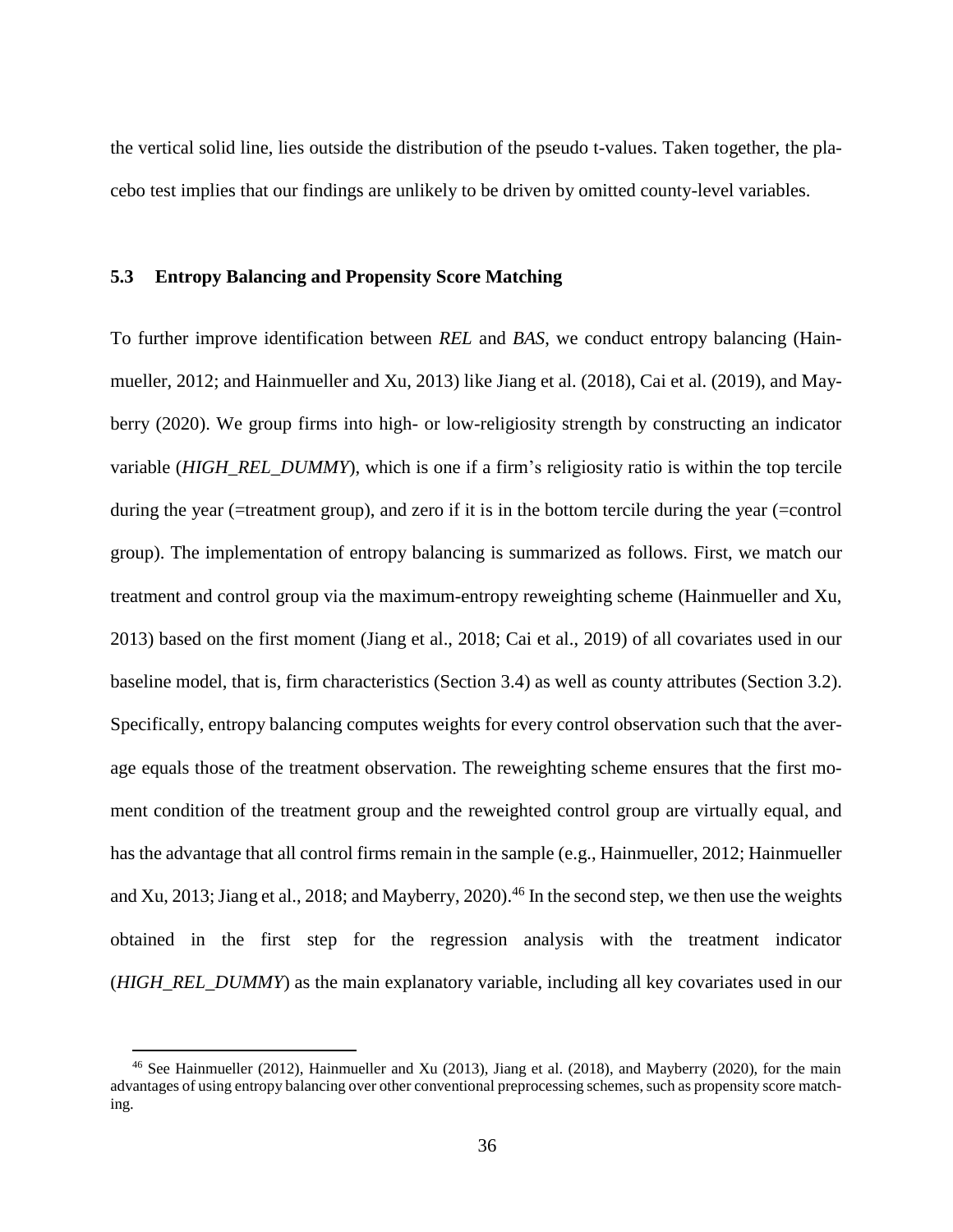baseline analysis.<sup>47</sup> Test diagnostics with respect to the means after the matching procedure reveal that we observe no statistically significantly difference in the means of firm characteristics as well as county characteristics after the matching procedure (see Table IA2a, Panel A in the IA). Turning our focus to the results for the weighted regression [\(Table 6,](#page-73-0) Model 3a), we continue to find a negative and statistically significantly effect, indicating that bid-ask spread decreases with the level of religiosity for firms that are virtually identical in other firm characteristics as well as county attributes.<sup>48</sup> In a subsequent test, we also verify that our results are not driven by extreme balancing weights (see, Hainmueller, 2012; Mayberry, 2020). For this purpose, we trim the extreme percentiles of our balancing weights, i.e., the 1% and 99% percentiles. As shown in [Table 6](#page-73-0) (Model 3b) our results are not affected by this adjustment.

For robustness purposes, we also conduct propensity score matching. Following Adhikari and Agrawal (2016), our first step is to estimate a logit model that regresses *HIGH\_REL\_DUMMY* on the set of firm characteristics described in Section [3.4,](#page-14-0) including time-fixed and industry-fixed effects.<sup>49</sup> We then use one firm located in a high religious area to match it to the closest firm headquartered in the low religious group without replacement and a caliper of 0.00001. Although the choice of the matching parameters comes heavily at the cost of losing observations, potential causal inferences can be only made when reasonable balancing is achieved. Our test diagnostics show that all covariates exhibit standardized biases lower than 3.1% after matching. Caliendo and Kopeinig

<sup>&</sup>lt;sup>47</sup> We use Stata's option *[pweight=\_webal]* in combination with *reghdfe* for the regression analysis in the second step (see, Hainmueller and Xu, 2013, p. 13, for similar procedure with respect to the weight option).

<sup>&</sup>lt;sup>48</sup> Our results are robust if we match on higher moments, i.e., variance or skewness (p-values  $< 0.10$ ). However, when matching on the third moment, we excluded *MF\_RATIO* from the matching scheme in the first step due to near collinearity with other demographic covariates (see IA, Table IA2a, Panel B)

<sup>49</sup> Unlike with entropy balancing, we omit county attributes for propensity score matching in the first step to obtain reasonable balancing of the covariates (e.g., similarly done in Cai et al., 2019). Results of the first stage logit model can be found in the internet appendix (Table IA2b, Panel A).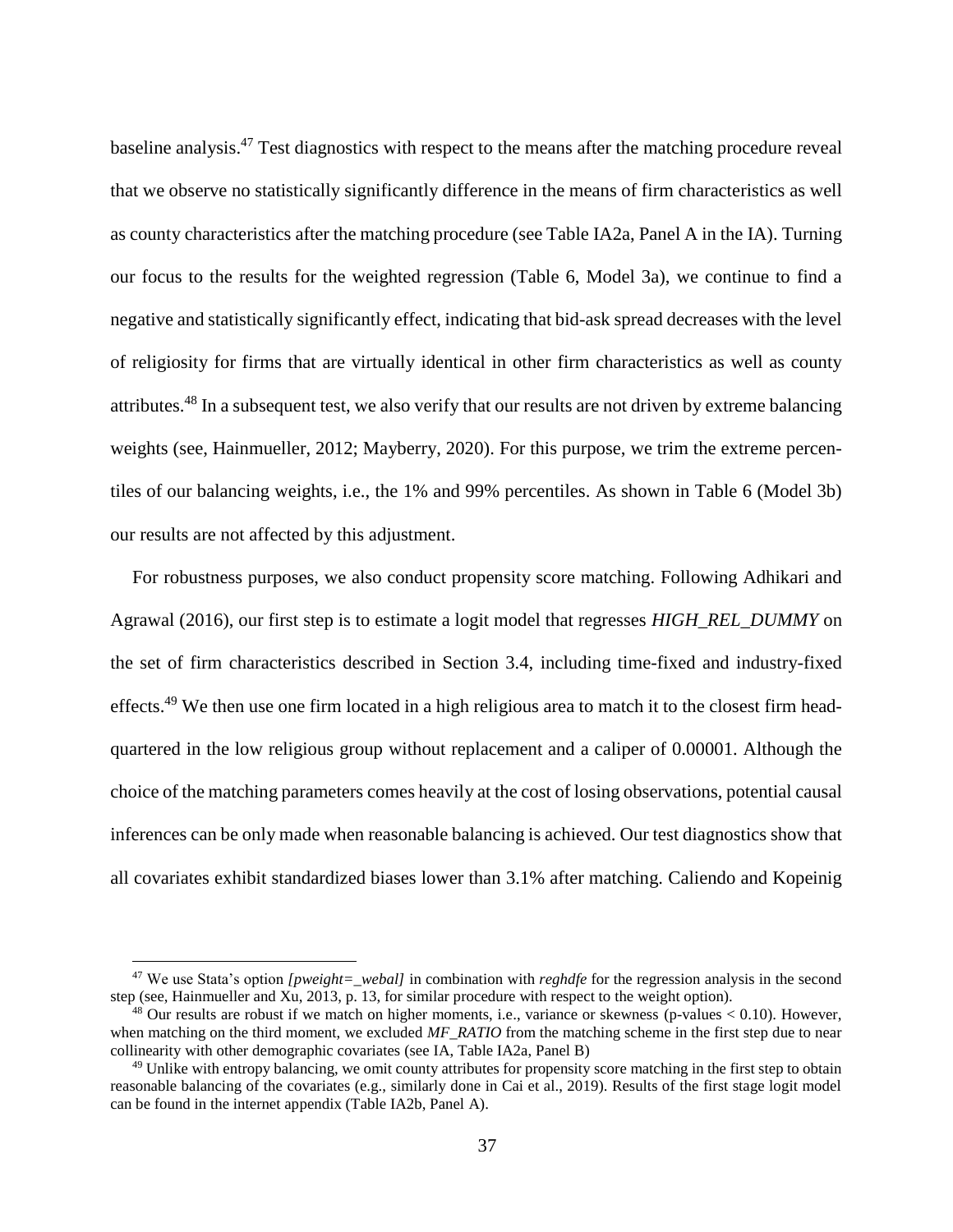(2005) interpret a standardized bias below 3% or 5% as sufficient. Moreover, all covariates are not statistically significantly different for our treatment and control group after conducting propensity score matching (see Table IA2b, Panel B in the IA).<sup>50</sup> As shown i[n Table 6](#page-73-0) (Model 4), we continue to find a negative relation between religiosity and liquidity for the propensity matched sample, although our sample size is severely reduced.<sup>51</sup> Our results are robust to the alternative matching procedure, thus not affecting our conclusions drawn from entropy balancing.

[Insert [Table 6](#page-73-0) about here]

### **5.4 Company Relocation**

 $\overline{a}$ 

In the context of local social norms, it is a challenging task to find an appropriate exogenous shock to provide additional evidence of potential causality (Amin et al., 2021). However, we argue that a headquarter change may act as a sufficient exogenous event that drives changes in religiosity. For this purpose, we use historic headquarter changes of a company as a quasi-exogenous shock to *REL* (e.g., Chhaochharia et al., 2012; and Hasan et al., 2017a, 2020; in alternative settings).

As noted earlier, Refinitiv reports the current location of a firm's headquarter only, not its historic headquarter. To remedy this issue, we follow recent studies (e.g., Hasan et al., 2017a and 2020; Chow et al., 2021) and extract historic headquarter addresses from Securities and Exchange

<sup>50</sup> We use Stata's user-written command *pstest* to perform variables balance check before and after the matching procedure. For the second-stage regression, we use all treated observations that are on common support.

<sup>&</sup>lt;sup>51</sup> We additionally carried out the following matching procedures: Matching with replacement, one nearest neighbor, and caliper of 0.0001 (e.g., Adhikari and Agrawal, 2016); matching without replacement, three nearest neighbors (e.g., Cai et al., 2019); and one-to-one matching with replacement, and caliper of 0.01 (e.g., Mayberry, 2020). As done in Mayberry (2020), in these auxiliary analyses, we employ frequency weights to accommodate that one control firm can match with multiple treatment firms. Our Internet Appendix (Table IA2b, Panel C) reports the results.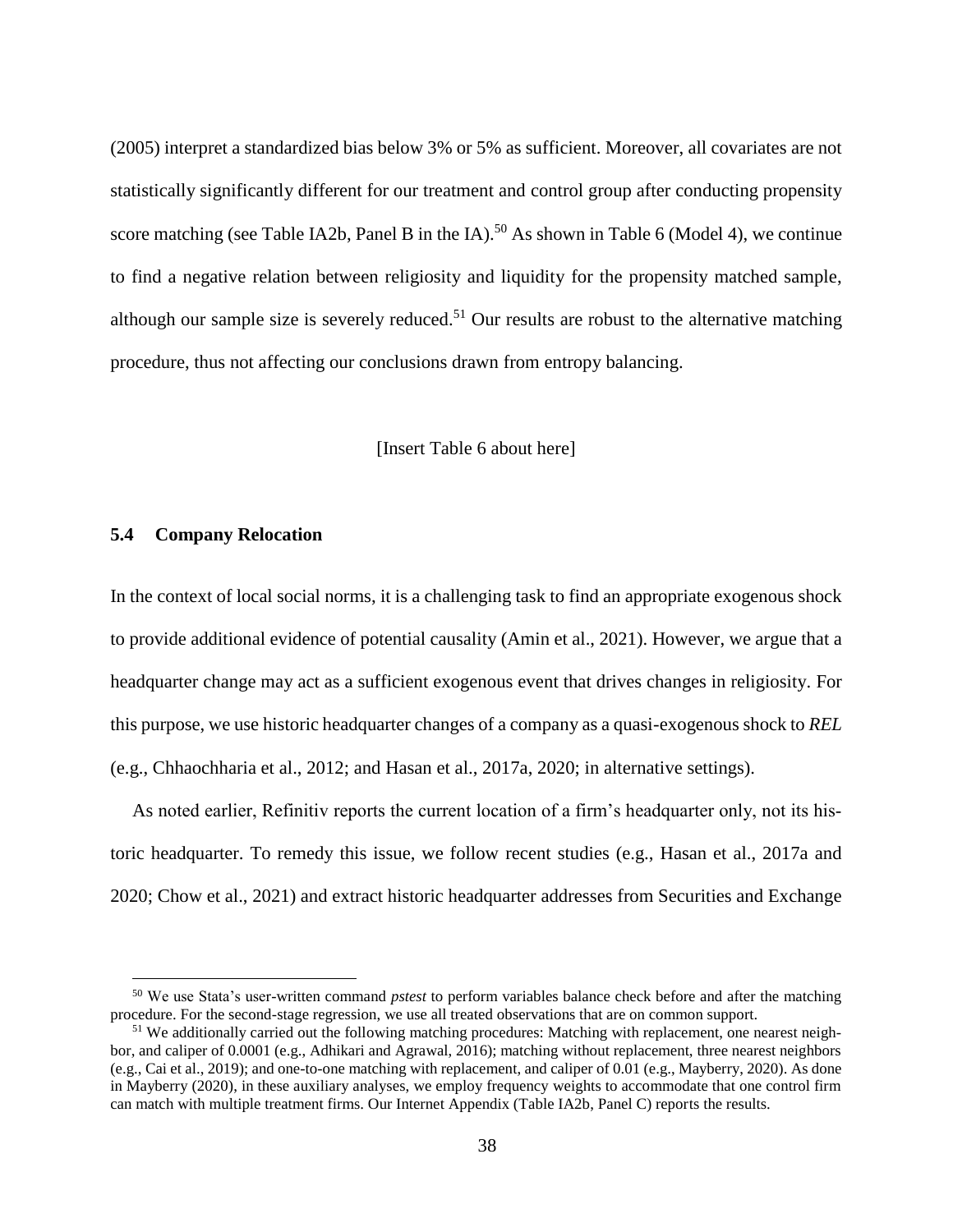Commission (SEC) filings. We use the headquarters relocations data of Loughran-McDonald augmented 10-X header data.<sup>52</sup> The dataset captures all information in the header section of 10-K/Qs (and all variants) filed on EDGAR. In total, there are 1,285,447 filings for 42,368 firms with a unique Central Index Key (CIK) for the period from 1994 to 2018. We follow the procedure described in Garcia and Norli (2012), and Heider and Ljungqvist (2015) to further extract the filings and to obtain a time series of headquarter locations for every company in our sample. We limit our dataset to a period starting in 1997 (first year of available observations on institutional ownership) and ending in 2018 (last year of HQ addresses from Loughran-McDonald data).<sup>53</sup>

Our next step is to construct a sample of headquarter changes, which is summarized as follows. We define a headquarter relocation event when a firm reveals a change in the corporate headquarters' fips code located across two different states in two consecutive years (Chhaochharia et al., 2012). A company is required to have at least two observations before and after the relocation occurs (Hasan et al., 2017a).<sup>54</sup> Because the full sample covers the period from 1997-2018 and we

<sup>52</sup> We thank Loughran for sharing their headquarters relocation data, https://sraf.nd.edu/data/augmented-10-xheader-data/.

<sup>&</sup>lt;sup>53</sup> Another important issue of data preparation relates to the mapping of company identifiers between Refinitiv and SEC. Refinitiv provides a crosswalk for merging ISIN codes (our company identifier) with their respective CIK code (SEC company identifier). Unfortunately, the matching procedure leads to a significant loss of firms compared to our original sample (see Section [3.1\)](#page-10-0). This may have at least two reasons. First, CIK number is generally not available in Refinitiv. Second, we are aware of the fact that not all companies that offer stocks must file electronically prior to 2008. For example, certain small companies are excluded from regular SEC reporting prior to 2008, thus having no CIK number. In total, we cannot match 968 firms to their respective ISIN code. This is also the main reason, why we use the SEC dataset for the HQ changes test only. Nonetheless, we estimated our baseline model (see equation 1) with this reduced-firm dataset for the period 1997-2018. The results are robust (t-statistics  $= -2.16$ ), while the economic significance is lower than reported in Section [4.1](#page-19-0) (the *BAS* decreases by 0.0038% when moving from the first to the third quintile of *REL*). The partially loss of economic significance could be explained by the exclusion of smaller firms. For example, Jiang et al. (2018) congruently find that the effect of *REL* on the cost of private and public debt is much stronger for smaller firms, i.e., if its asset value is below the sample median.

 $54$  Besides the fact that we closely follow existent literature (Hasan et al., 2017a), this choice is motivated as follows: First, a one-year threshold inherits the risk of considering companies that directly went inactive (e.g., due to mergers and acquisitions) in the year after the relocation occurred. Thus, the relocation would not represent a "true" picture of changes in social norms. Second, requiring more than two years before and after the relocation comes heavily at the cost of observations. Thus, two years seems appropriate in our setting.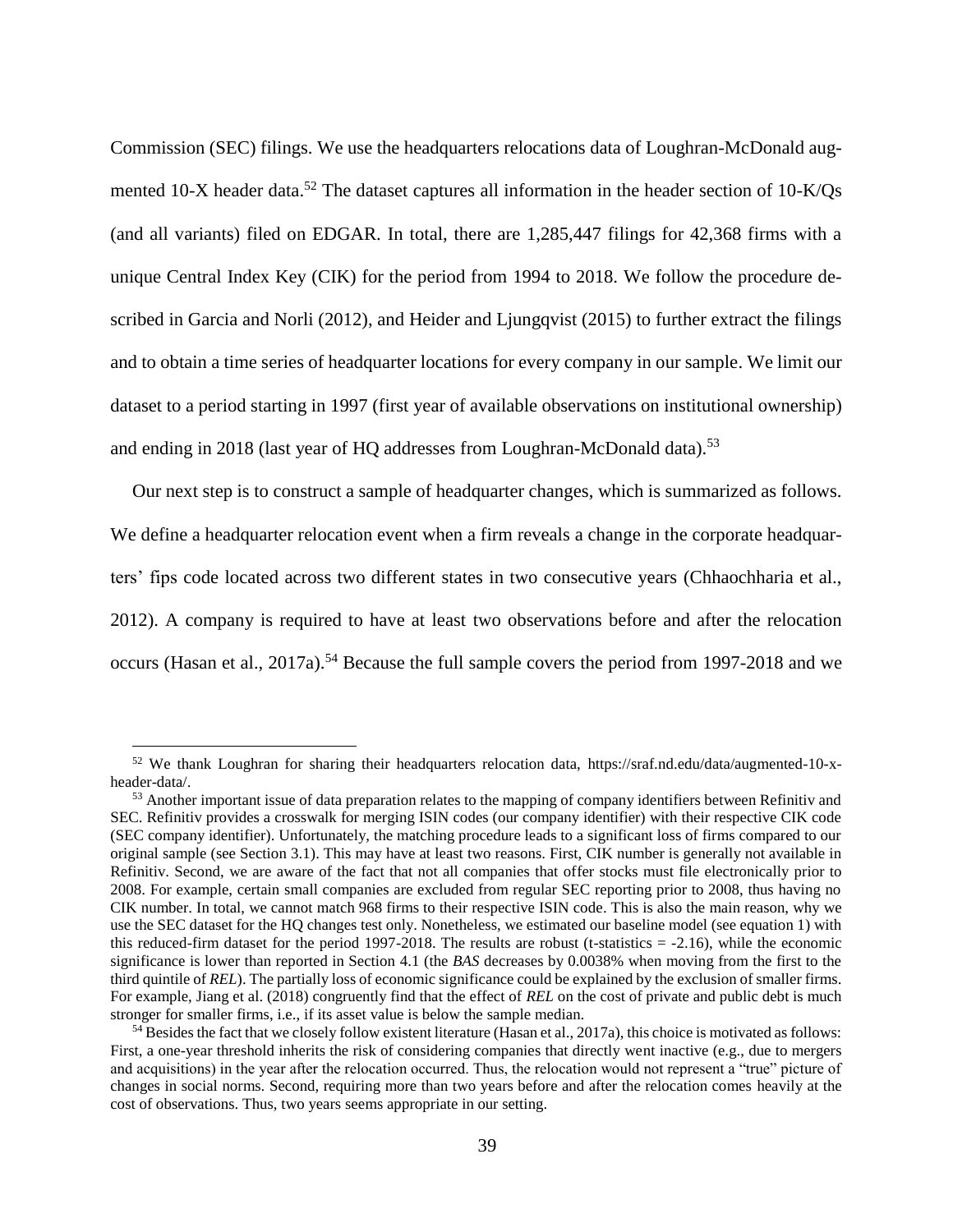require a two-year window around the relocation event, relocations are detected in the 1999-2016 period. Moreover, we omit firms with multiple relocations to avoid any confounding events (Hasan et al., 2017a). With this strategy, we identify 178 relocation events in total, while the most take place in 2003 (13 relocations), and the least in 1999 and 2001 (5 relocations).

In the next step, we measure the "strength" of changes in religiosity due to the HQ relocation as the difference between the *REL* in the post- and pre-relocation period. Specifically, it thus represents the difference in *REL* one year after the relocation and one year before the relocation. Subsequently, we create two dummy variables to pin headquarter changes involving a "measurable" change in religiosity (in a similar vein done in Adhikari and Agrawal, 2016): *ADH\_INCR*, which equals one if the HQ change comes along with a change in religiosity that lies within the top quintile, zero otherwise; and *ADH\_DECR*, which equals one if the HQ change is accompanied by a change in religiosity that is in the bottom quintile, zero otherwise. We choose the top/bottom quintiles for two reasons. First, we do not expect that a change in *REL* that is close to zero has a "visible" effect on liquidity. Second, we do not choose more extreme percentiles to ensure a sufficient variation in our indicator variables. Finally, following Cai et al. (2019), we regress the changes of *BAS* on the indicator variables *ADH\_INCR* and/or *ADH\_DECR*, including the changes<sup>55</sup> and the levels of all our control variables (see Sections [3.2](#page-11-0) and [3.4\)](#page-14-0) in the regression models. Since a firm appears only once in our sample, we replace within firm clustering by standard errors clustered at the county level.<sup>56</sup> [Table 6](#page-73-0) presents the results from the multivariate regressions based on HQ changes.

<sup>55</sup> The change variables are defined in a similar way to the changes in *REL* over the same time.

<sup>&</sup>lt;sup>56</sup> Note that we observe nine singleton observations, which are dropped in the regression analysis. This results in 167 observations for our regression analyses. However, the inclusion of the singleton observations does not alter our conclusions. Likewise, results are robust if we cluster standard errors by year, county and year, or by year and industry, or when we exclude the vector of demographic variables (as done in Cai et al., 2019).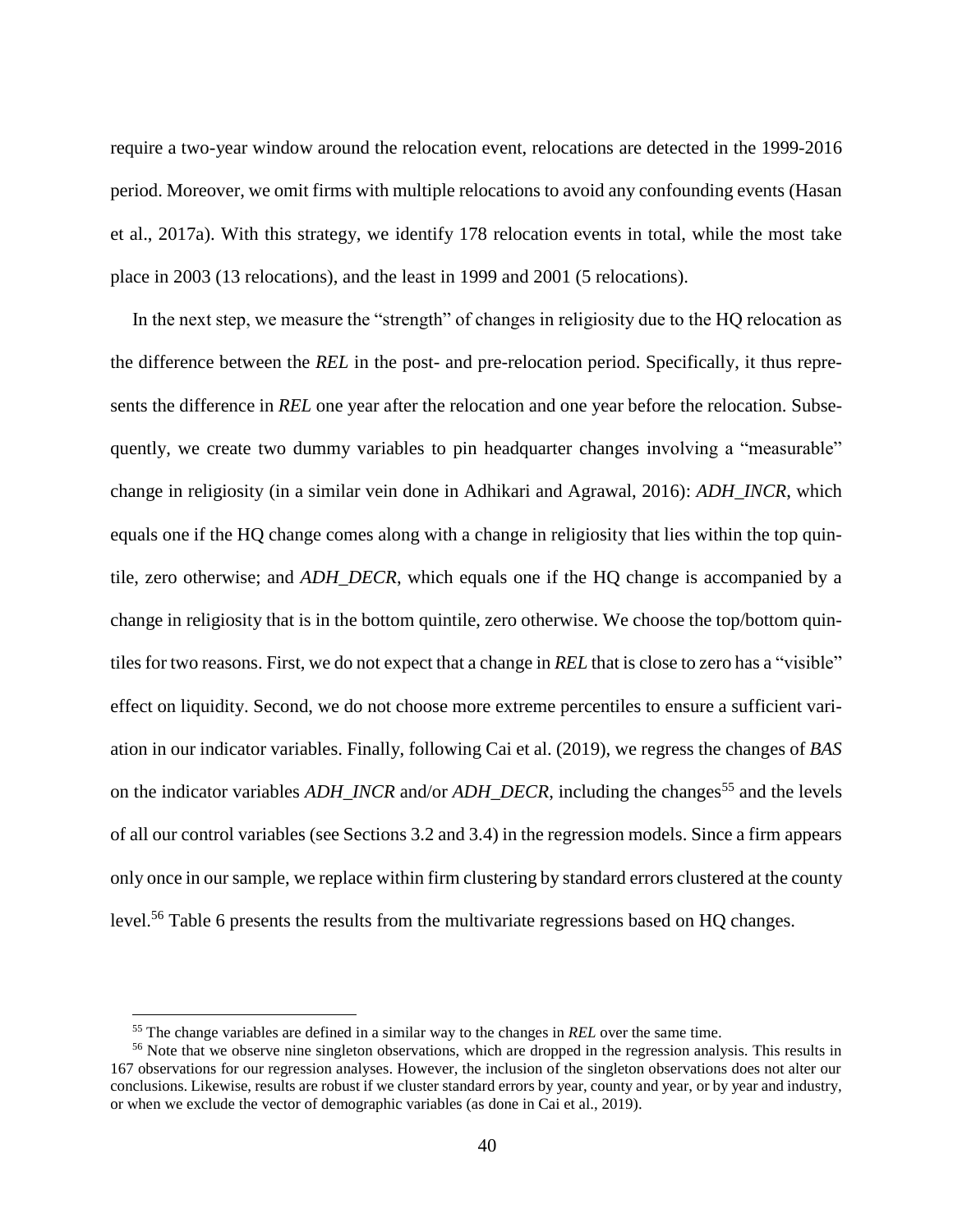In Model 5a, we investigate HQ changes that comes along with a "measurable" increase of *REL*. Based on our hypothesis, we would expect that such HQ changes are related to a decrease in *BAS*. Indeed, we find a negative and statistically significantly coefficient. In Model 5b, where we consider "measurable" decreases of *REL* only, we observe no association with *BAS*. When we consider both types together (Model 5c), we obtain similar results as with the solely considerations. Additionally, the null hypothesis that these coefficients are equal is rejected at the 10% level (p-value  $=$ 0.06; not reported in [Table 6\)](#page-73-0).

Although, we find a negative and statistically significantly coefficient for "measurable" adherence increasing HQ changes, these findings do not necessarily demonstrate causality, thus our results may be still spurious. However, this analysis serves as another important component to further support our initial finding, that is, changes in religiosity caused by headquarter relocations contribute to changes in liquidity.

### **6 Information asymmetry and exchange listing**

In this section, we run several tests to examine the channel through which religiosity is related to liquidity. Again, it is of course a challenge to provide definitive proof of the underlying mechanism(s) through which religiosity enhances liquidity. Thus, our tests are only suggestive and should be interpreted cautiously.

### <span id="page-40-0"></span>**6.1 Information asymmetry and religiosity**

As hypothesized in the introduction, the importance of religiosity as an indicator of trustworthiness and enhanced information environment is even more pronounced for liquidity, when information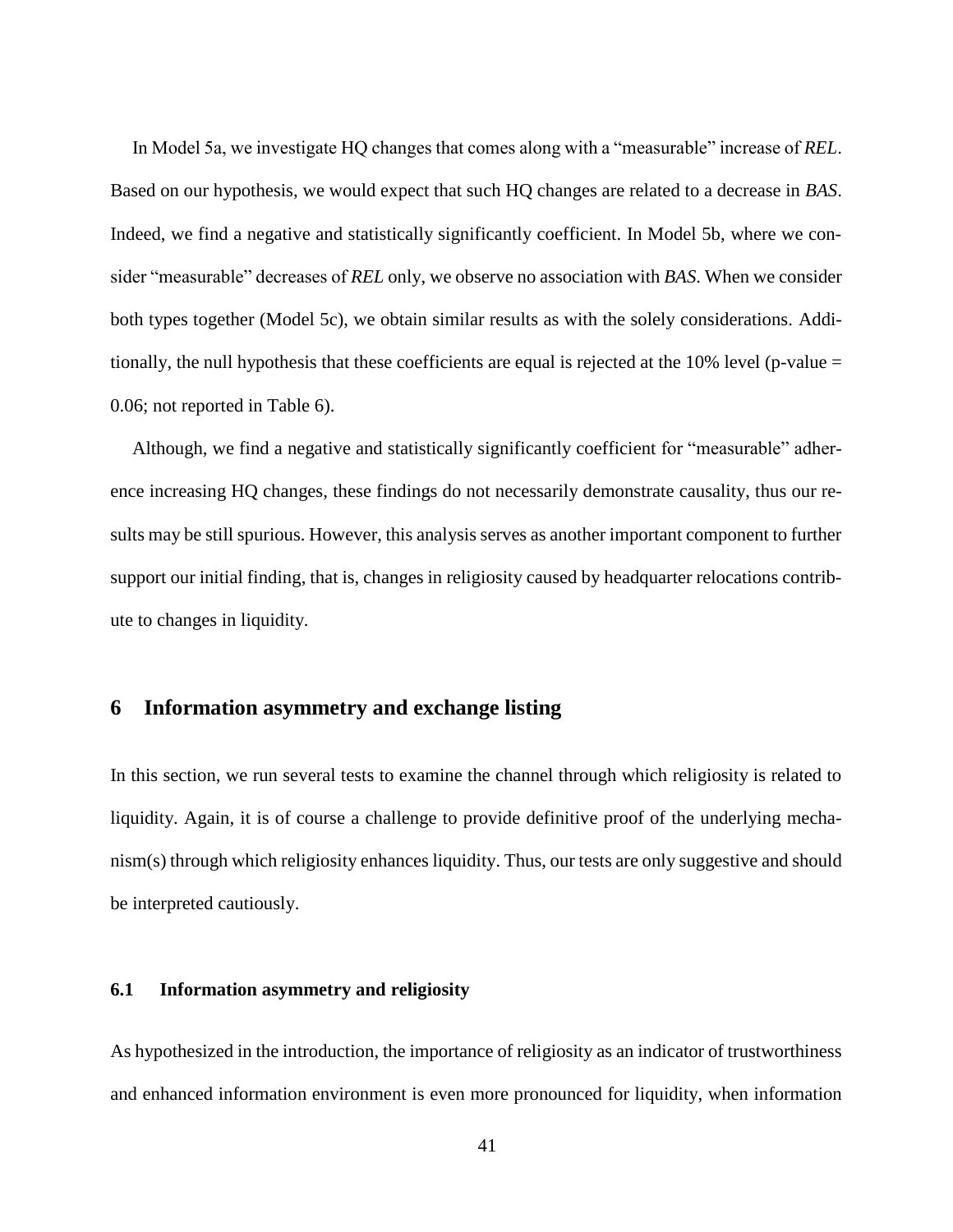asymmetry is high, and market makers have limited information about the firm. To test this hypothesis, we use four proxies for firm level information asymmetry, and create two subsamples having high/low information problems (e.g., Callen and Fang, 2015; Jiang et al., 2018). The investigation of the results of each subsample separately ensures a more nuanced interpretation of the coefficients (Callen and Fang, 2015).

Our first proxy for information asymmetry is analyst coverage (e.g., Duarte et al., 2008; Jiang et al., 2018). Previous studies document that analysts play an effective role of external monitoring, thus reducing potential information problems because information is more widely distributed (e.g., Duarte et al., 2008; Bradley et al., 2021). A high information asymmetry firm is classified as one with no analyst coverage. The second proxy relates to the visibility of a firm. S&P 500 companies are more likely to be visible to market participants and media, thus having lower information asymmetry (e.g., Jiang et al., 2018). Based on this notion, non-S&P500 firms face higher information asymmetry. A closely related measure for visibility refers to company size. Literature suggests that bigger companies reveal improved corporate visibility (e.g., Dang et al., 2018; Jiang et al., 2018). A firm is categorized as having high information asymmetry if its total assets are below the sample median by year (Jiang et al., 2018). The last proxy is based on firm location (e.g., Kedia and Zhou, 2011; El Ghoul et al., 2013). Loughran and Schultz (2005) find evidence that firms located in urban areas have a larger investor base since they are local stocks for many people. This, in turn, reduces information asymmetry. Therefore, if a firm is located more than 100 miles (approximately 161 km) away from the nearest city center of the six financial centers (Boston, Chicago, Los Angeles, New York, Philadelphia, and San Francisco), we categorize this "far away" firm as one facing high information asymmetry (e.g., Loughran and Schultz, 2005; El Ghoul et al., 2013). The main advantage of our first two measures of information asymmetry is that they are externally determined,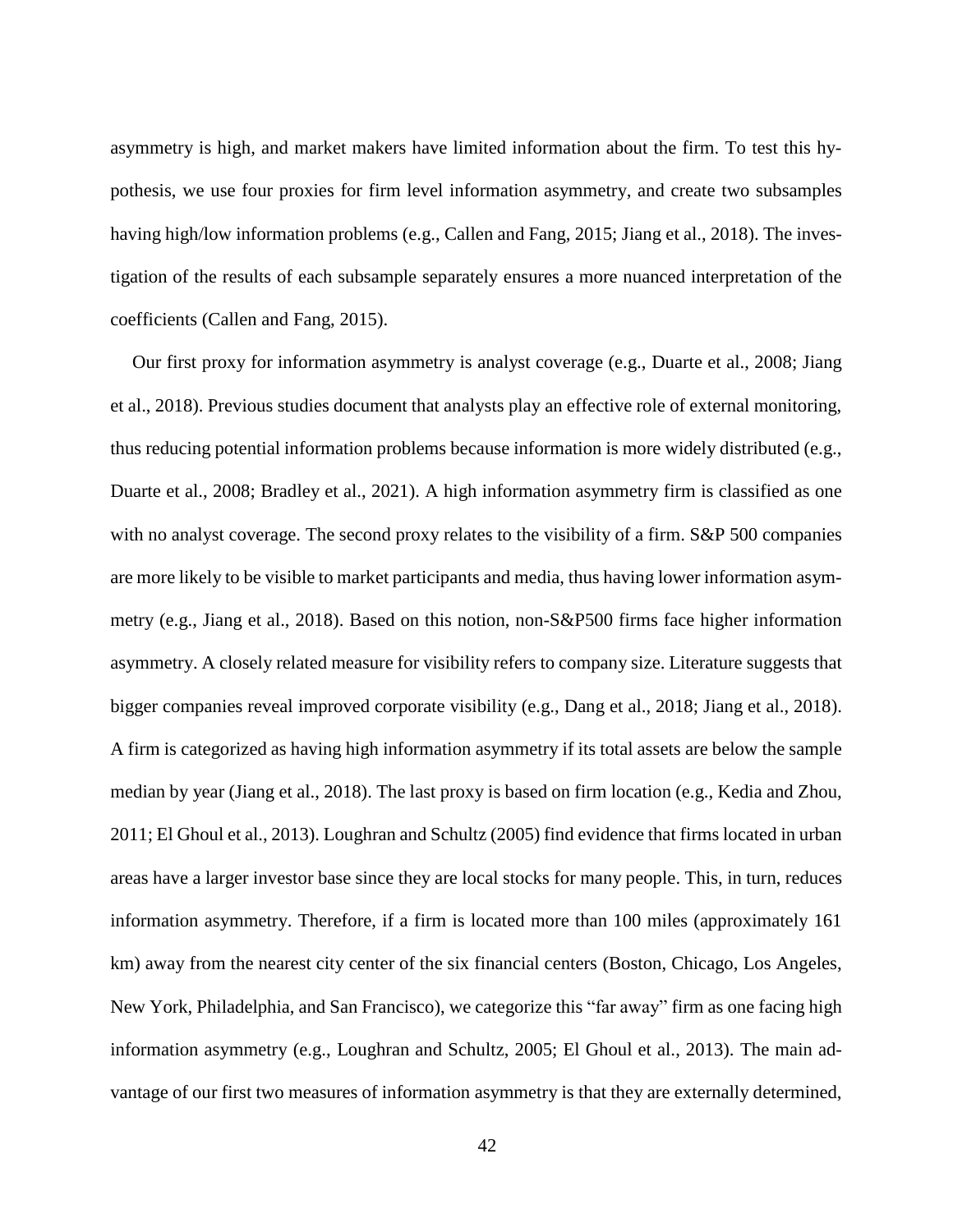which avoids having to set a threshold for defining high/low information groups, while the latter ones are created directly from our sample and consider additional aspects of possible sources of information asymmetry, i.e., company size and geographic proximity. 57

### [Insert [Table 7a](#page-74-0)bout here]

[Table 7](#page-74-0) shows that for each subsample of firms within the high information asymmetry cluster (Models (1), (3), (5), and (7), respectively), the coefficient on *REL* is always negative and statistically significantly at the 1% level. Turning our focus to the low information problems firms (Models (2), (4), (6), and (8), respectively), coefficients are insignificant, except for the analyst coverage sample. In all models, the magnitude of the coefficients for each pair of subsamples is statistically significantly different for the high information asymmetry group compared to the low information asymmetry group (see row "Differences in coefficients"), at least at the 10% level. The difference is especially pronounced for the analyst and S&P500 subsamples.

As conducted in Callen and Fang (2015), we also interact *REL* with an indicator variable (*ADUM*) that takes the value of one for companies that are not covered by any analysts, zero otherwise. Untabulated results show that the coefficient on the interaction term *REL\*ADUM* is negative and statistically significantly at the 5% level (t-statistics = -2.32), supporting our findings that the effect is more pronounced for firms with no analyst following the firm. The comparison of the

<sup>&</sup>lt;sup>57</sup> In our Internet Appendix (Table IA3, Panel A), we present additional analyses on subsamples that are based on institutional monitoring and governance metrics. Since monitoring and governance, respectively, may be also related to information asymmetry, we conduct these analyses to further deepen our understanding of the effect of religiosity in the context of information asymmetry. Although the differences between high and low groups are less pronounced for the monitoring/governance samples, collectively, the additional results support the conclusions drawn in this section. Moreover, to further investigate the relation between holdings of different types of investors and liquidity, we additionally decompose institutional ownership to different investor groups (see Table IA3, Panel B in the IA).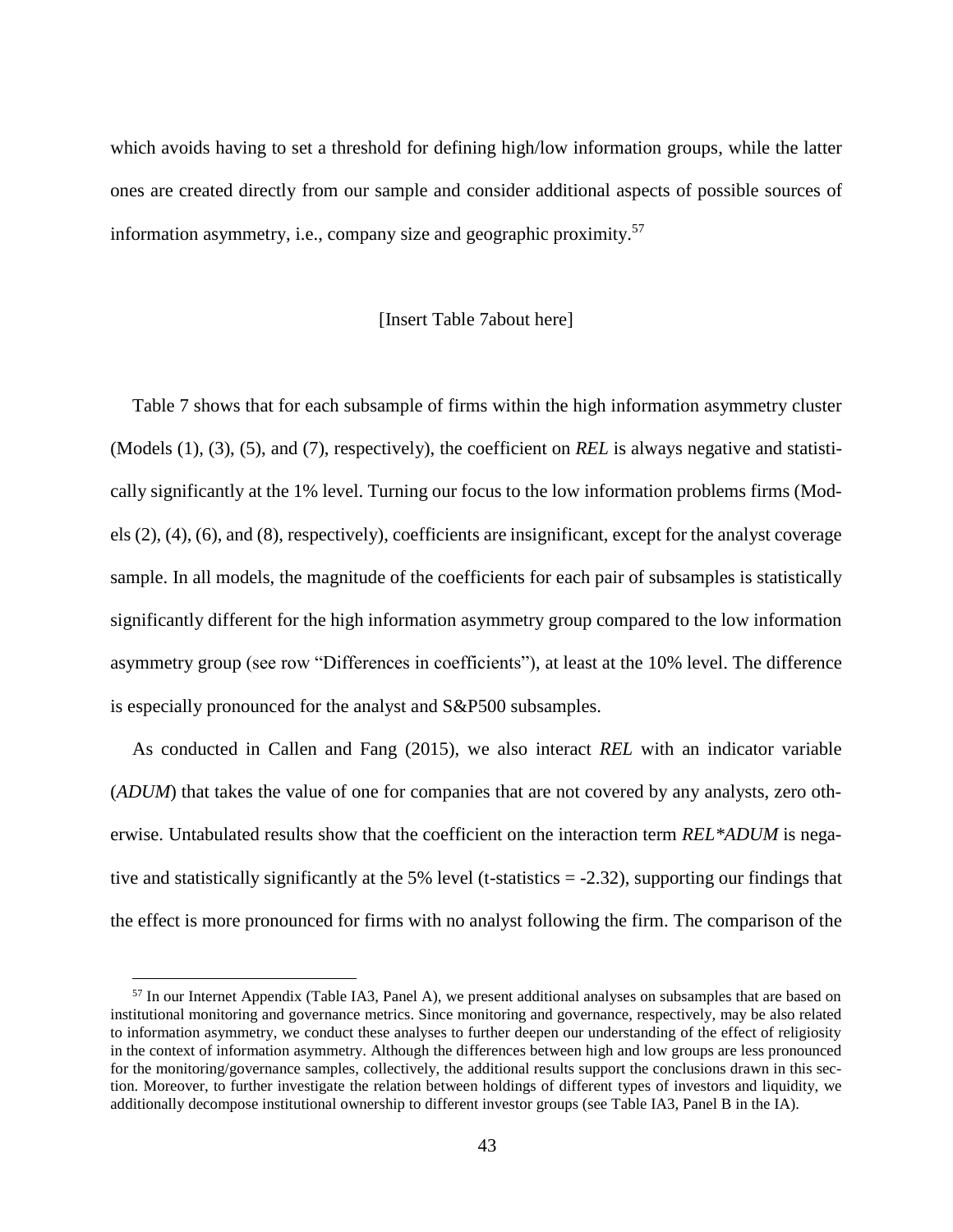stand-alone coefficient of *REL* with the interaction term *REL\*ADUM* further shows that the impact is remarkably higher for firms with no analyst coverage (coefficient of *REL\*ADUM* = -0.0107; coefficient of *REL* = -0.0022). In a similar vein, we conduct this analysis for our other externally determined dummy (*NONSP500*). We receive similar results with respect to statistical significance, while the magnitude of the stand-alone coefficient on the interaction term (*REL\*NONSP500*) is only slightly higher than the stand-alone coefficient of *REL* (coefficient of *REL\*NONSP500 =* - 0.0034, and coefficient of *REL* = -0.0029).

Overall, these findings support our third hypothesis that the effect of religiosity on liquidity is stronger for firms with high information asymmetry. Our results are consistent with previous literature (e.g., Jiang et al., 2018), which detect that the strength of the impact of religiosity is dependent on the information environment of the firm.

### **6.2 NASDAQ vs. non-NASDAQ firms**

Another interesting question is whether the exchange on which the firm is listed matters for the relationship between religiosity and liquidity. Although we already capture microstructure differences between NASDAQ and NYSE/AMEX firms in our baseline model, we now estimate regressions for NASDAQ and NYSE/AMEX firms separately to further sharpen our understanding of the connection between religiosity and liquidity.

Interestingly and consistent with hypothesis 4, our results for the separated regressions reveal that religiosity is an important determinant for NASDAQ firms but not for stocks that list on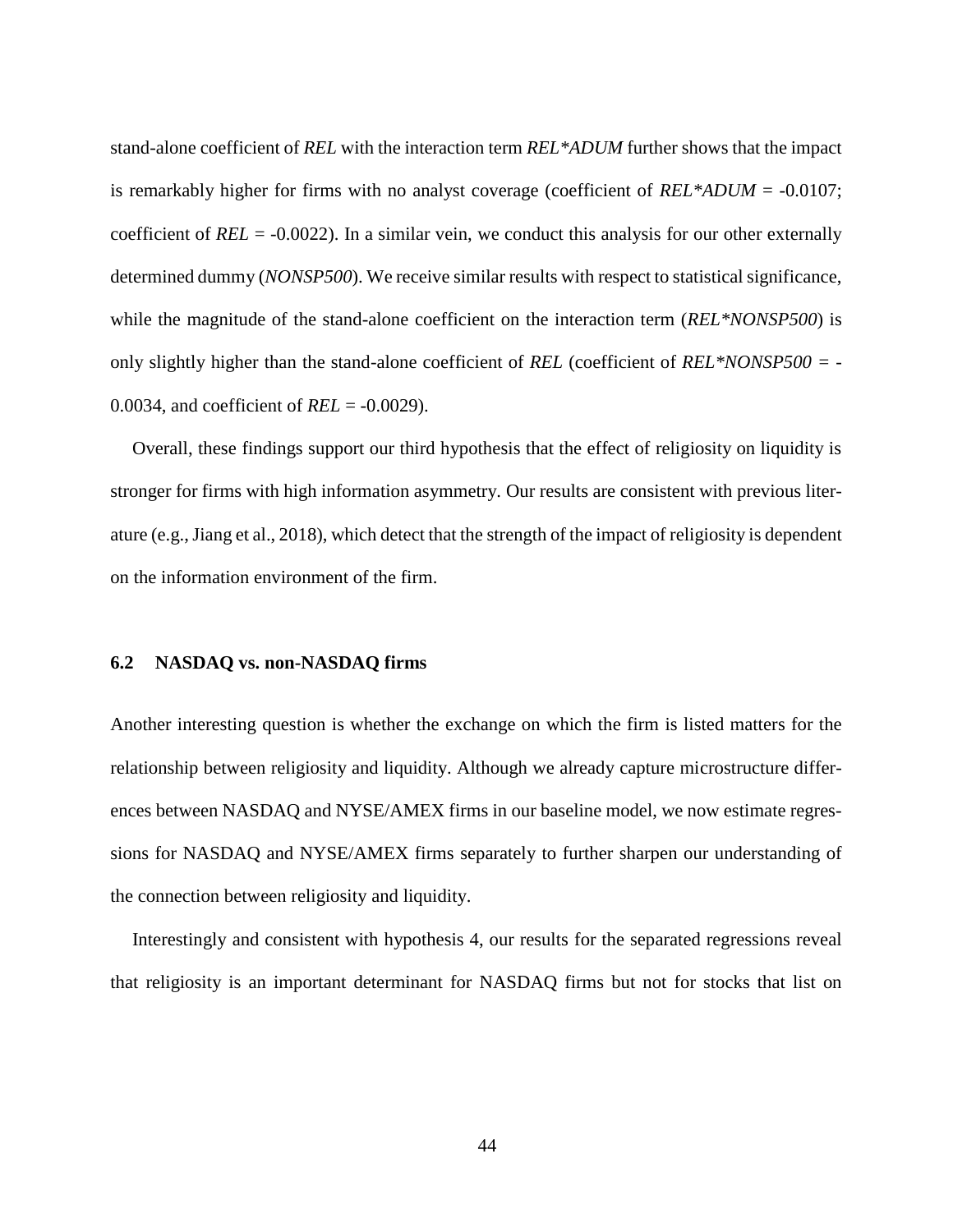NYSE/AMEX (not tabulated).<sup>58</sup> The insignificant result for NYSE/AMEX firms may be explained as follows. The first argument refers to the way of how these exchanges operate. NYSE/AMEX firms have one specialist, while NASDAQ stocks have varying numbers of market makers (e.g., Loughran and Schultz, 2005). Thus, since market makers are more familiar (or local) to the stocks they support on NYSE/AMEX (Loughran and Schultz, 2005), it is more likely that religiosity with its antimanipulative ethos is less relevant for these firms. Second, NYSE/AMEX firms may reveal higher visibility, because these firms are often larger and/or have more analyst coverage relative to firms traded on NASDAQ (e.g., Loughran and Schultz, 2005; Chung et al., 2010; Dang et al., 2018). Information for these firms is more widely distributed among investors, which could dampen the effect of religiosity. Overall, these results are consistent with the view that religiosity as a substitute mechanism for reliable information disclosure is more pronounced for NASDAQ firms, since they may reveal higher information asymmetry (see Section [6.1\)](#page-40-0).

Another interesting point in this context relates to the findings of Chung et al. (2010), who show that NYSE/AMEX firms may have better internal corporate governance structures than firms listed on NASDAQ.<sup>59</sup> This raises the question if religiosity may be a relevant factor for NYSE/AMEX firms, when market makers can observe that internal governance is weak, and the risk of fraudulent activities is increased for these companies (e.g., Callen and Fang, 2015)? To further test this notion, we reuse Refinitiv's governance pillar score (see Section [4.2.1\)](#page-24-0), splitting the sample in high-quality and low-quality governance by the yearly sample terciles for NYSE/AMEX firms. Our untabulated results show a significantly negatively coefficient of *REL* for the weak governance group (within

<sup>58</sup> The coefficient of *REL* is -0.0034 (t-statistics = -2.46) for NASDAQ firms, while the coefficient of *REL* is -  $0.0020$  (t-statistics = -1.45) for firms listed on NYSE/AMEX.

<sup>59</sup> The authors show in summary statistics that the average governance score is significantly higher for NYSE/AMEX firms than for firms traded on NASDAQ. This is also confirmed by our data when using Refinitiv's governance pillar score.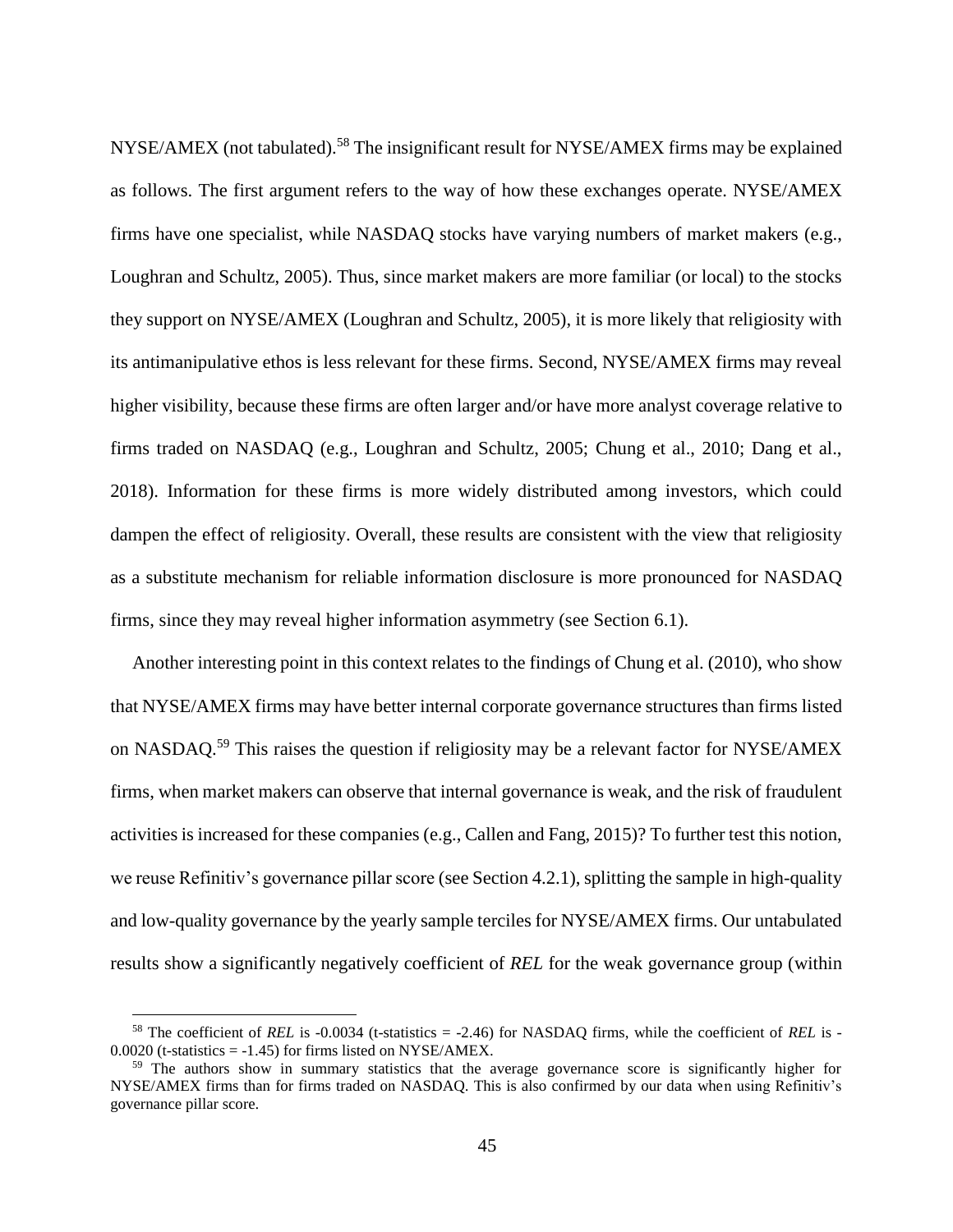the bottom tercile of the governance score), while the coefficient of *REL* for the good governance cluster (within the top tercile of the governance score) is insignificant. The difference in coefficients is significant at the 5% level, indicating that religiosity also plays an important role for NYSE/AMEX firms, when internal corporate governance is weak.

## **7 Conclusion**

This study investigates the relation between religiosity and market liquidity for a broad sample of U.S. listed firms. Collectively, we find strong support that firms located in more religious areas tend to have lower bid-ask spreads. This negative relation remains statistically significantly, even if we control for a battery of other factors that may influence both liquidity and/or religiosity, respectively, or for different model specifications. Also, firms headquartered in U.S. counties with a high level of religiosity reveal lower price impact and probability of information-based trading. Finally, we show that the impact of religiosity is especially emphasized when little information about the firm is conveyed, and market makers face high information asymmetry, specifically for NASDAQ firms.

The present study contributes to and elaborates on existing literature on the effects of religiosity on the trustworthiness and reliability of firms that are headquartered in more religious areas. Consistent with previous literature (e.g., Hilary and Hui, 2009), religiosity as an important ethical factor not only matters for inside corporate behavior and culture, but particularly plays a crucial role of how a company is viewed by third parties, such as market makers. We acknowledge that there may be more "soft" factors besides religiosity that affect corporations, which are worth recognizing and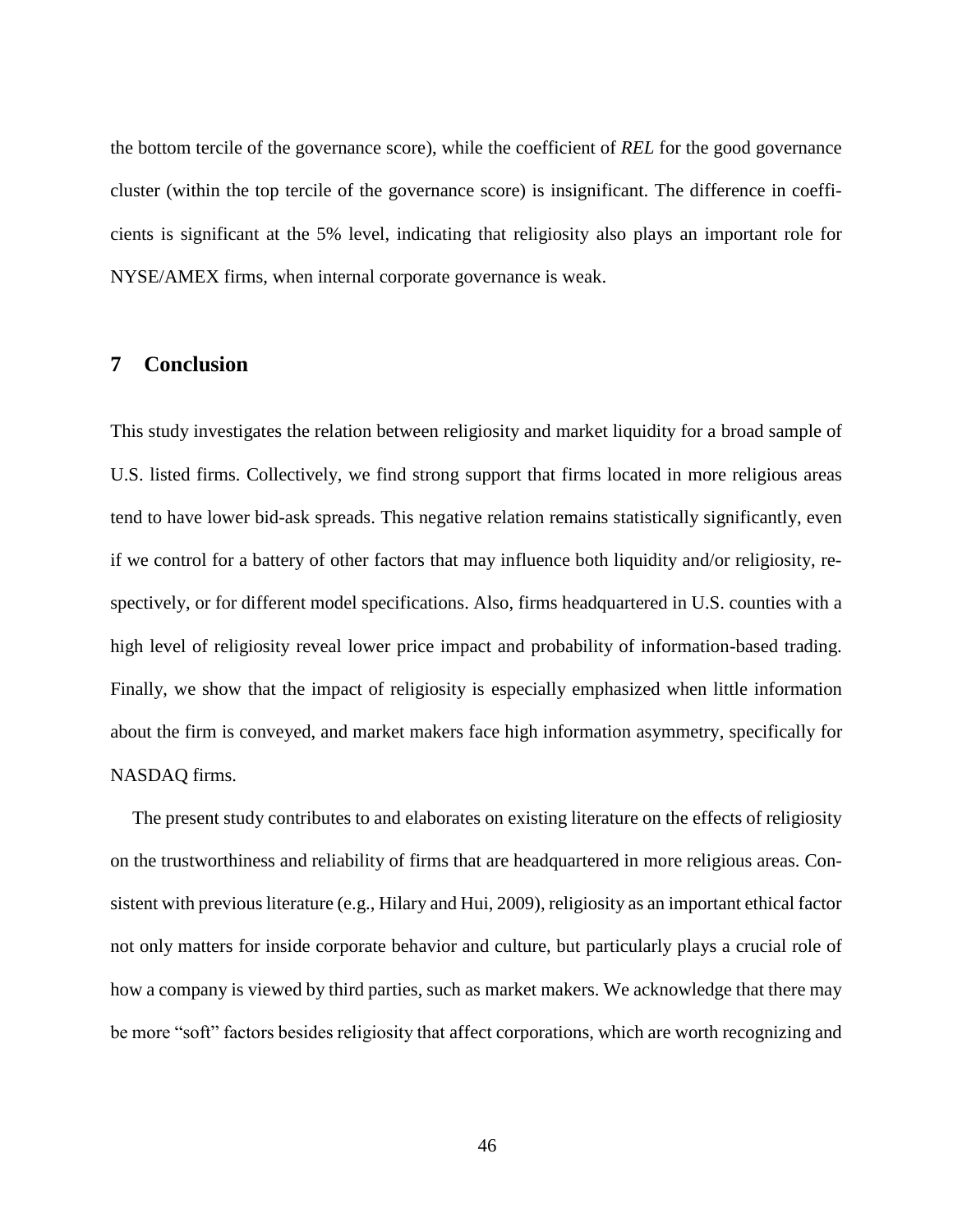tackling in further studies (Callen and Fang, 2015). Taken together, our results should be of interest for investors and liquidity providers.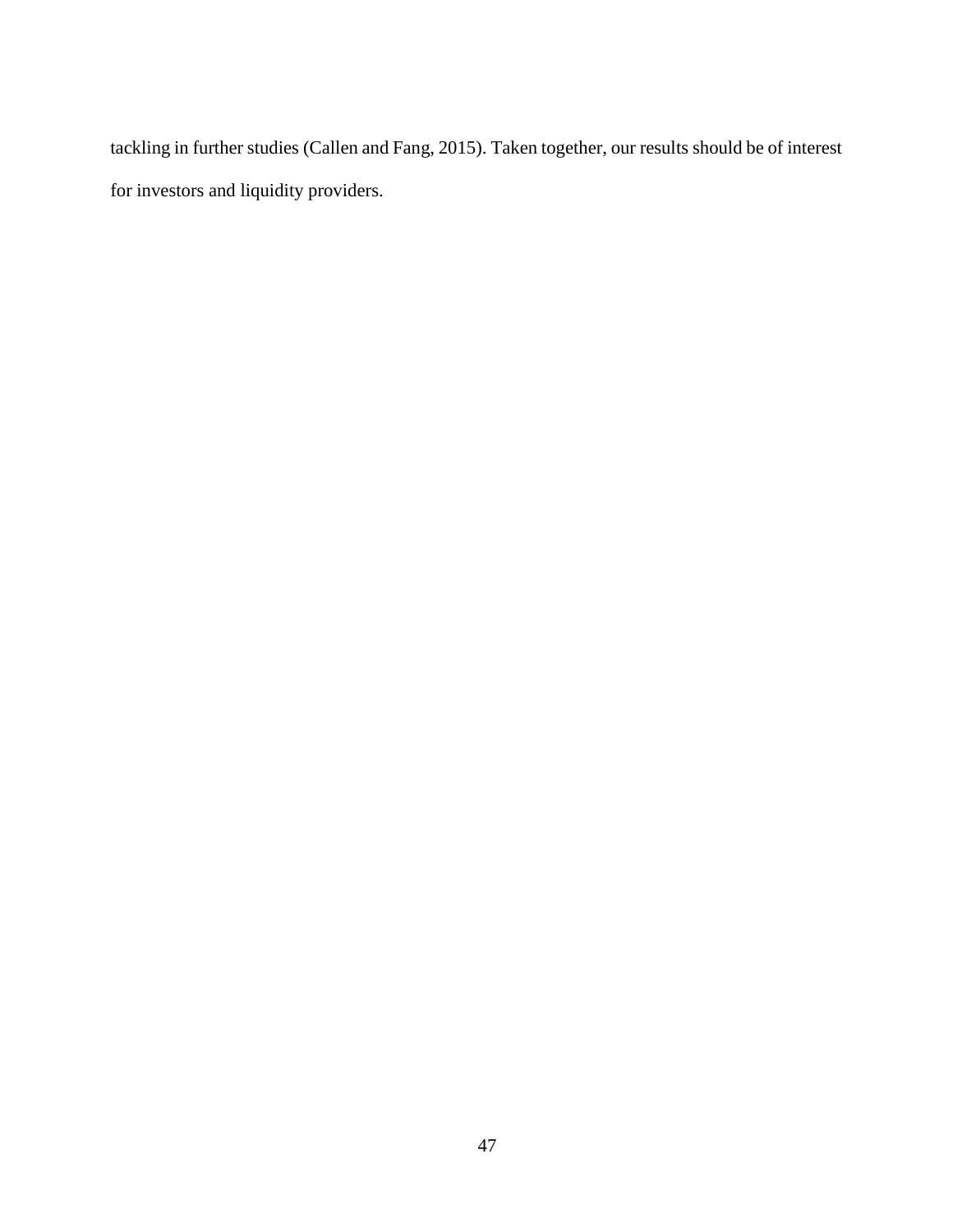# **Table A1 : Variable definition**

| Variable                         |                  | Definition                                                                                                                                                                                                                                                                                                                                                                                                                                                                                           |  |  |  |
|----------------------------------|------------------|------------------------------------------------------------------------------------------------------------------------------------------------------------------------------------------------------------------------------------------------------------------------------------------------------------------------------------------------------------------------------------------------------------------------------------------------------------------------------------------------------|--|--|--|
| Panel A: Main dependent variable |                  |                                                                                                                                                                                                                                                                                                                                                                                                                                                                                                      |  |  |  |
| <b>Bid-Ask Spread</b>            | <b>BAS</b>       | Adjusted ask price (Refinitiv Eikon item<br>TR.ASKPRICE) minus adjusted bid price<br>(Refinitiv Eikon item TR.BIDPRICE) divided<br>by the spread midpoint, which is the sum of<br>the adjusted ask price (Refinitiv Eikon item<br>TR.ASKPRICE) and the adjusted bid price<br>(Refinitiv Eikon item TR.BIDPRICE) divided<br>by two. We then take the average of daily fig-<br>ures to receive our yearly variable.                                                                                    |  |  |  |
| Panel B: Variable of interest    |                  |                                                                                                                                                                                                                                                                                                                                                                                                                                                                                                      |  |  |  |
| Religiosity                      | <b>REL</b>       | The number of religious adherents in a county<br>divided by the county population in a year<br>(ARDA). Religiosity is linear interpolated be-<br>tween the survey years<br>(https://www.thearda.com/Archive/Files/De-<br>scriptions/RCMSMGCY.asp).                                                                                                                                                                                                                                                   |  |  |  |
| Panel C: Firm controls           |                  |                                                                                                                                                                                                                                                                                                                                                                                                                                                                                                      |  |  |  |
| Analysts                         | $log(1+ANALYST)$ | Number of analysts forecasting earnings per<br>share for the following year (Datastream<br>EPS1NE). We define the variable as the arith-<br>metic mean number of monthly earnings fore-<br>casts during each calendar year. Firm-year in<br>which a firm is not covered by any analysts,<br>we set these values to zero (e.g., Chang et al.,<br>2006; Bradley et al., 2021). Finally, we take<br>the natural log of one plus the annual value<br>(e.g., similarly done in Chan and Hameed,<br>2006). |  |  |  |

This table provides a summary of the variables used in our study.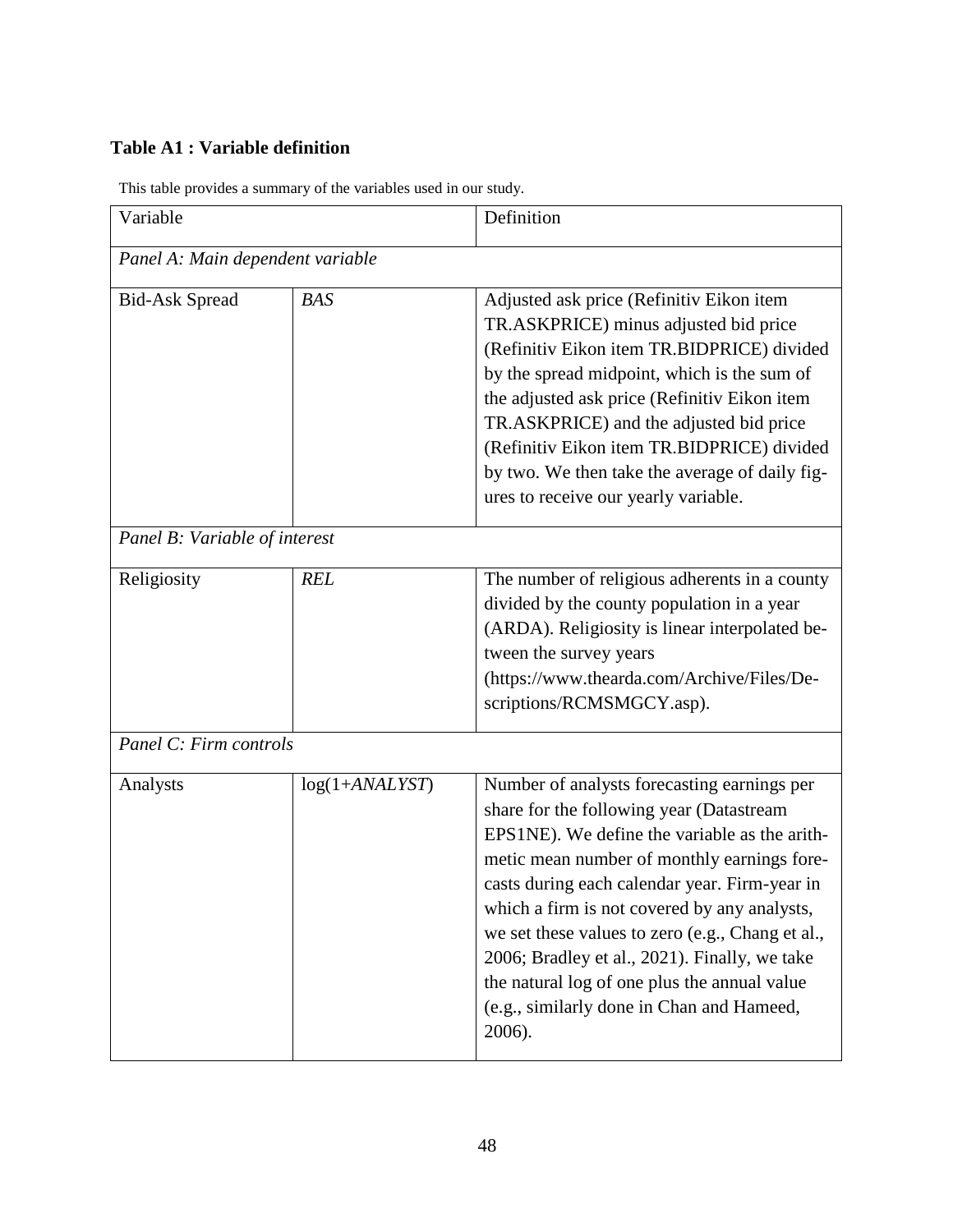| <b>Capital Expenditures</b>          | <b>CAPEX</b>       | Capital Expenditures (Worldscope item<br>04601) divided by total assets (Worldscope<br>item 02999).                                                                                                                                                                                                                                                                                                                      |
|--------------------------------------|--------------------|--------------------------------------------------------------------------------------------------------------------------------------------------------------------------------------------------------------------------------------------------------------------------------------------------------------------------------------------------------------------------------------------------------------------------|
| <b>Closely Held Shares</b>           | <b>OWN INSIDER</b> | Number of shares held by insiders as a pro-<br>portion of the number of shares outstanding<br>(Worldscope item 08021). We set closely held<br>shares to zero, if we observe a missing firm-<br>year in our dataset. This variable has been<br>used to proxy for insider holdings by re-<br>searchers such as Ferreira et al. (2008), and<br>Ferreira et al. (2010).                                                      |
| Cumulative return                    | <b>CUMRET</b>      | Calculated as the cumulative firm-specific<br>daily returns (calculated from Datastream<br>item RI) during a calendar year.                                                                                                                                                                                                                                                                                              |
| Institutional owner-<br>ship         | OWN_INST           | Institutional Ownership by all institutions<br>(13F filings) (Refinitiv Ownership Profile<br>item TR.FilingType) as a percentage of shares<br>outstanding (Refinitiv Ownership Profile item<br>TR.PctOfSharesOutHeld). All values above<br>100% are set to 100% (e.g., Lewellen, 2011).<br>Also, we set institutional ownership to zero if<br>a stock is not held by any institution (see<br>Gompers and Metrick, 2001). |
| <b>NASDAQ</b> listing                | <b>NASD</b>        | Indicator variable that is one, if the firm is<br>listed on NASDAQ, zero otherwise.                                                                                                                                                                                                                                                                                                                                      |
| Price                                | log(PRICE)         | It is the natural logarithm of the mean daily<br>stock price (Datastream item P) during a cal-<br>endar year (e.g., McInish and Van Ness,<br>2002).                                                                                                                                                                                                                                                                      |
| <b>Research and Devel-</b><br>opment | RnD                | Research and development expenditures<br>(Worldscope item 01201) divided by total as-<br>sets (Worldscope item 02999). Following<br>prior studies, we set missing values to zero                                                                                                                                                                                                                                         |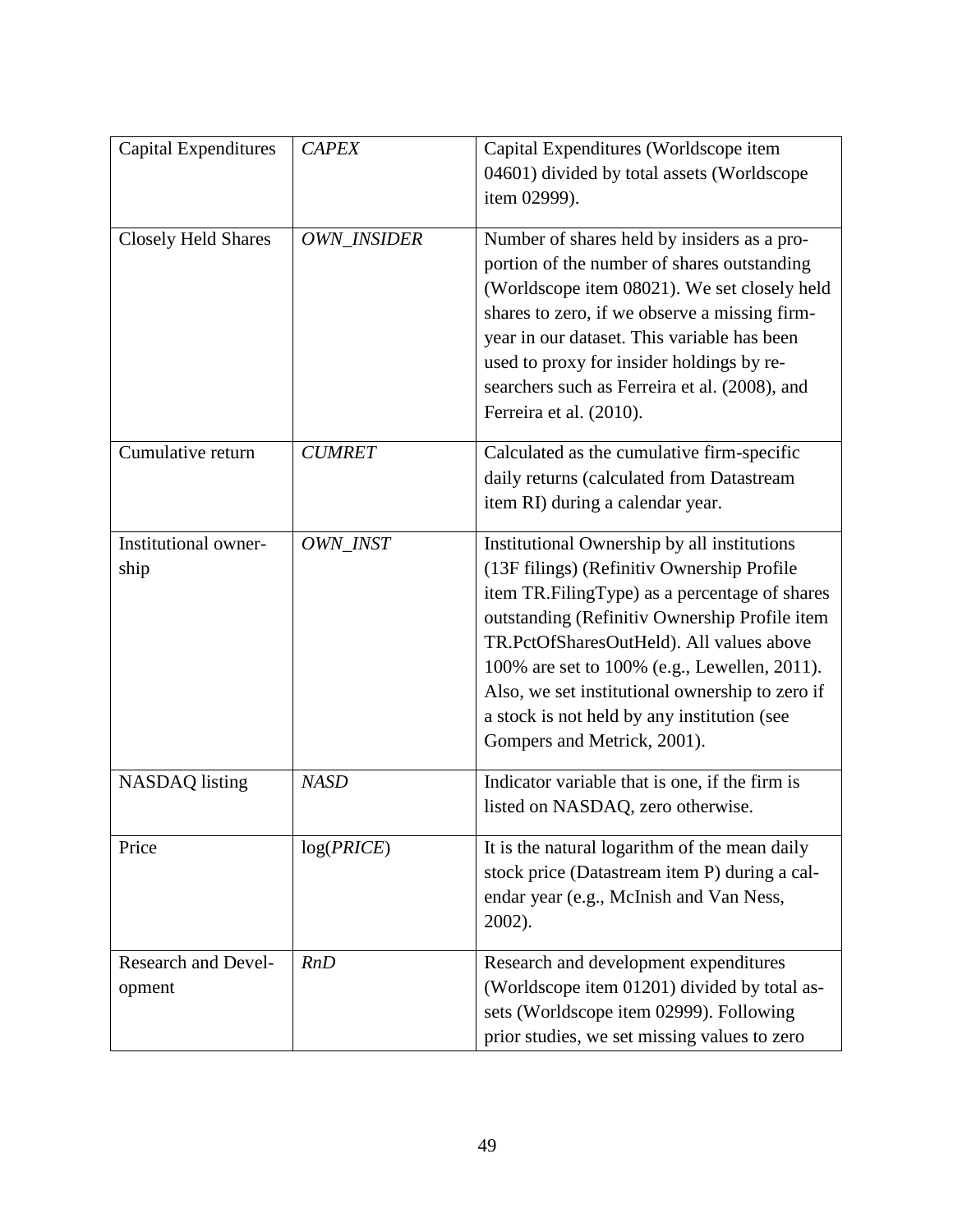|                     |               | (e.g. Chung et al., 2010; Lewis and Tan,<br>2016).                                                                                                                                                                                                                                                                                                                                                                                                              |
|---------------------|---------------|-----------------------------------------------------------------------------------------------------------------------------------------------------------------------------------------------------------------------------------------------------------------------------------------------------------------------------------------------------------------------------------------------------------------------------------------------------------------|
| Return on assets    | <b>ROA</b>    | Ratio of operating income (Worldscope item<br>WC01551) divided by total assets<br>(Worldscope item 02999).                                                                                                                                                                                                                                                                                                                                                      |
| S&P membership      | SP500         | Indicator variable, which equals one if a firm<br>is a member of the S&P 500, zero otherwise.<br>This dummy is generated from yearly constit-<br>uents lists of the S&P 500 (e.g., Datastream<br>item LS&PCOMP1220 for the constituents<br>list as of December 2020). Empirically, each<br>end of the year, we check the constituents list<br>of S&P 500 companies. We then get a time<br>series of yearly constituents, which we merge<br>to our main dataset. |
| Tobin's Q           | $\mathcal{Q}$ | Total assets (Worldscope item 02999) plus<br>market value of equity (Worldscope item<br>08001) minus book value of equity<br>(Worldscope item 03501) divided by total as-<br>sets (Worldscope item 02999).                                                                                                                                                                                                                                                      |
| <b>Total Assets</b> | log(SIZE)     | Natural logarithm of annual total assets in<br>thousands of dollars (Worldscope item<br>02999).                                                                                                                                                                                                                                                                                                                                                                 |
| <b>Total Risk</b>   | <b>RISK</b>   | The standard deviation of daily stock returns<br>(calculated based on Datastream item RI) dur-<br>ing a calendar year.                                                                                                                                                                                                                                                                                                                                          |
| Turnover            | log(TURNOVER) | Monthly share volume (Datastream item VO)<br>divided by adjusted shares outstanding<br>(Datastream items NOSH/AF; Ferreira and<br>Matos, 2008). The shares outstanding are de-<br>termined at the beginning of each year and<br>kept constant for each day of the year (simi-<br>larly done in Lesmond, 2005). We then take                                                                                                                                     |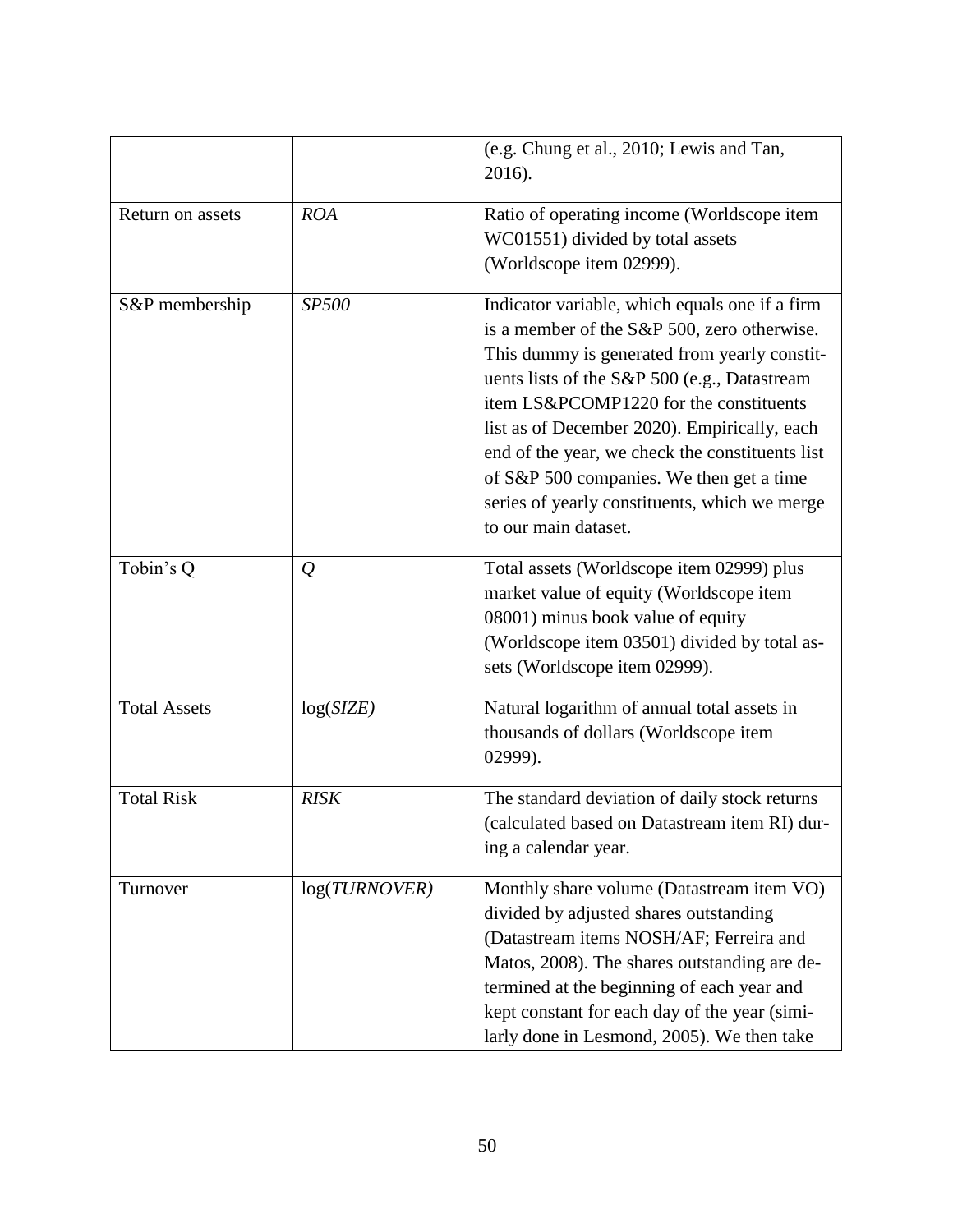|                                         |                  | the mean from monthly turnover during a cal-<br>endar year. At the end, we take the natural log<br>of the average turnover.                                                                                                              |  |  |  |  |
|-----------------------------------------|------------------|------------------------------------------------------------------------------------------------------------------------------------------------------------------------------------------------------------------------------------------|--|--|--|--|
| Panel D: Demographic controls           |                  |                                                                                                                                                                                                                                          |  |  |  |  |
| Age                                     | log(AGE)         | The natural logarithm of the median age of the<br>population in a county (U.S. Census Bureau).<br>Age is determined by linear interpolation be-<br>tween the survey years.                                                               |  |  |  |  |
| Education                               | <b>EDUCATION</b> | Education is defined as the fraction of<br>county's population that is 25 years or older<br>and hold a bachelor's degree or higher (U.S.<br>Census Bureau). Education is determined by<br>linear interpolation between the survey years. |  |  |  |  |
| Male-female ratio                       | MF_RATIO         | The ratio of male population to female popu-<br>lation in a county (U.S. Census Bureau).<br>Missing values between survey years are ob-<br>tained by linear interpolation.                                                               |  |  |  |  |
| Marriage                                | <b>MARRIAGE</b>  | The percentage of married households in a<br>county (U.S. Census Bureau). Marriage is de-<br>termined by linear interpolation between the<br>survey years.                                                                               |  |  |  |  |
| Minority                                | <b>MINORITY</b>  | The percentage of non-white population in a<br>county (U.S. Census Bureau). Missing values<br>between survey years are obtained by linear<br>interpolation.                                                                              |  |  |  |  |
| <b>Population Density</b>               | log(DENSITY)     | The natural logarithm of the total population<br>to the land area in the respective county. Den-<br>sity is determined by linear interpolation be-<br>tween the survey years (U.S. Census Bureau).                                       |  |  |  |  |
| Presidential election<br>by republicans | ELEC_REP         | The proportion of votes received by the re-<br>publican candidate (https://elec-<br>tionlab.mit.edu/data).                                                                                                                               |  |  |  |  |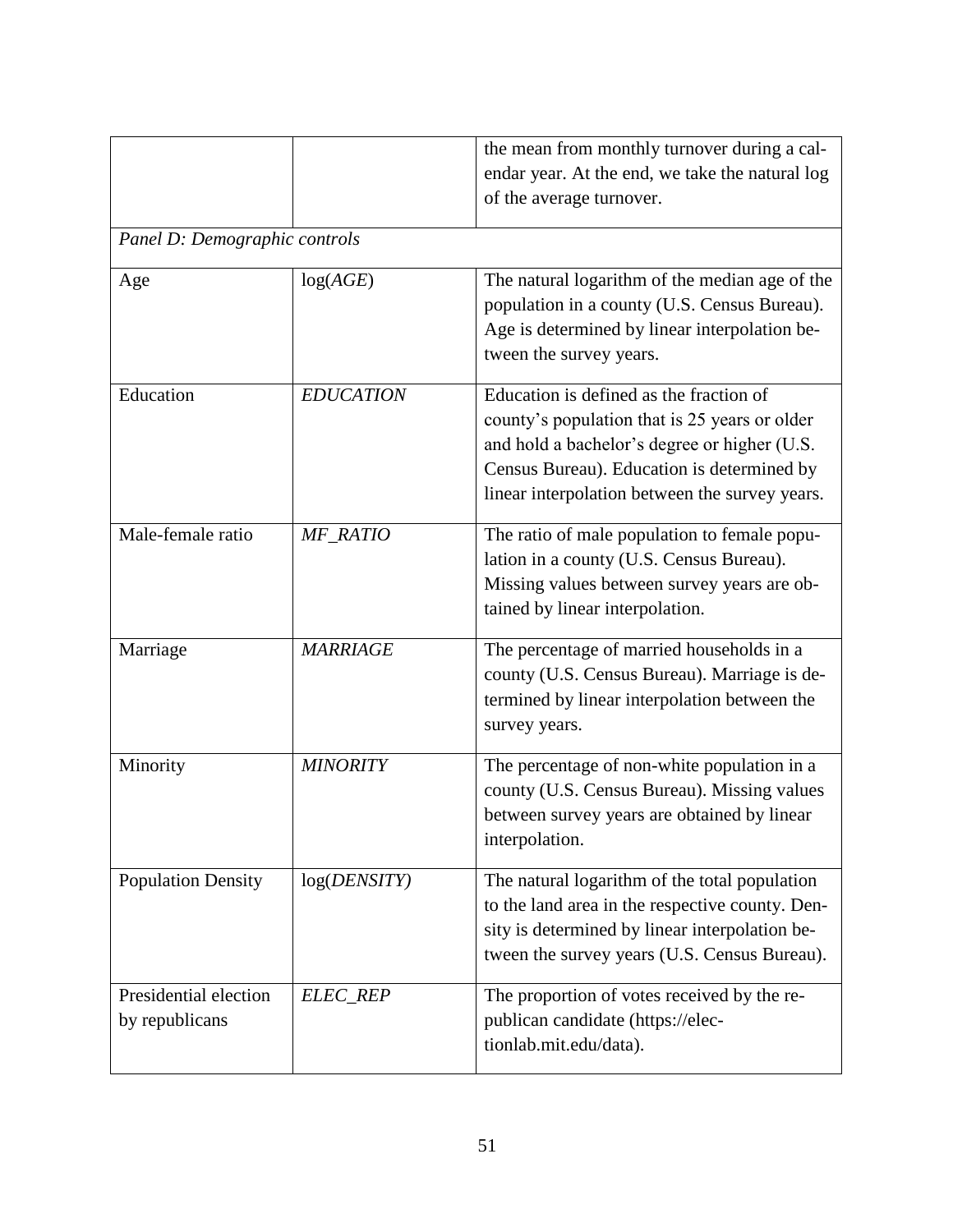| Total population                                    | log(TOTPOP)   | The natural logarithm of the total population<br>in a county (U.S. Census Bureau). Total popu-<br>lation is determined by linear interpolation be-<br>tween the survey years.                                                                            |
|-----------------------------------------------------|---------------|----------------------------------------------------------------------------------------------------------------------------------------------------------------------------------------------------------------------------------------------------------|
| Panel E: Variables<br>used in auxiliary<br>analyses |               |                                                                                                                                                                                                                                                          |
| <b>Abortion Rate</b>                                | <b>ABORT</b>  | Represents the abortion rate for women aged<br>15 to 44 (https://osf.io/u58vf/; accessed via<br>https://www.guttmacher.org/public-use-da-<br>tasets).                                                                                                    |
| <b>Advertising Expenses</b>                         | <b>ADV</b>    | Advertising expenses are defined as selling,<br>general & administrative expenses<br>(Worldscope item WC01101) divided by total<br>assets (Worldscope item WC02999); Hawn<br>and Ioannou (2016).                                                         |
| <b>Alcohol Consumption</b>                          | ALC           | Is defined as the per capita alcohol consump-<br>tion rate (https://pubs.niaaa.nih.gov).                                                                                                                                                                 |
| Amihud Illiquidity                                  | <b>AMIHUD</b> | The absolute daily return calculated from ad-<br>justed prices (Datastream item P) scaled ty the<br>daily dollar volume (Datastream items P*VO)<br>and multiplied by 1,000,000. The average of<br>daily figures is calculated during a calendar<br>year. |
| Amihud Illiquidity<br>squared                       | AMIHUD_SQ     | The square root version of our daily AMIHUD<br>measure (Gopalan et al., 2012). We then take<br>the average of our daily measure to receive<br>our yearly variable.                                                                                       |
| <b>Asset Tangibility</b>                            | <b>TANG</b>   | Asset Tangibility is defined as property, plant,<br>and equipment (Worldscope item WC02501)<br>divided by total assets (Worldscope item<br>WC02999)                                                                                                      |
| <b>Audit Company</b>                                | BIG4          | Represents an indicator variable that is one, if<br>a firm is audited by one of the big four audit                                                                                                                                                       |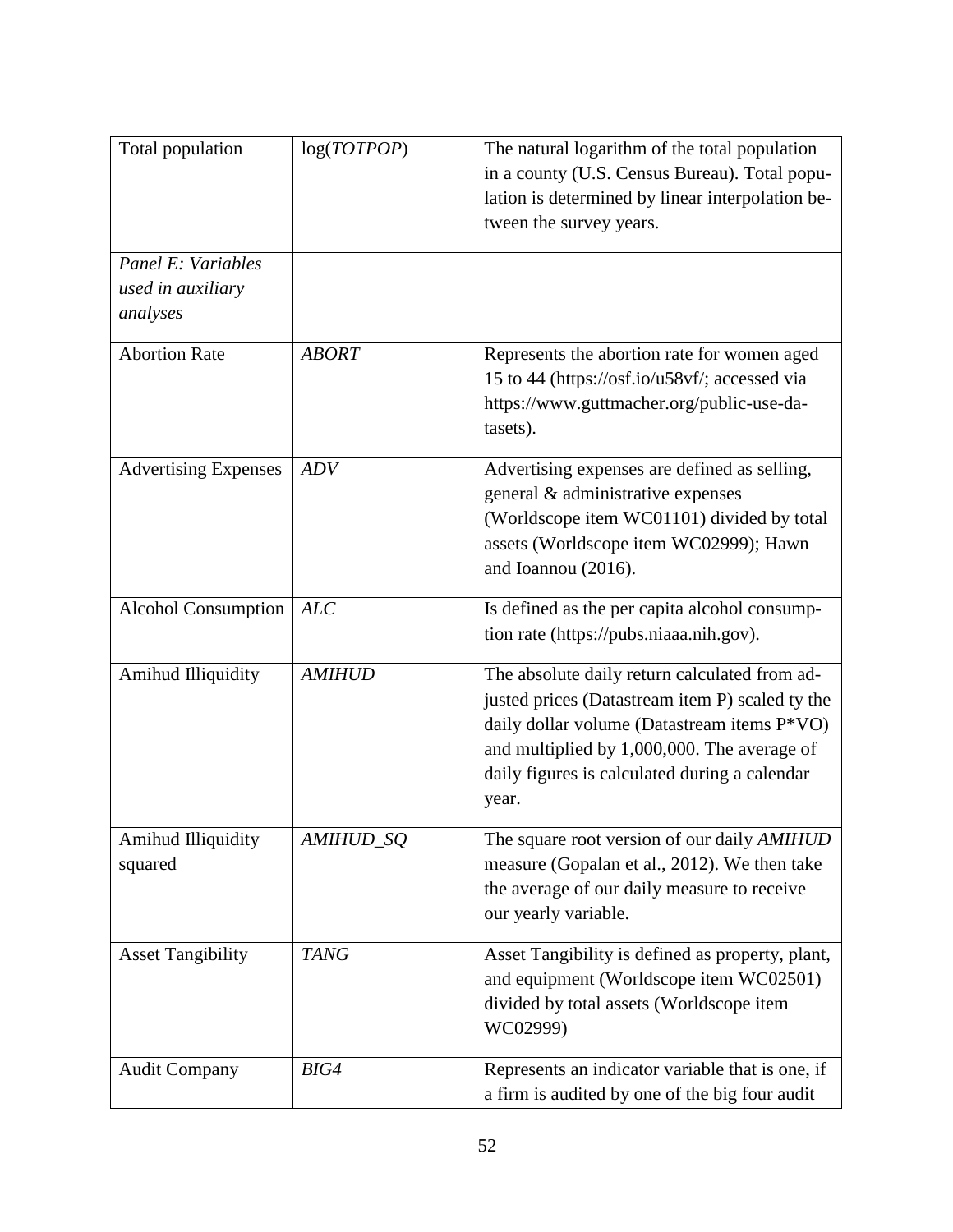|                               |                 | companies, zero otherwise (Worldscope item<br>WC07800).                                                                                                                                              |
|-------------------------------|-----------------|------------------------------------------------------------------------------------------------------------------------------------------------------------------------------------------------------|
| <b>Board Size</b>             | <b>BSIZE</b>    | Represents the number of board members at<br>the end of the fiscal year (Refinitiv<br>Datastream item CGBSDP060).                                                                                    |
| Board Independence            | <b>BINDEP</b>   | Indicator variable, which equals one if the<br>company has a policy regarding the independ-<br>ence of its board, zero otherwise (Refinitiv<br>Datastream item CGBSDP0012).                          |
| Catholic adherence            | <b>CATH</b>     | The number of catholic adherents in a county<br>divided by the county population in a year<br>(ARDA). Catholic adherence is linear interpo-<br>lated between the survey years.                       |
| <b>CEO</b> Duality            | <b>CEO_DUAL</b> | Indicator variable, which equals one if the<br>CEO simultaneously chair the board or the<br>chairman has been the CEO of the company,<br>zero otherwise (Refinitiv Datastream item<br>CGBSO09V).     |
| Complexity                    | <b>COMPLEX</b>  | The Herfindahl-Hirschman Index based on<br>production segments (calculated from<br>Worldscope items WC19501-WC19591).                                                                                |
| Dollar Trading Vol-<br>ume    | log(TVOL)       | The natural logarithm of daily price times<br>(Datastream item P) times daily trading vol-<br>ume (Datastream item VO).                                                                              |
| Evangelical<br>protestants    | <b>EVAN</b>     | The number of evangelical protestants includ-<br>ing black protestant divided by the county<br>population in a year (ARDA). EVAN is linear<br>interpolated between the survey years.                 |
| Pillar<br>Governance<br>Score | GOV             | Weighted average relative rating of a com-<br>pany based on the reported governance infor-<br>mation and the resulting three governance cat-<br>egory scores (Refinitiv Datastream item<br>CGSCORE). |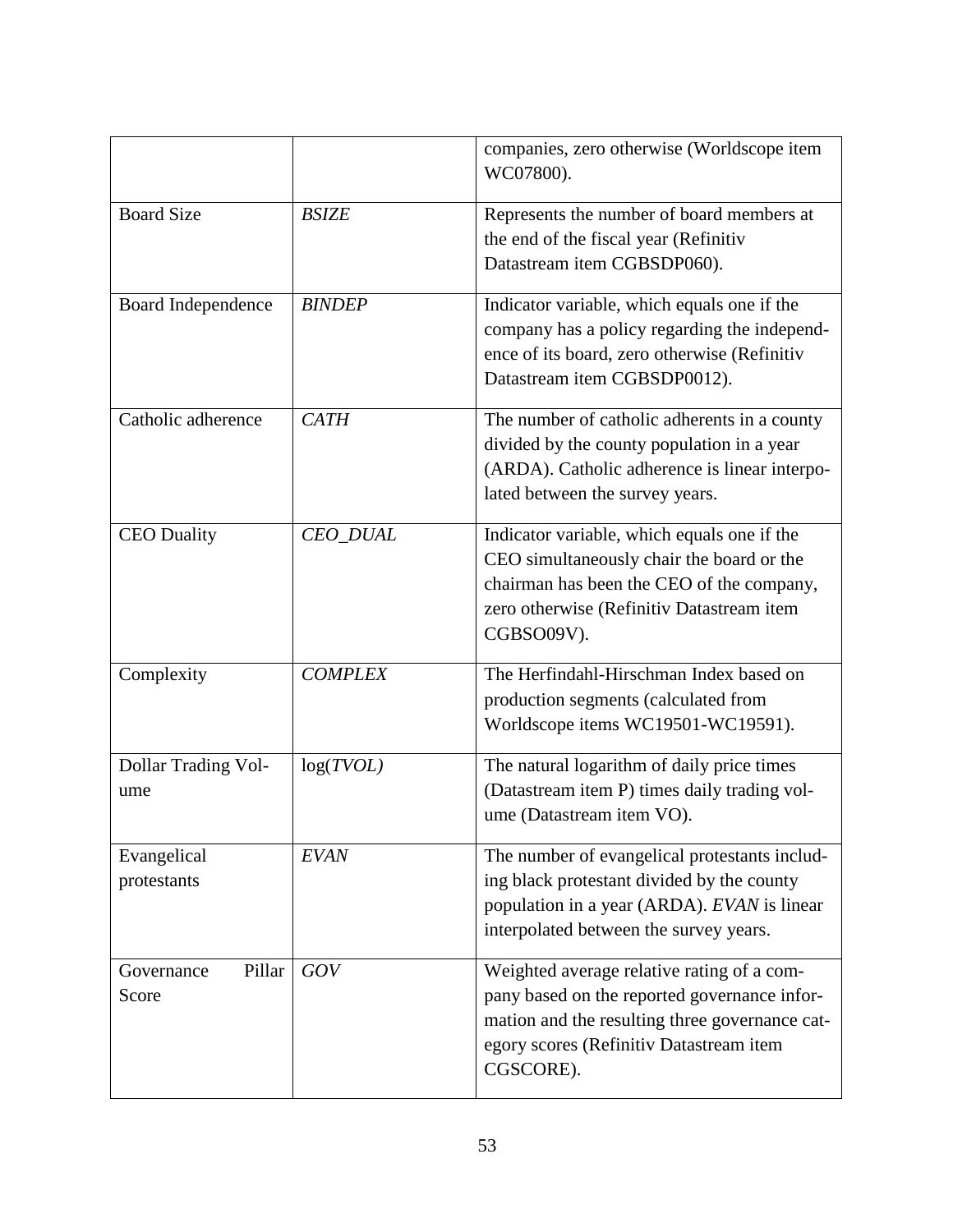| Inverse of price                                   | <b>IPRICE</b> | It is the inverse of the mean daily stock price<br>(Datastream item P) during a calendar year.                                                                                                                                                                                                                                                                                                                                                                                                                                                                                                                                                                                                   |
|----------------------------------------------------|---------------|--------------------------------------------------------------------------------------------------------------------------------------------------------------------------------------------------------------------------------------------------------------------------------------------------------------------------------------------------------------------------------------------------------------------------------------------------------------------------------------------------------------------------------------------------------------------------------------------------------------------------------------------------------------------------------------------------|
| Probability of Infor-<br>mation Based Trad-<br>ing | PIN           | Robust version of EKO PIN (Stephen<br>Brown's website https://terpcon-<br>nect.umd.edu/~stephenb/).                                                                                                                                                                                                                                                                                                                                                                                                                                                                                                                                                                                              |
| Protestant adherence                               | <b>PROT</b>   | The number of protestant adherents in a<br>county divided by the county population in a<br>year (ARDA). Protestant adherence is linear<br>interpolated between the survey years.                                                                                                                                                                                                                                                                                                                                                                                                                                                                                                                 |
| Mainline protestants                               | <b>MPRT</b>   | The number of mainline protestants in a<br>county divided by the county population in a<br>year (ARDA). Mainline protestants is linear<br>interpolated between the survey years.                                                                                                                                                                                                                                                                                                                                                                                                                                                                                                                 |
| Social Capital                                     | <b>SOCIAL</b> | The first principal component from principal<br>component analysis based on PVOTE,<br>RESPN, NCCS, and ASSN (NRCRD at Penn-<br>sylvania State University; available at<br>https://aese.psu.edu/nercrd/community/social-<br>capital-resources). Hasan et al. (2017a),<br>among others, provide a comprehensive de-<br>scription of constructing the SOCIAL variable.<br>$PVOTE = Percentage of voters who voted in$<br>presidential elections<br>$RESPN = Response$ rate to the Census Bu-<br>reau's decennial census<br>$NCCS = Sum of tax-exempt nonprofit organic-$<br>zations divided by populations per 10,000<br>$ASSN = Sum$ of social organizations divided<br>by populations per 100,000 |
| State-GDP                                          | STATE_GDP     | Is defined as the natural logarithm of the gross<br>domestic product by state (Bureau of Eco-<br>nomic Analysis).                                                                                                                                                                                                                                                                                                                                                                                                                                                                                                                                                                                |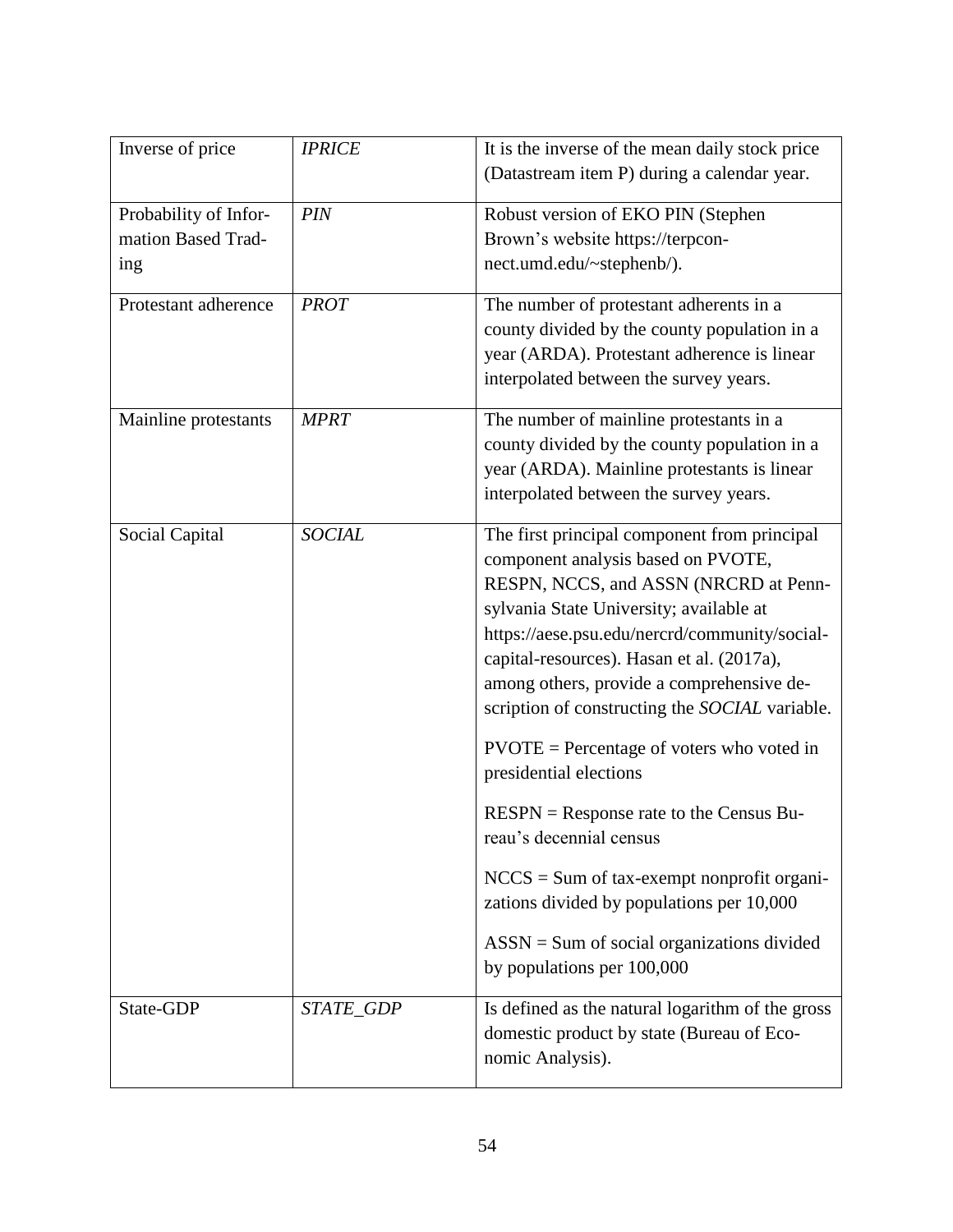| Volatility of Bid-Ask<br>Spread | VOLA BAS    | The standard deviation of daily BAS during a<br>calender year (Refinitiv Eikon item).                                                                                                                                                                                                                                                                   |  |  |  |  |  |
|---------------------------------|-------------|---------------------------------------------------------------------------------------------------------------------------------------------------------------------------------------------------------------------------------------------------------------------------------------------------------------------------------------------------------|--|--|--|--|--|
| Panel F: Supplemental data      |             |                                                                                                                                                                                                                                                                                                                                                         |  |  |  |  |  |
| <b>Exchange Listing</b>         |             | Current exchange, on which the company is<br>listed.                                                                                                                                                                                                                                                                                                    |  |  |  |  |  |
| <b>FIPS</b>                     | fips        | FIPS stands for "federal information pro-<br>cessing standard". The 5-digit fips code is<br>used by ARDA and US Census Bureau to de-<br>termine the location of a county, while the<br>first two digits represent the state, where the<br>county is located. ZIP and FIPS are used to<br>merge company data with data on religiosity<br>and demography. |  |  |  |  |  |
| <b>Industry dummies</b>         | COMPANY_IND | Based on two-digit standard industry classifi-<br>cation (SIC) codes (Worldscope item 07021).<br>We use the first SIC code, which is assigned<br>to a company, i.e., this represent the business<br>segment which provided most revenue.                                                                                                                |  |  |  |  |  |
| <b>ISIN</b>                     | <b>ISIN</b> | ISIN stands for "international securities iden-<br>tification number". This is the main identifier<br>of the companies in our sample.                                                                                                                                                                                                                   |  |  |  |  |  |
| ZIP code                        | ZIP         | ZIP stands for "zone improvement plan". It is<br>used to determine the location of a company's<br>headquarter (Worldscope item 06025).                                                                                                                                                                                                                  |  |  |  |  |  |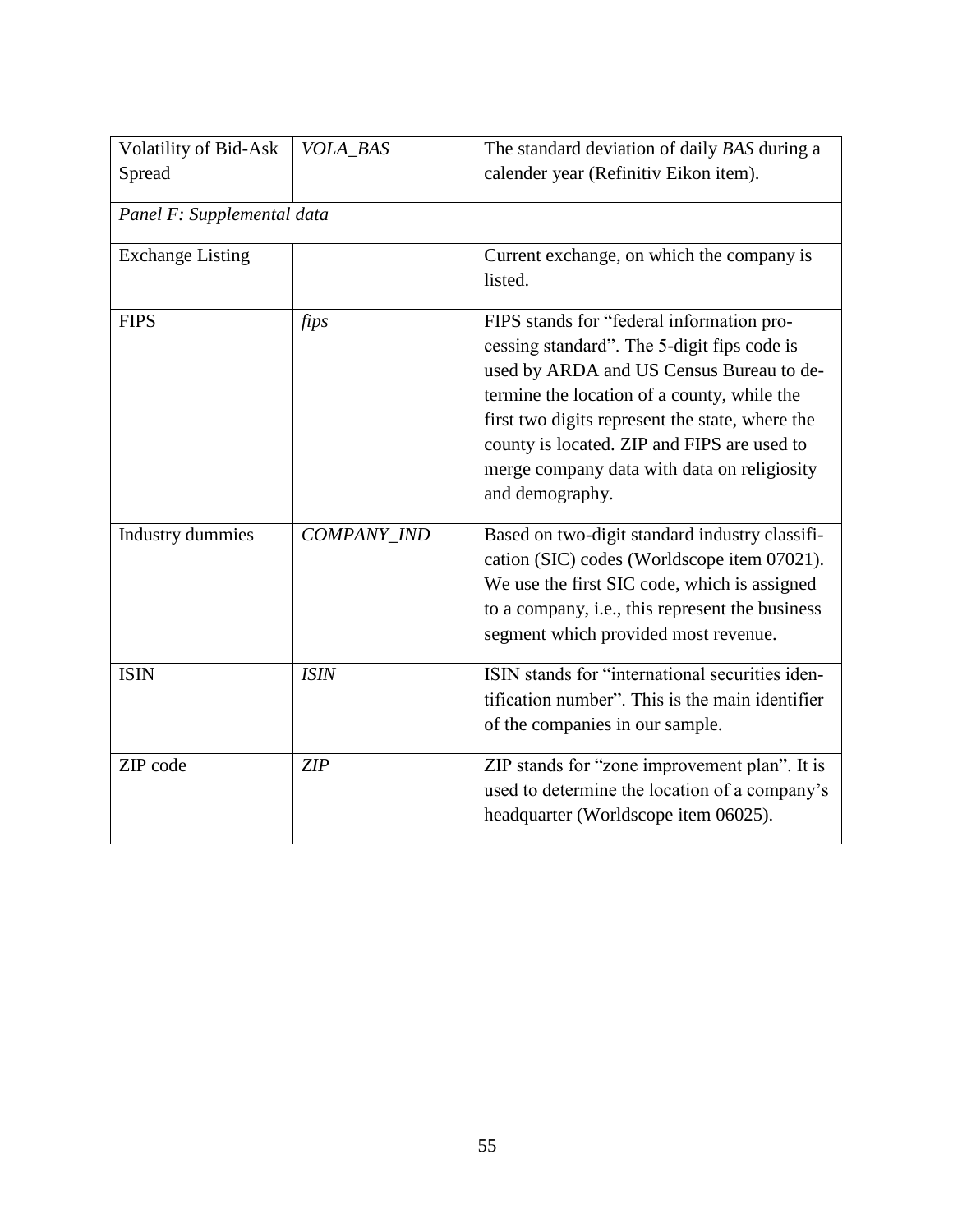### **References**

- Adhikari, B. K., Agrawal, A. (2016). Does religiosity matter for bank risk taking? *Journal of Corporate Finance* 38, 272-293. http://dx.doi.org/10.1016/j.jcorpfin.2016.01.009
- Agarwal, P. (2007). Institutional Ownership and Stock Liquidity. Working Paper, Johnson Graduate School of Management, Cornell University.
- Albuquerque, R., Koskinen, Y., Zhang, C. (2019). Corporate Social Responsibility and Firm Risk: Theory and Empirical Evidence. *Management Science* 65(10), 4451-4469. https://doi.org/10.1287/mnsc.2018.3043
- Amihud, Y. (2002). Illiquidity and stock returns: cross-section and time series effects. *Journal of Financial Markets* 5(1), 31-56. https://doi.org/10.1016/S1386-4181(01)00024-6
- Amin, M. R., Kim, I., Lee, S. (2021). Local religiosity, workplace safety, and firm value. *Journal of Corporate Finance* 70, *forthcoming*. https://doi.org/10.1016/j.jcorpfin.2021.102093
- Attig, N., Fong, W.-M., Gadhoum, Y., Lang, L. H. P. (2006). Effects of large shareholding on information asymmetry and liquidity. *Journal of Banking and Finance* 30, 2875-2892. https://doi.org/10.1016/j.jbankfin.2005.12.002
- Baghdadi, G. A., Bhatti, I. M., Nguyen, L. H. G., Podolski, E. J. (2018). Skill or effort? Institutional ownership and managerial efficiency. *Journal of Banking and Finance* 91, 19-33. https://doi.org/10.1016/j.jbankfin.2018.04.002
- Benz, L., Paulus, S., Rohleder, M., Wilkens, M. (2020). Ownership comes with responsibility The impact of ownership characteristics on CSR. Working Paper, University of Augsburg
- Blau, B. (2018). Does religiosity affect liquidity in financial markets. *Journal Behavioral and Experimental Finance* 19, 72-83. https://doi.org/10.1016/j.jbef.2018.05.002
- Boyd, R., Richerson, P. J. (1985). Culture and the evolutionary process. University of Chicago Press, Chicago.
- Bradley, D., Mao, C. X., Zhang, C. (2021). Does Analyst Coverage Affect Workplace Safety? *Management Science*, forthcoming. https://doi.org/10.1287/mnsc.2021.4093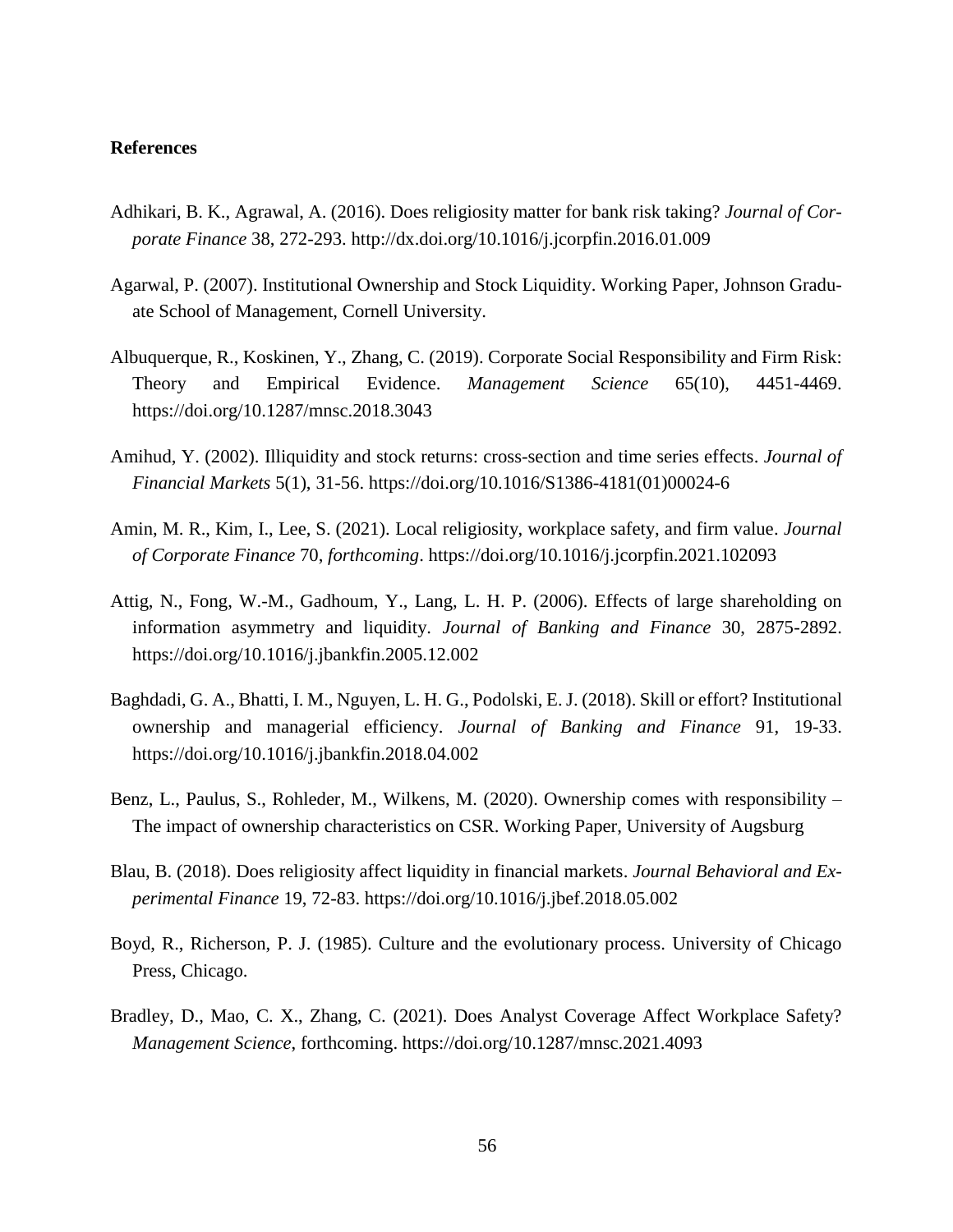- Brennan, M. J., Subrahmanyam, A. (1995). Investment analysis and price formation in securities markets. *Journal of Financial Economics* 38(3), 361-381. https://doi.org/10.1016/0304- 405X(94)00811-E
- Brennan, M. J., Huh, S.-W., Subrahmanyam, A. (2013). An Analysis of the Amihud Illiquidity Premium. *Review of Asset Pricing Studies* 3(1), 133-176. https://doi.org/10.1093/rapstu/ras017
- Brown, S., Hillegeist, S. A. (2007). How disclosure quality affects the level of information asymmetry. *Review of Accounting Studies* 12, 443-477. https://doi.org/10.1007/s11142-007-9032-5
- Buffett, W. (2011). Warren Buffet's Letter to Berkshire Shareholders. 26 February.
- Buttler, A. W., Cornaggia, K. J. (2012). Rating through the relationship: Soft information and credit rating. Working Paper. Jones Graduate School of Business at Rice University and Kelly School of Business at Indiana University
- Cantrell, B. W., Yust, C. G. (2018). The relation between religiosity and private bank outcomes. *Journal of Banking & Finance* 91, 86-105. https://doi.org/10.1016/j.jbankfin.2018.04.009
- Cai, J., Shi, G. (2019). Do Religious Norms Influence Corporate Debt Financing? *Journal of Business Ethics* 157, 159-182. https://doi.org/10.1007/s10551-017-3701-5
- Cai, J., Kim, Y., Li, S., Pan, C. (2019). Tone at the top: CEOs' religious beliefs and earnings management. *Journal of Banking and Finance* 106, 195-213. https://doi.org/10.1016/j.jbankfin.2019.06.002
- Caliendo, M., Kopeinig, S. (2005). Some Practical Guidance for the Implementation of Propensity Score Matching. Discussion Paper Series IZA DP No. 1588, Bonn.
- Callen, J. L., Fang, X. (2015). Religion and Stock Price Crash Risk. *Journal of Financial and Quantitative Analysis* 50(1/2), 169-195. https://doi.org/10.1017/S0022109015000046
- Callen, J. L., Fang, X. (2020). Local Gambling Norms and Audit Pricing. *Journal of Business Ethics* 164, 151-173. https://doi.org/10.1007/s10551-018-4079-8
- Chan, K., Hameed, A. (2006). Stock price synchronicity and analyst coverage in emerging markets. *Journal of Financial Economics* 80(1), 115-147. https://doi.org/10.1016/j.jfineco.2005.03.010
- Chang, X., Dasgupta, S., Hilary, G. (2006). Analyst Coverage and Financing Decisions. *Journal of Finance* 61(6), 3009-3048. https://doi.org/10.1111/j.1540-6261.2006.01010.x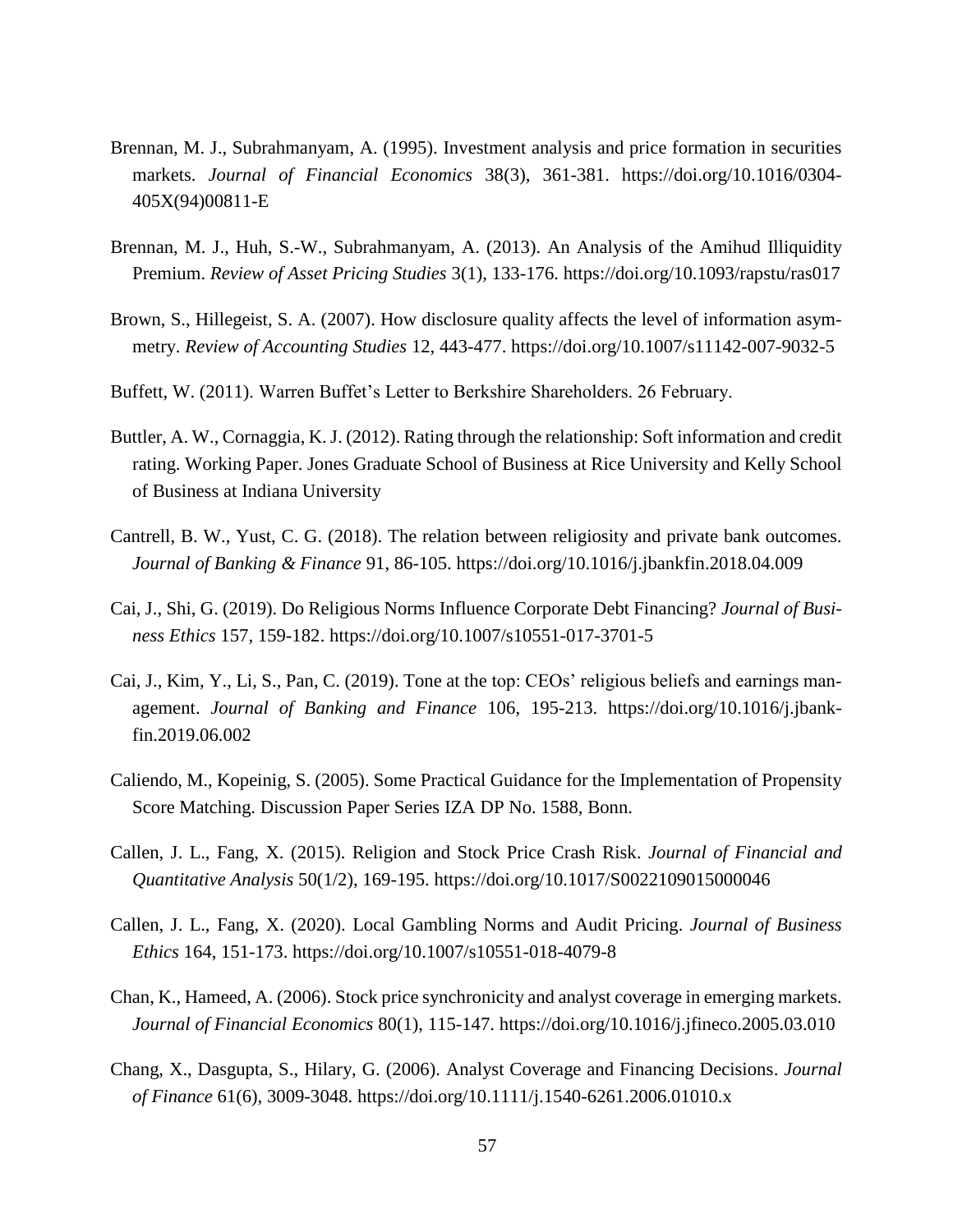- Chhaocchharia, V., Kumar, A., Niessen-Ruenzi, A. (2012). Local investors and corporate governance. *Journal of Accounting and Economics* 54, 42-67. http://dx.doi.org/10.1016/j.jacceco.2012.03.002
- Chircop, J., Johan, S., Tarsalewska, M. (2020). Does religiosity influence venture capital investment decisions? *Journal of Corporate Finance* 62, *forthcoming*. https://doi.org/10.1016/j.jcorpfin.2020.101589
- Chiswick, B. R. (1983). The Earnings and Human Capital of American Jews. *Journal of Human Resources* 18(3), 313-336. https://doi.org/10.2307/145204
- Chiswick, B. R. (1985). The Labour Market Status of American Jews: Patterns and Determinants. *The American Jewish Yearbook* 85, 131-153.
- Chordia, T., Subrahmanyam, A., Anshuman, V. R. (2001). Trading activity and expected stock returns. *Journal of Financial Economics* 59(1), 3-32. https://doi.org/10.1016/S0304- 405X(00)00080-5
- Chow, T., Huang, S., Klassen, K. J., Ng, J. (2021). The Influence of Corporate Income Taxes on Investment Location: Evidence from Corporate Headquarters Relocations. *Management Science, forthcoming,* 1-22. https://doi.org/10.1287/mnsc.2020.3906
- Chung, K. H., Charoenwong, C. (1998). Insider Trading and the Bid-Ask Spread. *The Financial Review* 33(3), 1-20. https://doi.org/10.1111/j.1540-6288.1998.tb01379.x
- Chung, K. H., Elder, J., Kim, J.-C. (2010). Corporate Governance and Liquidity. *Journal of Financial and Quantitative Analysis* 45(2), 265-291. https://doi.org/10.1017/S0022109010000104
- Chung, K. H., Li, M. (2003). Adverse-Selection Costs and the Probability of Information-Based Trading. *Financial Review* 38, 257-272. https://doi.org/10.1111/1540-6288.00045
- Chung, K. H., Chuwonganant, C. (2014). Uncertainty, market structure, and liquidity. *Journal of Financial Economics* 113, 476-499. https://dx.doi.org/10.1016/j.jfineco.2014.05.008
- Chung, K. H., Zhang, H. (2014). A simple approximation of intraday spreads using daily data. *Journal of Financial Markets* 17, 94-120. https://dx.doi.org/10.1016/j.finmar.2013.02.004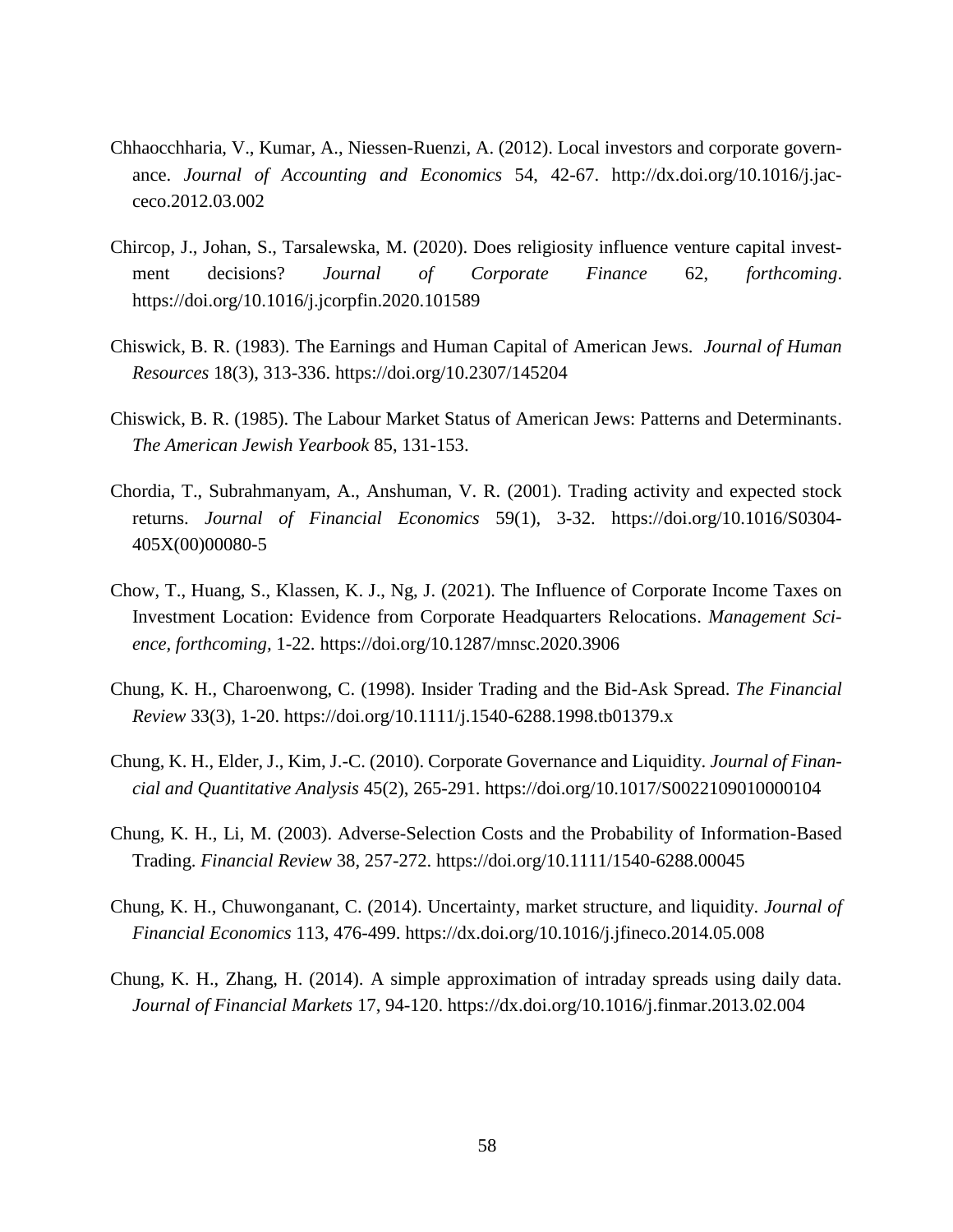- Cialdini, R. B., Trost, M. R. (1998). Social influence: Social norms, conformity and compliance. In Gilbert, D. T., Fiske, S. T., Lindzey, G. (Eds.). *The handbook of social psychology*, 151-192. Oxford University Press Inc, New York
- Dang, V. A., Michayluk, D., Pham, T. P. (2018). The curious case of changes in trading dynamics: When firms switch from NYSE to NASDAQ. *Journal of Financial Markets* 41, 17-35. https://doi.org/10.1016/j.finmar.2018.07.001
- Duarte, J., Han, X., Harford, J., Young, L. (2008). Information asymmetry, information dissemination and the effect of regulation FD on the cost of capital. *Journal of Financial Economics* 87(1), 24-44. https://doi.org/10.1016/j.jfineco.2006.12.005
- Dyreng, S. D., Mayew, W. J., Williams, C. D. (2012). Religious Social Norms and Corporate Financial Reporting. *Journal of Business Finance & Accounting* 39(7/8), 845-875. https://doi.org/10.1111/j.1468-5957.2012.02295.x
- Easley, D., O'Hara, M., Paperman, J. (1998). Financial analysts and information-based trade. *Journal of Financial Markets* 1(2), 175-201. https://doi.org/10.1016/S1386-4181(98)00002-0
- Easley, D., Hvidkjaer, S., O'Hara, M. (2002). Is Information Risk and Determinant of Asset Returns? *Journal of Finance* 62(5), 2185-2221. https://doi.org/10.1111/1540-6261.00493
- Edmans, A., Fang, V. W., Zur, E. (2013). The Effect of Liquidity on Governance. *The Review of Financial Studies* 1(26), 1443-1482. https://doi.org/10.1093/rfs/hht012
- Eleswarapu, V. R., Venkataraman, K. (2006). The Impact of Legal and Political Institutions on Equity Trading Costs: A Cross-Country Analysis. *The Review of Financial Studies* 19(3), 1081- 1111. https://doi.org/10.1093/rfs/hhj026
- El Ghoul, S., Guedhami, O., Ni, Y., Pittman, J., Saadi, S. (2012). Does Religion Matter to Equity Pricing? *Journal of Business Ethics* 111, 491-518. https://doi.org/10.1007/s10551-012-1213-x
- El Ghoul, S., Guedhami, O., Ni, Y., Pittman, J., Saadi, S. (2013). Does Information Asymmetry Matter to Equity Pricing? Evidence from Firms' Geographic Location. *Contemporary Accounting Research* 30(1), 140-181. https://doi.org/10.1111/j.1911-3846.2011.01147.x
- Ferreira, M. A., Matos, P. (2008). The colors of investors' money: The role of institutional investors around the world. *Journal of Financial Economics* 88, 499-533. https://doi.org/10.1016/j.jfineco.2007.07.003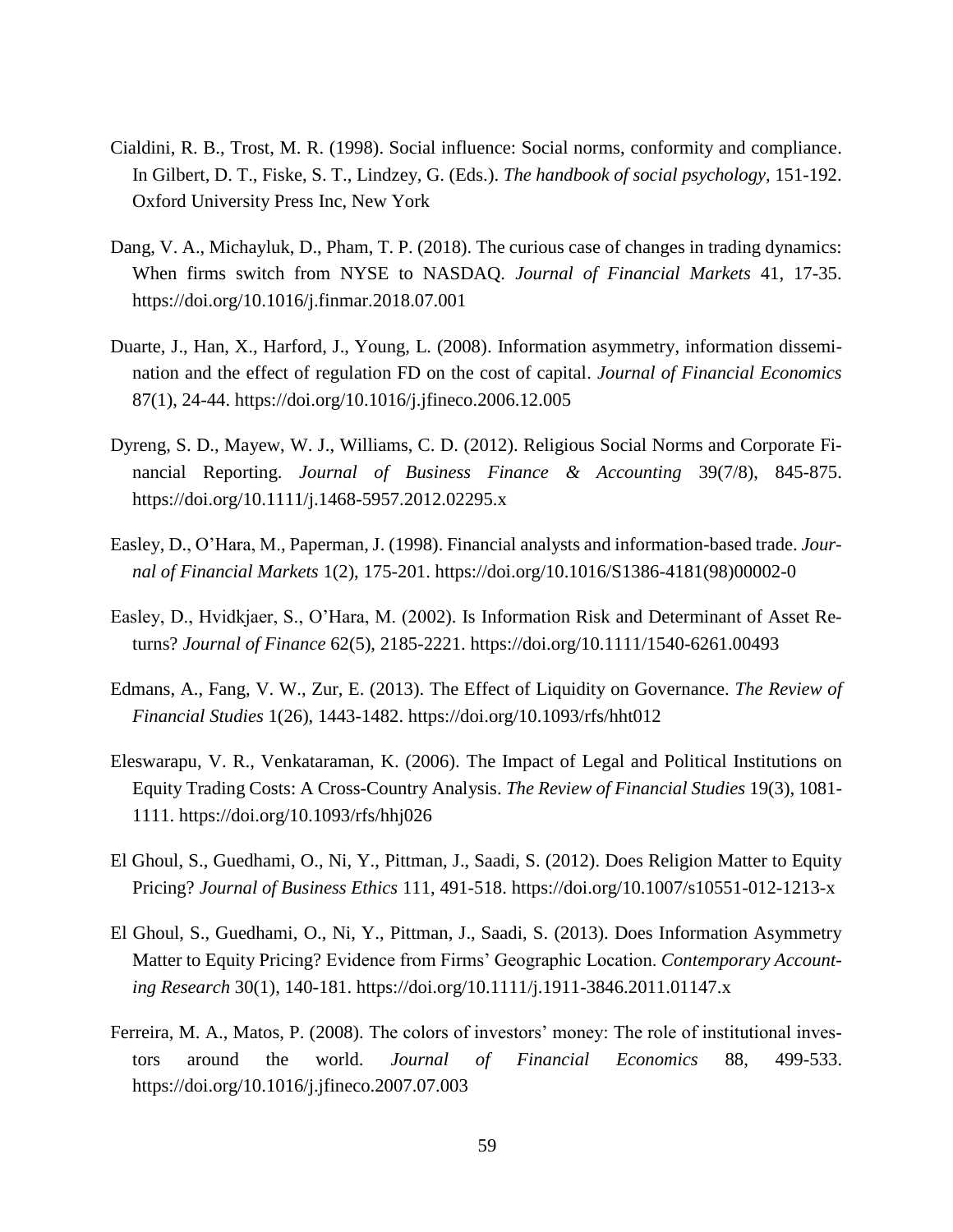- Fong, K. Y. L., Holden, C. W., Trzcinka, C. A. (2017). What Are the Best Liquidity Proxies for Global Research? *Review of Finance* 21(4), 1335-1401. https://doi.org/10.1093/rof/rfx003
- Frijns, B., Dodd, O., Cimerova, H. (2016). The impact of cultural diversity in corporate boards on firm performance. *Journal of Corporate Finance* 41, 521-541. http://dx.doi.org/10.1016/j.jcorpfin.2016.07.014
- Gao, X., Ritter, J. R. (2010). The marketing of seasoned equity offerings. *Journal of Financial Economics* 97(1), 33-52. https://doi.org/10.1016/j.jfineco.2010.03.007
- García, D., Norli, O. (2012). Geographic dispersion and stock returns. *Journal of Financial Economics* 106, 547-565. http://dx.doi.org/10.1016/j.jfineco.2012.06.007
- Gibson, S., Singh, R., Yerramilli, V. (2003). The effect of decimalization on the components of the bid-ask spread. *Journal of Financial Intermediation* 12(2), 121-148. https://doi.org/10.1016/S1042-9573(03)00017-2
- Gompers, P. A., Metrick, A. (2001). Institutional Investors and Equity Prices. *The Quarterly Journal of Economics* 116(1), 229-259. https://doi.org/10.1162/003355301556392
- Gopalan, R., Kadan, O., Pevzner, M. (2012). Asset Liquidity and Stock Liquidity. *Journal of Financial and Quantitative Analysis* 47(2), 333-364. https://doi.org/10.1017/S0022109012000130
- Goyenko, R. Y., Holden, C. W., Trzcinka, C. A. (2009). Do liquidity measures measure liquidity? *Journal of Financial Economics* 92, 153-181. https://doi.org/10.1016/j.jfineco.2008.06.002
- Goldstein, I., Spatt, C. S., Ye, M. (2021). Big Data in finance. *Review of Financial Studies* 34(7), 3213-3225. https://doi.org/10.1093/rfs/hhab038
- Graham, J. R., Harvey, C. R., Popadak, J., Rajgopal, S. (2017). Corporate Culture: Evidence from the Field. NBER Working Paper Series, No. 23255.
- Grullon, G., Kanatas, G., Weston, J. P. (2004). Advertising, Breadth of Ownership, and Liquidity. *The Review of Financial Studies* 17(2), 439-461. https://doi.org/10.1093/rfs/hhg039
- Grullon, G., Kanatas, G., Weston, J. P. (2010). Religion and Corporate (Mis)Behavior. Working Paper*,* Rice University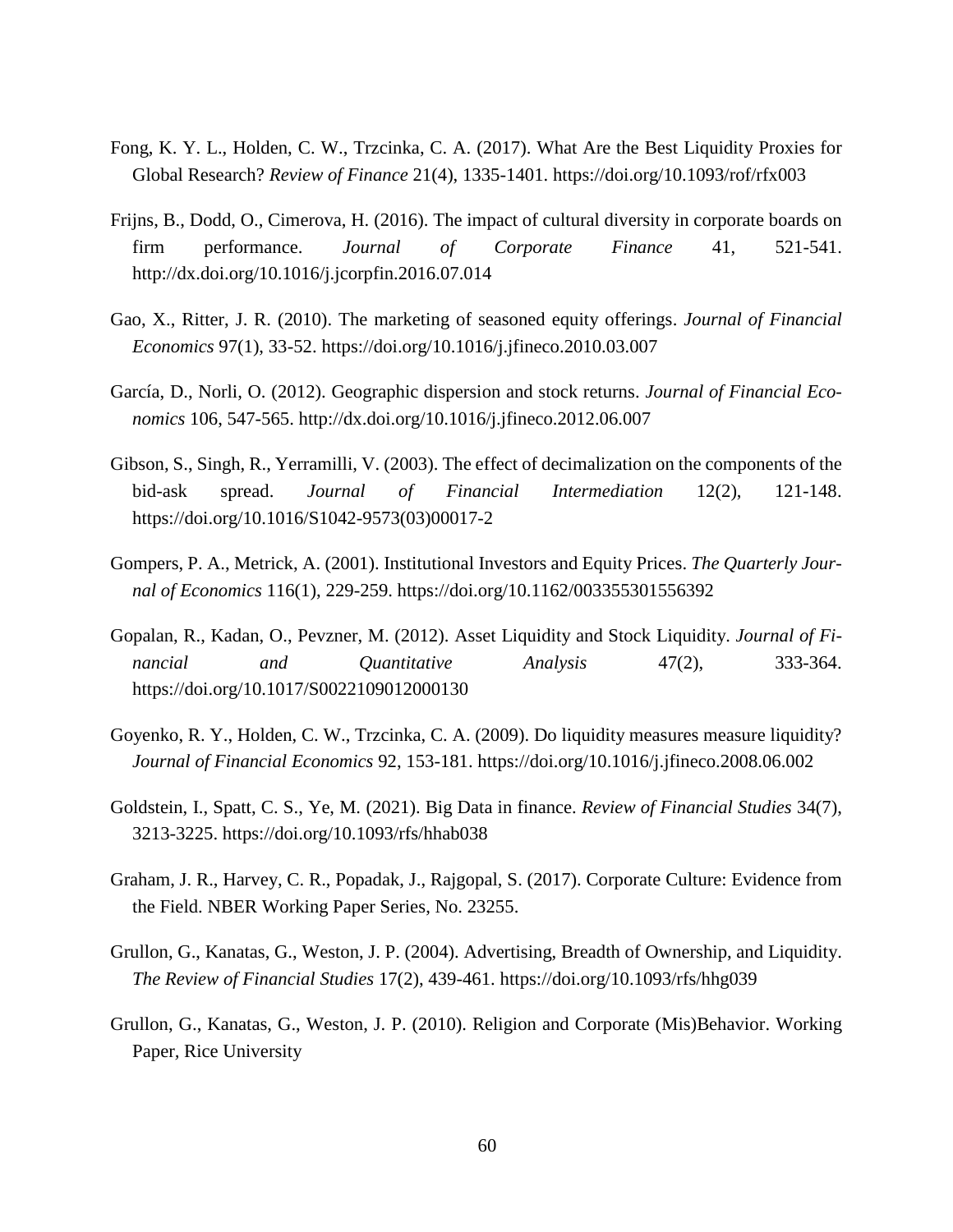- Guiso, L., Herrera, H., Morelli, M. (2016). Cultural Differences and Institutional Integration. *Journal of International Economics* 99*,* S97-S113. https://doi.org/10.1016/j.jinteco.2015.11.005
- Guo, B., Pérez-Castrillo, D., Toldrà-Simats, A. (2019). Firm's innovation strategy under the shadow of analyst coverage. *Journal of Financial Economics* 131(2)*,* 456-483. https://doi.org/10.1016/j.jfineco.2018.08.005
- Hainmueller, J. (2012). Entropy Balancing for Causal Effects. A Multivariate Reweighting Method to Produce Balanced Samples in Observation Studies. *Political Analysis* 20, 25-46. https://doi.org/10.1093/pan/mpr025
- Hainmueller, J., Xu, Y. (2013). ebalance: A Stata Package for Entropy Balancing. *Journal of Statistical Software* 54(7), 1-18. https://doi.org[/10.18637/jss.v054.i07](https://doi.org/10.18637/jss.v054.i07)
- Harris, L. E. (1994). Minimum Price Variations, Discrete Bid-Ask Spreads, and Quotation Size. *The Review of Financial Studies* 7(1), 149-178. https://doi.org/10.1093/rfs/7.1.149
- Hasan, I., Hoi, C.-K., Wu, Q., Zhang, H. (2017a). Social Capital and Debt Contracting: Evidence from Bank Loans and Public Bonds. *Journal of Financial and Quantitative Analysis* 52(3), 1017-1047. https://doi.org/10.1017/S0022109017000205
- Hasan, I., Hoi, C.-K., Wu, Q., Zhang, H. (2017b). Does Social Capital Matter in Corporate Decisions? Evidence from Corporate Tax Avoidance. *Journal of Accounting Research* 55(3), 629- 668. https://doi.org/10.1111/1475-679X.12159
- Hasan, I., Hoi, C.-K., Wu, Q., Zhang, H. (2020). Is social capital associated with corporate innovation? Evidence from publicly listed firms in the U.S. *Journal of Corporate Finance* 62, forthcoming. https://doi.org/10.1016/j.jcorpfin.2020.101623
- Hausman, J. A. (1978). Specification Tests in Econometrics. *Econometrica* 46(6), 1251-1271. https://doi.org/10.2307/1913827
- Hawn, O., Ioannou, I. (2016). Mind the gap: the interplay between external and internal actions in the case of corporate social responsibility. *Strategic Management Journal* 37, 2569-2588. https://doi.org/10.1002/smj.2464
- Heider, F., Ljungqvist, A. (2015). As certain as debt and taxes: Estimating the tax sensitivity of leverage from state tax changes. *Journal of Financial Economics* 118, 684-712. http://dx.doi.org/10.1016/j.jfineco.2015.01.004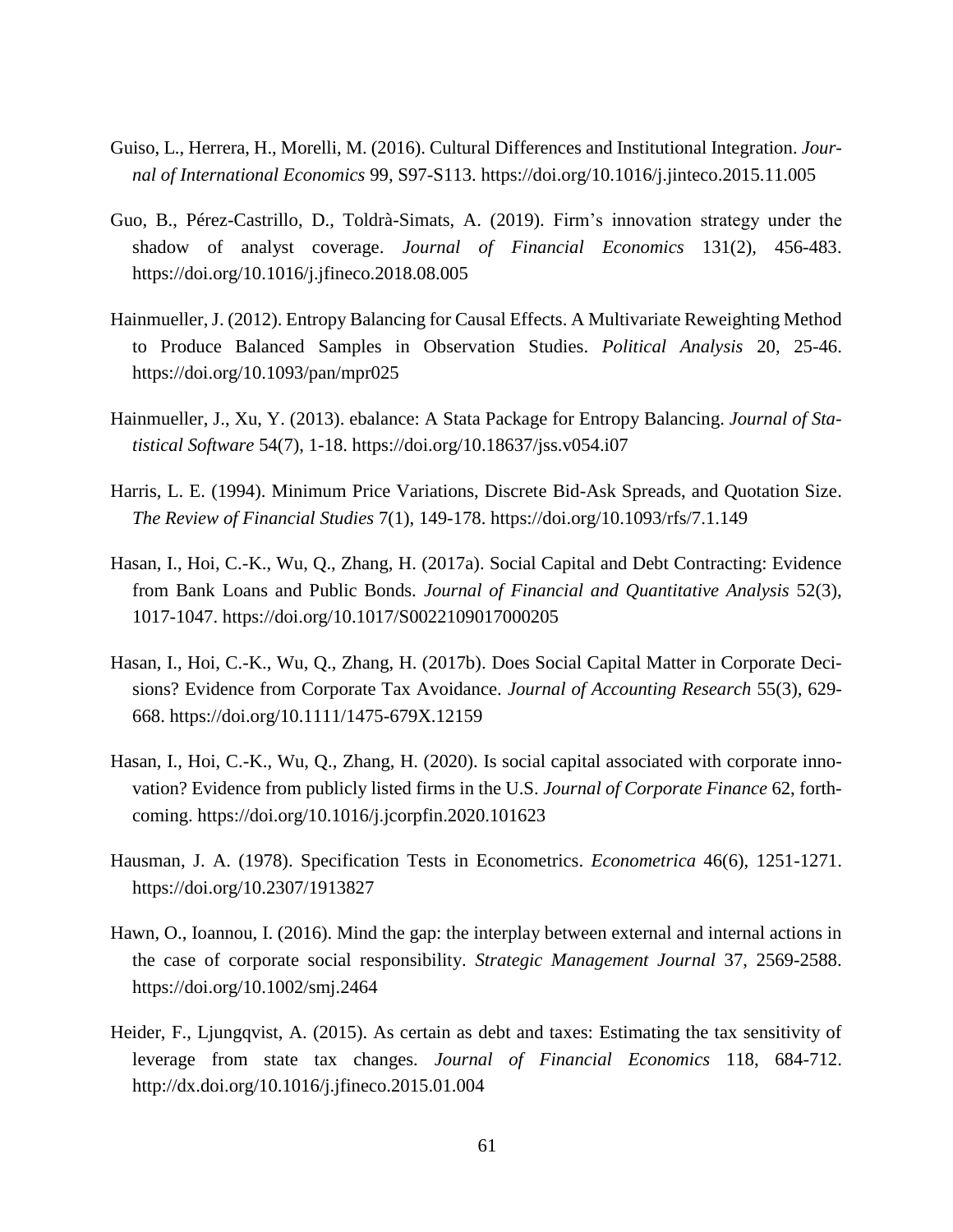- Hilary, G. (2006). Organized labor and information asymmetry in the financial markets. *Review of Accounting Studies* 11, 525-548. https://doi.org/10.1007/s11142-006-9015-y
- Hilary, G., Hui, K. W. (2009). Does religion matter in corporate decision making in America? *Journal of Financial Economics* 93, 455-473. https://doi.org/10.1016/j.jfineco.2008.10.001
- Hilary, G., Huang, S. (2021). Trust and Contracting: Evidence from Church Sex Scandals. *Journal of Business Ethics*, forthcoming. https://doi.org/10.1007/s10551-021-04996-w
- Hirshleifer, D. (2015). Behavioral Finance. *Annual Review of Financial Economics* 7, 133-159.
- Hofstede, G., Bond, M. H. (1988). The Confucius Connection: From Cultural Roots To Economic Growth. *Organizational Dynamics* 16(4), 5-21. https://doi.org/10.1016/0090-2616(88)90009-5
- Huang, R. D., Stoll, H. R. (1996). Dealer versus auction markets: A paired comparison of execution costs on NASDAQ and the NYSE. *Journal of Financial Economics* 41, 313-357. https://doi.org/10.1016/0304-405X(95)00867-E
- Iannaccone, L. R. (1998). Introduction to the Economics of Religion. *Journal of Economic Literature* 36, 1465-1496. http://www.jstor.org/stable/2564806.
- Ince, O. S., Porter, R. B. (2006). Individual equity return data from Thomson Datastream: Handle with care! *The Journal of Financial Research* 29(4), 463-479. https://doi.org/10.1111/j.1475- 6803.2006.00189.x
- Jiang, F. W., John, K., Qian, Y. (2018). Earthly Reward to the Religious: Religiosity and the Costs of Public and Private Debt. *Journal of Financial and Quantitative Analysis* 53(5), 2131-2160. https://doi.org/10.1017/S002210901800039X
- John, K., Knyazeva, A., Nyazeva, D. (2011). Does geography matter? Firm location and corporate payout policy. *Journal of Financial Economics* 101, 533-551. https://doi.org/10.1016/j.jfineco.2011.03.014
- Kanagaretnam, K., Lim, C. Y., Lobo, G. J. (2014). Influence of National Culture on Accounting Conservatism and Risk-Taking in the Banking-Industry. *The Accounting Review* 89(3), 1115- 1149. https://doi.org/10.2308/accr-50682
- Kedia, S., Zhou, X. (2011). Local market makers, liquidity and market quality. *Journal of Financial Markets* 14(4), 540-567. https://doi.org/10.1016/j.finmar.2011.02.002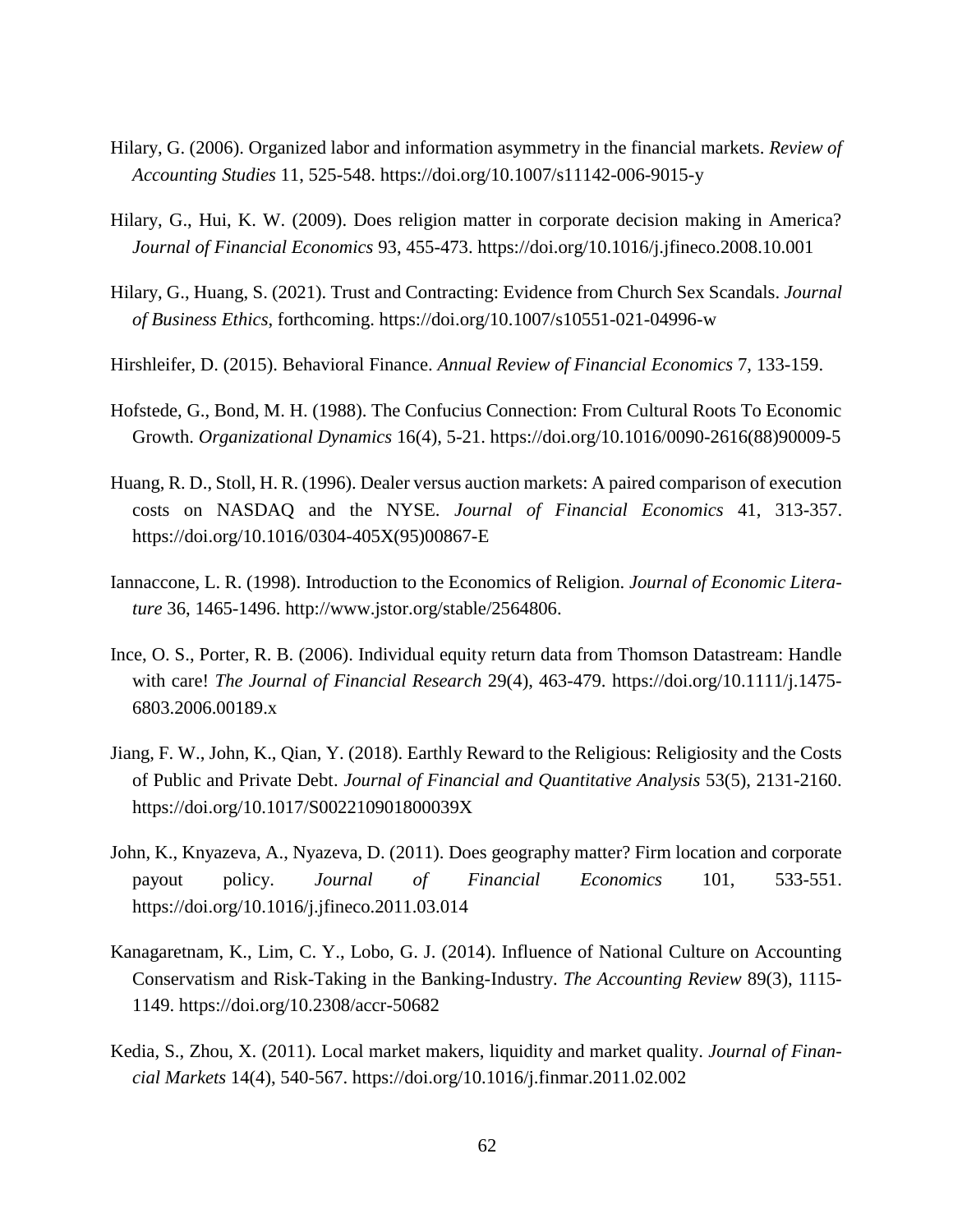- Kumar, A., Page, J. K., Spalt, O. G. (2011). Religious beliefs, gambling attitudes, and financial markets outcomes. *Journal of Financial Economics* 102, 671-708. https://doi.org/10.1016/j.jfineco.2011.07.001
- Landis, C., Skouras, S. (2021). Guidelines for asset pricing research using international equity data from Thomson Reuters Datastream. *Journal of Banking and Finance* 130, forthcoming. https://doi.org/10.1016/j.jbankfin.2021.106128
- Lesmond, D. A. (2005). Liquidity of emerging markets. *Journal of Financial Economics* 77, 411- 452. https://doi.org/10.1016/j.jfineco.2004.01.005
- Lee, J., Chung, K. H. (2018). Foreign Ownership and stock market liquidity. *International Review of Economics & Finance* 54, 311-325. https://doi.org/10.1016/j.iref.2017.10.007
- Lewellen, J. (2011). Institutional investors and the limits of arbitrage. *Journal of Financial Economics* 102, 62-80. https://doi.org/10.1016/j.jfineco.2011.05.012
- Li, K., Mai, F., Shen, R., Yan, X. (2021). Measuring Corporate Culture Using Machine Learning. *The Review of Financial Studies* 34(7), 3265-3315. https://doi.org/10.1093/rfs/hhaa079
- Loughran, T., Schultz, P. (2005). Liquidity: Urban versus rural firms. *Journal of Financial Economics* 78, 341-374. https://doi.org/10.1016/j.jfineco.2004.10.008
- Ma, L., Wang, X., Zhang, C. (2021). Does Religion Shape Corporate Cost Behavior?. *Journal of Business Ethics* 170, 835-855. https://doi.org/10.1007/s10551-019-04377-4
- Madureira, L., Underwood, S. (2008). Information, sell-side research, and market making. *Journal of Financial Economics* 90(2), 105-126. https://doi.org/10.1016/j.jfineco.2008.02.001
- Manson, S., Schroeder, J., Van Riper, D., Kugler, T., Ruggles, S. (2021). IPUMS National Historical Geographic Information System: Version 16.0 [dataset]. Minneapolis, MN: IPUMS. http://doi.org/10.18128/D050.V16.0
- Mayberry, M. (2020). Good for managers, bad for society? Causal evidence on the association between risk-taking incentives and corporate social responsibility. *Journal of Business Finance and Accounting* 47(9-10), 1182-1214. https://doi.org/10.1111/jbfa.12451
- McGuire, S., T., Omer, T. C., Sharp, N. Y. (2012). The Impact of Religion on Financial Reporting Irregularities. *The Accounting Review* 87(2), 645-673. https://doi.org/10.2308/accr-10206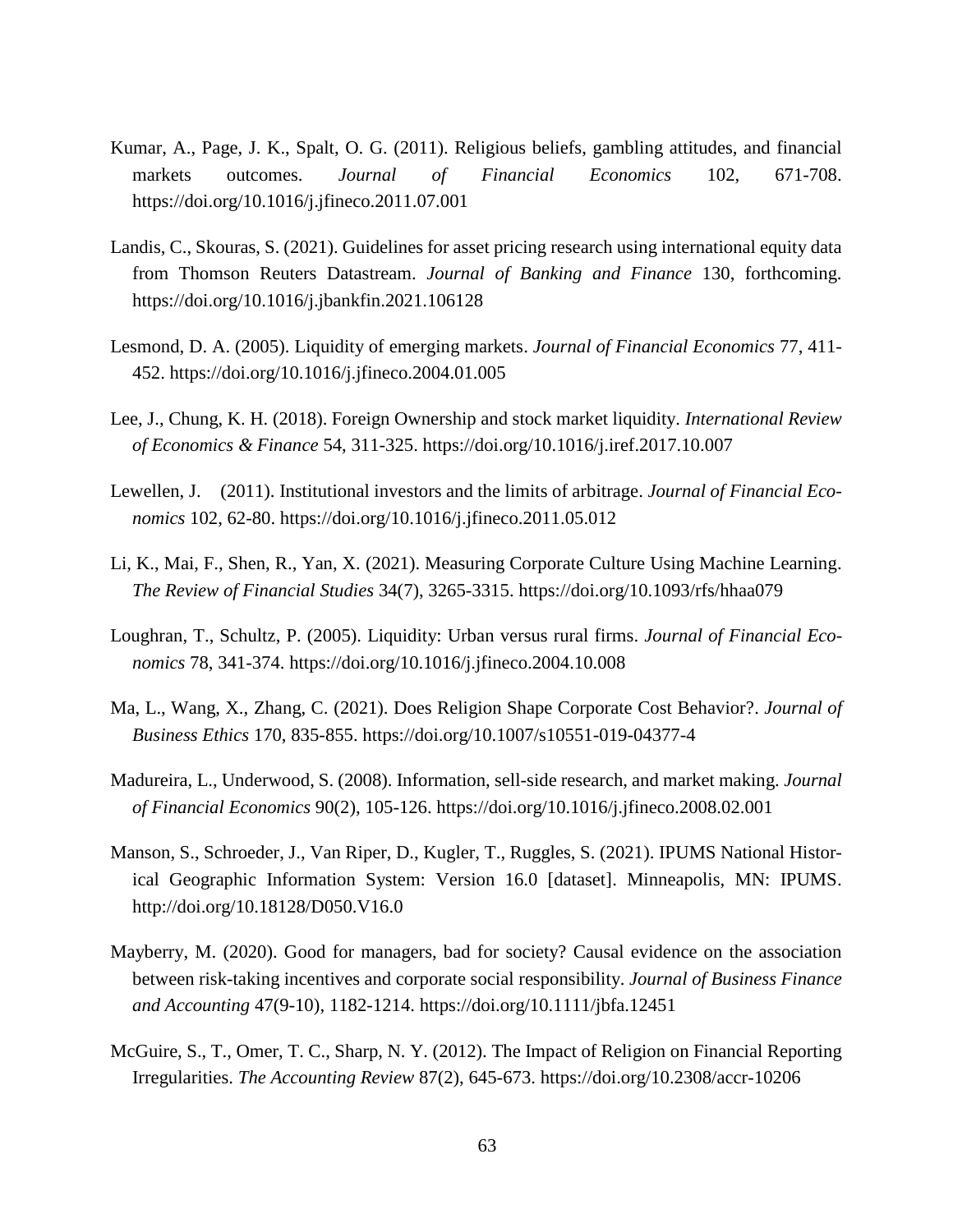- McInish, T. H., Van Ness, B. F. (2002). An Intraday Examination of the Components of the Bid-Ask Spread. *Financial Review* 37, 507-524. https://doi.org/10.1111/1540-6288.00026
- Meshcheryakov, A., Winters, D. B. (2019). Can non-local traders capture the local information advantage and profit? *Journal of Financial Research* 42(1), 41-69. https://doi.org/10.1111/jfir.12175
- Narayan, P. K., Mishra, S., Narayan, S. (2015). New empirical evidence on the bid-ask spread. *Applied Economics* 47(42), 4484-4500. https://doi.org/10.1080/00036846.2015.1031870
- Omer, T. C., Sharp, N. Y., Wang, D. (2018). The Impact of Religion on the Going Concern Reporting Decisions of Local Audit Offices. *Journal of Business Ethics* 149, 811-831. https://doi.org/10.1007/s10551-016-3045-6
- Pirinsky, C., Wang, Q. (2006). Does Corporate Headquarters Location Matter for Stock Returns. *Journal of Finance* 61(4), 1991-2015. https://doi.org/10.1111/j.1540-6261.2006.00895.x
- Pham, M. H. (2020). In law we trust: Lawyer CEOs and stock liquidity. *Journal of Financial Markets* 50, forthcoming. https://doi.org/10.1016/j.finmar.2020.100548
- Shu, T., Sulaeman, J., Yeung, P. E. (2012). Local Religious Beliefs and Mutual Fund Risk-Taking Behaviors. *Management Science* 58(10), 1779-1796. https://doi.org/10.1287/mnsc.1120.1525
- Striewe, N., Rottke, N., Zietz, J. (2016). The Impact of Institutional Ownership on REIT Performance. *Journal of Real Estate Portfolio Management* 19(1), 17-30. https://doi.org/10.1080/10835547.2013.12089939
- Stulz, R. M., Williamson, R. (2003). Culture, openness, and finance. *Journal of Financial Economics* 70(3), 313-349. https://doi.org/10.1016/S0304-405X(03)00173-9
- Weber, M. (1930). The Protestant Ethic and the Spirit of Capitalism. London, UK: Allen and Unwin.
- Weston, J. P. (2000). Competition on the Nasdaq and the impact of Recent Market Reforms. *Journal of Finance* 60(6), 2565-2598. https://doi.org/10.1111/0022-1082.00300
- Williamson, R. (2010). The Role of Culture in Finance. In Baker, H. K., Nofsinger, J. R. (Eds.). *Behavioral Finance: Investors, Corporations, and Markets*, 631-645. John Wiley & Sons Inc., Hoboken, New Jersey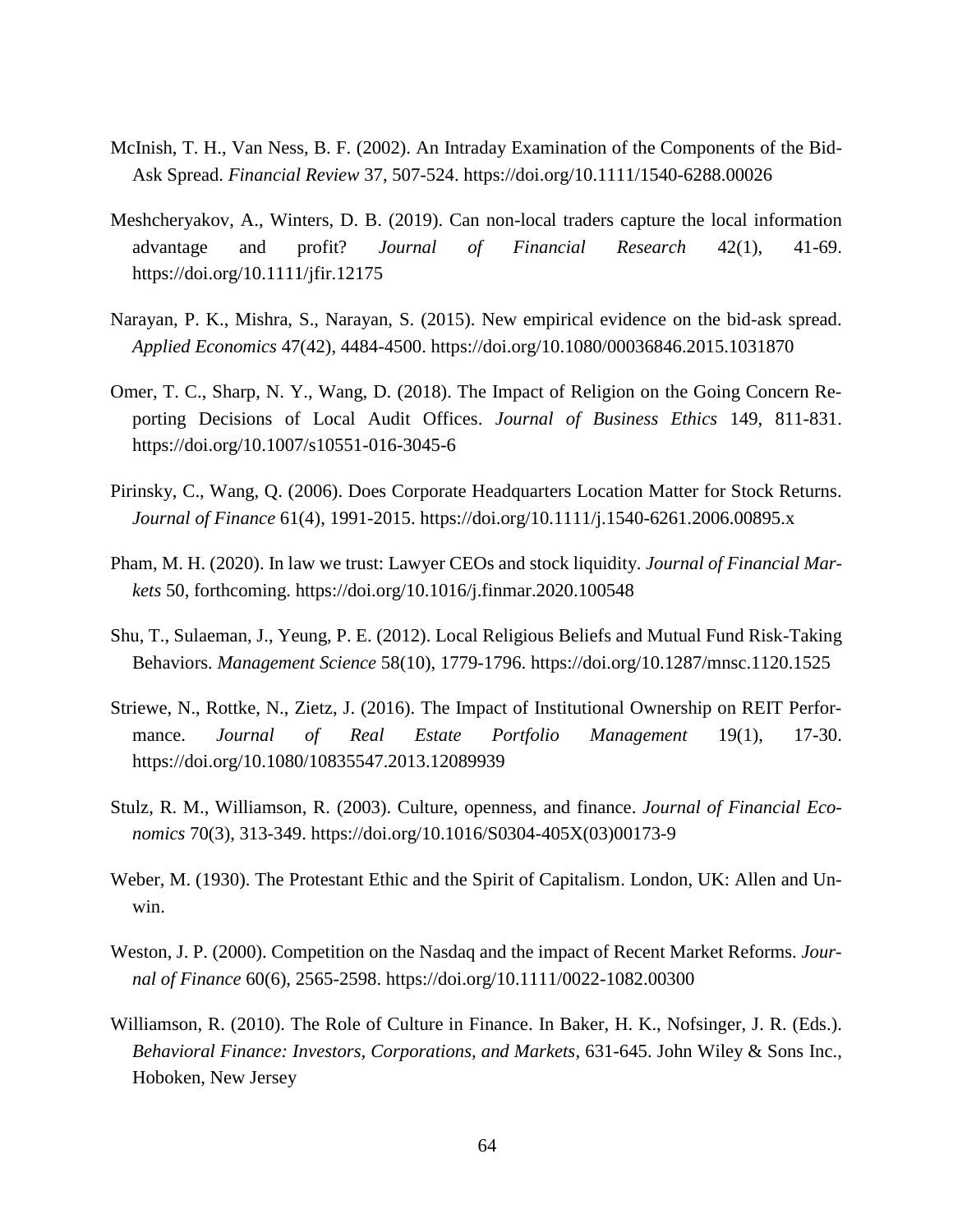Zolotoy, L., O'Sullivan, D., Chen, Y. (2019). Local religious norms, corporate social responsibility, and firm value. *Journal of Banking and Finance* 100, 218-233. https://doi.org/10.1016/j.jbankfin.2019.01.015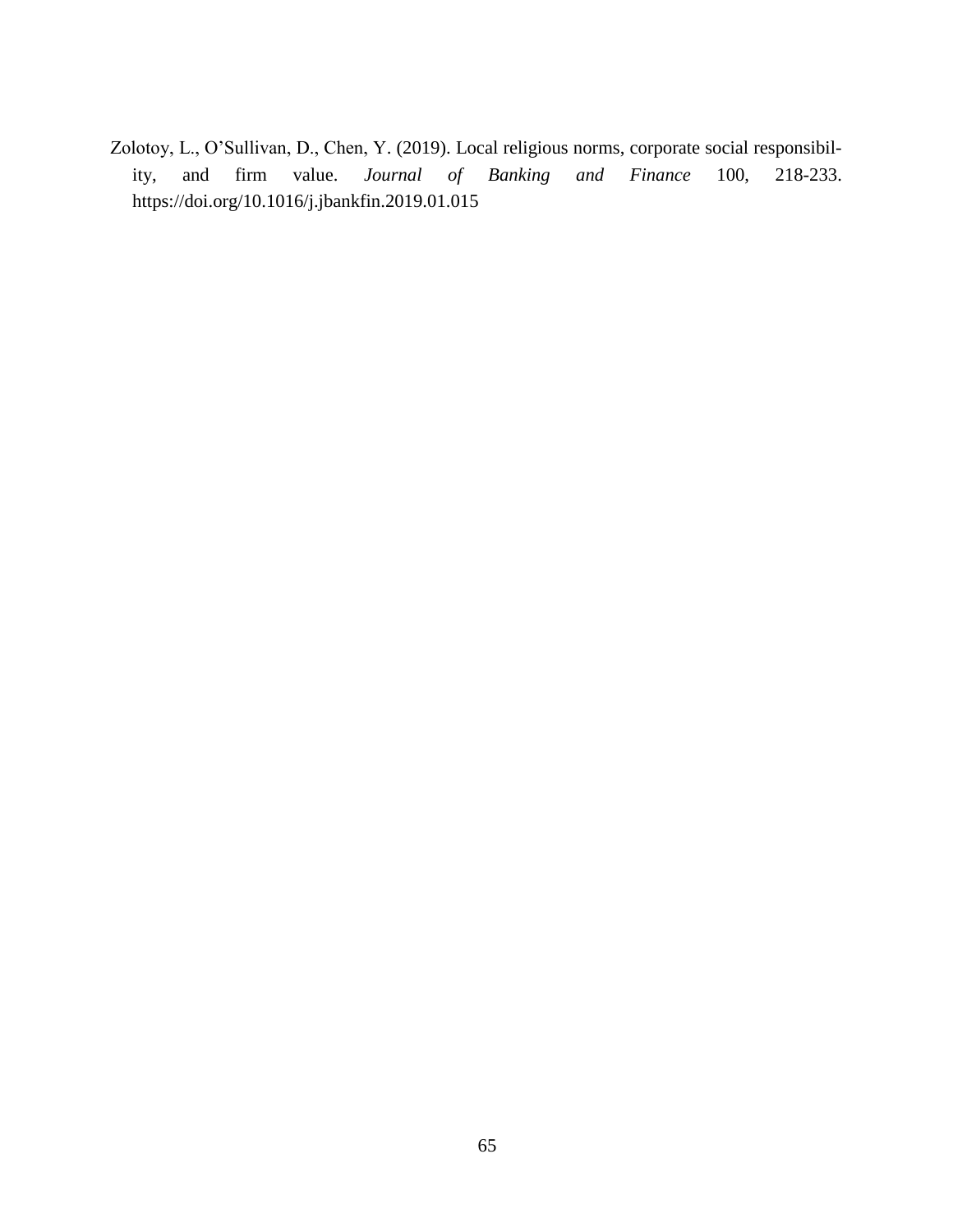# **Figure 1: Distribution of pseudo t-values of REL**

This figure plots the t-values on pseudo-*REL* obtained from 500 regressions of our baseline model (see equation 1). In each regression, we replace *REL* and all demographic controls (with exception of *ELEC\_REP*) by randomly assigned values of another county. The solid line represents the t-value of *REL* estimated in our baseline model (see [Table 2,](#page-68-0) Column 3). The solid curve overlays the distribution represents the normal density curve.

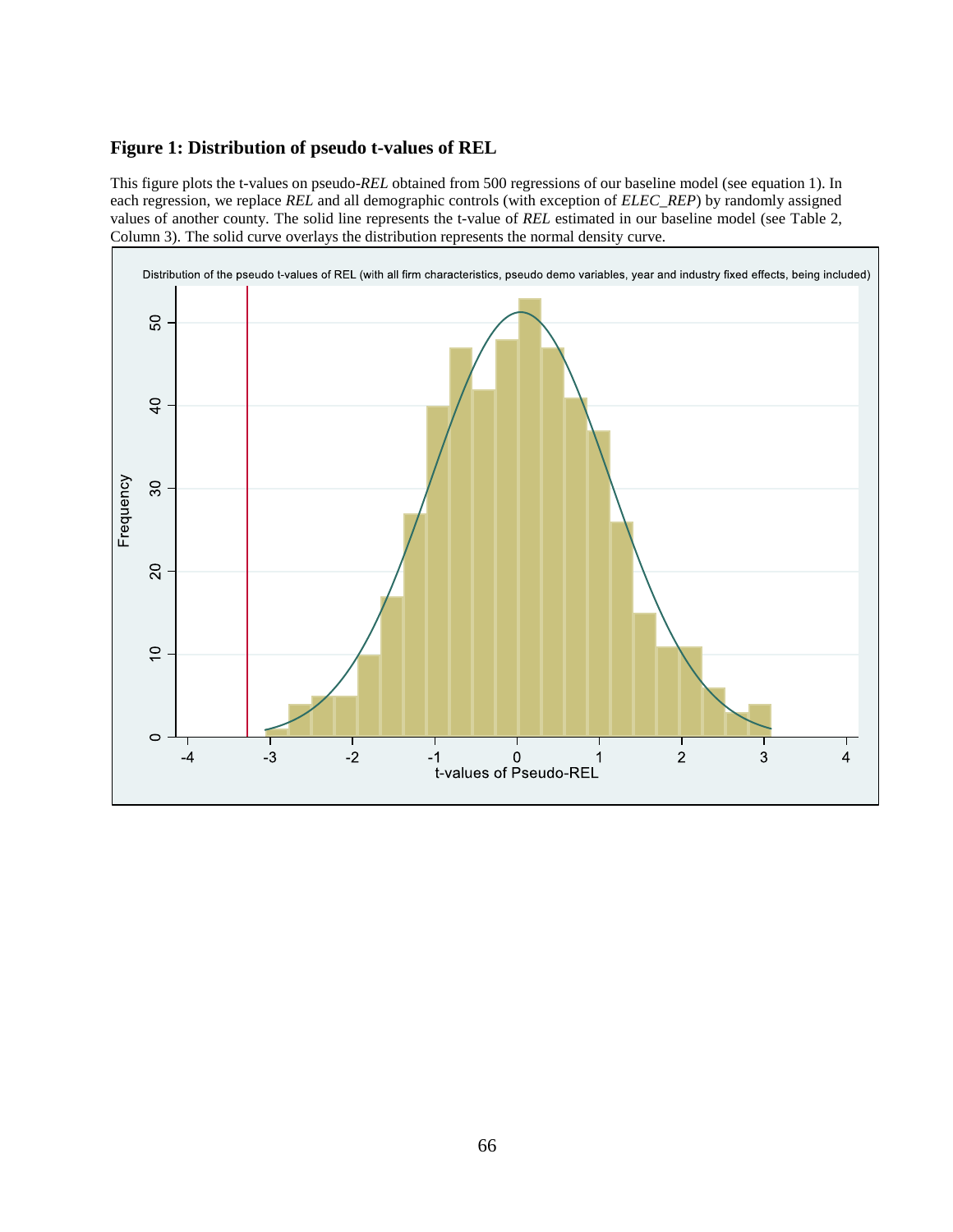## **Table 1: Summary statistics**

This table reports descriptive statistics metrics of key variables used in our baseline analysis. The sample covers firm-year observations with nonmissing values for all variables from 1997 to 2020. All continuous variables are winsorized at the 1%/99% level. Appendix A1 provides a detailed description of the variables. The data are from Refinitiv Eikon, Refinitiv Datastream, ROP database, U.S. Census Bureau, and MIT Election Lab.

|                                  |          |           |          | Percentiles |             |           |             |             |
|----------------------------------|----------|-----------|----------|-------------|-------------|-----------|-------------|-------------|
|                                  | $\cal N$ | Mean      | Std.Dev. | 5th. Pctl.  | 25th. Pctl. | Median    | 75th. Pctl. | 95th. Pctl. |
| Panel A: Bid-ask spread          |          |           |          |             |             |           |             |             |
| <b>BAS</b>                       | 46,201   | 0.0077    | 0.0134   | 0.0003      | 0.0009      | 0.0023    | 0.0083      | 0.0336      |
| Panel B: Variable of interest    |          |           |          |             |             |           |             |             |
| <b>REL</b>                       | 46,201   | 0.5163    | 0.1072   | 0.3464      | 0.4369      | 0.5177    | 0.5945      | 0.7014      |
| Panel C: Firm characteristics    |          |           |          |             |             |           |             |             |
| log(TURNOVER)                    | 46,201   | $-2.0960$ | 0.9780   | $-3.8780$   | $-2.6335$   | $-1.9918$ | $-1.4590$   | $-0.6821$   |
| log(PRICE)                       | 46,201   | 3.0901    | 0.9235   | 1.8047      | 2.4165      | 2.9959    | 3.6155      | 4.6859      |
| <b>NASD</b>                      | 46,201   | 0.5577    | 0.4967   | 0.0000      | 0.0000      | 1.0000    | 1.0000      | 1.0000      |
| log(SIZE)                        | 46,201   | 6.5347    | 1.9032   | 3.5233      | 5.1947      | 6.45555   | 7.7877      | 9.8495      |
| <b>RISK</b>                      | 46,201   | 0.0316    | 0.0172   | 0.0132      | 0.0199      | 0.0273    | 0.0385      | 0.0638      |
| <b>CUMRET</b>                    | 46,201   | 0.1726    | 0.6739   | $-0.5964$   | $-0.1894$   | 0.0797    | 0.3775      | 1.1927      |
| <b>CAPEX</b>                     | 46,201   | 0.0504    | 0.0554   | 0.0042      | 0.0166      | 0.0329    | 0.0621      | 0.1628      |
| RnD                              | 46,201   | 0.0551    | 0.1131   | 0.0000      | 0.0000      | 0.0058    | 0.0664      | 0.2472      |
| <b>LEVERAGE</b>                  | 46,201   | 0.1974    | 0.1859   | 0.0000      | 0.0098      | 0.1692    | 0.3207      | 0.5496      |
| Q                                | 46,201   | 2.3029    | 1.9540   | 0.8834      | 1.2316      | 1.6898    | 2.6076      | 5.8232      |
| <b>ROA</b>                       | 46,201   | 0.0353    | 0.2198   | $-0.3460$   | 0.0204      | 0.0773    | 0.1274      | 0.2318      |
| $log(1+ANALYST)$                 | 46,201   | 1.7976    | 0.9179   | 0.0000      | 1.2040      | 1.8845    | 2.4918      | 3.1781      |
| <b>SP500</b>                     | 46,201   | 0.1607    | 0.3672   | 0.0000      | 0.0000      | 0.0000    | 0.0000      | 1.0000      |
| OWN_INST                         | 46,201   | 0.6448    | 0.2803   | 0.1057      | 0.4423      | 0.7110    | 0.8799      | 1.0000      |
| <b>OWN_INSIDER</b>               | 46,201   | 0.1933    | 0.2084   | 0.0010      | 0.0209      | 0.1258    | 0.2959      | 0.6401      |
| Panel D: County-level attributes |          |           |          |             |             |           |             |             |
| log(TOTPOP)                      | 46,201   | 13.7593   | 1.0485   | 11.8495     | 13.2569     | 13.7602   | 14.3530     | 15.4631     |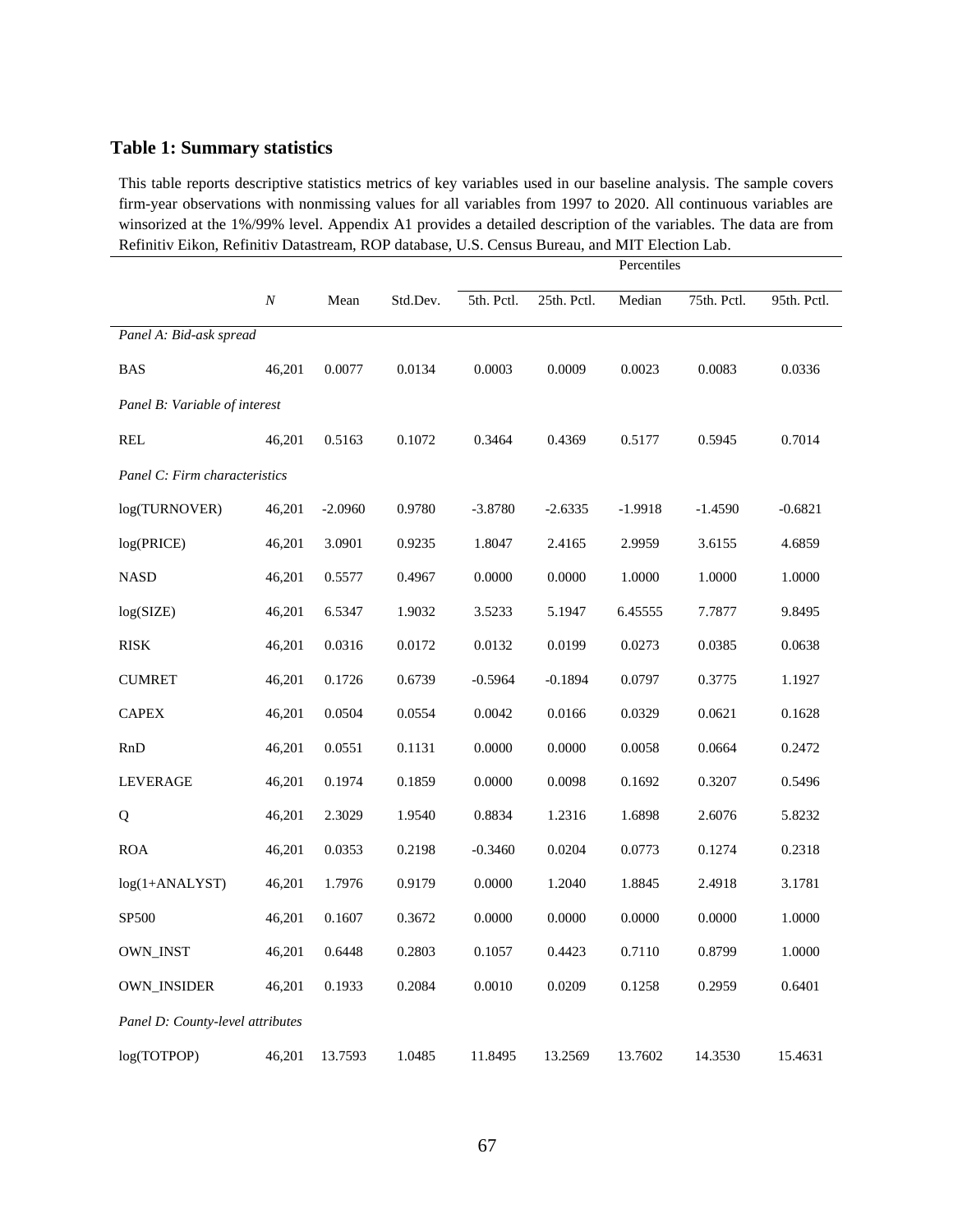## **Table 1 continued**

| log(DENSITY)     | 46.201 | 6.3466 | 1.2837 | 4.3130 | 5.6488 | 6.4127 | 6.8317 | 8.5320 |
|------------------|--------|--------|--------|--------|--------|--------|--------|--------|
| <b>EDUCATION</b> | 46.201 | 0.3601 | 0.1025 | 0.2074 | 0.2819 | 0.3454 | 0.4400 | 0.5496 |
| log(AGE)         | 46.201 | 3.5774 | 0.0809 | 3.4530 | 3.5232 | 3.5774 | 3.6322 | 3.7040 |
| <b>MF RATIO</b>  | 46.201 | 0.9609 | 0.0354 | 0.8990 | 0.9375 | 0.9626 | 0.9869 | 1.0177 |
| <b>MARRIAGE</b>  | 46.201 | 0.4144 | 0.0468 | 0.3244 | 0.3889 | 0.4213 | 0.4435 | 0.4838 |
| <b>MINORITY</b>  | 46.201 | 0.3147 | 0.1430 | 0.0857 | 0.2000 | 0.3095 | 0.4335 | 0.5304 |
| <b>ELEC REP</b>  | 46.201 | 0.4423 | 0.0893 | 0.3132 | 0.3712 | 0.4436 | 0.4999 | 0.5930 |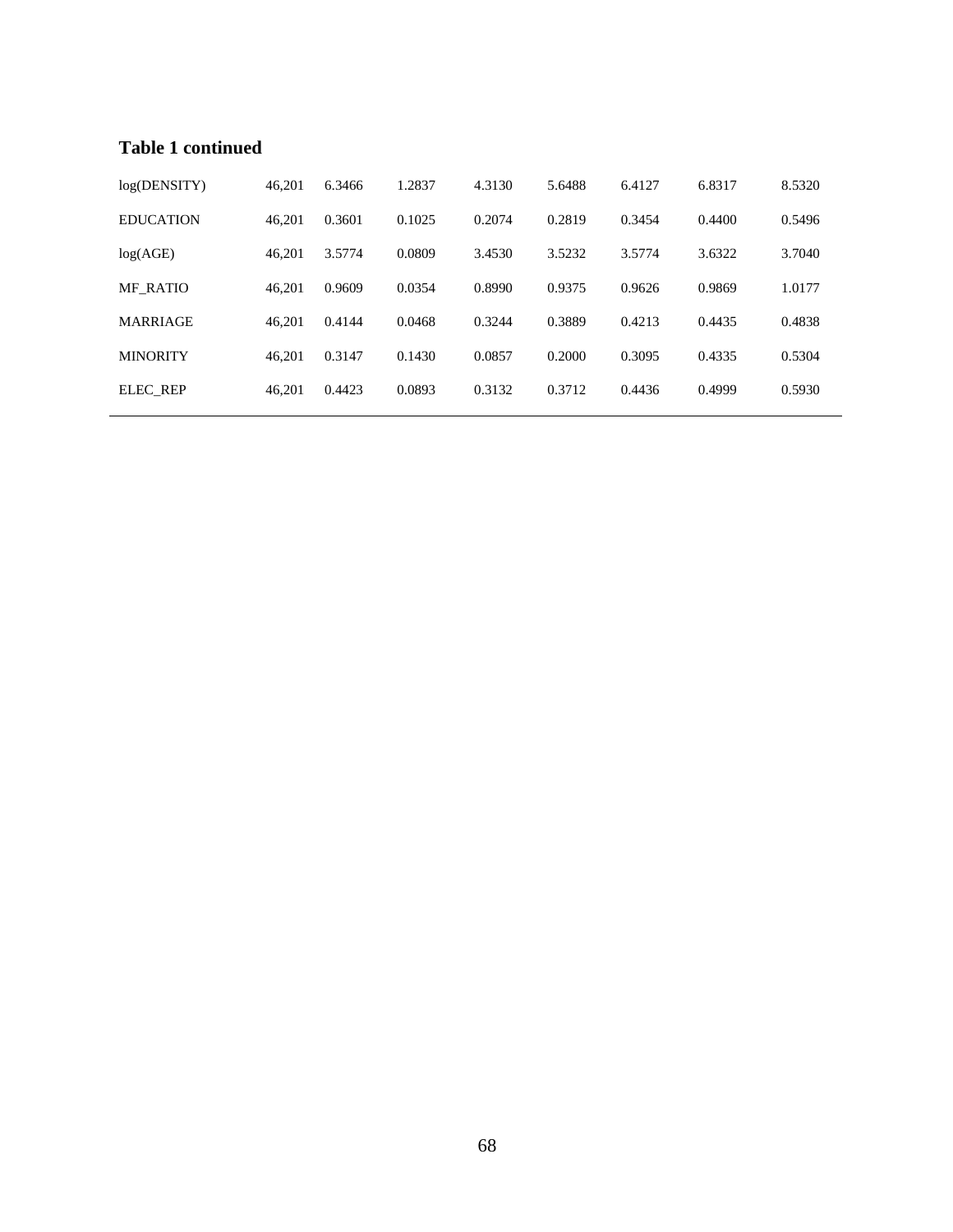#### <span id="page-68-0"></span>**Table 2: Baseline regressions**

This table documents results of our baseline regressions. Model (1) and (2) includes controls for firm attributes. Model (1) is a reduced model, while Model (2) considers all firm controls. Model (3) is the baseline model presented in equation (1). It consists of firm characteristics, demographic controls as well as industry and year fixed effects. Finally, Model (4) reports the results for the survey years, i.e. 2000 and 2010, only, while Model (5) and Model (6) considers both survey years separately. Across all models, the dependent variable is BAS, which is calculated as (Ask – Bid)/((Ask + Bid)/2). Appendix A1 defines all other variables in detail. Standard errors are adjusted for heteroscedasticity and within-firm clustering. *t*-statistics are reported in parentheses. \*, \*\*, \*\*\* indicate significance at the 10%, 5%, and 1% levels, respectively.

|                      |                            |                                 | Dependent variable: BAS    |                            |                            |                           |
|----------------------|----------------------------|---------------------------------|----------------------------|----------------------------|----------------------------|---------------------------|
| Variables            | (1)<br>Reduced<br>Model    | (2)<br><b>All Firm Controls</b> | (3)<br>Baseline<br>Model   | (4)<br><b>Survey Years</b> | (5)<br>Yr 2000             | (6)<br>Yr 2010            |
| Variable of interest |                            |                                 |                            |                            |                            |                           |
| <b>REL</b>           | $-0.0028***$<br>$(-2.59)$  | $-0.0031***$<br>$(-3.32)$       | $-0.0033***$<br>$(-3.28)$  | $-0.0050***$<br>$(-3.23)$  | $-0.0036*$<br>$(-1.75)$    | $-0.0054**$<br>$(-2.37)$  |
| Firm characteristics |                            |                                 |                            |                            |                            |                           |
| log(TURNOVER)        | $-0.0049***$<br>$(-23.18)$ | $-0.0053***$<br>$(-22.74)$      | $-0.0053***$<br>$(-22.73)$ | $-0.0056***$<br>$(-12.82)$ | $-0.0067***$<br>$(-11.46)$ | $-0.0048***$<br>$(-7.06)$ |
| log(PRICE)           | 0.0001<br>(0.36)           | $0.0006***$<br>(4.08)           | $0.0006***$<br>(4.01)      | $-0.0004*$<br>$(-1.89)$    | $-0.0014***$<br>$(-4.66)$  | $0.0009***$<br>(2.86)     |
| <b>NASD</b>          | $0.0008**$<br>(2.47)       | 0.0004<br>(1.58)                | 0.0004<br>(1.60)           | $-0.0006$<br>$(-1.29)$     | $-0.0011*$<br>$(-1.81)$    | $-0.0008$<br>$(-1.21)$    |
| log(SIZE)            | $-0.0029***$<br>$(-25.67)$ | $-0.0024***$<br>$(-18.74)$      | $-0.0024***$<br>$(-18.69)$ | $-0.0028***$<br>$(-13.51)$ | $-0.0031***$<br>$(-11.94)$ | $-0.0020***$<br>$(-5.69)$ |
| <b>RISK</b>          |                            | $0.2289***$<br>(18.77)          | $0.2289***$<br>(18.74)     | $0.1921***$<br>(7.56)      | $0.2503***$<br>(7.01)      | $0.2498***$<br>(3.83)     |
| <b>CUMRET</b>        |                            | $0.0005***$<br>(5.61)           | $0.0005***$<br>(5.57)      | 0.0004<br>(1.30)           | 0.0001<br>(0.31)           | 0.0002<br>(0.24)          |
| <b>CAPEX</b>         |                            | $-0.0058***$<br>$(-3.58)$       | $-0.0057***$<br>$(-3.58)$  | $-0.0038$<br>$(-1.13)$     | $-0.0028$<br>$(-0.76)$     | $-0.0093$<br>$(-1.46)$    |
| RnD                  |                            | $-0.0059***$<br>$(-3.99)$       | $-0.0060***$<br>$(-4.01)$  | $-0.0031$<br>$(-1.19)$     | $-0.0106***$<br>$(-3.37)$  | $-0.0044$<br>$(-1.06)$    |
| <b>LEVERAGE</b>      |                            | $0.0060***$<br>(10.08)          | $0.0060***$<br>(10.06)     | $0.0096***$<br>(7.63)      | $0.0102***$<br>(7.18)      | $0.0051**$<br>(2.37)      |
| Q                    |                            | $-0.0007***$<br>$(-13.90)$      | $-0.0007***$<br>$(-13.91)$ | $-0.0010***$<br>$(-11.08)$ | $-0.0008***$<br>$(-8.11)$  | $-0.0008***$<br>$(-3.62)$ |
| <b>ROA</b>           |                            | $-0.0018**$<br>$(-2.38)$        | $-0.0018**$<br>$(-2.40)$   | $-0.0004$<br>$(-0.37)$     | 0.0007<br>(0.61)           | $-0.0014$<br>$(-0.66)$    |
| $log(1+ANALYST)$     |                            | $-0.0008***$<br>$(-4.59)$       | $-0.0008***$<br>$(-4.64)$  | $-0.0016***$<br>$(-4.82)$  | $-0.0024***$<br>$(-5.77)$  | $-0.0008$<br>$(-1.47)$    |
| SP500                |                            | $0.0053***$<br>(17.10)          | $0.0052***$<br>(16.91)     | $0.0069***$<br>(12.42)     | $0.0067***$<br>(10.06)     | $0.0055***$<br>(6.86)     |
| <b>OWN INST</b>      |                            | $-0.0050***$<br>$(-9.44)$       | $-0.0050***$<br>$(-9.49)$  | $-0.0056***$<br>$(-5.85)$  | $-0.0023*$<br>$(-1.87)$    | $-0.0092***$<br>$(-6.16)$ |
| <b>OWN_INSIDER</b>   |                            | $-0.0001$<br>$(-0.11)$          | $-0.0000$<br>$(-0.08)$     | $-0.0014$<br>$(-1.49)$     | $-0.0010$<br>$(-0.92)$     | $-0.0026$<br>$(-1.65)$    |
| Demographic controls |                            |                                 |                            |                            |                            |                           |
| log(TOTPOP)          |                            |                                 | $-0.0003*$<br>$(-1.82)$    | $-0.0001$<br>$(-0.27)$     | $-0.0001$<br>$(-0.56)$     | 0.0000<br>(0.04)          |
| log(DENSITY)         |                            |                                 | 0.0003<br>(1.45)           | 0.0002<br>(0.63)           | 0.0003<br>(0.99)           | $-0.0000$<br>$(-0.02)$    |
| <b>EDUCATION</b>     |                            |                                 | $-0.0001$<br>$(-0.07)$     | 0.0018<br>(0.82)           | 0.0022<br>(0.80)           | 0.0034<br>(0.93)          |
| log(AGE)             |                            |                                 | $-0.0026$<br>$(-1.25)$     | $-0.0082***$<br>$(-2.58)$  | $-0.0075**$<br>$(-1.98)$   | $-0.0028$<br>$(-0.60)$    |
| <b>MF_RATIO</b>      |                            |                                 | 0.0033                     | $-0.0087$                  | $-0.0147*$                 | 0.0081                    |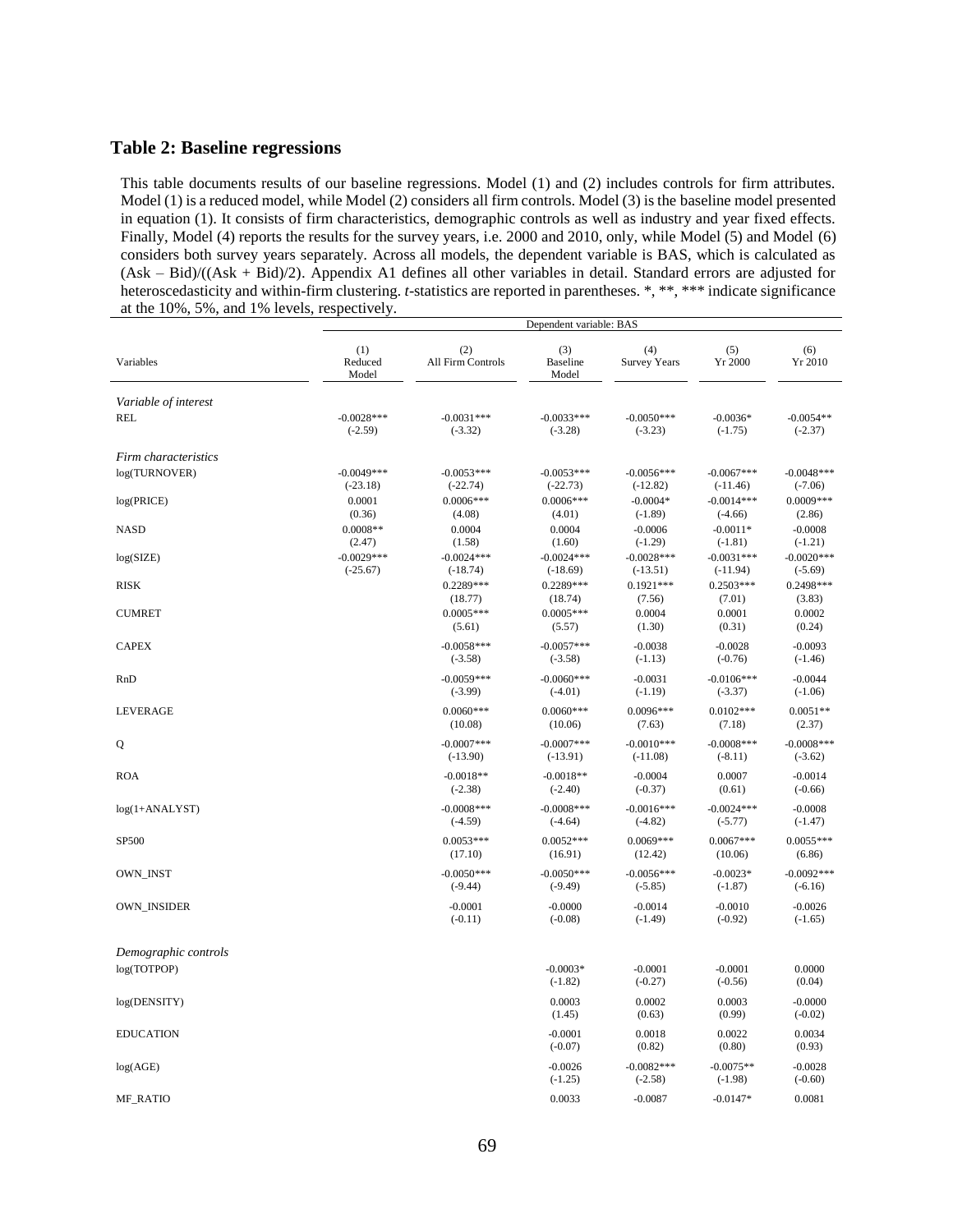## **Table 2 continued**

|                                  |                          |                          | (0.74)                   | $(-1.37)$                | $(-1.80)$              | (0.69)                 |
|----------------------------------|--------------------------|--------------------------|--------------------------|--------------------------|------------------------|------------------------|
| <b>MARRIAGE</b>                  |                          |                          | 0.0019<br>(0.41)         | 0.0098<br>(1.47)         | 0.0055<br>(0.74)       | 0.0046<br>(0.41)       |
| <b>MINORITY</b>                  |                          |                          | $-0.0007$<br>$(-0.63)$   | $-0.0006$<br>$(-0.33)$   | $-0.0024$<br>$(-1.00)$ | 0.0015<br>(0.71)       |
| <b>ELEC REP</b>                  |                          |                          | $-0.0019$<br>$(-1.13)$   | $-0.0054**$<br>$(-2.09)$ | 0.0004<br>(0.11)       | $-0.0026$<br>$(-0.71)$ |
| <b>INTERCEPT</b>                 | $0.0173***$<br>(16.82)   | $0.0096***$<br>(7.08)    | $0.0183*$<br>(1.88)      | $0.0536***$<br>(3.80)    | $0.0537***$<br>(3.02)  | 0.0123<br>(0.55)       |
| Year FE<br><b>Industry FE</b>    | <b>YES</b><br><b>YES</b> | <b>YES</b><br><b>YES</b> | <b>YES</b><br><b>YES</b> | <b>YES</b><br><b>YES</b> | NO.<br><b>YES</b>      | NO.<br><b>YES</b>      |
| <b>Observations</b><br>R-squared | 46,200<br>0.4432         | 46,200<br>0.5397         | 46,200<br>0.5403         | 3,776<br>0.5950          | 1,940<br>0.6907        | 1,830<br>0.4506        |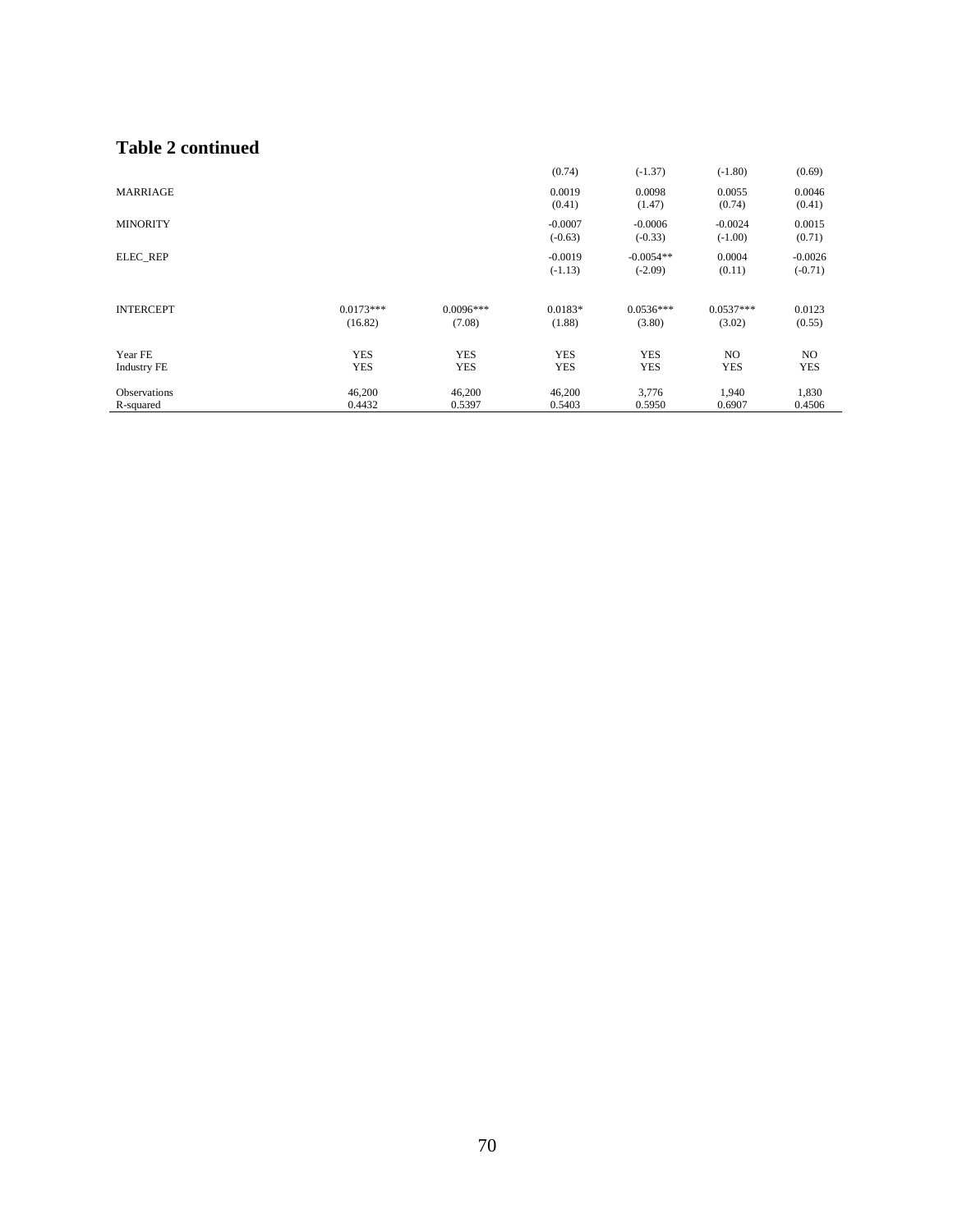### **Table 3: Additional control variables**

This table documents results of considering additional control variables for different dimensions (Model 1 to Model 9). All models include the variables used in our baseline analysis. In Model 10, we put all presented additional control variables, i.e., the first principal component of multiple governance variables, advertising expenses, Herfindahl index, capital intensity, social capital, abortion, alcoholism, and state-GDP, together in one model along with the variables used in our baseline analysis. All models are estimated with year and industry fixed effects. Across all models, the dependent variable is *BAS*, which is calculated as (Ask – Bid)/((Ask + Bid)/2). Appendix A1 defines all other variables used in detail. Standard errors are adjusted for heteroscedasticity and within-firm clustering. \*, \*\*, \*\*\* indicate significance at the 10%, 5%, and 1% levels, respectively.

|                                                                        | <b>REL</b>   |              |                |                     |
|------------------------------------------------------------------------|--------------|--------------|----------------|---------------------|
|                                                                        | Coefficient  | t-statistics | $\overline{N}$ | Adj. R <sup>2</sup> |
| Dimension                                                              |              |              |                |                     |
|                                                                        |              |              |                |                     |
| Corporate governance dimension                                         |              |              |                |                     |
| Model 1: Refinitiv Governance Pillar<br>Score                          | $-0.0021**$  | $-2.14$      | 13,766         | 0.1478              |
| Model 2: CEO duality                                                   | $-0.0021**$  | $-2.12$      | 15,289         | 0.1962              |
| Model 3: Board Size                                                    | $-0.0017*$   | $-1.74$      | 15,184         | 0.1765              |
| Model 4: Board Independence                                            | $-0.0019*$   | $-1.90$      | 15,204         | 0.1884              |
| Model 5: Big4                                                          | $-0.0033***$ | $-3.30$      | 46,200         | 0.5409              |
| Model 6: First principal component<br>of multiple governance variables | $-0.0019**$  | $-2.00$      | 13,740         | 0.1318              |
| <b>Balance</b> sheet dimension                                         |              |              |                |                     |
| Model 7: Advertising expenses                                          | $-0.0035***$ | $-3.37$      | 45,357         | 0.5409              |
| Model 8: Herfindahl Index & Capital<br>Intensity                       | $-0.0032***$ | $-3.13$      | 45,586         | 0.5448              |
| Demographic dimension                                                  |              |              |                |                     |
| Model 9: Social Capital Index, Abor-<br>tion, Alcoholism, state-GDP    | $-0.0033***$ | $-3.19$      | 46,200         | 0.5406              |
| Model 10: All variables together                                       | $-0.0019**$  | $-2.08$      | 13,310         | 0.1150              |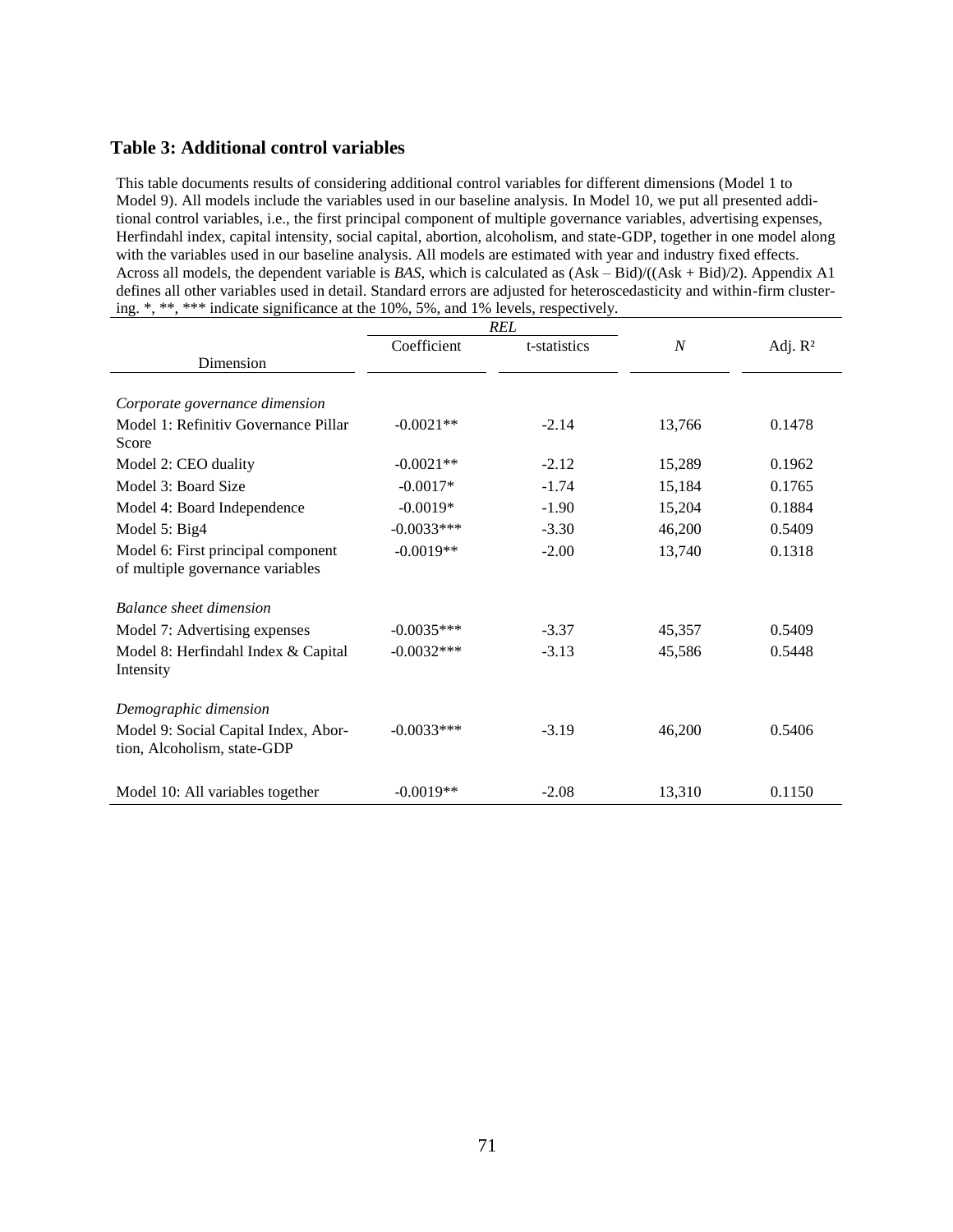## **Table 4: Alternative definitions and model specifications**

This table documents results of alternative definitions of variables and model specifications for different dimensions. All models include the variables used in our baseline analysis, and are estimated with year and industry fixed effects, with exception of Model (10) and (11). Across all models, the dependent variable is *BAS*, which is calculated as (Ask – Bid)/((Ask + Bid)/2). Appendix A1 defines all other variables used in detail. Standard errors are adjusted for heteroscedasticity and within-firm clustering, with exception of Model (11). \*, \*\*, \*\*\* indicate significance at the 10%, 5%, and 1% levels, respectively.

|                                                                             | <b>REL</b>    |              |                  |            |
|-----------------------------------------------------------------------------|---------------|--------------|------------------|------------|
|                                                                             | Coefficient   | t-statistics | $\boldsymbol{N}$ | Adj. $R^2$ |
| Dimension                                                                   |               |              |                  |            |
| Dimension: control variables                                                |               |              |                  |            |
|                                                                             |               | $-2.66$      |                  | 0.5529     |
| Model 1: Dollar trading volume<br>(TVOL)                                    | $-0.0026$ *** |              | 46,200           |            |
| Model 2: Inverse of price (IPRICE)                                          | $-0.0034***$  | $-3.29$      | 46,200           | 0.5391     |
| Model 3: Lagged firm characteris-<br>tics                                   | $-0.0030***$  | $-2.83$      | 39,339           | 0.4875     |
| Model 4: Exclude all replaced val-<br>ues                                   | $-0.0032***$  | $-3.02$      | 21,166           | 0.4925     |
| Geographic dimension                                                        |               |              |                  |            |
| Model 5: Excluding most conserva-<br>tive counties                          | $-0.0030***$  | $-2.82$      | 44,802           | 0.5397     |
| Model 6: Excluding counties with 5<br>highest and lowest RELs               | $-0.0032***$  | $-3.04$      | 46,032           | 0.5398     |
| Model 7: Omitting CA, TX, and NY                                            | $-0.0040***$  | $-3.56$      | 33,546           | 0.5527     |
| Model 8: Excluding five largest<br>counties (in terms of number of<br>obs.) | $-0.0035***$  | $-2.99$      | 37,300           | 0.5487     |
| Model 9: Only urban companies                                               | $-0.0046**$   | $-2.48$      | 17,668           | 0.5175     |
| Model 10: State-fixed effects                                               | $-0.0032*$    | $-1.82$      | 46,200           | 0.5424     |
| Model 11: County level estimation                                           | $-0.0056*$    | $-1.89$      | 485              | 0.7029     |
| Temporal dimension                                                          |               |              |                  |            |
| Model 12: period 1997-2008                                                  | $-0.0035***$  | $-2.90$      | 23,820           | 0.5881     |
| Model 13: period 2009-2020                                                  | $-0.0026**$   | $-2.06$      | 22,379           | 0.4389     |
| Model 14: Financial crisis period<br>$(2007 - 2009)$                        | $-0.0066$ *** | $-2.66$      | 5,776            | 0.4408     |
| Model 15: Excluding financial crisis<br>period                              | $-0.0029$ *** | $-3.11$      | 40,423           | 0.5652     |
| Model 16: Fama/MacBeth-proce-<br>dure                                       | $-0.0030***$  | $-4.84$      | 46,201           | 0.5425     |
| Dimension: variable of interest                                             |               |              |                  |            |
| Model 17: RES_REL                                                           | $-0.0033***$  | $-3.18$      | 46,200           | 0.5402     |
| Model 18: HIGH_REL                                                          | $-0.0005***$  | $-2.68$      | 46,200           | 0.5401     |
| Model 19: HIGH_REL1                                                         | $-0.0007***$  | $-2.74$      | 30,612           | 0.5399     |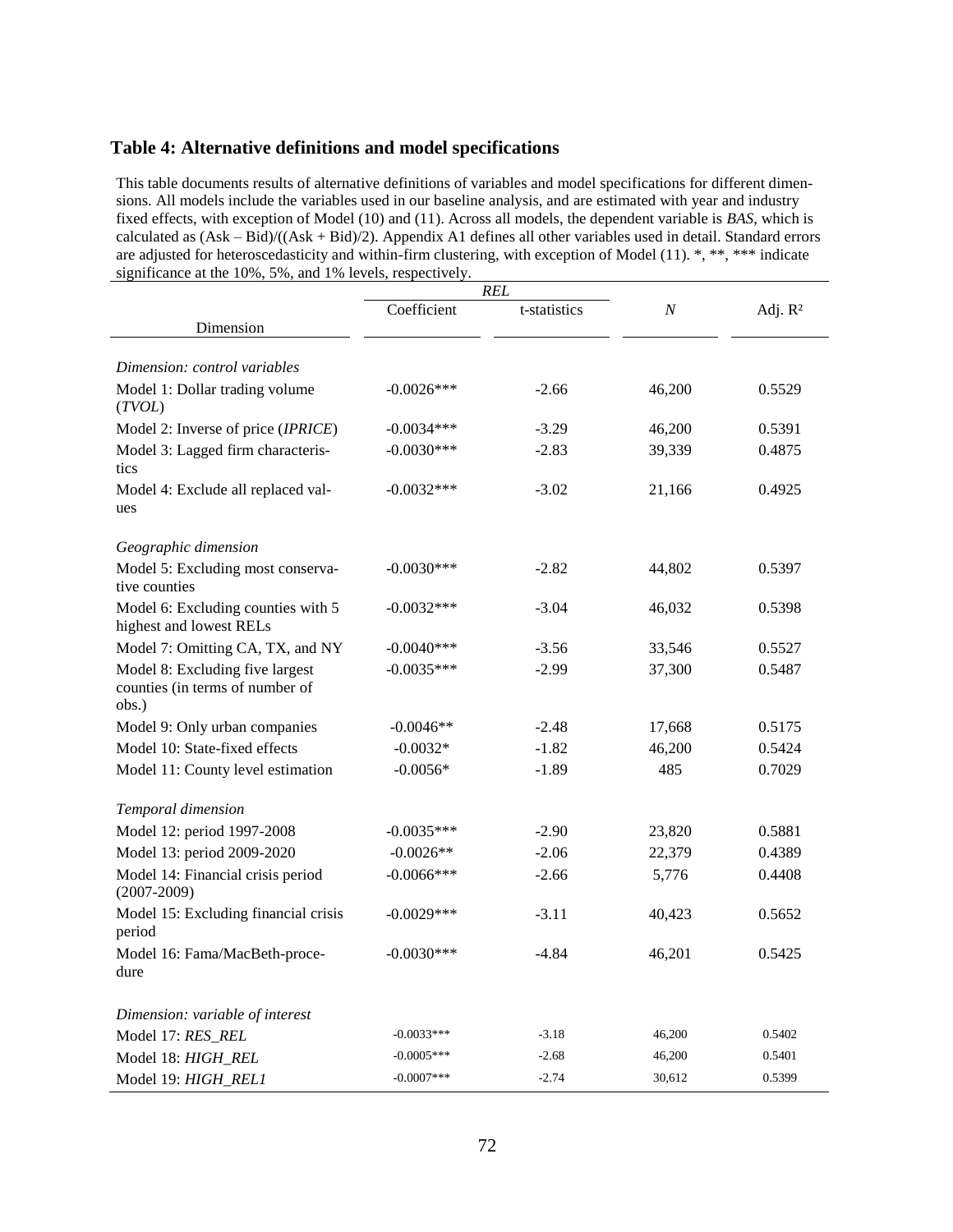# **Table 5: Alternative liquidity measures**

This table documents results of alternative liquidity measures. All models include the variables used in our baseline analysis, and are estimated with year and industry fixed effects. Appendix A1 defines all other variables used in detail. Standard errors are adjusted for heteroscedasticity and within-firm clustering. \*, \*\*, \*\*\* indicate significance at the 10%, 5%, and 1% levels, respectively.

| Dependent Variable         |             |               |                    |               |  |  |
|----------------------------|-------------|---------------|--------------------|---------------|--|--|
|                            | (1)         | (2)           | (3)                | (4)           |  |  |
| Variables                  | VOLA_BAS    | <b>AMIHUD</b> | $AMI-$<br>$HUD_SQ$ | <b>PIN</b>    |  |  |
| Variable of Interest       |             |               |                    |               |  |  |
| <b>REL</b>                 | $-0.0026**$ | $-0.3245**$   | $-0.0631**$        | $-0.0207$ *** |  |  |
|                            | $(-2.39)$   | $(-2.15)$     | $(-2.37)$          | $(-3.00)$     |  |  |
| Baseline controls included | <b>YES</b>  | <b>YES</b>    | <b>YES</b>         | <b>YES</b>    |  |  |
| Year FE                    | <b>YES</b>  | <b>YES</b>    | <b>YES</b>         | <b>YES</b>    |  |  |
| <b>Industry FE</b>         | <b>YES</b>  | <b>YES</b>    | <b>YES</b>         | <b>YES</b>    |  |  |
| <b>Observations</b>        | 46,195      | 46,200        | 46,200             | 24,834        |  |  |
| Adj. R-squared             | 0.3400      | 0.1830        | 0.5744             | 0.7042        |  |  |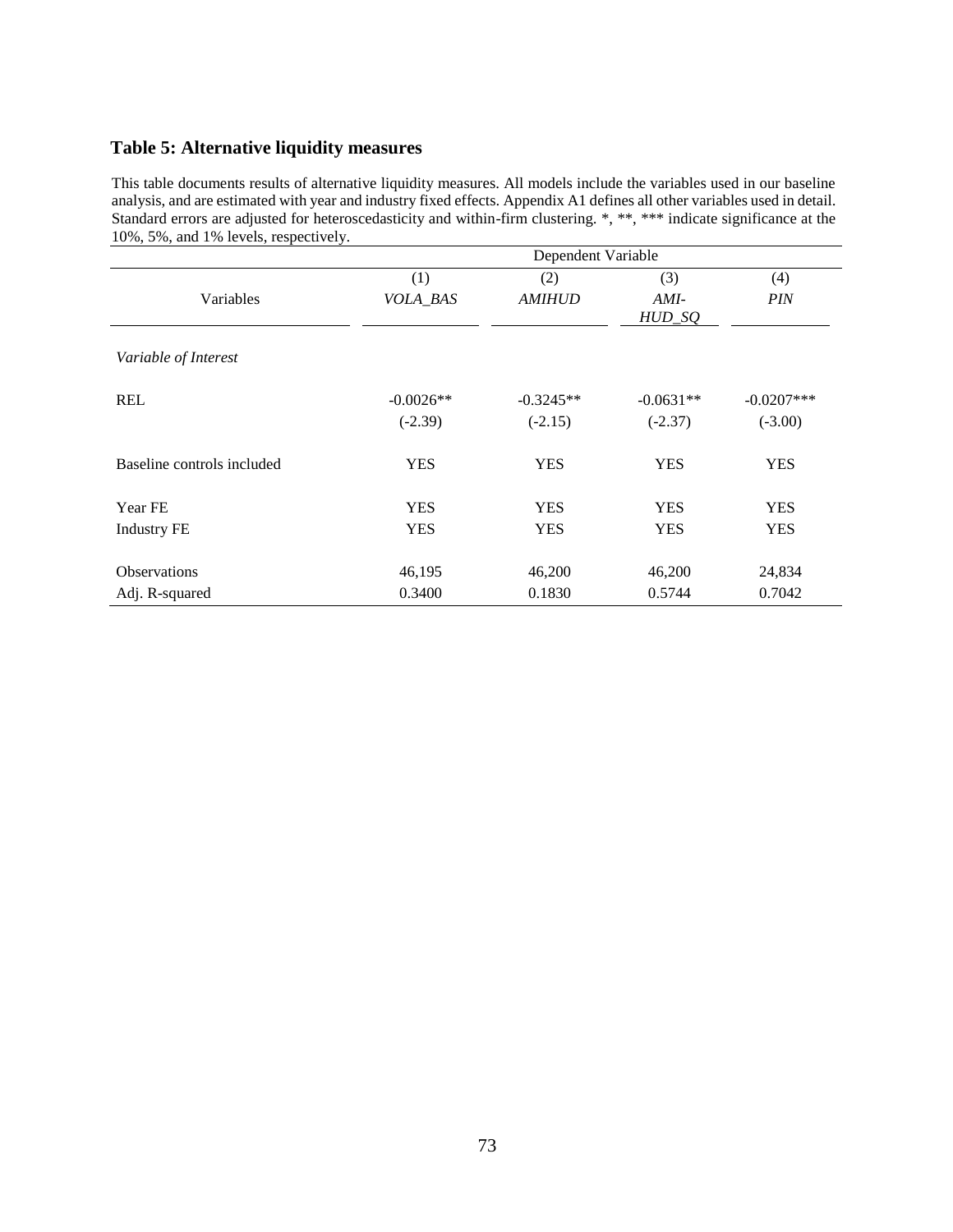### **Table 6: Estimates from reverse causality and endogeneity tests**

This table documents results from tests of reverse causality and endogeneity. Across models (1) to (4), the dependent variable is *BAS*, which is calculated as (Ask – Bid)/((Ask + Bid)/2). In Models (5a) to (5c) we use the change of *BAS* as the dependent variable, where the change is measured from *t*-1 to *t*+1. All models are estimated with year and industry fixed effects. Appendix A1 defines all variables used in detail. Standard errors are adjusted for heteroscedasticity and within-firm clustering, with exception of Models (5a) to (5c), \*, \*\*, \*\*\* indicate significance at the 10%, 5%, and 1% levels, respectively.

| and within their crustering, with exception of moders (3a) to (3c). $\,$ , $\,$ , |                          |                         |                                    |                                    | marcally significance at the 10%, $3\%$ , and 1% fevers, respectively. |                                |                               |                                |
|-----------------------------------------------------------------------------------|--------------------------|-------------------------|------------------------------------|------------------------------------|------------------------------------------------------------------------|--------------------------------|-------------------------------|--------------------------------|
| Variables                                                                         | Model(1)<br>SIC 100-3999 | Model (2)<br>2SLS       | Model (3a)<br>Entropy<br>Balancing | Model (3b)<br>Entropy<br>Balancing | Model $(4)$<br>Propensity<br>Score<br>Matching                         | Model (5a)<br>HQ<br>relocation | Model(5b)<br>HQ<br>relocation | Model (5c)<br>HQ<br>relocation |
| Variable of Interest                                                              |                          |                         |                                    |                                    |                                                                        |                                |                               |                                |
| <b>REL</b>                                                                        | $-0.0030**$<br>$(-2.29)$ | $-0.0028*$<br>$(-1.85)$ |                                    |                                    |                                                                        |                                |                               |                                |
| HIGH_REL_DUMMY                                                                    |                          |                         | $-0.0007$ ***<br>$(-2.73)$         | $-0.0009***$<br>$(-3.26)$          | $-0.0009***$<br>$(-2.92)$                                              |                                |                               |                                |
| <b>ADH_INCR</b>                                                                   |                          |                         |                                    |                                    |                                                                        | $-0.0073**$<br>$(-2.59)$       |                               | $-0.0078**$<br>$(-2.54)$       |
| ADH_DECR                                                                          |                          |                         |                                    |                                    |                                                                        |                                | $-0.0003$<br>$(-0.13)$        | $-0.0022$<br>$(-0.78)$         |
| Baseline controls in-<br>cluded                                                   | <b>YES</b>               | <b>YES</b>              | <b>YES</b>                         | <b>YES</b>                         | <b>YES</b>                                                             | <b>YES</b>                     | <b>YES</b>                    | YES                            |
| Changes in baseline con-<br>trols included                                        | NO                       | NO.                     | NO                                 | NO                                 | NO                                                                     | <b>YES</b>                     | <b>YES</b>                    | <b>YES</b>                     |
| Year FE                                                                           | <b>YES</b>               | <b>YES</b>              | <b>YES</b>                         | <b>YES</b>                         | <b>YES</b>                                                             | <b>YES</b>                     | <b>YES</b>                    | <b>YES</b>                     |
| <b>Industry FE</b>                                                                | <b>YES</b>               | <b>YES</b>              | <b>YES</b>                         | <b>YES</b>                         | <b>YES</b>                                                             | <b>YES</b>                     | YES                           | <b>YES</b>                     |
| <b>Observations</b>                                                               | 26,822                   | 46,179                  | 30,612                             | 29,998                             | 9,671                                                                  | 169                            | 169                           | 169                            |
| R-squared                                                                         | 0.5422                   | 0.4700                  | 0.5620                             | 0.5560                             | 0.5746                                                                 | 0.695                          | 0.667                         | 0.697                          |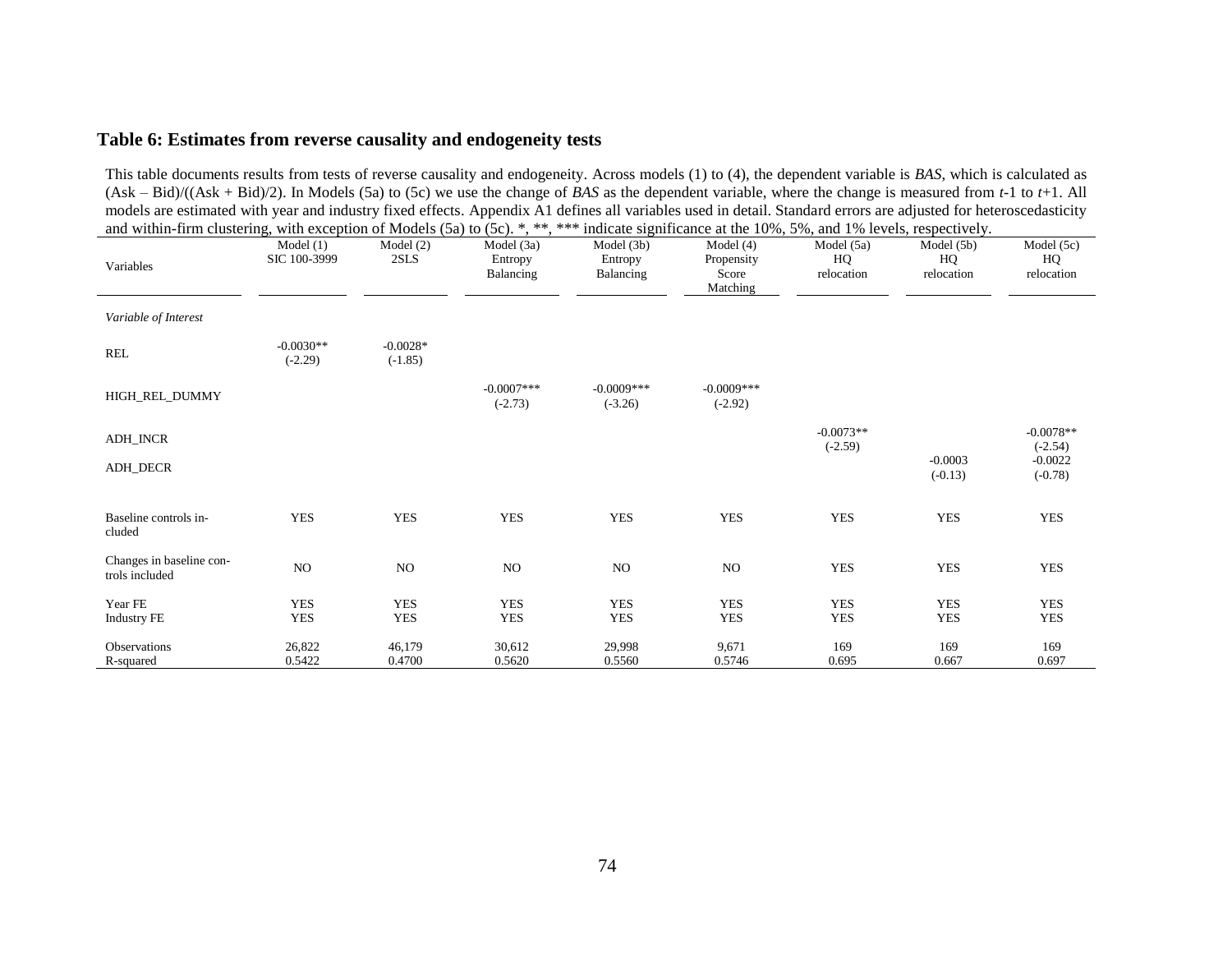### **Table 7: High and low information asymmetry firms**

This table documents results from the effects of *REL* on subsamples, which are constructed based on measures of information asymmetry. Across all models, the dependent variable is *BAS*, which is calculated as  $(Ask - Bid)/(Ask + Bid)/2$ . The left panels, i.e., models (1), (3), (5), and (7), respectively, represent the subsamples of firms, which face high information asymmetry. All models are estimated with year and industry fixed effects. Appendix A1 defines all variables used in detail. Standard errors are adjusted for heteroscedasticity and within-firm clustering. In the "Differences in coefficients" column, we test the null hypothesis of the equality between the coefficients of *REL* across the subsamples. \*, \*\*, \*\*\* indicate significance at the 10%, 5%, and 1% levels, respectively.

|                                             |                                     | <b>ANALYST</b>            | S&P500                    |                          | <b>SIZE</b>                          |                                      | <b>LOCATION</b>           |                          |
|---------------------------------------------|-------------------------------------|---------------------------|---------------------------|--------------------------|--------------------------------------|--------------------------------------|---------------------------|--------------------------|
| Variables                                   | (1)<br><b>NOT</b><br><b>COVERED</b> | (2)<br><b>COVERED</b>     | (3)<br>NON-<br>S&P500     | (4)<br>S&P500            | (5)<br><b>BELOW</b><br><b>MEDIAN</b> | (6)<br><b>ABOVE</b><br><b>MEDIAN</b> | (7)<br><b>FAR AWAY</b>    | (8)<br><b>CLOSE</b>      |
| Variable of Interest                        |                                     |                           |                           |                          |                                      |                                      |                           |                          |
| <b>REL</b>                                  | $-0.0127***$<br>$(-3.02)$           | $-0.0023***$<br>$(-2.75)$ | $-0.0036***$<br>$(-3.19)$ | 0.0000<br>(0.52)         | $-0.0040***$<br>$(-2.90)$            | $-0.0013$<br>$(-1.21)$               | $-0.0042***$<br>$(-2.92)$ | 0.0006<br>(0.28)         |
| Baseline con-<br>trols included             | <b>YES</b>                          | <b>YES</b>                | <b>YES</b>                | <b>YES</b>               | <b>YES</b>                           | <b>YES</b>                           | <b>YES</b>                | <b>YES</b>               |
| Differences in<br>coefficients<br>(p-value) | 0.01                                |                           | 0.00                      |                          | 0.09                                 |                                      | 0.07                      |                          |
| Year FE<br><b>Industry FE</b>               | <b>YES</b><br><b>YES</b>            | <b>YES</b><br><b>YES</b>  | <b>YES</b><br><b>YES</b>  | <b>YES</b><br><b>YES</b> | <b>YES</b><br><b>YES</b>             | <b>YES</b><br><b>YES</b>             | <b>YES</b><br><b>YES</b>  | <b>YES</b><br><b>YES</b> |
| <b>Observations</b><br>R-squared            | 4,044<br>0.574                      | 42,156<br>0.492           | 38,773<br>0.534           | 7,424<br>0.656           | 23,106<br>0.593                      | 23,093<br>0.300                      | 29,448<br>0.540           | 16,749<br>0.554          |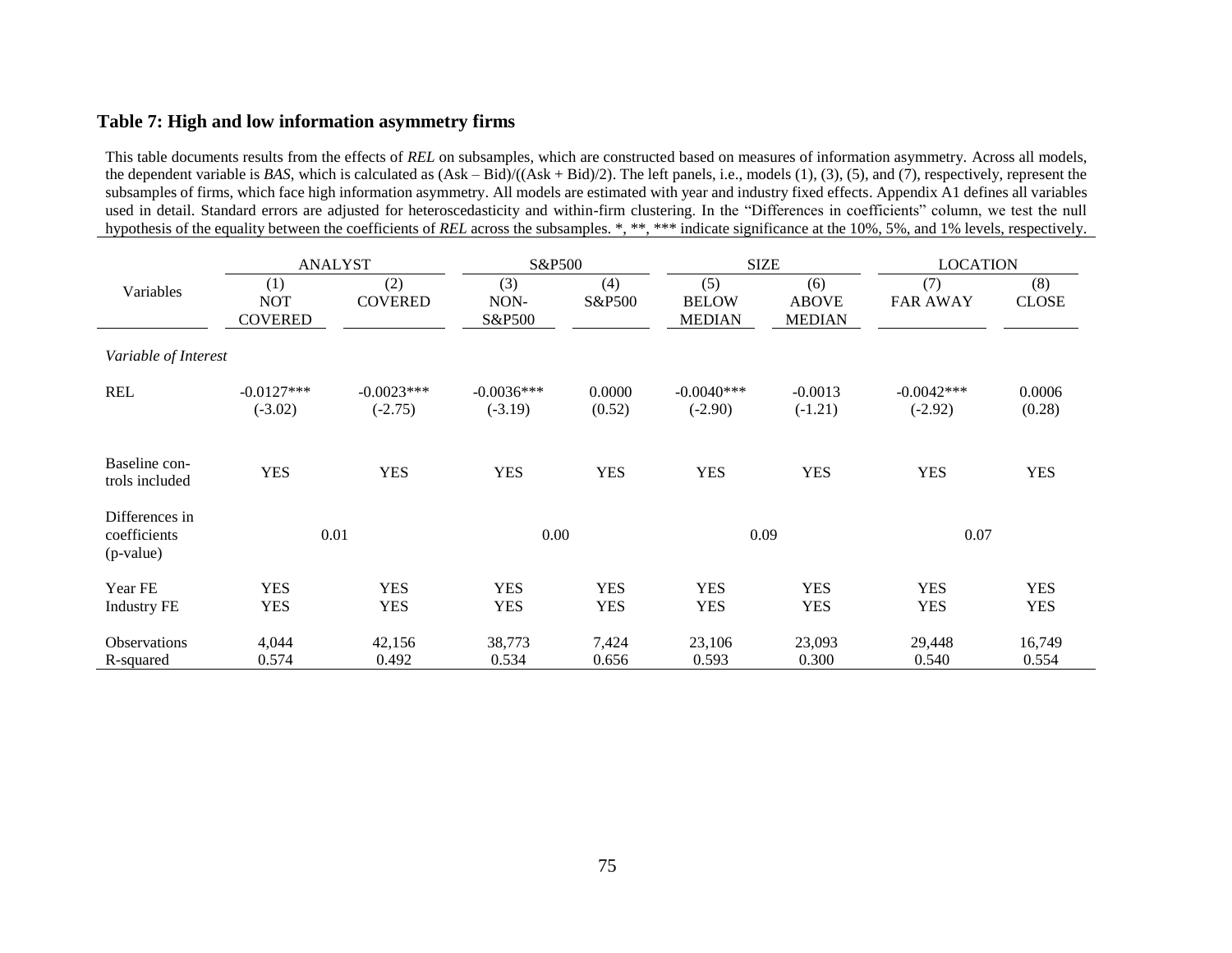# Internet Appendix to:

# Local religiosity and stock market liquidity

Oliver Entrop<sup>1</sup> University of Passau

Martin Rohleder<sup>2</sup> University of Augsburg

Marco Seruset<sup>3</sup> University of Passau

January 2022

### **Abstract**

This Internet Appendix (IA) contains additional results that supplements our main paper. It consists of three sections: The first section (Section IA1) provides a Pearson correlation matrix for the variables used in our baseline model as well as descriptive statistics of variables used in auxiliary analyses (Section 4.2 in the main paper). The second part (IA2) contains test diagnostics and further results from Entropy Balancing (EB) and Propensity Score Matching (PSM), respectively. Lastly, the third section (IA3) provides additional analyses of the effect of different subsamples based on monitoring/governance metrics and investor types.

 $\overline{a}$ 

<sup>&</sup>lt;sup>1</sup> Oliver Entrop, University of Passau, Chair of Finance and Banking, Innstraße 27, 94032 Passau, Germany, phone: +49 851 509 2460, email: oliver.entrop@uni-passau.de

<sup>&</sup>lt;sup>2</sup> Martin Rohleder, University of Augsburg, Chair of Banking and Finance, Universitätsstraße 16, 86159 Augsburg, phone: +49 821 598 4120, email: martin.rohleder@uni-a.de

<sup>&</sup>lt;sup>3</sup> Marco Seruset, University of Passau, Chair of Finance and Banking, Innstraße 27, 94032 Passau, Germany, phone: +49 851 509 2463, email: marco.seruset@uni-passau.de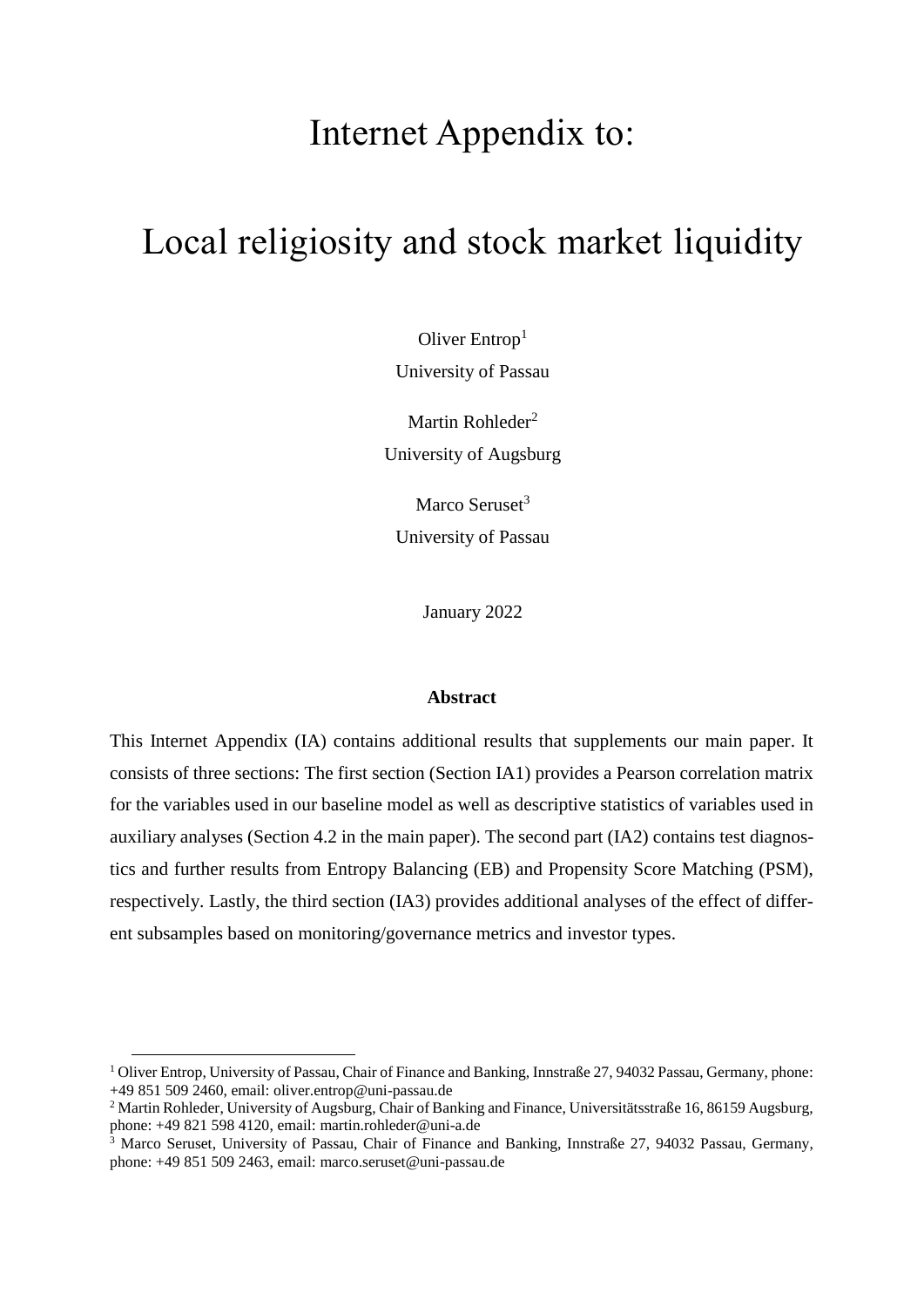### **Section IA1: Pearson correlation matrix and descriptive statistics**

### **Table IA1a: Pearson correlation matrix of variables used in our baseline analysis**

Panel A presents a Pearson correlation matrix of the firm attributes, while Panel B documents correlations among demographic variables, used in our baseline analysis. Appendix A1 (Panel A to Panel D) in the main paper provides a detailed description of variables.  $*$  indicates p-values  $> 0.10$ .

Panel A: Correlations among firm attributes used in our baseline analysis

|                       | <b>BAS</b> | (2)        | (3)       | (4)       | (5)       | (6)       | (7)       | (8)       | (9)       | (10)      | (11)      | (12)      | (13)      | (14)      | (15)      | (16)      |
|-----------------------|------------|------------|-----------|-----------|-----------|-----------|-----------|-----------|-----------|-----------|-----------|-----------|-----------|-----------|-----------|-----------|
| REL(2)                | 0.0207     |            |           |           |           |           |           |           |           |           |           |           |           |           |           |           |
| log(TURNOVER)(3)      | $-0.4926$  | $-0.0970$  |           |           |           |           |           |           |           |           |           |           |           |           |           |           |
| $log(PRICE)$ (4)      | $-0.2512$  | $-0.0198$  | 0.2226    |           |           |           |           |           |           |           |           |           |           |           |           |           |
| NASD(5)               | 0.2121     | $-0.0916$  | $-0.0364$ | $-0.1679$ |           |           |           |           |           |           |           |           |           |           |           |           |
| $log(SIZE)$ (6)       | $-0.5248$  | $-0.0015*$ | 0.2850    | 0.3772    | $-0.4450$ |           |           |           |           |           |           |           |           |           |           |           |
| RISK(7)               | 0.3507     | $-0.0456$  | 0.1783    | $-0.1790$ | 0.2969    | $-0.4376$ |           |           |           |           |           |           |           |           |           |           |
| CUMRET (8)            | $-0.0222$  | $-0.0106$  | 0.0495    | $-0.0243$ | 0.0239    | $-0.0197$ | 0.0297    |           |           |           |           |           |           |           |           |           |
| CAPEX (9)             | 0.0292     | 0.0121     | $-0.0299$ | 0.0124    | $-0.0480$ | 0.0200    | $0.0022*$ | $-0.0397$ |           |           |           |           |           |           |           |           |
| RnD(10)               | 0.0853     | $-0.0951$  | 0.1235    | $-0.0078$ | 0.2932    | $-0.3310$ | 0.3223    | $-0.0327$ | $-0.1511$ |           |           |           |           |           |           |           |
| LEVERAGE (11)         | $-0.0822$  | 0.0103     | 0.0367    | 0.0764    | $-0.2690$ | 0.3853    | $-0.1262$ | $-0.0344$ | 0.0901    | $-0.2448$ |           |           |           |           |           |           |
| Q(12)                 | $-0.0701$  | $-0.0476$  | 0.1232    | 0.1781    | 0.1616    | $-0.1616$ | 0.1058    | 0.4032    | $-0.0252$ | 0.2885    | $-0.2122$ |           |           |           |           |           |
| ROA(13)               | $-0.1944$  | 0.0584     | $-0.0801$ | 0.0281    | $-0.2208$ | 0.3507    | $-0.4339$ | 0.0919    | 0.1196    | $-0.6918$ | 0.0954    | $-0.1097$ |           |           |           |           |
| $log(1+ANALYST)$ (14) | $-0.5256$  | $-0.0563$  | 0.4973    | 0.3243    | $-0.2191$ | 0.7076    | $-0.2455$ | $-0.0410$ | 0.0669    | $-0.0480$ | 0.1608    | 0.1031    | 0.1817    |           |           |           |
| SP500 (15)            | $-0.2156$  | 0.0202     | 0.1105    | 0.2765    | $-0.2576$ | 0.6167    | $-0.2526$ | $-0.0198$ | $-0.0083$ | $-0.0961$ | 0.1145    | 0.04171   | 0.1691    | 0.5119    |           |           |
| OWN INST (16)         | $-0.5668$  | $-0.0382$  | 0.4988    | 0.2739    | $-0.1993$ | 0.5348    | $-0.3518$ | $-0.0289$ | $-0.0624$ | $-0.1555$ | 0.1482    | $-0.0435$ | 0.2508    | 0.5567    | 0.1757    |           |
| OWN_INSIDER           | 0.3263     | 0.0224     | $-0.3896$ | $-0.2186$ | 0.0864    | $-0.3001$ | 0.1595    | $-0.0117$ | 0.0782    | $-0.0392$ | $-0.0412$ | $-0.0351$ | $-0.0223$ | $-0.3496$ | $-0.2406$ | $-0.4596$ |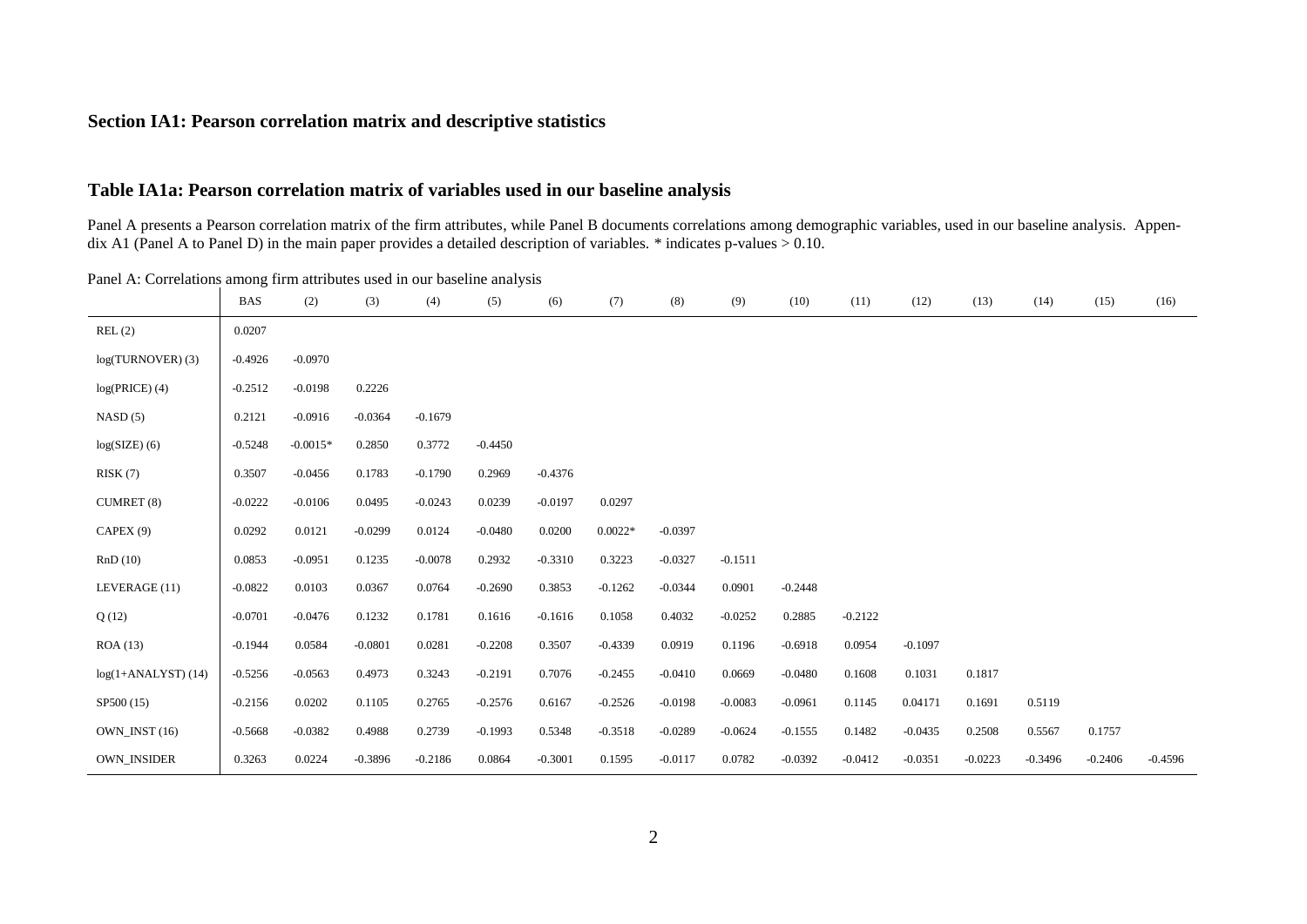## **Table IA1a continued**

|                  | <b>REL</b> | log(TOTPOP) | log(DENSITY) | <b>EDUCATION</b> | log(AGE)  | <b>MF RATIO</b> | MARRIAGE  | <b>MINORITY</b> |
|------------------|------------|-------------|--------------|------------------|-----------|-----------------|-----------|-----------------|
| log(TOTPOP)      | 0.0358     |             |              |                  |           |                 |           |                 |
| log(DENSITY)     | 0.1755     | 0.5370      |              |                  |           |                 |           |                 |
| <b>EDUCATION</b> | $-0.0047*$ | 0.1075      | 0.4351       |                  |           |                 |           |                 |
| log(AGE)         | $-0.0005*$ | $-0.2612$   | $-0.0917$    | 0.1460           |           |                 |           |                 |
| <b>MF_RATIO</b>  | $-0.3048$  | 0.0472      | $-0.4150$    | $-0.0665$        | $-0.3579$ |                 |           |                 |
| <b>MARRIAGE</b>  | $-0.0105$  | $-0.3593$   | $-0.6042$    | $-0.0185$        | 0.3544    | 0.3113          |           |                 |
| <b>MINORITY</b>  | $-0.1321$  | 0.5632      | 0.5438       | 0.1539           | $-0.3439$ | $0.0045*$       | $-0.5808$ |                 |
| ELEC_REP         | $-0.0229$  | $-0.1734$   | $-0.3389$    | $-0.2990$        | $-0.2837$ | 0.1897          | 0.0928    | $-0.0970$       |

Panel B: Correlations among demographic variables used in our baseline analysis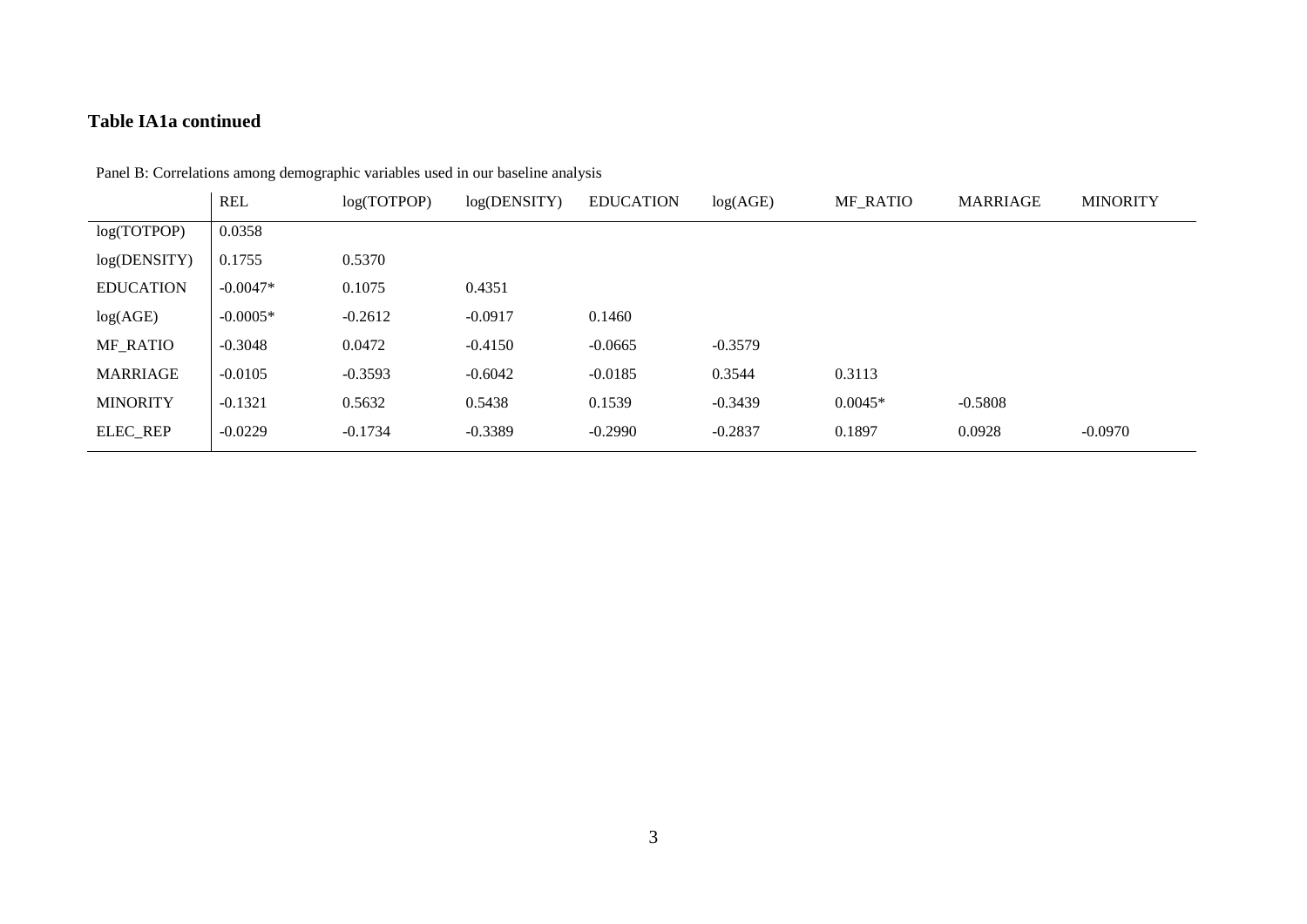## **Table IA1b: Summary statistics of variables used in auxiliary analyses**

This table reports descriptive statistics metrics of variables used in auxiliary analyses of Section 4.2 in the main paper. The sample covers firm-year observations with nonmissing values for all variables from 1997 to 2020. All continuous variables are winsorized at the 1%/99% level. Appendix A1 (Panel E) in the main paper provides a detailed description of the variables. The data are from Refinitiv Eikon, Refinitiv Datastream, U.S. Census Bureau, and Northeast Regional Center for Rural Development.

|                 |          |           |          |            |                | Percentiles |             |             |
|-----------------|----------|-----------|----------|------------|----------------|-------------|-------------|-------------|
|                 | $\cal N$ | Mean      | Std.Dev. | 5th. Pctl. | 25th.<br>Pctl. | Median      | 75th. Pctl. | 95th. Pctl. |
| GOV             | 13,766   | 46.1326   | 22.2752  | 11.2000    | 28.0200        | 45.7600     | 63.9800     | 82.2200     |
| CEO_DUAL        | 15,289   | 0.6414    | 0.4796   | 0.0000     | 0.0000         | 1.0000      | 1.0000      | 1.0000      |
| <b>BINDEP</b>   | 15,204   | 0.8950    | 0.3065   | 0.0000     | 1.0000         | 1.0000      | 1.0000      | 1.0000      |
| <b>BSIZE</b>    | 15,184   | 9.4394    | 2.2265   | 6.0000     | 8.0000         | 9.0000      | 11.0000     | 13.0000     |
| BIG4            | 46,201   | 0.7786    | 0.4152   | 0.0000     | 1.0000         | 1.0000      | 1.0000      | 1.0000      |
| ADV             | 45,358   | 0.3046    | 0.2782   | 0.0336     | 0.1229         | 0.2369      | 0.4022      | 0.7854      |
| <b>TANG</b>     | 46,071   | 0.2419    | 0.2223   | 0.0187     | 0.0747         | 0.1674      | 0.3406      | 0.7492      |
| <b>COMPLEX</b>  | 45,701   | 0.7114    | 0.2860   | 0.2558     | 0.4869         | 0.7411      | 1.0000      | 1.0000      |
| <b>SOCIAL</b>   | 46,201   | $-0.5170$ | 0.7624   | $-1.7536$  | $-1.0882$      | $-0.5017$   | $-0.0449$   | 0.5783      |
| <b>ABORT</b>    | 46,201   | 18.9297   | 7.7692   | 8.7000     | 13.6000        | 17.3000     | 24.0000     | 34.8400     |
| <b>ALC</b>      | 46,201   | 2.2954    | 0.3137   | 1.8900     | 2.1400         | 2.2600      | 2.3900      | 2.7700      |
| <b>SGDP</b>     | 46,201   | 13.2121   | 0.9209   | 11.7153    | 12.5850        | 13.1522     | 13.9722     | 14.6636     |
| log(TVOL)       | 46,201   | 8.4726    | 2.3599   | 4.2915     | 6.8508         | 8.6321      | 10.1996     | 12.1564     |
| <b>IPRICE</b>   | 46,201   | 0.0634    | 0.0472   | 0.0092     | 0.0269         | 0.0500      | 0.0892      | 0.1645      |
| <b>RES_REL</b>  | 46,201   | 0.0000    | 0.0935   | $-0.1453$  | $-0.0654$      | 0.0040      | 0.0637      | 0.1579      |
| <b>HIGH_REL</b> | 46,201   | 0.4943    | 0.5000   | 0.0000     | 0.0000         | 0.0000      | 1.0000      | 1.0000      |
| HIGH_REL1       | 30,612   | 0.4940    | 0.5000   | 0.0000     | 0.0000         | 0.0000      | 1.0000      | 1.0000      |
| <b>CATH</b>     | 46,201   | 0.2500    | 0.1311   | 0.0652     | 0.1533         | 0.2285      | 0.3507      | 0.4887      |
| <b>PROT</b>     | 46,201   | 0.2036    | 0.1232   | 0.0747     | 0.1068         | 0.1644      | 0.2926      | 0.4578      |
| <b>MPRT</b>     | 46,201   | 0.0736    | 0.0485   | 0.0225     | 0.0398         | 0.0638      | 0.0922      | 0.1728      |
| <b>EVAN</b>     | 46,201   | 0.1300    | 0.0986   | 0.0275     | 0.0574         | 0.0989      | 0.1705      | 0.3215      |
| <b>VOLA_BAS</b> | 46,196   | 0.0060    | 0.0129   | 0.0001     | 0.0005         | 0.0016      | 0.0063      | 0.0245      |
| <b>AMIHUD</b>   | 46,201   | 0.2277    | 1.3075   | 0.0001     | 0.0007         | 0.0044      | 0.0388      | 0.9963      |
| AMIHUD_SQ       | 46,201   | 0.1644    | 0.2938   | 0.0081     | 0.0241         | 0.0590      | 0.1656      | 0.7098      |
| $\rm PIN$       | 24,836   | 0.1681    | 0.0970   | 0.0604     | 0.1023         | 0.1415      | 0.2099      | 0.3636      |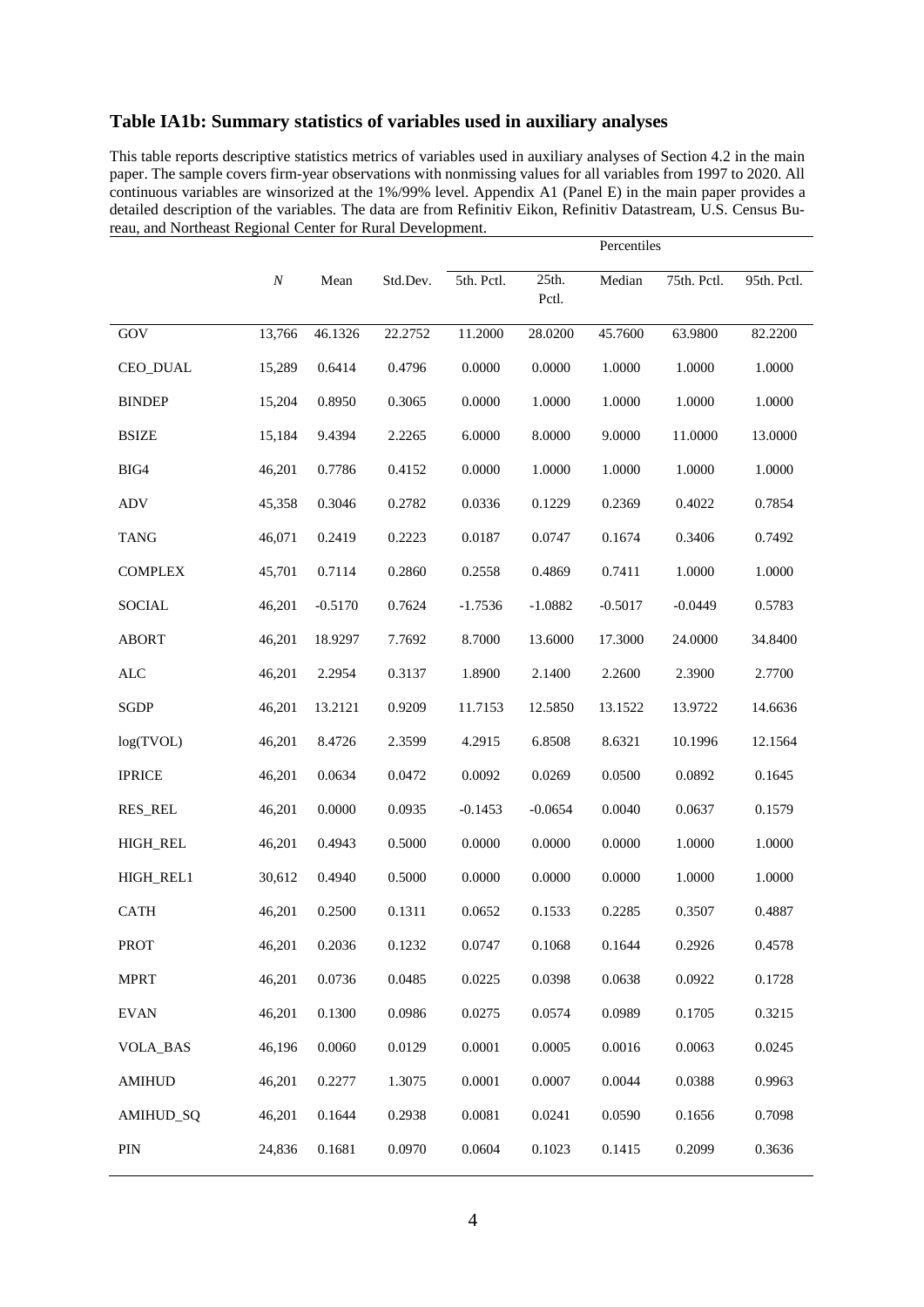### **Section IA2: Test diagnostics and further results**

### **Table IA2a: Test diagnostics and further results from EB**

Panel A reports the difference in characteristics before and after the matching procedure for the treatment and control group. Panel B presents the regression results from matching on higher moment conditions, i.e. mean, variance, and skewness. \*, \*\*, \*\*\* indicate significance at the 10%, 5%, and 1% levels, respectively.

Panel A: Difference in characteristics before and after entropy balancing (EB)

|                    | Main Sample |            |             | EB Sample (after matching) |            |          |  |
|--------------------|-------------|------------|-------------|----------------------------|------------|----------|--|
| Variables          | High        | Low        | Diff.       | High                       | Low        | Diff.    |  |
|                    | <b>REL</b>  | <b>REL</b> | $(1-2)$     | <b>REL</b>                 | <b>REL</b> | $(1-2)$  |  |
| log(TURNOVER)      | $-2.159$    | $-1.967$   | $-0.192***$ | $-2.159$                   | $-2.159$   | 0.000    |  |
| log(PRICE)         | 3.089       | 3.073      | 0.016       | 3.089                      | 3.089      | $-0.000$ |  |
| <b>NASD</b>        | 0.509       | 0.659      | $-0.150***$ | 0.509                      | 0.509      | 0.000    |  |
| log(SIZE)          | 6.566       | 6.406      | $0.160***$  | 6.566                      | 6.566      | $-0.000$ |  |
| <b>RISK</b>        | 0.031       | 0.034      | $-0.003***$ | 0.031                      | 0.031      | 0.000    |  |
| <b>CUMRET</b>      | 0.160       | 0.188      | $-0.028***$ | 0.160                      | 0.160      | $-0.000$ |  |
| <b>CAPEX</b>       | 0.050       | 0.048      | $0.002***$  | 0.050                      | 0.050      | 0.000    |  |
| <b>RnD</b>         | 0.047       | 0.077      | $-0.030***$ | 0.047                      | 0.047      | 0.000    |  |
| <b>LEVERAGE</b>    | 0.201       | 0.184      | $0.0167***$ | 0.201                      | 0.201      | $-0.000$ |  |
| Q                  | 2.200       | 2.541      | $-0.341***$ | 2.200                      | 2.200      | $-0.000$ |  |
| <b>ROA</b>         | 0.042       | 0.011      | $0.031***$  | 0.042                      | 0.042      | $-0.000$ |  |
| $log(1+ANALYST)$   | 1.758       | 1.851      | $-0.093***$ | 1.758                      | 1.759      | $-0.000$ |  |
| SP500              | 0.169       | 0.151      | $0.018***$  | 0.169                      | 0.169      | $-0.000$ |  |
| <b>OWN_INST</b>    | 0.645       | 0.641      | 0.004       | 0.645                      | 0.645      | $-0.000$ |  |
| <b>OWN_INSIDER</b> | 0.198       | 0.194      | $0.004*$    | 0.198                      | 0.198      | $-0.000$ |  |
| log(TOTPOP)        | 13.837      | 13.787     | $0.050***$  | 13.837                     | 13.836     | 0.001    |  |
| log(DENSITY)       | 6.616       | 6.081      | $0.535***$  | 6.616                      | 6.615      | 0.001    |  |
| <b>EDUCATION</b>   | 0.366       | 0.368      | $-0.002*$   | 0.366                      | 0.366      | $-0.000$ |  |
| log(AGE)           | 3.582       | 3.578      | $0.004***$  | 3.582                      | 3.582      | 0.000    |  |
| MF_RATIO           | 0.949       | 0.976      | $-0.027***$ | 0.949                      | 0.949      | 0.000    |  |
| <b>MARRIAGE</b>    | 0.412       | 0.417      | $-0.005***$ | 0.412                      | 0.412      | $-0.000$ |  |
| <b>MINORITY</b>    | 0.296       | 0.338      | $-0.042***$ | 0.296                      | 0.296      | 0.000    |  |
| ELEC_REP           | 0.436       | 0.430      | $0.006***$  | 0.436                      | 0.436      | 0.000    |  |
| Number of treated  | 15,122      |            |             |                            |            |          |  |
| units              |             |            |             |                            |            |          |  |
| Number of control  | 15,490      |            |             |                            |            |          |  |
| units              |             |            |             |                            |            |          |  |
| Number of obser-   | 30,612      |            |             |                            |            |          |  |
| vations            |             |            |             |                            |            |          |  |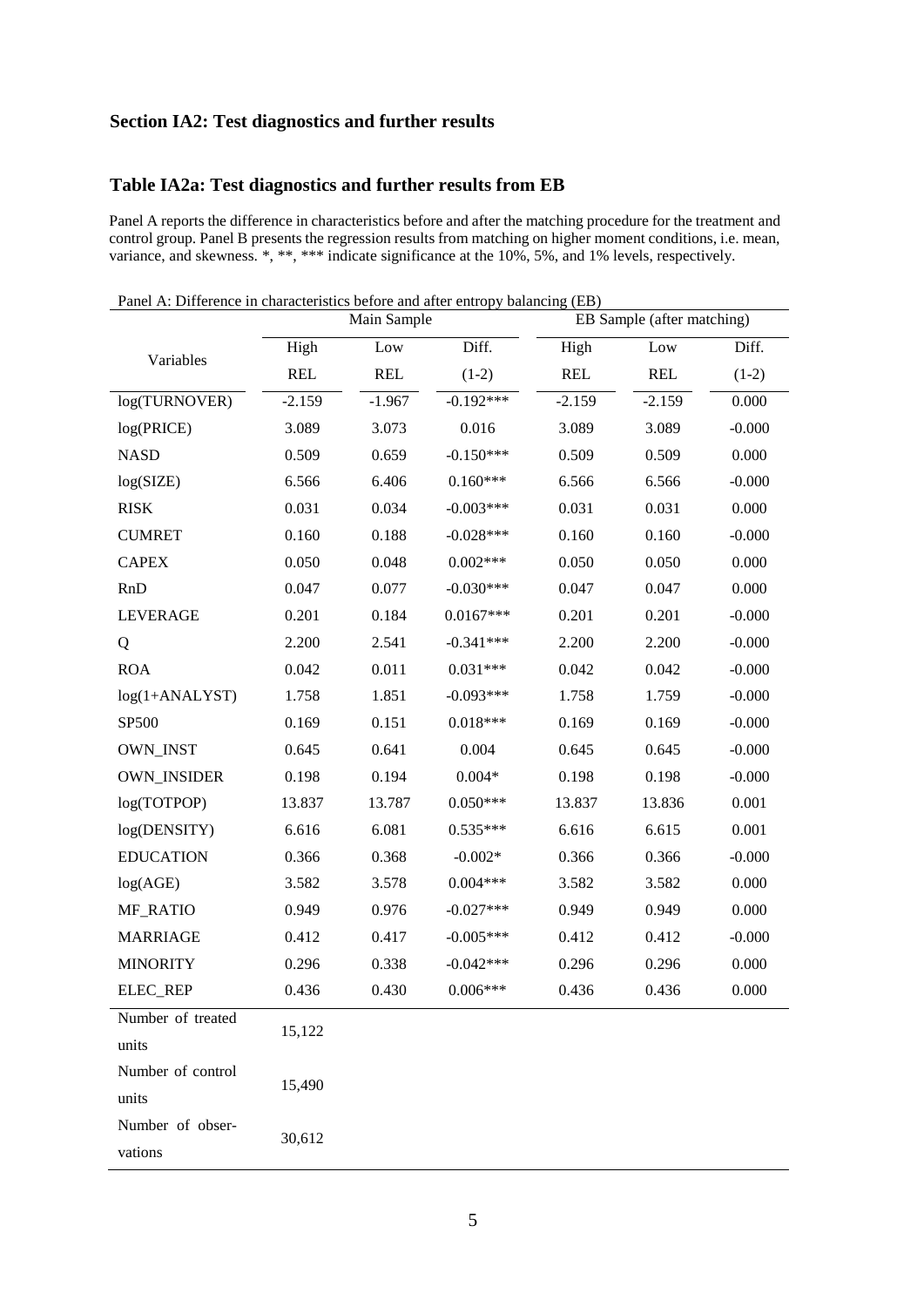| Panel B: Results from matching procedure on higher moments |                            |                                                                                                   |
|------------------------------------------------------------|----------------------------|---------------------------------------------------------------------------------------------------|
| Variables                                                  | EB on mean and<br>variance | EB on mean, vari-<br>ance, and skewness<br>(excluding<br>MF_RATIO) from<br>the matching<br>scheme |
| Variable of Interest                                       |                            |                                                                                                   |
| <b>HIGH_REL</b>                                            | $-0.0014*$<br>$(-1.91)$    | $-0.0014*$<br>$(-1.68)$                                                                           |
| Baseline controls included                                 | <b>YES</b>                 | <b>YES</b>                                                                                        |
| Year FE<br><b>Industry FE</b>                              | <b>YES</b><br><b>YES</b>   | <b>YES</b><br><b>YES</b>                                                                          |
| <b>Observations</b><br>R-squared                           | 30,612<br>0.5620           | 29,998<br>0.5560                                                                                  |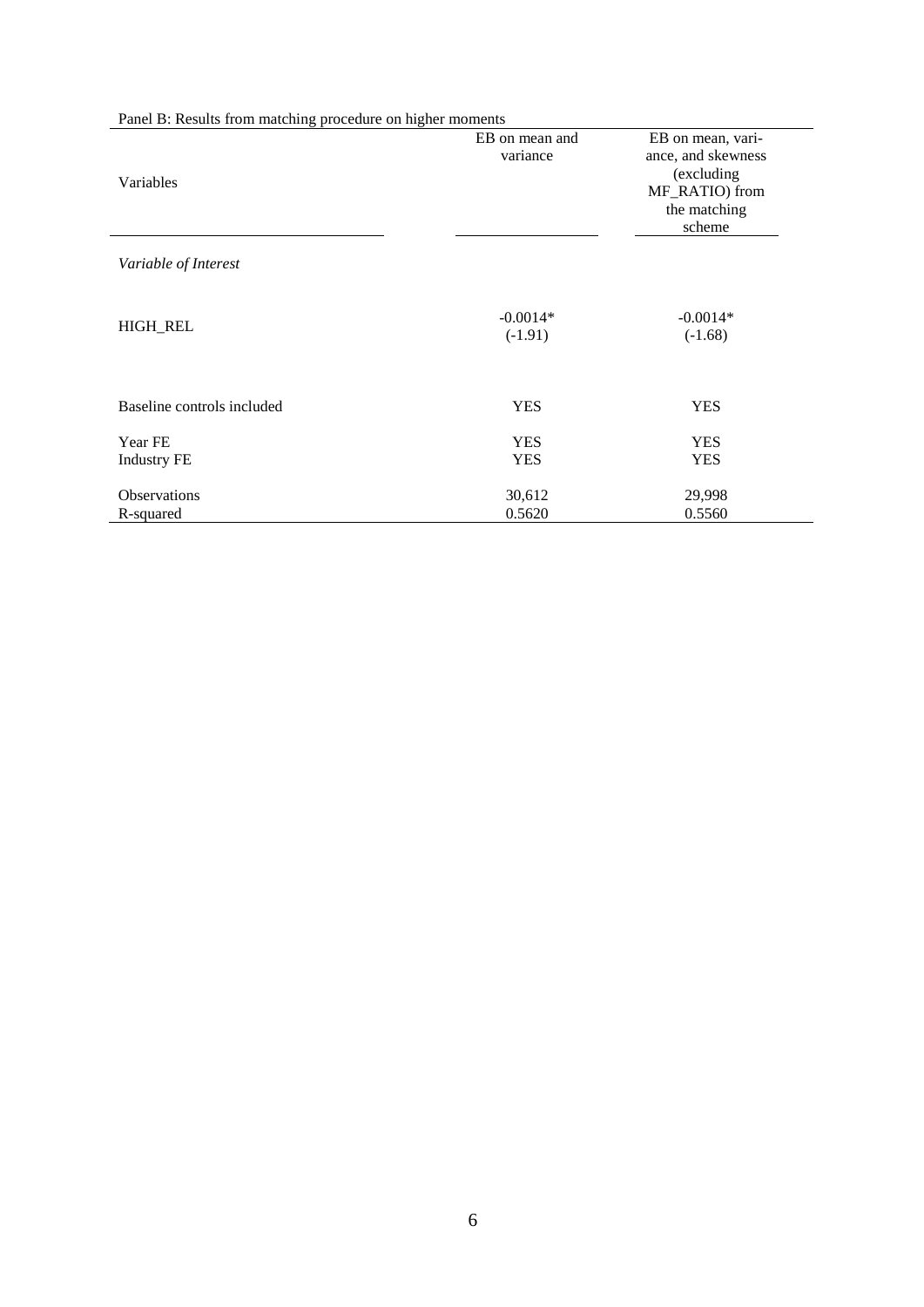### **Table IA2b: First stage logit model, test diagnostics, and further results from PSM**

Panel A documents results from the first stage logit model, which is used to predict the probability of a firm being located in the top tercile by county-level religiosity. In Panel B, we report results of the bias and the differences in characteristics before and after the matching procedure for the treatment and control group. We use Stata's *pstest* after matching (Stata command *psmatch2*) to receive test diagnostics for PSM sample. The matching procedure is based on matching with no replacement, one nearest neighbor, and a caliper of 0.00001. Panel C reports results from alternative matching parameters, which are based on previous studies. \*, \*\*, \*\*\* indicate significance at the 10%, 5%, and 1% levels, respectively.

| Panel A: First stage logit model<br>Variables | HIGH_REL    |
|-----------------------------------------------|-------------|
| log(TURNOVER)                                 | $-0.153***$ |
|                                               | $(-3.431)$  |
| log(PRICE)                                    | 0.00164     |
|                                               | (0.0356)    |
| <b>NASD</b>                                   | $-0.474***$ |
|                                               | $(-4.466)$  |
| log(SIZE)                                     | $-0.0466$   |
|                                               | $(-1.069)$  |
| <b>RISK</b>                                   | $-3.144$    |
|                                               | $(-1.512)$  |
| <b>CUMRET</b>                                 | $-0.00346$  |
|                                               | $(-0.140)$  |
| <b>CAPEX</b>                                  | $-1.585**$  |
|                                               | $(-2.284)$  |
| <b>RnD</b>                                    | $-1.514***$ |
|                                               | $(-3.775)$  |
| <b>LEVERAGE</b>                               | 0.0387      |
|                                               | (0.188)     |
| Q                                             | $-0.0355**$ |
|                                               | $(-2.034)$  |
| <b>ROA</b>                                    | $-0.148$    |
|                                               | $(-0.835)$  |
| log(1+ANALYST)                                | $-0.0987$   |
|                                               | $(-1.543)$  |
| SP500                                         | 0.199       |
|                                               | (1.392)     |
| OWN_INST                                      | 0.316       |
|                                               | (1.600)     |
| OWN_INSIDER                                   | 0.0132      |
|                                               | (0.0792)    |
| <b>INTERCEPT</b>                              | $-1.667$    |
|                                               | $(-1.594)$  |
|                                               |             |
| Observations                                  | 30,541      |
| Year FE                                       | <b>YES</b>  |
| <b>Industry FE</b>                            | <b>YES</b>  |
| Area under ROC Curve                          | 0.680       |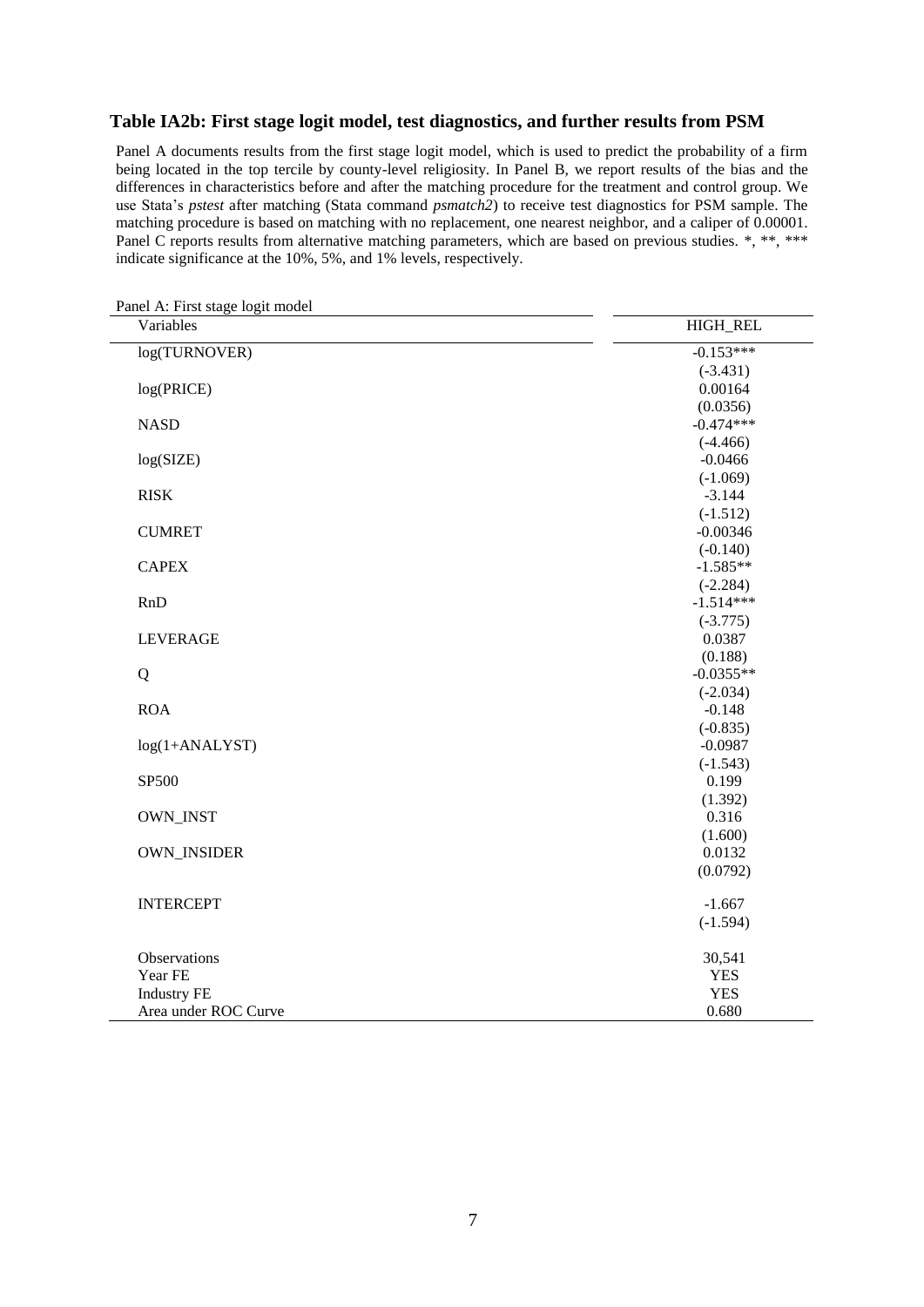|  |  | Panel B: Test diagnostics of PSM sample |  |
|--|--|-----------------------------------------|--|
|--|--|-----------------------------------------|--|

| r allel D. Test diagnosites of FSM sample |                             | %bias              |                             |                    | Mean difference of PSM Sample |                  |
|-------------------------------------------|-----------------------------|--------------------|-----------------------------|--------------------|-------------------------------|------------------|
| Variables                                 | %bias<br>$(un-$<br>matched) | %bias<br>(matched) | %reduc-<br>tion of<br> bias | High<br><b>REL</b> | Low<br><b>REL</b>             | Diff.<br>$(1-2)$ |
| log(TURNOVER)                             | $-19.9$                     | 0.1                | 99.6                        | $-2.080$           | $-2.081$                      | 0.001            |
| log(PRICE)                                | 1.8                         | $-1.6$             | 9.4                         | 3.083              | 3.098                         | $-0.015$         |
| <b>NASD</b>                               | $-30.9$                     | 3.1                | 90.0                        | 0.614              | 0.599                         | 0.015            |
| log(SIZE)                                 | 8.4                         | 2.1                | 75.4                        | 6.467              | 6.427                         | 0.040            |
| <b>RISK</b>                               | $-17.5$                     | 0.2                | 99.0                        | 0.032              | 0.032                         | 0.000            |
| <b>CUMRET</b>                             | $-3.9$                      | 0.7                | 82.5                        | 0.157              | 0.152                         | 0.005            |
| <b>CAPEX</b>                              | 3.0                         | 1.7                | 42.7                        | 0.044              | 0.043                         | 0.001            |
| <b>RnD</b>                                | $-26.1$                     | $-1.5$             | 94.1                        | 0.057              | 0.059                         | $-0.002$         |
| <b>LEVERAGE</b>                           | 9.0                         | 1.6                | 82.4                        | 0.192              | 0.189                         | 0.003            |
| Q                                         | $-16.8$                     | $-1.3$             | 92.4                        | 2.307              | 2.333                         | $-0.026$         |
| <b>ROA</b>                                | 13.6                        | 2.2                | 83.6                        | 0.034              | 0.029                         | 0.005            |
| $log(1+ANALYST)$                          | $-10.1$                     | $-0.1$             | 99.4                        | 1.800              | 1.800                         | 0.000            |
| <b>SP500</b>                              | 4.8                         | $-0.3$             | 93.8                        | 0.158              | 0.159                         | $-0.001$         |
| <b>OWN_INST</b>                           | 1.4                         | $-1.8$             | $-29.2$                     | 0.645              | 0.650                         | $-0.005$         |
| <b>OWN_INSIDER</b>                        | 2.1                         | $-0.8$             | 63.7                        | 0.190              | 0.192                         | $-0.002$         |

|  | Panel C: Alternative matching parameters |
|--|------------------------------------------|
|  |                                          |

|                                 | Adhikari and Agrawal       | Cai et al. (2019)          | Mayberry (2020)            |  |
|---------------------------------|----------------------------|----------------------------|----------------------------|--|
| Variables                       | (2016)                     |                            |                            |  |
| HIGH_REL_DUMMY                  | $-0.0008$ ***<br>$(-2.63)$ | $-0.0008$ ***<br>$(-2.90)$ | $-0.0008$ ***<br>$(-2.62)$ |  |
| Baseline controls in-<br>cluded | <b>YES</b>                 | <b>YES</b>                 | <b>YES</b>                 |  |
| Caliper                         | 0.0001                     | NA                         | 0.01                       |  |
| Replacement                     | <b>YES</b>                 | <b>YES</b>                 | <b>YES</b>                 |  |
| Neighbors                       | $\mathbf{1}$               | 3                          | $\mathbf{1}$               |  |
| Highest % bias                  | 3.6                        | 6.8                        | 6.3                        |  |
|                                 |                            |                            |                            |  |
| Observations                    | 14,922                     | 25,215                     | 15,154                     |  |
| R-squared                       | 0.551                      | 0.551                      | 0.554                      |  |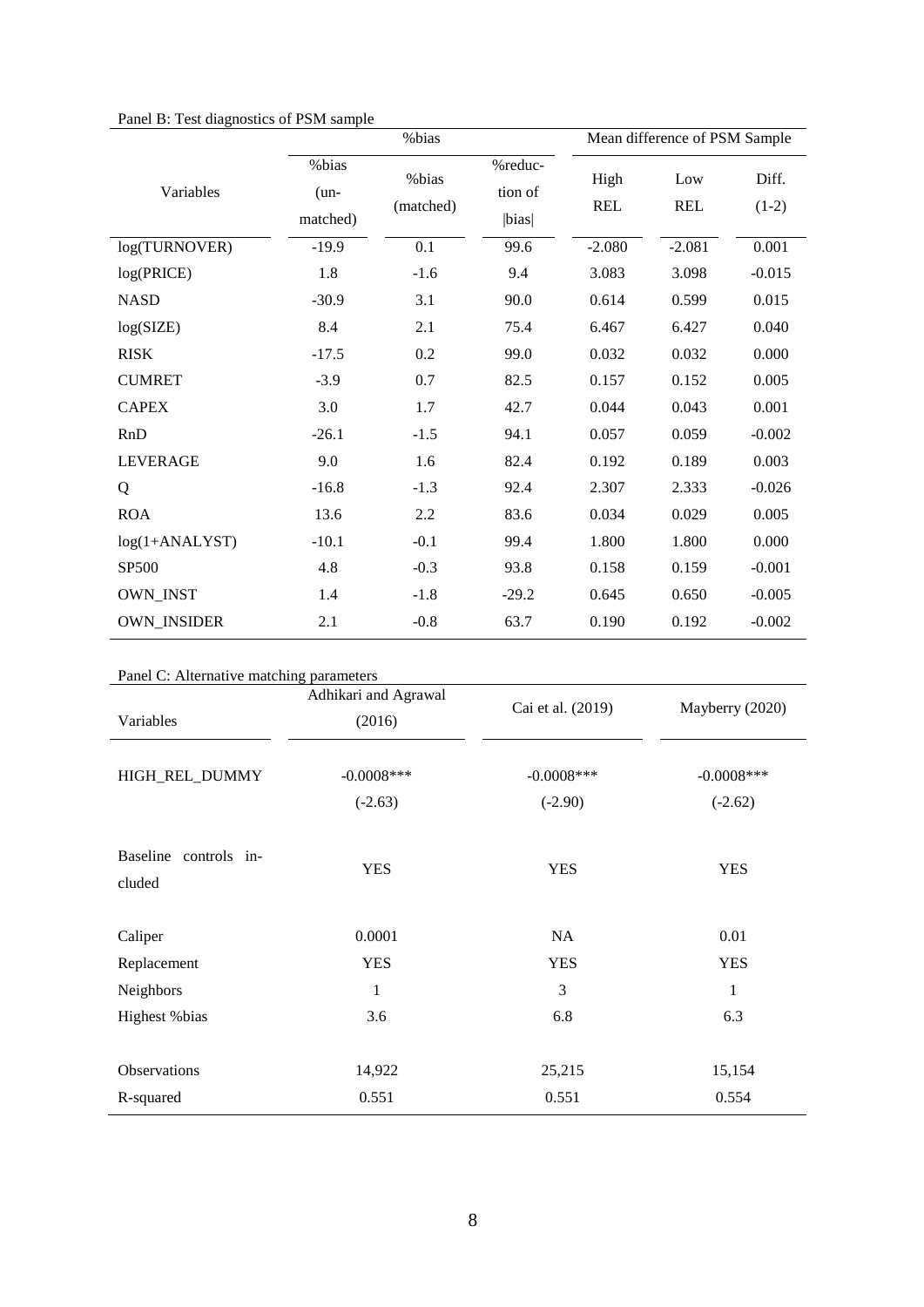#### **Section IA3: Investigation of governance subsamples and different investor types**

Following the strategy proposed in our main paper, we create two subsamples having good/weak monitoring and governance, respectively. We proxy institutional monitoring and governance quality by using the number of blockholders (*BLOCK*), the percentage held by the largest shareholder  $(LAR)$  as well as the governance pillar score by Refinitiv  $(GOV)$ .<sup>66</sup> We split the sample by the yearly sample terciles of the respective variable. The "lower tercile" groups indicate weak monitoring/governance (see Table IA3, Panel A).

Since different types of investors may also be related to monitoring/governance behavior, and thus having a different impact on liquidity, we additionally analyze institution types as reported by Refinitiv Ownership Profile (ROP). Particularly, we replace institutional ownership by specific types of owners. In Table IA3, Panel B, we tabulate the coefficients and respective t-statistics for the specific average ownership type. Our results indicate that investor holdings of different groups are broadly negatively associated with *BAS*, with exception of research firms and sovereign wealth funds.

 $\overline{a}$ 

 $66$  Following Fich et al. (2015), we define number of blockholders as the number of institutions whose ownership in the target firm is at least 5% of the target's shares outstanding, while LAR represents the ownership controlled by the largest institutional investor in the target. Appendix A1 in the main paper defines GOV.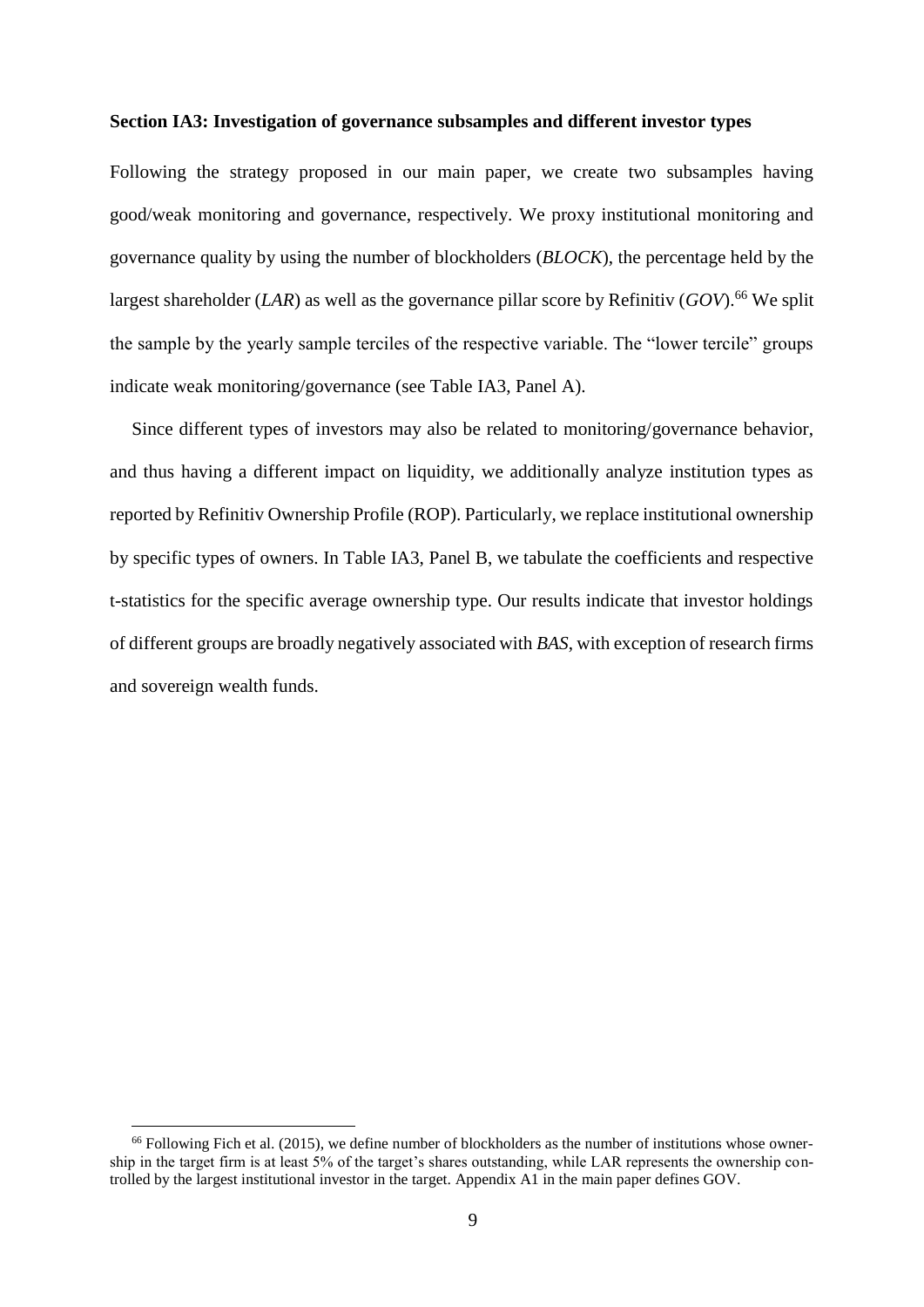#### **Table IA3: Monitoring/governance subsamples and investor types**

Panel A documents results from the effects of *REL* on subsamples, which are constructed based on measures of governance and monitoring. Across all models, the dependent variable is *BAS*, which is calculated as (Ask – Bid)/((Ask + Bid)/2). The "lower tercile" panels, i.e., models (1), (3), and (5), respectively, represent the subsamples of firms, which reveal weak monitoring/governance. In the "Differences in coefficients" column, we test the null hypothesis of the equality between the coefficients of *REL* across the subsamples. Panel B analyzes the effect of different investor types. All models are estimated with year and industry fixed effects. Standard errors are adjusted for heteroscedasticity and within-firm clustering. \*, \*\*, \*\*\* indicate significance at the 10%, 5%, and 1% levels, respectively.

|                                             | <b>BLOCK</b>      |                   | LAR            |                | GOV            |                |
|---------------------------------------------|-------------------|-------------------|----------------|----------------|----------------|----------------|
| Variables                                   | (1)               | (2)               | (3)            | (4)            | (5)            | (6)            |
|                                             | <b>LOWER TER-</b> | <b>UPPER TER-</b> | <b>LOWER</b>   | <b>UPPER</b>   | <b>LOWER</b>   | <b>UPPER</b>   |
|                                             | <b>CILE</b>       | <b>CILE</b>       | <b>TERCILE</b> | <b>TERCILE</b> | <b>TERCILE</b> | <b>TERCILE</b> |
| <b>REL</b>                                  | $-0.0051***$      | $-0.0029***$      | $-0.0052***$   | $-0.0039***$   | $-0.0061**$    | $-0.0005$      |
|                                             | $(-2.60)$         | $(-2.89)$         | $(-2.72)$      | $(-3.11)$      | $(-2.21)$      | $(-1.40)$      |
| Baseline controls<br>included               | <b>YES</b>        | <b>YES</b>        | <b>YES</b>     | <b>YES</b>     | <b>YES</b>     | <b>YES</b>     |
| Differences in<br>coefficients<br>(p-value) | 0.32              |                   | 0.56           |                | 0.04           |                |
| Year FE                                     | <b>YES</b>        | <b>YES</b>        | <b>YES</b>     | <b>YES</b>     | <b>YES</b>     | <b>YES</b>     |
| <b>Industry FE</b>                          | <b>YES</b>        | <b>YES</b>        | <b>YES</b>     | <b>YES</b>     | <b>YES</b>     | <b>YES</b>     |
| <b>Observations</b>                         | 15,874            | 15,029            | 15,366         | 15,346         | 4,595          | 4,582          |
| R-squared                                   | 0.566             | 0.524             | 0.575          | 0.498          | 0.176          | 0.148          |

Panel A: Good and weak monitoring/governance firms

Panel B: Decomposition of institutional ownership

|                                  | Coefficients  | t-statistics |
|----------------------------------|---------------|--------------|
| Investor types                   |               |              |
|                                  |               |              |
| <b>Bank and Trust</b>            | $-0.0074$     | $-1.39$      |
| <b>Endowment Fund</b>            | $-0.0936***$  | $-3.41$      |
| Hedge Fund                       | $-0.0017$     | $-1.30$      |
| <b>Investment Advisor</b>        | $-0.0039***$  | $-4.75$      |
| <b>Insurance Company</b>         | $-0.0309***$  | $-4.31$      |
| Private Equity                   | $-0.0099$ *** | $-5.62$      |
| Pension Fund                     | $-0.0200$ *** | $-4.28$      |
| Investment Advisor/Hedge Fund    | $-0.0053***$  | $-5.07$      |
| <b>Research Firm</b>             | $0.0315***$   | 4.80         |
| Sovereign Wealth Fund            | $0.1866***$   | 11.28        |
| Venture Capital                  | $-0.0149***$  | $-8.55$      |
| <b>Independent Research Firm</b> | $-1.5360$     | $-1.61$      |
| <b>REL</b>                       | $-0.0032***$  | $-3.19$      |
| Baseline controls included       | <b>YES</b>    |              |
| Year FE                          | <b>YES</b>    |              |
| <b>Industry FE</b>               | YES           |              |